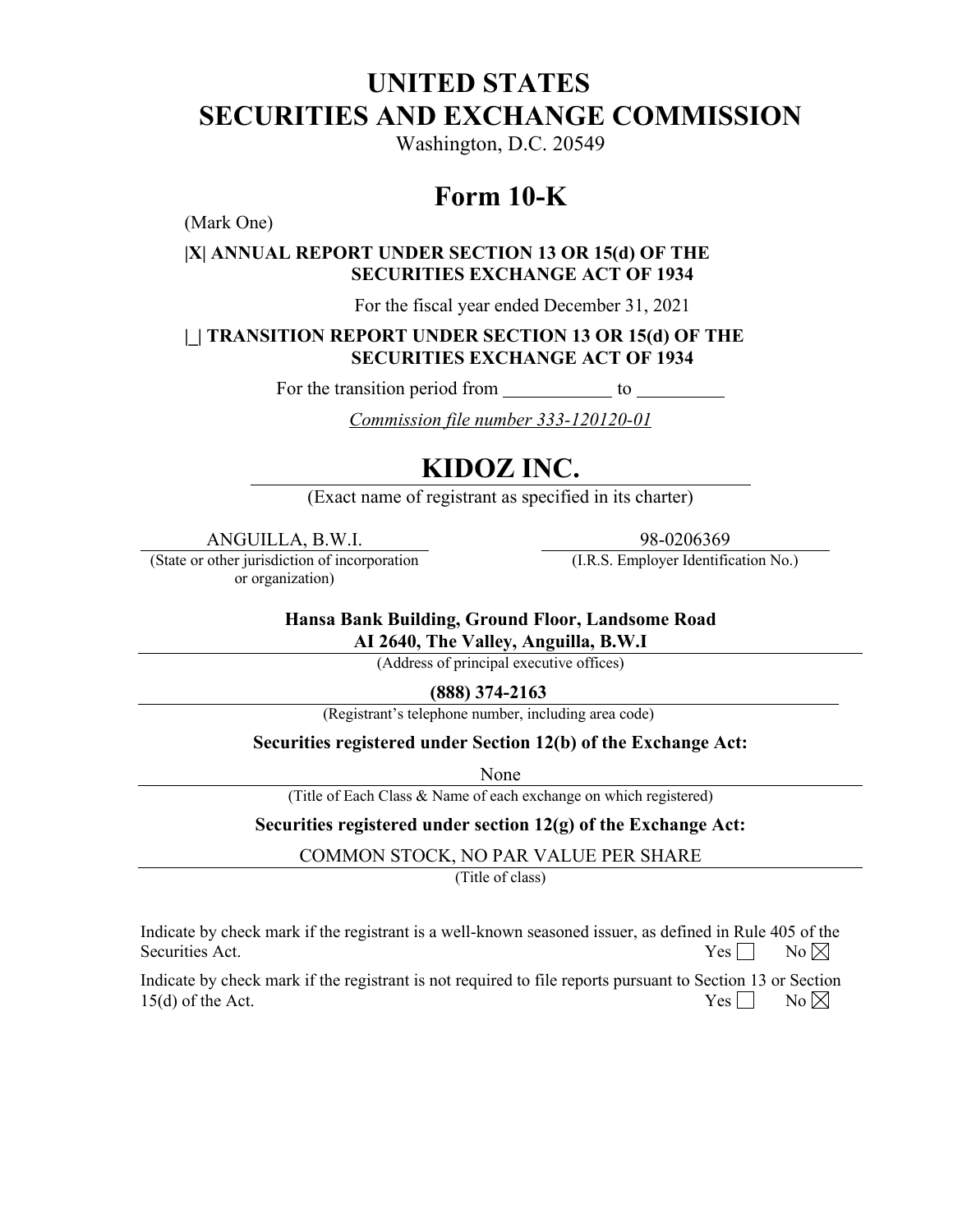Indicate by check mark whether the registrant (1) has filed all reports required to be filed by Section 13 or 15(d) of the Securities Exchange Act of 1934 during the preceding 12 months (or for such shorter period that the registrant was required to file such reports), and (2) has been subject to such filing requirements for the past 90 days.  $\begin{array}{c} \text{Yes} \times \text{No} \end{array}$ 

Indicate by check mark whether the registrant has submitted electronically every Interactive Data File required to be submitted pursuant to Rule 405 of Regulation S-T during the preceding 12 months. Yes  $\boxtimes$  No | |

Indicate by check mark whether the registrant is a large accelerated filer, an accelerated filer, a non-accelerated filer, or a smaller reporting company. See the definitions of "large accelerated filer," "accelerated filer" and "smaller reporting company" in Rule 12b-2 of the Exchange Act.

| Large accelerated filer $\Box$ | Accelerated filer         |           |
|--------------------------------|---------------------------|-----------|
| Non-accelerated filer          | Smaller reporting company | $\bowtie$ |
|                                | Emerging growth company   |           |

If an emerging growth company, indicate by check mark if the registrant has elected not to use the extended transition period for complying with any new or revised financial accounting standards provided pursuant to Section 13(a) of the Ex- change Act.

Indicate by check mark whether the registrant has filed a report on and attestation to its management's assessment of the effectiveness of its internal control over financial reporting under Section 404(b) of the Sarbanes-Oxley Act (15 U.S.C. 7262(b)) by the registered public accounting firm that prepared or issued its audit report.

Indicate by check mark whether the registrant is a shell company (as defined in Rule 12b-2 of the Act).  $Yes \tN$ 

State issuer's revenues for its most recent fiscal year. \$12,475,480

State the aggregate market value of the voting and non-voting common equity held by nonaffiliates computed by reference to the price at which the common equity was last sold, or the average bid and asked price and asked price of such common equity, as of the last business day of the registrant's most recently completed second fiscal quarter.

Our common stock is quoted on the TSX Venture Exchange in Canada under the symbol "KIDZ" (previously "SGW"). The closing share price as of March 30, 2022, being CAD\$0.45 (US\$0.36) per share under symbol KIDZ on the TSX Venture Exchange and is quoted on the Over-the-Counter Markets – The Venture Marketplace ("OTCQB") operated by OTC Markets Group Inc. (http://www.otcmarkets.com/) under the symbol "KDOZF and the aggregate market value of the voting and non-voting common equity held by non-affiliates is \$22,719,273.

# **APPLICABLE ONLY TO CORPORATE REGISTRANTS**

Indicate the number of shares outstanding of the registrant's common stock, no par value per share, was 131,424,989 as of March 30, 2022.

# **DOCUMENTS INCORPORATED BY REFERENCE**

The merger of Bingo.com, Inc. with Shoal Games Ltd., which was approved by the Securities Exchange Commission on March 8, 2005, and is effective on April 7, 2005, is described in the prospectus filed under Rule 424(b) of the Securities Act and the Form S-4, which were filed on March 9, 2005, and March 4, 2005, respectively. The Company filed Form SB2 on September 18, 2007, for the registration of shares originally issued in the private placement. The Company filed a TSX Venture Exchange Listing Application for the TSX-V listing on June 29, 2015. The Company filed a share purchase agreement for the acquisition of Kidoz Ltd. on March 12, 2019.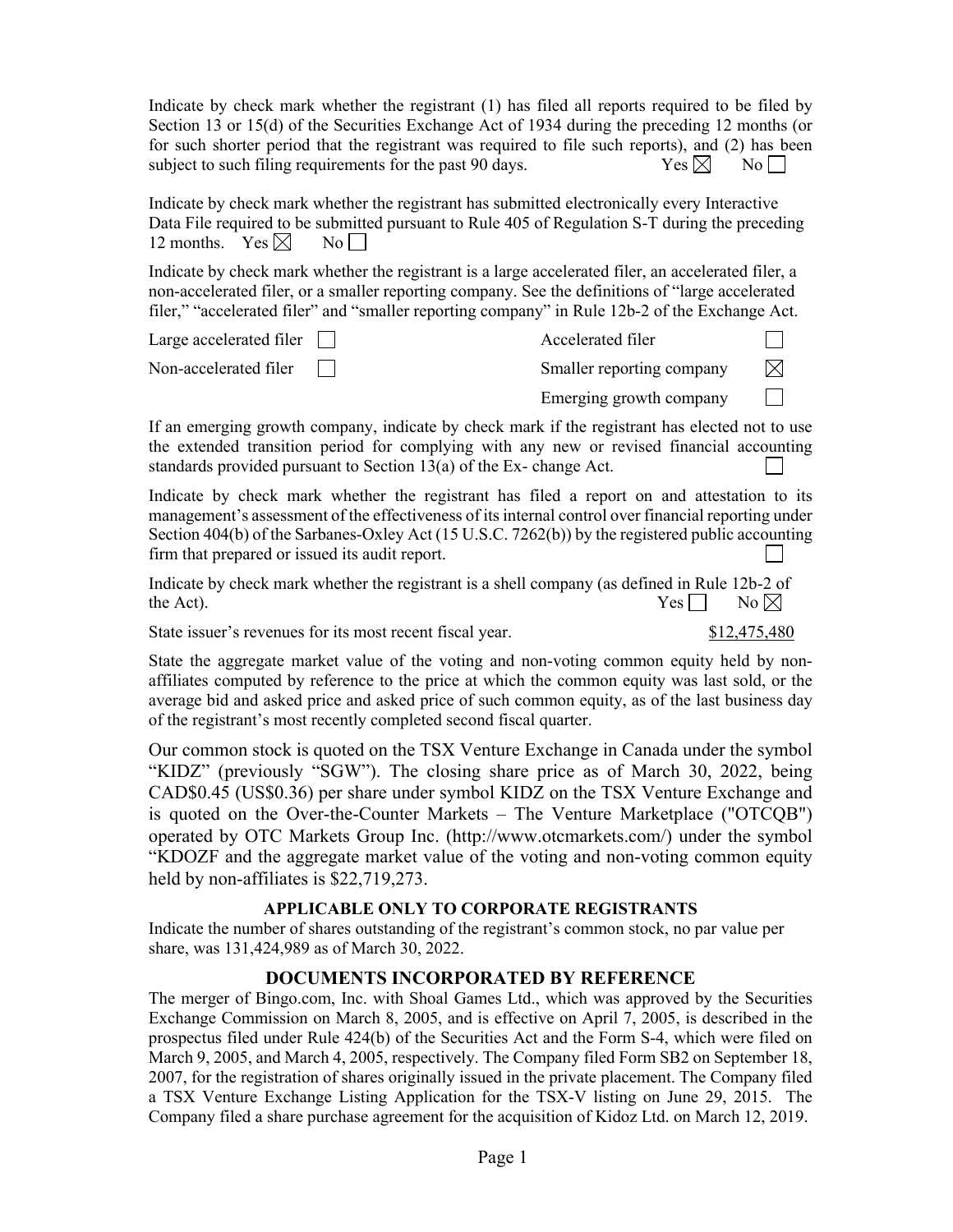# **TABLE OF CONTENTS**

| ITEM 4. SUBMISSION OF MATTERS TO A VOTE OF SECURITY HOLDERS 9     |  |
|-------------------------------------------------------------------|--|
|                                                                   |  |
| ITEM 5. MARKET FOR REGISTRANT'S COMMON EQUITY, RELATED            |  |
| STOCKHOLDER MATTERS AND ISSUER PURCHASES OF EQUITY SECURITIES. 11 |  |
|                                                                   |  |
| ITEM 7. MANAGEMENT'S DISCUSSION AND ANALYSIS OF FINANCIAL         |  |
|                                                                   |  |
|                                                                   |  |
| ITEM 9. CHANGES IN AND DISAGREEMENTS WITH ACCOUNTANTS ON          |  |
|                                                                   |  |
|                                                                   |  |
|                                                                   |  |
|                                                                   |  |
| ITEM 10. DIRECTORS, EXECUTIVE OFFICERS AND CORPORATE              |  |
|                                                                   |  |
|                                                                   |  |
|                                                                   |  |
| ITEM 12. SECURITY OWNERSHIP OF CERTAIN BENEFICIAL OWNERS AND      |  |
|                                                                   |  |
| ITEM 13. CERTAIN RELATIONSHIPS AND RELATED TRANSACTIONS, AND      |  |
|                                                                   |  |
|                                                                   |  |
|                                                                   |  |
|                                                                   |  |
|                                                                   |  |
| CERTIFICATION PURSUANT TO 18 U.S.C. §1350, AS ADOPTED PURSUANT TO |  |
|                                                                   |  |
|                                                                   |  |
|                                                                   |  |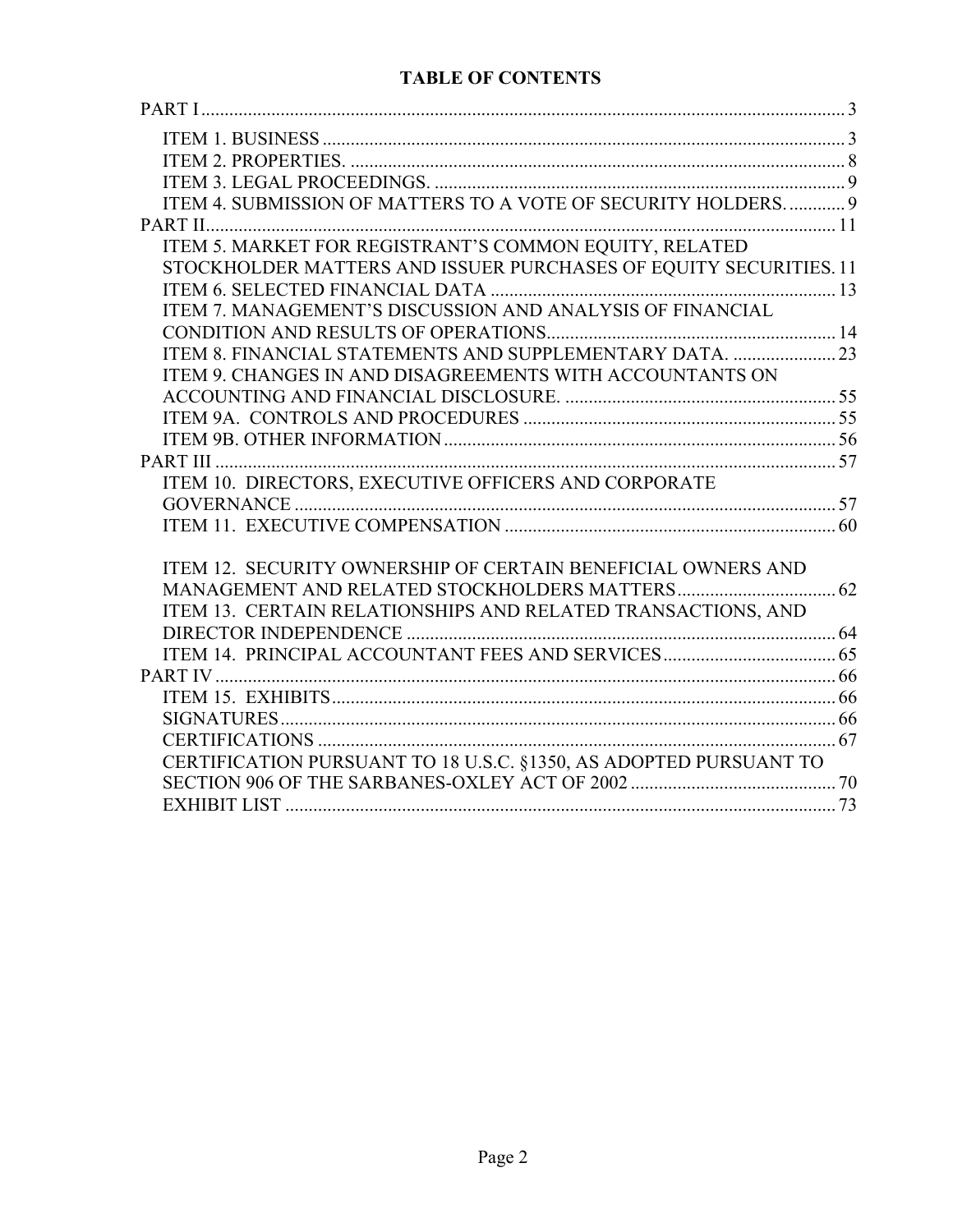#### **PART I**

**This Annual Report on Form 10-K contains forward-looking statements that involve risks and uncertainties. All statements contained herein that are not statements of historical fact constitute "forward-looking statements" within the meaning of the Private Securities Litigation Reform Act of 1995. Discussions containing forward-looking statements may be found in the material set forth under "Business," and "Management's Discussion and Analysis or Plan of Operation," as well as in this Annual Report generally. We generally use words such as "believes," "intends," "expects," "anticipates," "plans," and similar expressions to identify forward-looking statements. Although we believe that the expectations reflected in the forward-looking statements are reasonable, we cannot guarantee future results, level of activity, performance or achievements. These forward-looking statements are subject to risks, uncertainties and other factors, some of which are beyond our control, which could cause actual results to differ materially from this forecast or anticipated in such forward-looking statements.** 

**You should not place undue reliance on these forward-looking statements, which reflect our view only as of the date of this report. We undertake no obligation to update these statements or publicly release the result of any revisions to these statements to reflect events or circumstances after the date of this report or to reflect the occurrence of unanticipated events.**

#### **ITEM 1. BUSINESS**

#### INTRODUCTION

Kidoz Inc. (TSXV: KIDZ) is a mobile advertising technology company and owner of the KIDOZ Safe Ad Network (www.kidoz.net) and the Kidoz Publisher Software Development Kit ("SDK"). By developing solutions for app developers to monetize with safe, relevant, and fun ads we help keep the Google and Apple app stores safe and free for children. Our commitment to children's privacy and safety has created one of the fastest growing mobile networks in the world. Unlike most digital advertising, every campaign on the Kidoz platform is free of location information, device identifiers, behavioural data, and other trackers used by advertisers to identify and track users across the Internet commonly known as IDFA and AAID. Our technology does not rely on any permanent identifiers, and as Google and Apple begin to disallow persistent trackers from being employed by any network (childdirected or not), Kidoz's strength increases.

Fiscal 2021 saw Kidoz's growth, profitability, and revenues reach new heights. The Company's continued and increasing pace of growth is attributed to potent market and consumer forces both from the wider digital economy and also specific to the Kidoz niche of private, safe, and contextual advertising. One of the key factors driving growth is the ever-increasing dominance of mobile usage and mobile entertainment across all age groups. Mobile is now consumers' preferred choice for entertainment and Kidoz provides a safe and high-performance platform to reach hundreds of millions of consumers on their mobile devices.

Kidoz is a dedicated AdTech developer that is completely focused on creating a high-performance mobile ad network. We've listened to our advertisers who want safe mobile inventory with the greatest reach and widest variety combined with full-service transparency and brand safety. As a contextual network free of data targeting, we build value and trust with advertisers by facilitating pre-campaign contextual app list planning, live campaign optimizations, and detailed post-campaign reporting and analysis. Our strategy continues to succeed in the dynamic digital advertising environment, and we're excited to be expanding our team and refining our products to grow even faster in the months and years ahead.

The Kidoz network continues to grow in size and now boasts more than double the SDK app adoption than its closest direct mobile ad competitor. Kidoz continues to build value and trust with advertisers who seek private, safe, and contextual advertising. We continue to invest heavily into our systems and technology to increase our network reach and solidify our position as the market leader. The latest Kidoz technology that was released in 2021 has the power to further increase our growth rate and fill the billions of impressions exposed monthly on the Kidoz network.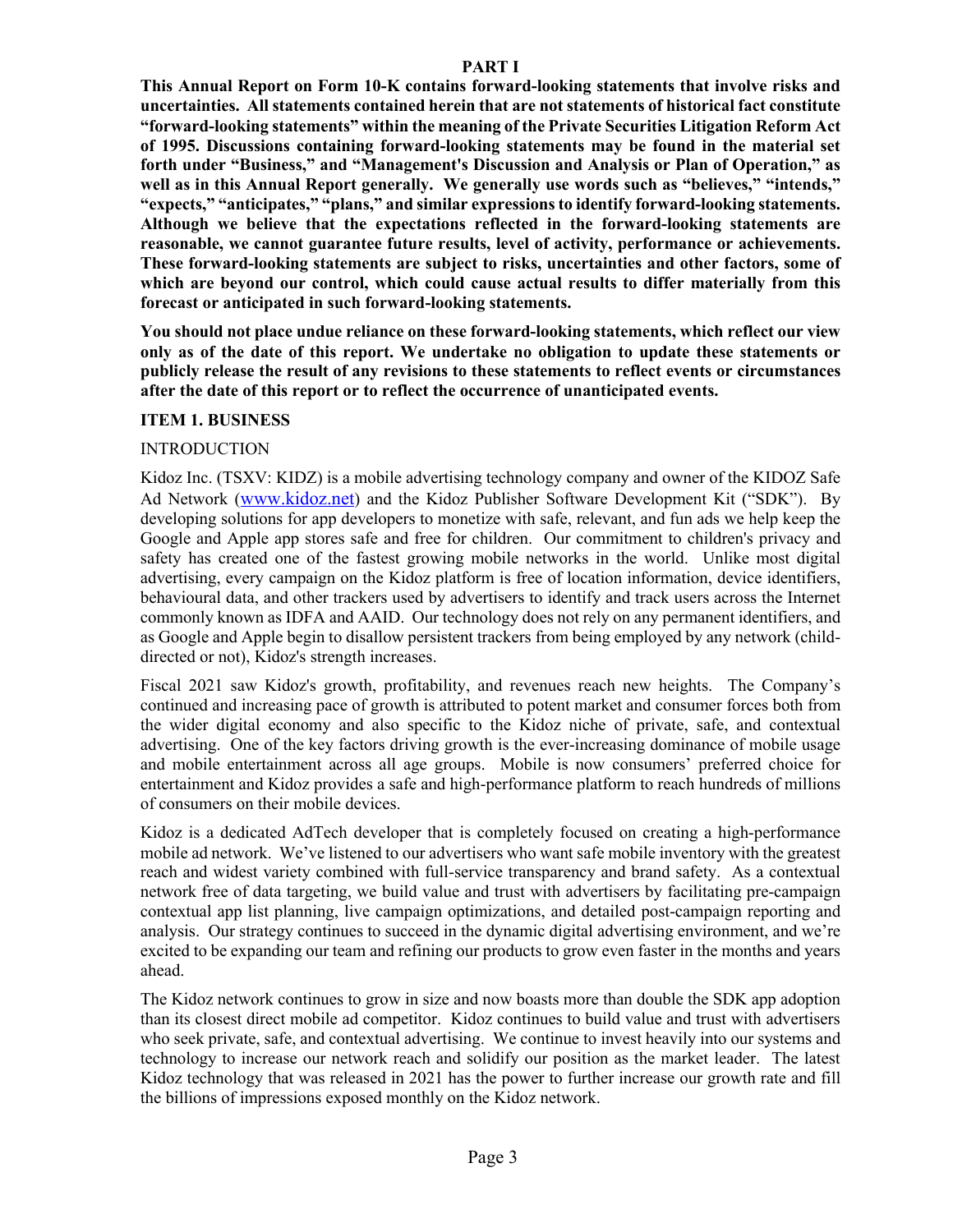The most powerful new product is Kidoz's COPPA compliant programmatic technology solution: Kidoz Connect. This new product release is a unique programmatic solution providing 'review & monetize' technology to enable open market ad sourcing at scale. Kidoz Connect creates a safe pipeline of advertising sources to be connected to the Kidoz Contextual Ad Network and funneled to the thousands of apps currently utilizing Kidoz monetization technology.

Kidoz has also developed new tools for enabling the growth of performance campaigns on the Kidoz network. Software that facilitates the management, tracking, attribution and reporting of performance app install campaigns have enabled Kidoz to significantly grow this cost-per-install (CPI) business line.

Kidoz is recognized globally for safely reaching children under the age of 13 on their mobile devices via the Kidoz Contextual Ad Network. After years of development and growth of the Kidoz mobile platform, the Company has now expanded its offering to include both the teens (13-19) and parents' markets. Using the enormous reach of the Kidoz SDK, the Kidoz media team can now contextually target the children, teen and parent segments in their favourite gaming and app environments.

Kidoz has a unique sales strategy that empowers more than thirty local and international media agencies to sell the Kidoz mobile advertising inventory created by the Kidoz SDK and Kidoz Connect programmatic solution. Agencies are thrilled with the expansion of the Kidoz technology into the Teen and Parent markets as the opportunities for new business are enormous. The success of our strategy and technology increases the pace of our technical investments and creates further opportunities to accelerate the speed of our growth as we refine our software and systems. Mobile digital media is one of the world's largest industries and Kidoz is perfectly positioned with the correct team and technology to deliver value to its publishers, advertisers, and investors.

Kidoz has recently closed the busiest quarter in Company history. Management is pleased with the Company's performance in 2021, excited by the trajectory of our technology, and believe that 2022 will be another record year for Kidoz.

Kidoz's mobile products include the Kid Mode Operating System installed on millions of OEM tablets worldwide, Rooplay (www.rooplay.com) the cloud-based EduGame system for kids to learn and play; and Trophy Bingo (www.trophybingo.com), live across mobile platforms.

References in this document to "the Company," "we," "us," and "our" refer to Kidoz Inc. and our subsidiaries, which are described below.

Our executive offices are located at Hansa Bank Building, Ground Floor, Landsome Road, The Valley, AI 2640, The Valley, Anguilla, B.W.I. Our telephone number is (888) 374-2163.

#### **History and Corporate Structure**

The Company was originally incorporated in the State of Florida on January 12, 1987.

On January 22, 2015, Bingo.com, Ltd. filed Articles of Amendment with the Anguilla Registrar of Companies changing its name to "Shoal Games Ltd.". Effective at the open of markets on January 27, 2015, the Common Shares commenced trading under the new trading symbol "SGLDF" on the OTC-QB.

On June 29, 2015, the Company filed a TSX Venture Exchange Listing Application for the TSX Venture Exchange listing and commenced trading on July 2, 2015, under the symbol "SGW".

On April 4, 2019, Shoal Games Ltd. filed Articles of Amendment with the Anguilla Registrar of Companies changing its name to "Kidoz Inc.". Effective at the open of markets on April 9, 2019, the Common Shares commenced trading under the new trading symbol "KIDZ" on the TSX Venture Exchange.

We conduct our business through the Anguilla incorporated entity and through our wholly-owned subsidiaries Kidoz Ltd. ("Kidoz Ltd."), Shoal Media (Canada) Inc. ("Shoal Media Canada"), Shoal Games (UK) plc ("Shoal UK"), Coral Reef Marketing Inc. ("Coral Reef"), Shoal Media Inc. ("Shoal Media"), Rooplay Media Ltd. ("Rooplay Media"), Shoal Media UK Ltd. ("Shoal Media UK"), and Rooplay Media Kenya Limited. ("Rooplay Kenya")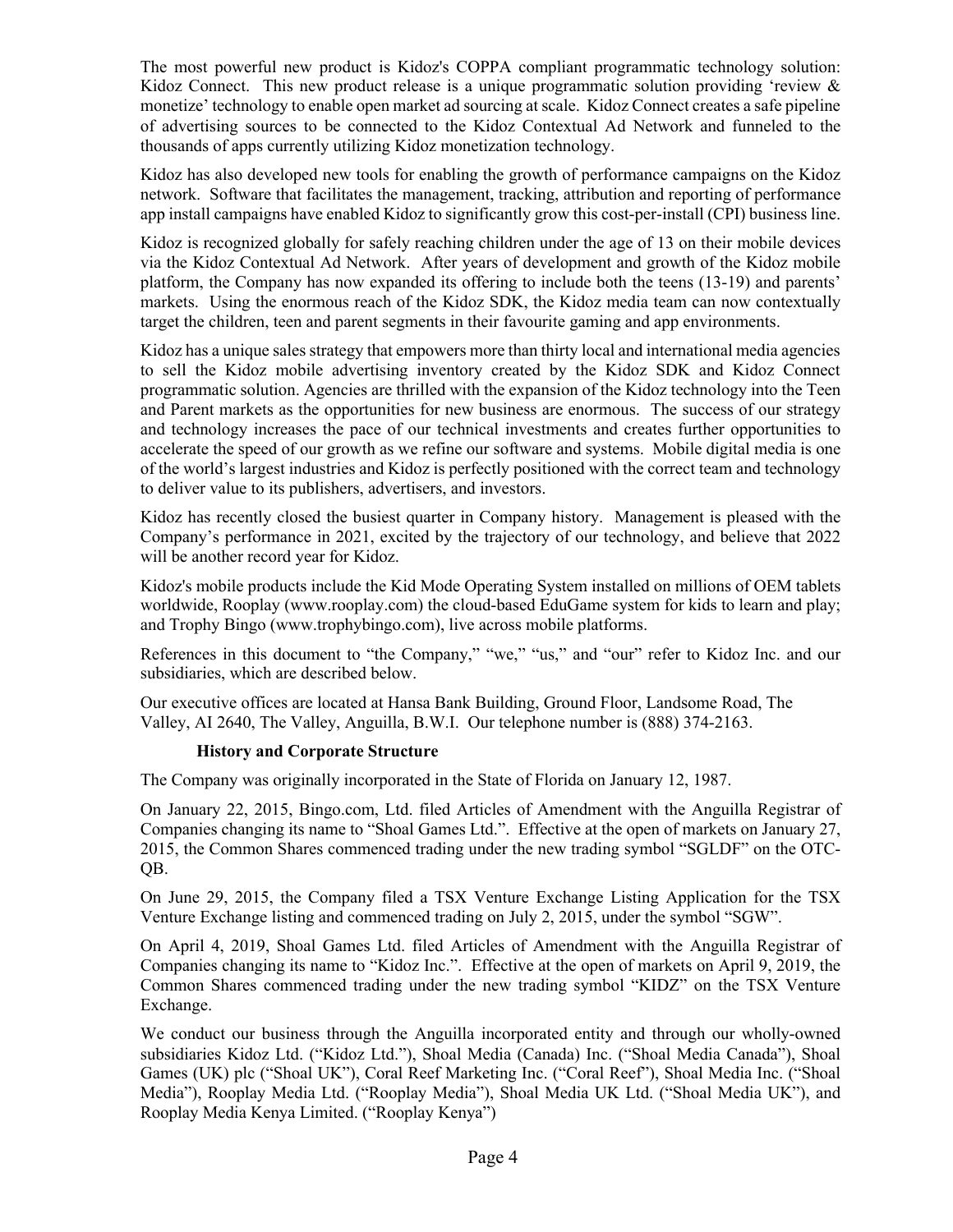Shoal Media Canada was incorporated under the laws of British Columbia, Canada, on February 10, 1998, as 559262 B.C. Ltd. and changed its name to Bingo.com (Canada) Enterprises Inc. on February 11, 1999. It subsequently changed its name to English Bay Office Management Limited on September 8, 2003. Effective March 11, 2016, it changed its name to Shoal Media (Canada) Inc.

On August 15, 2002, 99% of the share capital of Shoal UK was acquired. Shoal UK was incorporated under the laws of England and Wales on August 18, 2000, as CellStop plc. and changed its name to Bingo.com (UK) plc. on August 5, 2002. During the year ended December 31, 2015, the Company changed the name of the company to Shoal Games (UK) plc.

On January 21, 2008, Coral Reef Marketing Inc., was incorporated under the laws of Anguilla, British West Indies.

On January 1, 2013, 100% of the share capital of Shoal Media Inc., an Anguillian Company was acquired.

On October 25, 2016, Rooplay Media Ltd., was incorporated under the laws of British Columbia, Canada.

On March 27, 2017, Shoal Media UK Ltd. was incorporated under the laws of England and Wales.

On July 12, 2017, Rooplay Media Kenya Limited was incorporated under the laws of Kenya.

On March 4, 2019 the Company completed the acquisition of all of the issued and outstanding equity securities of Kidoz Ltd. ("Kidoz") (www.kidoz.net), a privately held Israeli company.

The Company also maintains a number of inactive wholly-owned subsidiaries. These are:

- Bingo.com (Antigua), Inc., ("Bingo.com (Antigua)") incorporated as an Antigua International Business Corporation on April 7, 1999, as Star Communications Ltd. and changed its name to Bingo.com. (Antigua), Inc. on April 21, 1999;
- Bingo.com (Wyoming), Inc., incorporated in the State of Wyoming on July 14, 1999;
- Bingo.com Acquisition Corp., incorporated in the State of Delaware on January 9, 2001.

All three of the inactive subsidiaries were incorporated to facilitate the implementation of business plans that we have since modified and refocused and, consequently, there is no activity in these entities.

Our common shares are currently quoted on the TSX Venture Exchange in Canada under the symbol "KIDZ". We have not been subject to any bankruptcy, receivership or other similar proceedings.

#### **Development of the Business**

The core focus of Kidoz Inc. is the development and expansion of the Kidoz Ad Network which provides a safe and curated platform for family focused advertisers who care about brand safety. The size of the mobile advertising ecosystem is projected by eMarketer to exceed over US\$400 billion by 2023 (eMarketer). It is the Company's intention to continue to expand the reach application of our technology to access the wider mobile advertising ecosystem via programmatic connections or synergistic M&A opportunities and expand in the teen and parent market. As developments in privacy laws and Apple and Google's policy updates move to provide additional protection to digital minors, Kidoz's importance in the digital advertising eco-system increases.

#### **Kidoz Inc. Domain Names**

Kidoz Inc. owns the domain names Kidoz.net, Rooplay.com, Shoalgames.com, Shoalgames.net, Shoalmedia.com, Garfieldsbingo.com, Trophybingo.com, Trophybingo.ca, Prado.co and many other smaller domains.

#### **BUSINESS OVERVIEW**

Kidoz Inc. is an AdTech software developer and owner of the leading mobile Kidoz Safe Ad Network (www.kidoz.net). We help create a free and safe mobile app environment for children by enabling content producers to monetize their apps and video with safe, relevant, and fun ads. Our commitment to family privacy and safety has created one of the fastest growing mobile networks in the world.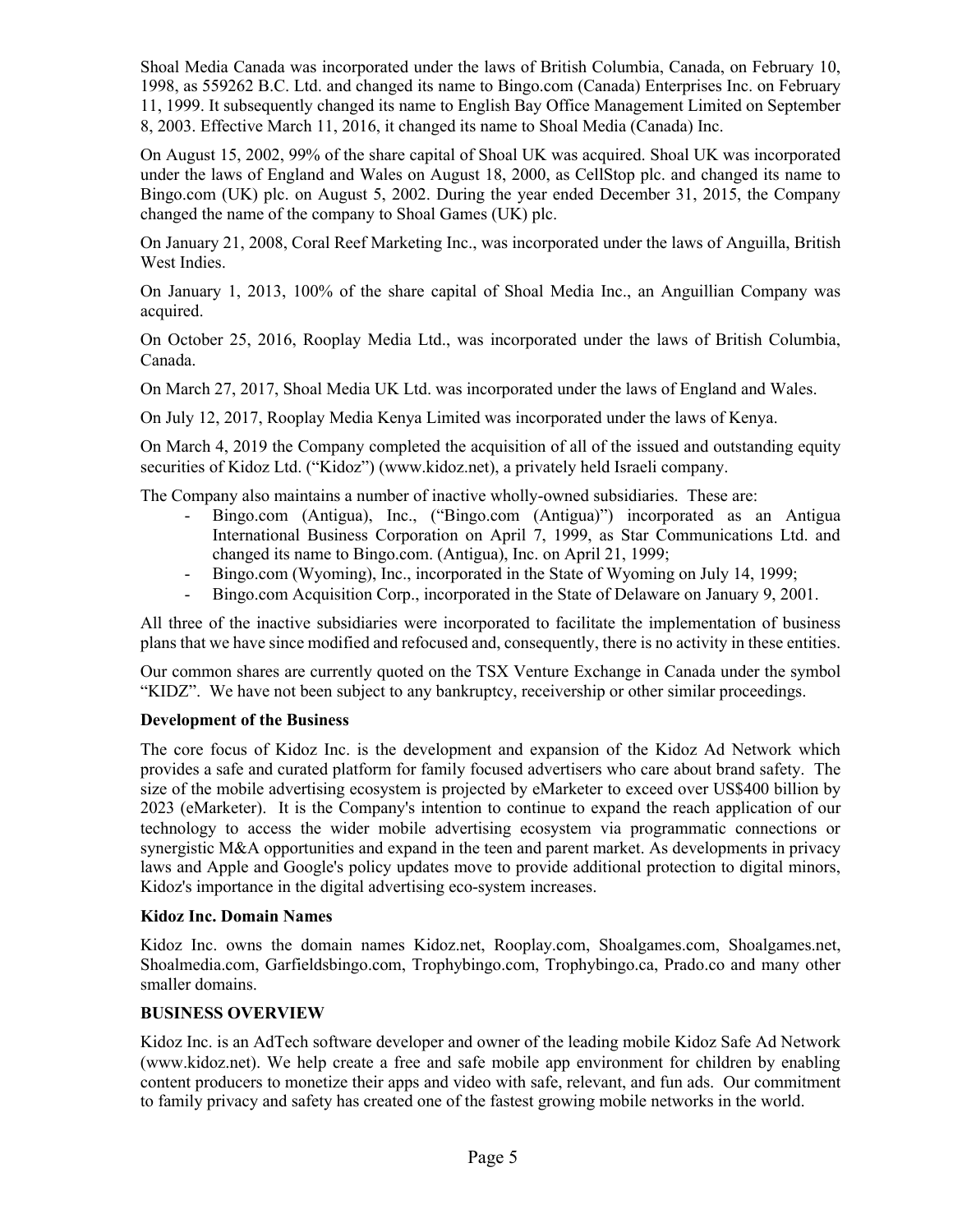# **Product Strategy**

Kidoz builds and maintains the Kidoz Safe Ad Network, the Kidoz SDK, and the Kidoz Connect Programmatic solution for app developers and global advertisers to reach children and families in a compliant and brand safe way. The Kidoz SDK is the core of the advertising technology that enables Kidoz to have advertising impressions available for sale. The Kidoz proprietary advertising system is compliant with COPPA ("Children's Online Privacy Protection Rule"), GDPR-K ("The European Union's General Data Protection Regulation for children") and other regulations adopted to protect children in a complex digital world. Kidoz technology is completely proprietary. Kidoz continues to upgrade its advertising systems to be compatible with the latest IAB ("International Advertising Board") specifications for real-time-bidding, header bidding, and server-to-server direct connections. Our design and implementation of these solutions incorporates a view to their utilization not only in the kids' marketplace but to the entire advertising market. Programmatic advertising is the use of automated advertising technology to enable media buying and selling as opposed to traditional direct methods of digital advertising which involve humans interfacing to agree to deal terms. Offering a managed programmatic solution of the best mobile advertising inventory is a valuable offering that our agency partners are utilizing with increased frequency and scale.

# **Marketing & Distribution Strategy**

Each new app that installs the Kidoz SDK increases our user base and increases the number of available impressions that Kidoz can monetize. The adoption of the Kidoz SDK has been rapid as app developers have few choices when it comes to sources of safe, compliant, and relevant ads for their users. Kidoz has built its brand and reputation as the market leader for safe child and family mobile advertising technology and this has enabled our SDK to become quickly adopted. It is our strategy to invest in our systems and build alliances with the largest software companies in the world. Since Google's certification of Kidoz and Apple's updated rules endorsing Kidoz's methodologies the Company is experiencing unprecedented demand for its safe advertising solutions.

# **Sales & Pricing Strategy**

Kidoz has a global sales agency partnership strategy that places local sellers into dozens of national and international markets. In 2021 Kidoz launched campaigns in 58 different countries. Through our direct sales and marketing channels we locate, recruit and sign new international sales houses. As the Kidoz network is a unique advertising platform in the market, it commands high prices and media sales houses aspire to represent the Company. Kidoz has found the agency partnership strategy to be highly effective as once sales houses are recruited and the first few campaigns are delivered with success, repeat customers are established and the value of the region begins to grow. After years of development with this strategy, Kidoz has many established sales houses in the largest economies of the world and is now tasked with increasing the value of each partnership and empowering the sales houses to increase the portion of advertisers' budgets that is spent with Kidoz. The Kidoz Connect solution has created new opportunities for all of Kidoz's agency partners as the solution creates inventory for brands who are building awareness with parents and teens in addition to children.

# **Growth Strategy**

The Kidoz sales, product, and operational strategies are custom fit to match the favorable regulatory, consumer, and technological trends occurring in the market. It is the Kidoz mission to deliver best-inclass solutions for our advertiser and publisher partners that are compliant with Apple, Google, and strict government data privacy regulations. Kidoz technology is built with privacy as a priority and we champion contextual advertising as a superior method of reaching target consumers. Kidoz publisher partners can monetize with human-curated safe advertising on a global scale and with the knowledge that their users' data is not compromised.

Kidoz is growing at a rapid pace as a result of its core media business and the expansion to include the teen and parent segments. Kidoz growth is also being propelled by a new customer type, the app developer themselves. Kidoz is increasingly utilized as a performance platform for apps to scale their installs and revenues by paying on a cost-per-install ("CPI") basis. The global app install segment of mobile advertising is estimated to be US\$118B in 2022 according to AppsFlyer. Kidoz has launched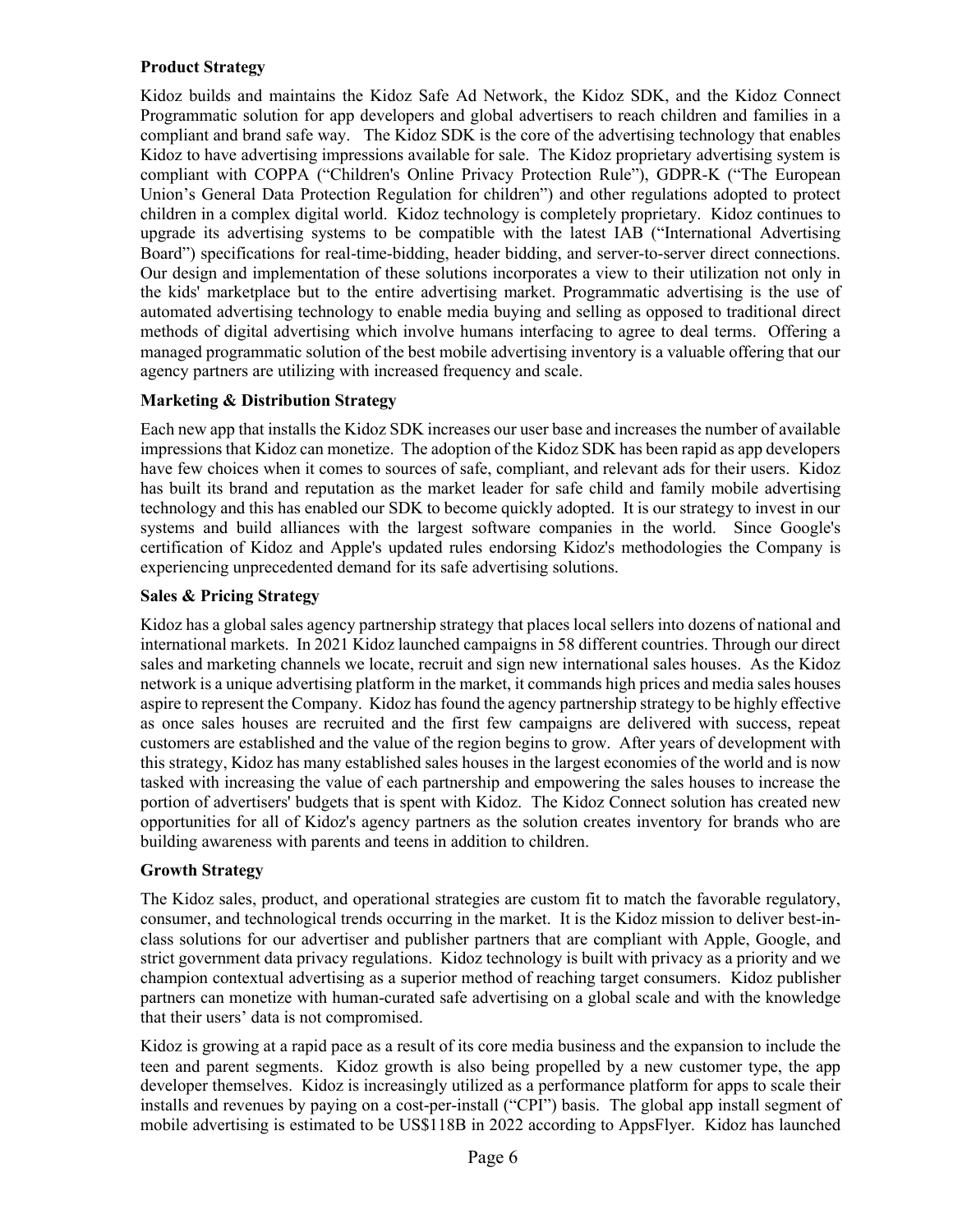new software to support this high growth business and the Company expects performance CPI media to be an increasing percentage of overall business. Finally, Kidoz Connect is the latest product release to deliver enhanced value to our advertising partners as the technology enables Kidoz to ingest programmatic campaigns of all types and scale them across the Kidoz network. The Kidoz commercial teams look forward to welcoming many new and existing customers to this new offering as we expand the Kidoz reach within the global digital advertising ecosystem.

Furthermore, while the focus of the Company is the development and expansion of the KIDOZ Safe Ad Network, we are investigating options to use our technology to expand into new markets, either through new connections to the wider mobile advertising market, or via synergistic M&A.

# **Kidoz Original Equipment Manufacturer ("OEM")**

Kidoz's mobile products includes the Kid Mode Operating System ("OS") installed on millions of OEM tablets worldwide. The Company earns license fees based on the OEM agreements dependent on the number of devices the Kidoz Kid Mode OS is installed.

# **Rooplay**

The Company owns Rooplay (www.rooplay.com) the cloud-based EduGame system for kids to play multiple games to learn and play. The platform is live on the Google's Android system and has standalone games available on Apple's iOS and Google's Android systems.

# **Trophy Bingo**

The Company has the social bingo games Trophy Bingo which is available on Apple's iOS, Google's Android and Amazon Android systems. Revenue is generated in the games via in-app purchases and advertising.

# **OPERATIONS**

# **Employees**

As of December 31, 2021, we had 32 consultants, employees and independent contractors throughout the world including fourteen full-time employees in Canada and Israel. Since 2006 it has been, and continues to be, the Company's objective to control its costs by retaining consultants, as needed, to provide special expertise in developing internal strategic, marketing, accounting and technical services. None of our employees or consultants are represented by a labor union, and we believe that our relationship with our employees and consultants is good.

We are substantially dependent upon the continued services and performance of J. M. Williams, Co-Chief Executive Officer; Eldad Ben Tora, Co-Chief Executive Officer and T. M. Williams, Executive Chairman. The loss of the services of these key individuals would have a material adverse effect on our business, financial condition and results of operations. We do not carry any key man life insurance on any individuals.

# **Competition**

Kidoz competes with other advertising technology providers that offer safe, COPPA compliant, products. These companies include Super Awesome and Google's Admob. However, these competitors are not direct threats to Kidoz as their operations and strategies are quite different. For instance, Super Awesome, who maintains a COPPA SDK, sells a variety of media types and technologies unrelated to mobile inventory which is core to Kidoz. As a result, Super awesome is one of Kidoz largest customers. While on the other hand, Google's Admob SDK is focused on mobile inventory, but is not human curated for child safety. As the technology barriers are high to enter the market with a mobile advertising network, few competitors exist for Kidoz. Kidoz offers a highly customized and targeted offering to advertisers that management believes will enable the Company to grow and succeed in the market.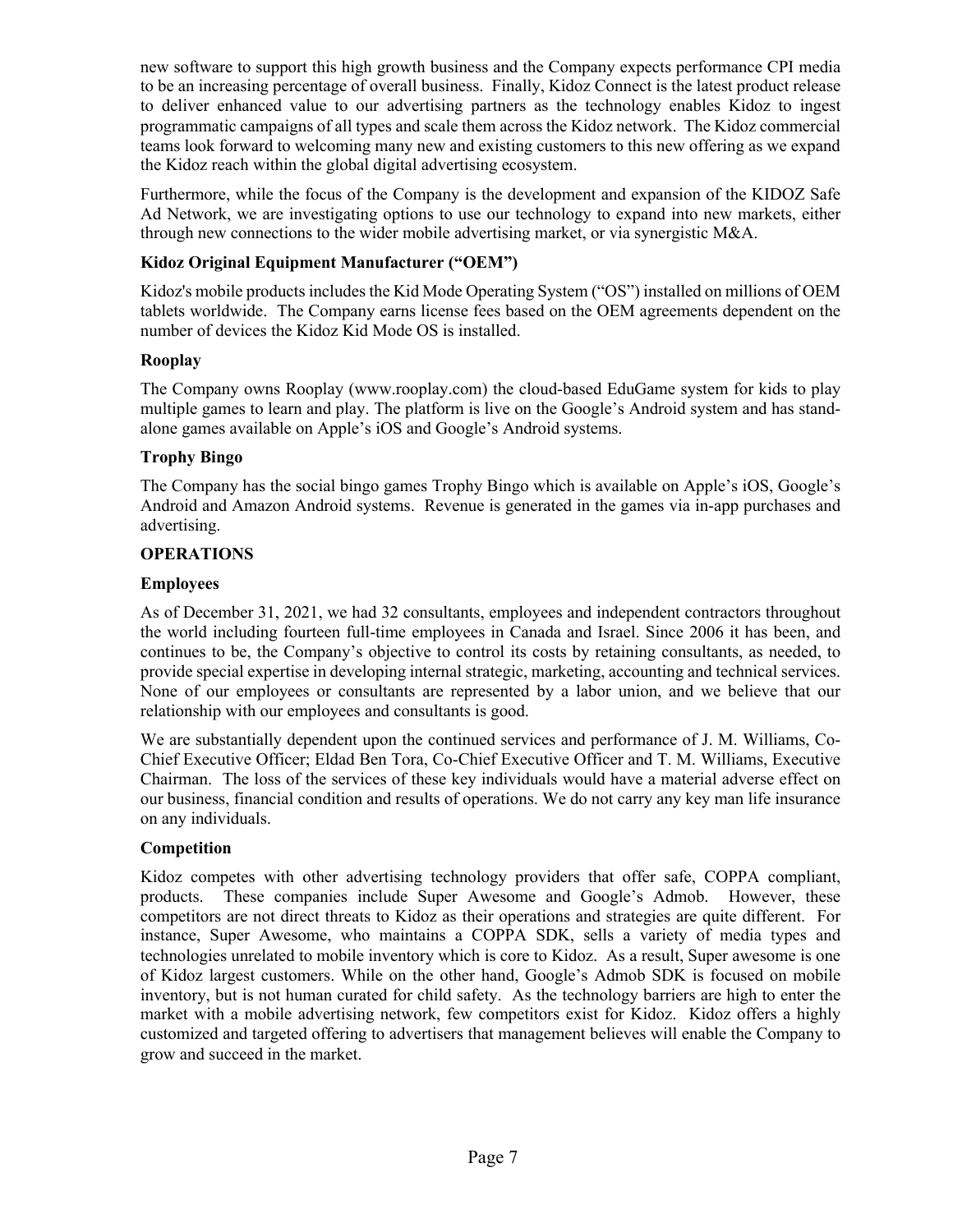#### **Costs and Effects of Compliance with Environmental Laws**

The Company is in the business of developing and marketing mobile products and services for kids in a digital world. To the best of our knowledge, no federal, state or local environmental laws are applicable to our business.

### **BRITISH COLUMBIA SECURITIES COMMISSION**

Effective September 15, 2008, the British Columbia Securities Commission ("BCSC") issued rule 51- 509 Issuers Quoted in the U.S. Over-the-Counter Markets. Rule 51 - 509 requires all Over-the-Counter Companies that have connections to British Columbia (BC) to comply with BC securities law and certain public disclosure requirements. The Company is deemed to have connection to BC due to the fact that administration and a director are located in BC. The Company has complied with rule 51-509 and registered and filed the necessary documents on SEDAR. The Company is deemed, due to the fact that there are less than 50% of the Company's shareholders located in BC, to be a foreign reporting issuer in accordance with NI 71-102 "Continuous Disclosure and Other Exemptions Relating to Foreign Issuers". Therefore, the Company meets all requirements to file its reports, statements or other information that it files with the Securities and Exchange Commission on SEDAR.

# **FINANCIAL INFORMATION ABOUT GEOGRAPHIC AREAS**

The equipment of the Company to operate the operations of the Company is located in Anguilla, Israel, United Kingdom, and Canada. The revenue from Ad Tech and in-app purchases is worldwide, with the majority from the USA and Europe.

#### **AVAILABLE INFORMATION**

The Company makes available through the Corporate Kidoz Inc. section of its internet website at http://investor.kidoz.net its annual report on Form 10-K, quarterly reports on Form 10-Q, current reports on Form 8-K, Press Releases, Research Reports, and amendments to those reports filed or furnished pursuant to Section 13(a) or 15(d) of the Exchange Act, as soon as reasonably practicable after electronically filing such material with the Securities and Exchange Commission.

You may read and copy any reports, statements or other information that we file with TSX Venture exchange on SEDAR. The address of this Internet site is http://www.sedar.com.

In addition, we file with the Securities and Exchange Commission at the Securities and Exchange Commission's Public Reference Room at 100 F Street, N.E., Washington D.C. 20549. You can request copies of these documents, upon payment of a duplicating fee, by writing to the Securities and Exchange Commission. Please call the Securities and Exchange Commission at 1-800-SEC-0330 for further information on the operation of the Public Reference Room.

We file our reports with the Securities and Exchange Commission electronically through the Securities and Exchange Commission's Electronic Data Gathering, Analysis and Retrieval ("EDGAR") system. The Securities and Exchange Commission maintains an Internet site that contains reports, proxy and information statements, and other information regarding companies that file electronically with the Securities and Exchange Commission through EDGAR. The address of this Internet site is http://www.sec.gov.

#### **ITEM 2. PROPERTIES.**

Since 2005 our executive office is located in The Valley, Anguilla, British West Indies. We commenced the present lease agreement on April 1, 2010, for a period of one year. Unless 3 months' notice is given it automatically renews for a future 3 months until notice is given. To date no notice has been given. The monthly rental is \$250.

We have 2 primary development and operational offices located in Vancouver, Canada and Netanya, Israel.

During the year ended December 31, 2019, the Company signed a five-year lease in Vancouver, Canada ending March 2024. This facility comprises approximately 1,459 square feet. The monthly rental is approximately \$4,071.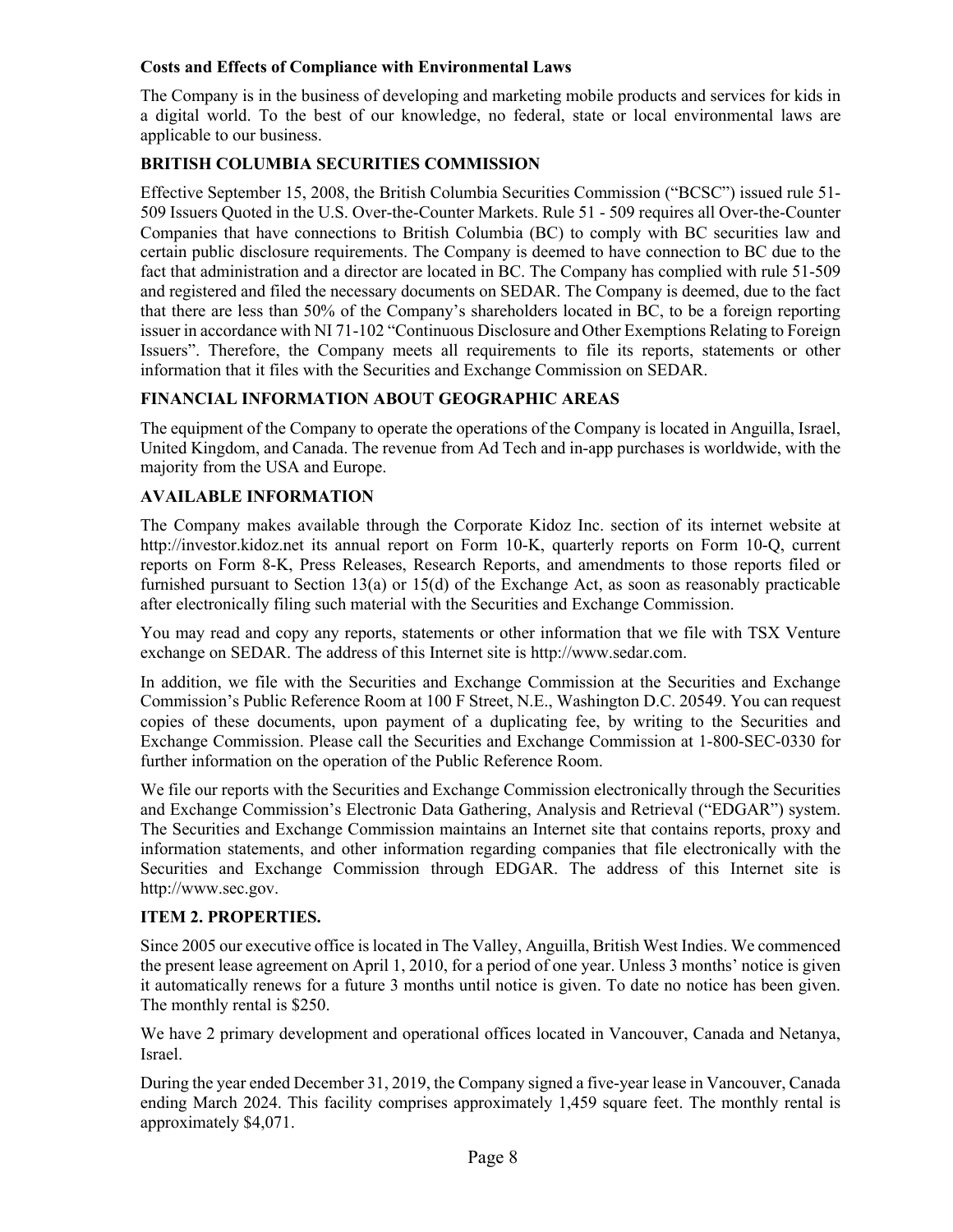Kidoz Ltd. has an annual office lease in Netanya, Israel, with rent payable on a quarterly basis. The operating lease expired on July 14, 2017 but unless 3 months' notice is given it automatically renews for a future 12 months until notice is given. This facility comprises approximately 190 square metres. The monthly rental is approximately \$4,065.

We operate a sales and marketing office in London, United Kingdom. There are no direct monthly rental fees associated with the London office.

We believe that these facilities will be adequate to meet our requirements for the near future and that suitable additional space will be available if needed. Since March 2020, the majority of Kidoz staff world-wide is operating from home or other suitable locations and interacting on a daily basis through communication technologies. It is anticipated this will continue for the foreseeable future due to the benefits derived with increased productivity and personal satisfaction from our staff. Other than described above, neither we, nor any of our subsidiaries presently own or lease any other property or real estate.

# **ITEM 3. LEGAL PROCEEDINGS.**

We are not currently a party to any legal proceedings and were not a party to any other legal proceeding, during the fiscal year ended December 31, 2021. We are currently not aware of any legal proceedings proposed to be initiated against us. However, from time-to-time, we may become subject to claims and litigation generally associated with any business venture.

#### **ITEM 4 SUBMISSION OF MATTERS TO A VOTE OF SECURITY HOLDERS.**

We held our Annual Meeting of Stockholders in Anguilla on November 27, 2021. The Annual Meeting was for the purposes of electing to set the number of directors to be 6; electing our directors; and to ratify the appointment of Davidson & Company LLP, Chartered Professional Accountants, as our independent auditors for the 2021 fiscal year; to ratify our Rolling Stock Option plan as amended by inclusion of an Israeli Taxpayers Appendix thereto; and for any other regular business. The Company issued a schedule 14A proxy statement to the shareholders on November 27, 2021.

All nominees for directors were elected; the appointment of auditors was ratified; and the Rolling Stock Option plan as amended by inclusion of an Israeli Taxpayers Appendix thereto was ratified. The voting on each matter is set forth below:

| гor        | Against  | <b>Not Voted</b> |
|------------|----------|------------------|
| 58,258,531 | ${.}800$ | 007<br>ግ4        |

(a) Elected to set the number of directors to be 6.

(b) Elected the following persons to serve as directors until the next annual meeting or until their successors are duly qualified:

- T. M. Williams
- J. M. Williams
- E. Ben Tora
- F. Curtis (Non-Executive Director)
- C. Kalborg (Non-Executive Director)
- M. David (Non-Executive Director)

Election of the Directors of the Company.

| <b>NOMINEE</b>     | <b>FOR</b> | <b>WITHHOLD</b> | <b>NOT VOTED</b> |
|--------------------|------------|-----------------|------------------|
| Mr. T. M. Williams | 58,258,156 | 8,175           | 643,887          |
| Mr. J. M. Williams | 58,258,356 | 7,975           | 643,887          |
| Mr. E. Ben Tora    | 58,258,156 | 8,175           | 643,887          |
| Ms. F. Curtis      | 58,258,643 | 7,688           | 643,887          |
| Mr. C. Kalborg     | 58,260,881 | 5,450           | 643,887          |
| Mr. M. David       | 58,258,356 | 7,975           | 643,887          |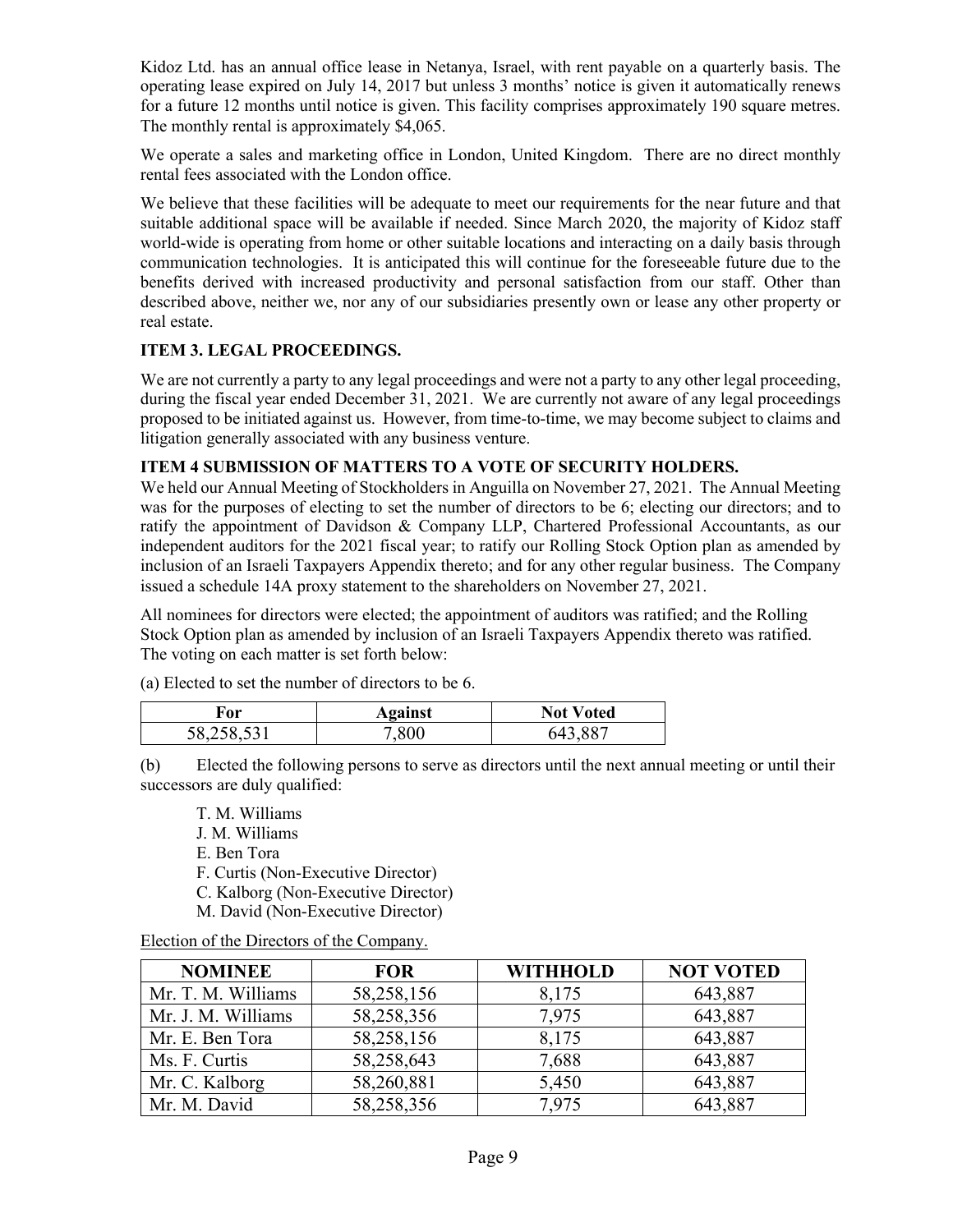(c) Approved the selection of Davidson & Company LLP, Chartered Professional Accountants as the Company's independent auditors for the fiscal year ending December 31, 2021.

| <b>FOR</b>                  | <b>WITHHOLD</b> | <b>NOT VOTED</b> |
|-----------------------------|-----------------|------------------|
| ഹാ<br>$-58.90^\circ$<br>JU, | ت ہے ہے ہ       | nıl              |

(d) The ratification of the existing 2015, 10% Rolling Stock Option plan, as amended by inclusion of an Israeli Taxpayers Appendix thereto, as more particularly set out in Schedule B to the Proxy Statement was approved.

| FOR   | $\cdot$ INST<br>AGAIN | <b>NOT VOTED</b>    |
|-------|-----------------------|---------------------|
| 58,04 | 223,276               | $\sqrt{887}$<br>64? |

Subsequent to their appointment the Board of Directors ratified the continuation of Mr. Jason Williams and Mr. Eldad Ben Tora will continue as Co-CEO of the Kidoz Inc. organization and Mr. T. M. Williams, will continue to serve as Executive Chairman.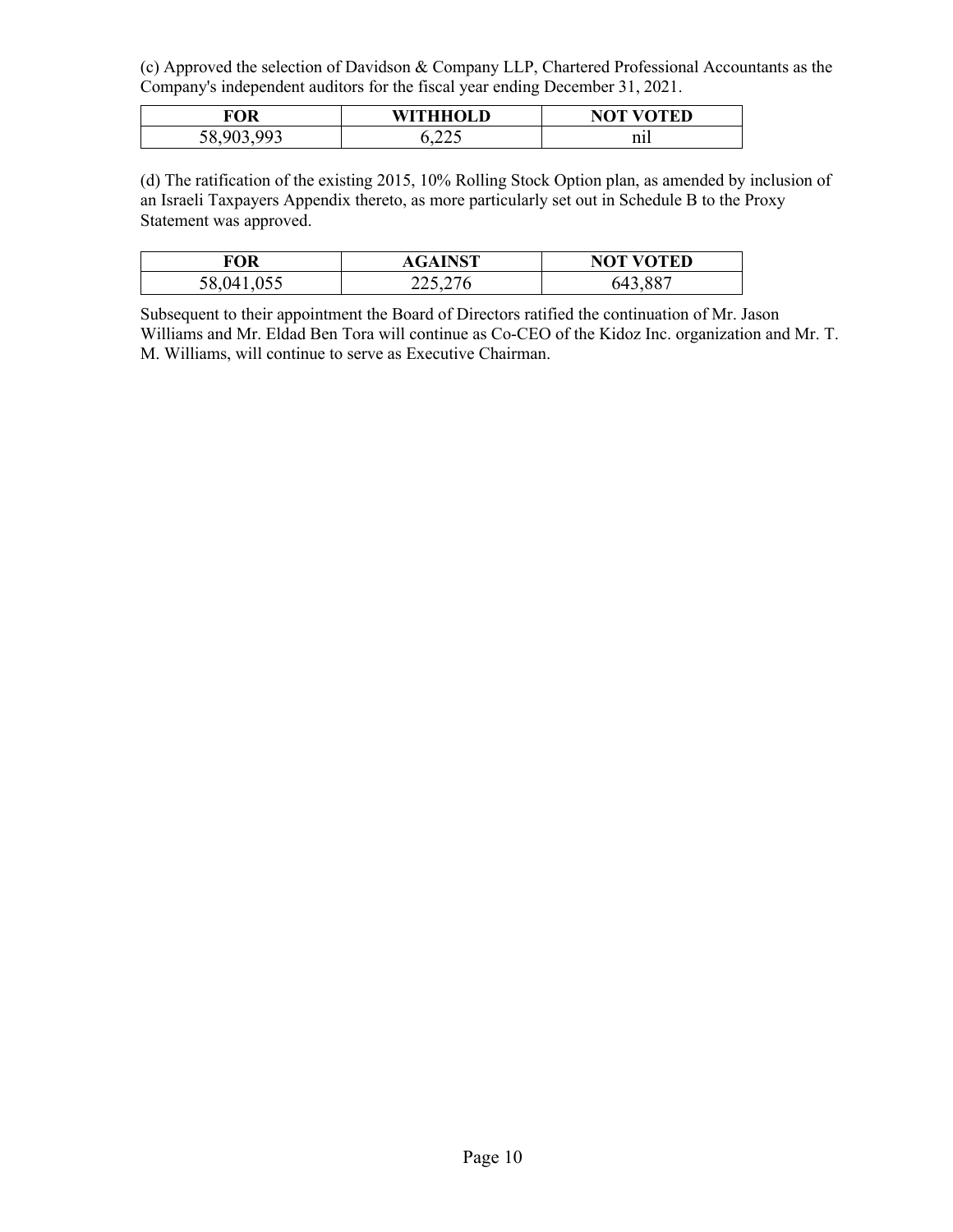#### **PART II**

#### **ITEM 5. MARKET FOR REGISTRANT'S COMMON EQUITY, RELATED STOCKHOLDER MATTERS AND ISSUER PURCHASES OF EQUITY SECURITIES.**

Our common stock is currently quoted on the TSX Venture Exchange in Canada under the symbol "KIDZ".

On March 19, 1997, our common stock was approved for trading on the National Association of Securities Dealers OTC Bulletin Board (the "OTCBB") under the symbol "PGLB". In January 1999, when we changed our name to Bingo.com, Inc., our OTCBB symbol was changed to "BIGG". On July 26, 1999, we changed our trading symbol from "BIGG" to "BIGR". On April 7, 2005, Bingo.com, Inc. completed a merger with its wholly- owned subsidiary Bingo.com, Ltd. The principal reason for Bingo.com, Inc.'s merger with its subsidiary Bingo.com, Ltd. was to facilitate Bingo.com, Inc.'s reincorporation under the International Business Companies Act of Anguilla, B.W.I. Effective April 7, 2005, the shares of Bingo.com, Ltd. began trading under the new ticker symbol "BNGOF". In 2011, we transferred to the Over the Counter Markets - The Venture Marketplace ("OTCQB") operated by OTC Markets Group Inc., whilst continuing our ticker symbol "BNGOF". During the year ended December 31, 2015, the Company changed its name to Shoal Games Ltd. and changed our trading symbol on the OTCQB from "BNGOF" to "SGLDF".

Effective July 2, 2015, the Company additionally commenced trading on the TSX Venture Exchange in Canada ("TSXV") under the symbol "SGW". On December 31, 2019 our shares were Halt Traded on the TSXV pending completion of our acquisition of Kidoz Ltd. The Halt Trade was rescinded on March 7, 2019, after our announcement on March 4, 2019 that we had successfully completed the acquisition of all of the Kidoz Ltd. shares. Effective January 7, 2019, our shares ceased to be quoted on and traded through the OTCQB due to the TSXV Halt Trade. The Company has decided not to reinstate the quotation of its shares on the OTCQB, due to the small number of trades effected through the OTCQB subsequent to our shares being listed on the TSXV on July 2, 2015.

Effective April 4, 2019, the Company received approval from the TSX Venture Exchange (the "Exchange") to change its name to "Kidoz Inc." and to have its shares trade under the new symbol TSXV:KIDZ. The common shares of the Company began trading on the Exchange under the new name and symbol at market open on Tuesday, April 9, 2019. The shares continue to be quoted on the OTC under the symbol "KDOZF". The bid quotations set forth below, reflect inter-dealer prices, without retail mark-up, mark-down or commission and may not reflect actual transactions.

|                      |                        | TSX-V - KIDZ          | <b>OTC - KDOZF</b> |                |
|----------------------|------------------------|-----------------------|--------------------|----------------|
| <b>Quarter Ended</b> | High(1)<br><b>CADS</b> | Low(1)<br><b>CADS</b> | High(1)<br>US\$    | Low(1)<br>US\$ |
| December 31, 2021    | \$0.75                 | \$0.58                | \$0.64             | \$0.45         |
| September 30, 2021   | \$0.76                 | \$0.60                | \$0.61             | \$0.45         |
| June 30, 2021        | \$1.14                 | \$0.63                | \$0.96             | \$0.53         |
| March 31, 2021       | \$1.20                 | \$0.45                | \$0.98             | \$0.35         |
| December 31, 2020    | \$0.56                 | \$0.42                | \$0.46             | \$0.33         |
| September 30, 2020   | \$0.45                 | \$0.21                | \$0.25             | \$0.16         |
| June 30, 2020        | \$0.34                 | \$0.20                | \$0.27             | \$0.07         |
| March 31, 2020       | \$0.30<br>$T^*M$       | \$0.20                | \$0.23             | \$0.16         |

1. Prices as per Yahoo!  $^{TM}$  Finance

On March 30, 2022, the last reported sale price of our common stock, as reported by the TSX Venture Exchange, was CAD\$0.45 per share.

As of March 30, 2022, we believe there are approximately 731 shareholders (including nominees and brokers holding street accounts) of our shares of common stock.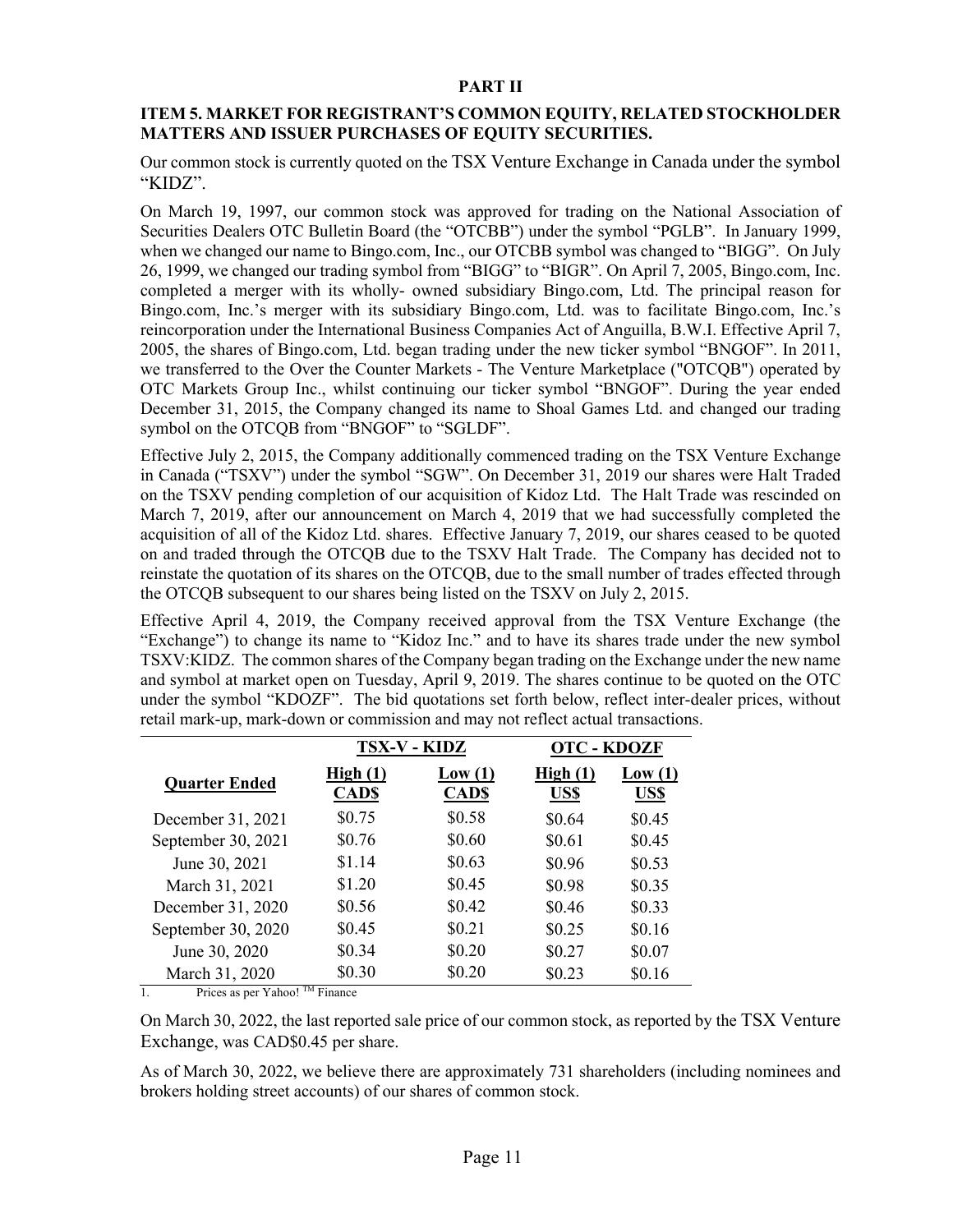Other than described above, our shares of common stock are not and have not been listed on any other exchange.

# **Dividend Policy**

We have not declared or paid any cash dividends on our common stock since our inception. The Board of Directors is presently reviewing the Company's dividend policy. Any future payment of dividends will depend upon our results of operations, financial condition, cash requirements and other factors deemed relevant by our Board of Directors.

# **Recent Sales of Unregistered Securities**

During the year ended December 31, 2021, the Company engaged Research Capital Corporation ("RCC") as a financial and capital markets advisor. As part of the compensation for its services, RCC will receive a monthly fee of \$5,162 (CAD\$6,500) for its trading advisory services for a minimum of 6 months with extension by mutual agreement and a financial advisory fee to be satisfied by the issuance of 230,000 common shares of the Company valued at \$179,293. In addition, the Company granted 230,000 common share purchase warrants to RCC. Each warrant will entitle the holder thereof to purchase one common share in the capital of the Company at an exercise price of \$0.77 (CAD\$0.98) at any time up to 24 months following the date of issuance.

During the year ended December 31, 2021, the holder of 70,000 stock options exercised their options for 70,000 shares for \$31,264 at an average exercise price of \$0.45 (CAD\$0.54) per share.

During the year ended December 31, 2020, no shares were issued by the Company.

# **Securities authorized for issuance under equity compensation plans.**

In 2015, the shareholders approved the 2015 Rolling Stock Option plan. Under the 2015 plan we have reserved 10% of the number of Shares of the Company issued and outstanding as of each Award Date. Pursuant to this plan we have 6,870,150 stock purchase options (2020 - 5,875,750) outstanding at December 31, 2021. During the year ended December 31, 2021, there were  $70,000$  (2020 – nil) options exercised and  $1,040,600$  (2020 – 70,000) options cancelled and  $570,000$  (2020 – nil) options expired unexercised, issued under this plan.

| <b>Equity Compensation Plan Information</b> |                                |                              |                      |  |  |  |  |
|---------------------------------------------|--------------------------------|------------------------------|----------------------|--|--|--|--|
|                                             | Number of securities to be     | Weighted average exercise    | Number of securities |  |  |  |  |
|                                             | issued upon exercise of        | price of outstanding options | remaining available  |  |  |  |  |
| Plan category                               | outstanding options and rights | and rights                   | for future issuance  |  |  |  |  |
|                                             | (a)                            | (b)                          | (c)                  |  |  |  |  |
| Equity compensation                         | 6,870,150                      | 0.48                         | 6,272,349            |  |  |  |  |
| plans approved by                           |                                |                              |                      |  |  |  |  |
| security holders                            |                                |                              |                      |  |  |  |  |
| Equity compensation                         |                                | 0                            | 0                    |  |  |  |  |
| plans not approved by                       |                                |                              |                      |  |  |  |  |
| security holders                            |                                |                              |                      |  |  |  |  |
| Total                                       | 6,870,150                      | 0.48                         | 6,272,349            |  |  |  |  |

Subsequent to the year ended December 31, 2021, a further 2,550,000 options were awarded at CAD\$0.50 (approximately \$0.39) and 210,000 options were cancelled unexercised.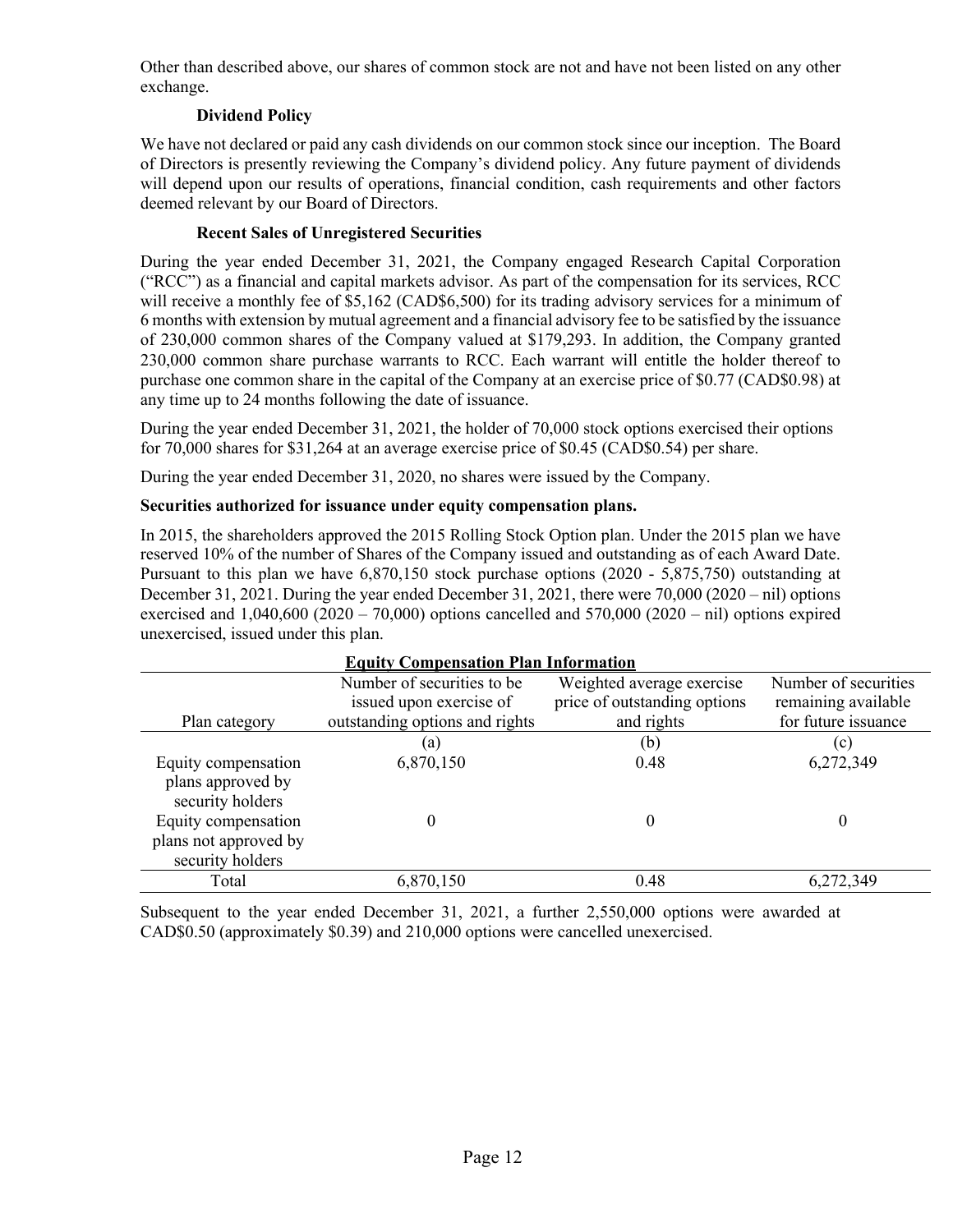# **ITEM 6. SELECTED FINANCIAL DATA:**

|                                         |   | 2021       | 2020 | 2019       |   |           |
|-----------------------------------------|---|------------|------|------------|---|-----------|
| <b>Consolidated Balance Sheet Data:</b> |   |            |      |            |   |           |
| Cash                                    | S | 2,078,607  |      | 1,226,045  | S | 967,212   |
| Total assets                            |   | 13,925,531 |      | 10,969,129 |   | 9,786,640 |
| Total liabilities                       |   | 4.574.834  |      | 2,298,934  |   | 1,379,299 |
| Total stockholders' equity              |   |            |      |            |   |           |
| (deficit)                               |   | 9,350,697  |      | 8,670,194  |   | 8,407,341 |
| Working capital                         |   | 4,536,852  |      | 3,071,545  |   | 2,192,505 |

# **Consolidated Statement of Operations Data for continuing operations:**

|                              |             | 2021        | 2020            | 2019                 |
|------------------------------|-------------|-------------|-----------------|----------------------|
| Revenue                      | \$          | 12,475,480  | \$<br>7,148,029 | \$<br>4,517,379      |
| Cost of sales                |             | 7,143,148   | 3,800,114       | 2,778,911            |
| Trophy Bingo amortization    |             |             |                 |                      |
| Gross (loss) profit          |             | 5,332,332   | 3,347,915       | 1,738,468            |
| Operating expenses           |             |             |                 |                      |
| excluding interest and other |             |             |                 |                      |
| income (expenses)            |             | (4,357,188) | (2,681,491)     | (2,632,399)          |
| Acquisition of subsidiary    |             |             |                 | (190, 228)           |
| Amortization of right-of-use |             |             |                 |                      |
| assets                       |             | (40, 851)   | (54,071)        | (72, 416)            |
| Depreciation and             |             |             |                 |                      |
| amortization                 |             | (565, 540)  | (564, 628)      | (473, 854)           |
| Gain on derivative liability |             |             |                 |                      |
| - warrants                   |             | 60,207      |                 |                      |
| Impairment of goodwill       |             |             |                 | (13,877,385)         |
| Interest and other income    |             | 241         | 1,003           | 3,302                |
| Income tax (expense) /       |             |             |                 |                      |
| recovery                     |             | (216, 677)  | 55,243          | 850,280              |
| Promissory note accretion    |             |             |                 |                      |
| and interest                 |             |             |                 |                      |
| Stock awareness program      |             | (402, 845)  |                 |                      |
| Net (loss) income            | $\mathbf S$ | (190, 321)  | \$<br>103,971   | \$<br>(14, 654, 232) |
|                              |             |             |                 |                      |
| Basic and diluted net (loss) |             |             |                 |                      |
| income per share from        |             |             |                 |                      |
| continuing operations        | \$          | (0.00)      | \$<br>0.00      | \$<br>(0.12)         |
| Weighted average common      |             |             |                 |                      |
| shares outstanding           |             | 131,340,989 | 131,124,989     | 121,208,912          |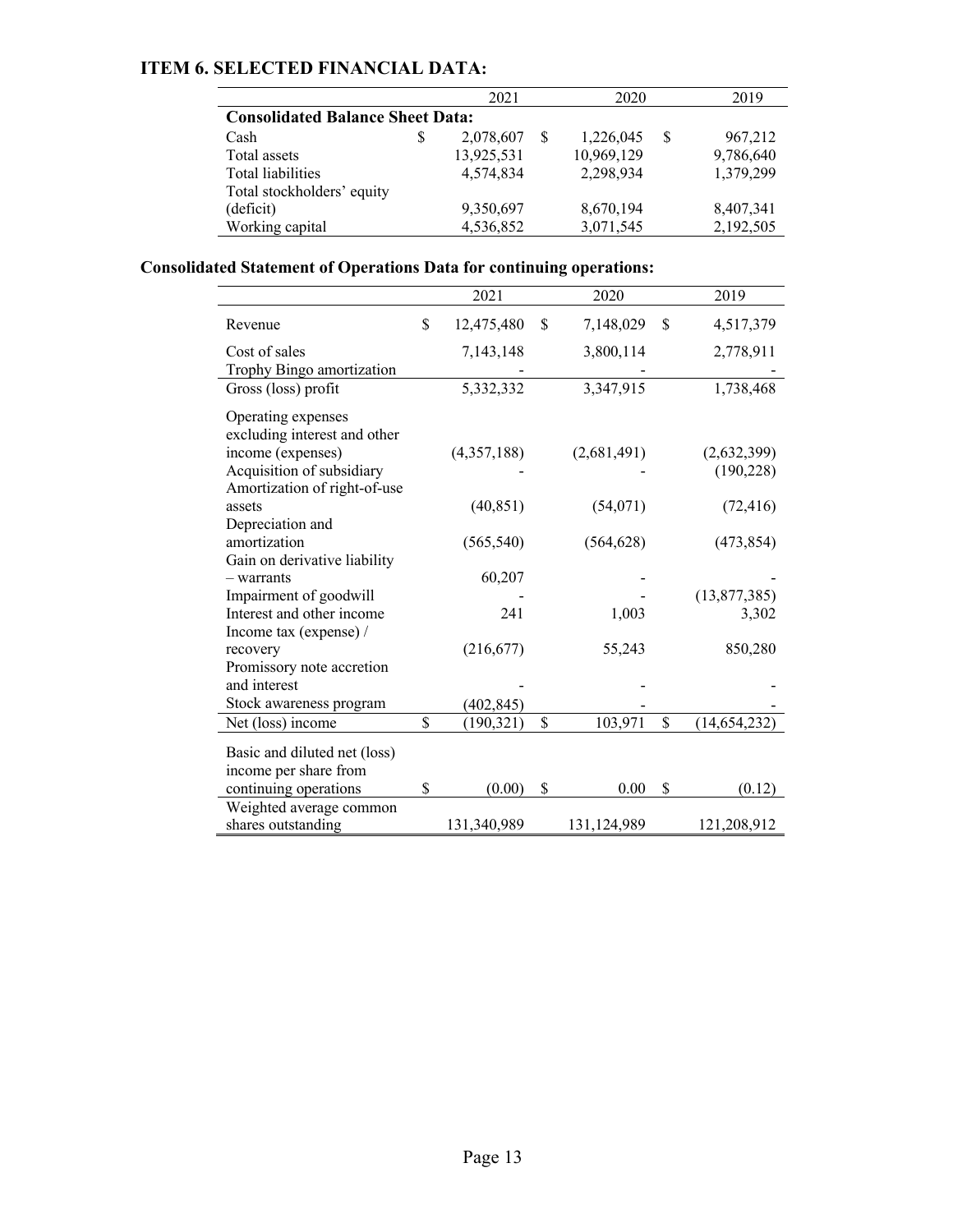# **ITEM 7. MANAGEMENT'S DISCUSSION AND ANALYSIS OF FINANCIAL CONDITION AND RESULTS OF OPERATIONS.**

The information contained in this Management's Discussion and Analysis or Plan of Operation contains "forward looking statements." Actual results may materially differ from those projected in the forward looking statements as a result of certain risks and uncertainties set forth in this report. Although management believes that the assumptions made and expectations reflected in the forward looking statements are reasonable, there is no assurance that the underlying assumptions will, in fact, prove to be correct or that actual future results will not be materially different from the expectations expressed in this Annual Report. The following discussion should be read in conjunction with the audited Consolidated Financial Statements and related Notes thereto included in Item 7 and with the Special Note regarding forward-looking statements included in Part I.

# **OVERVIEW**

Kidoz Inc. (TSXV:KIDZ) owns the leading Children's Online Privacy Protection Rule ("COPPA") & General Data Protection Regulation ("GDPR") compliant contextual mobile advertising network that safely reaches hundreds of million kids, teens, and families every month. Google certified and Apple approved, Kidoz provides an essential suite of advertising technology that unites brands, content publishers and families. Trusted by Disney, Hasbro, Lego and more, the Kidoz Contextual Ad Network helps the world's largest brands to safely reach and engage kids across thousands of mobile apps, websites and video channels. The Kidoz network does not use location or Personally Identifiable Information ("PII") data tracking commonly used in digital advertising. Instead, Kidoz has developed advanced contextual targeting tools to enable brands to reach their ideal customers with complete brand safety. A focused AdTech solution provider, the Kidoz SDK and Kidoz Programmatic network have become essential products in the digital advertising ecosystem. Our commitment to advertising privacy and safety has created one of the fastest growing mobile networks in the world.

Kidoz is the market leader in contextual mobile advertising and the segment is only beginning to develop as new rules and stricter regulations are enacted and enforced by Google, Apple, and governments around the world. Kidoz builds and maintains the Kidoz SDK (Software Development Kit) that app developers install into their apps before releasing them into the App Stores. The Kidoz SDK is the core of the advertising technology that enables Kidoz to access advertising impressions available for sale. The Kidoz proprietary advertising system is compliant with COPPA, GDPR-K and other regulations adopted to protect the privacy and security of minors. The Kidoz proprietary advertising technology is installed in thousands of different apps, making it the most popular contextual mobile solution in the market.

Kidoz has established its leadership position through continued investments into research and development. Mobile devices are the primary tool used for all digital activities in everyday life across the entire world. The predominance of mobile is well established and Kidoz is well positioned to benefit from the wide adoption of its technology across thousands of popular apps. As the number of active campaigns live on Kidoz has increased substantially over the past 18 months, Kidoz has recruited hundreds of new apps and developers that focus on a wide range of audience segments. As a result of Kidoz's rapid growth, the Company is now able to expand beyond its core advertising audience of children, and begin to contextually target teens and parents for its brand partners.

Mobile AdTech systems are some of the most integrated and most valuable systems in the world. The scale of users we can reach with the Kidoz network is powerful and it opens many new opportunities for the Company. Extending our media offering beyond children is the first step we are taking as our sales and agency partners are interested in accessing these related segments of our traffic. Kidoz is experiencing a period of rapid growth and we are extending our business model in ways that will fill our huge available inventory with safe and high performing media.

Driving our revenue growth is strong underlying system growth for both users and publishers that are accessing the Kidoz technology. Media budgets continue to shift from linear TV to digital platforms like Kidoz as brands seek to engage their customers where families spend most of their screen time. In addition, regulation at the government level is positively influencing growth of the KIDOZ Safe Ad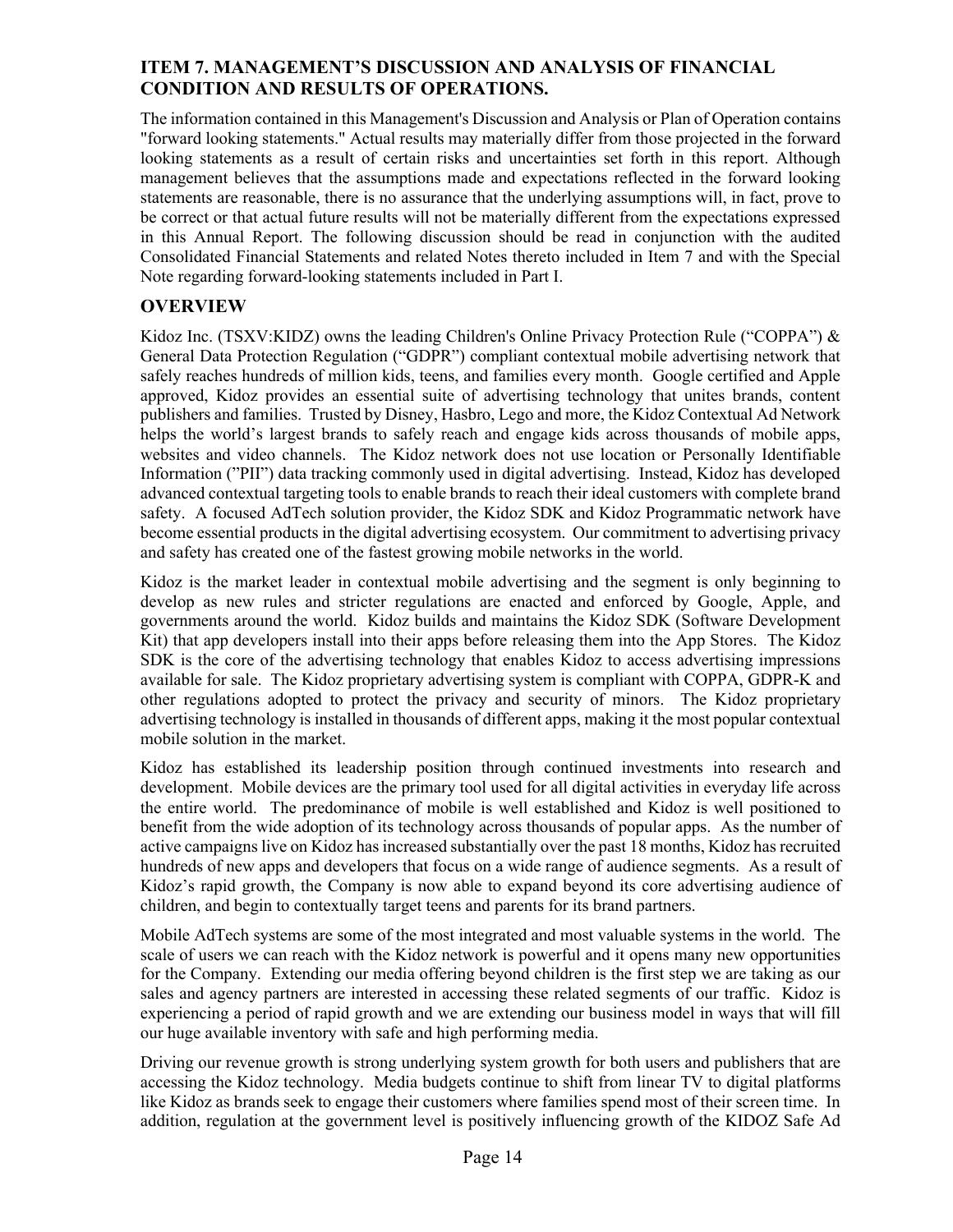Network. COPPA in America and GDPR in Europe have forced advertisers and publishers to ensure their data and advertising methodologies are safe. Regulators in America are updating COPPA to further enhance child safety online, and regulators in China, India and other regions are considering similar measures. As Kidoz is compliant, the Company benefits from all child-safe advertising regulation.

Building on our performance in 2021, we plan to continue our successful growth strategies in 2022. Our sales, product, and operational strategies are custom fit to match the favourable regulatory, consumer, and technological trends occurring in the market. The Kidoz programmatic technology is live, growing, and actively filling publisher inventory with campaigns safely sourced from the programmatic marketplace. As Kidoz advances its multiple product offerings, new opportunities arise in the bountiful mobile advertising ecosystem that is projected by eMarketer to exceed over US\$400 billion by 2023 (eMarketer). It is our intention to explore expanding, either through additional uses of our new technology platforms for the entire mobile advertising market, or via synergistic M&A.

In 2022, the entire company is focused on enabling advertisers to reach children, teens and families at enormous scale with its enhanced technologies. The Company is committed to achieving our product development and financial goals for the year. Kidoz is perfectly positioned with powerful technology in a booming market and management anticipates a record 2022 ahead.

Kidoz's mobile products include the Kid Mode Operating System installed on millions of OEM tablets worldwide, Rooplay (www.rooplay.com) the cloud-based EduGame system for kids to learn and play, and Trophy Bingo (www.trophybingo.com), live across mobile platforms.

# **CRITICAL ACCOUNTING POLICIES**

The following discussion of critical accounting policies is intended to supplement the Summary of Significant Accounting Policies presented as Note 2 to our audited consolidated financial statements presented elsewhere in this report. Note 2 summarizes the accounting policies and methods used in the preparation of our consolidated financial statements. The policies discussed below were selected because they require the more significant judgments and estimates in the preparation and presentation of our financial statements. On an ongoing basis, management evaluates these judgments and estimates, including whether there are any uncertainties as to compliance with the revenue recognition criteria described below, and recoverability of long-lived assets, as well as the assessment as to whether there are contingent assets and liabilities that should be recognized or disclosed for the consolidated financial statements to fairly present the information required to be set forth therein. We base our estimates on historical experience, as well as other events and assumptions that are believed to be reasonable at the time. Actual results could differ from these estimates under different conditions.

We consider the following accounting policies to be both those most important to the portrayal of our financial condition and require the most subjective judgment:

- Revenue recognition;
- Software development;
- Impairment of long-lived assets
- Goodwill

# **Revenue Recognition**

In accordance with ASC 606, Revenue from Contracts with Customers, revenue is recognized when a customer obtains control of promised services. The amount of revenue recognized reflects the consideration to which the Company expects to be entitled to receive in exchange for these services.

We derive substantially all of our revenue from the sale of Ad tech advertising revenue.

#### **To achieve this core principle, the Company applied the following five steps:**

1) Identify the contract with a customer

A contract with a customer exists when (i) the Company enters into an enforceable contract with a customer that defines each party's rights regarding the services to be transferred, whose impression count will form the basis of the revenue and identifies the payment terms related to these services, (ii)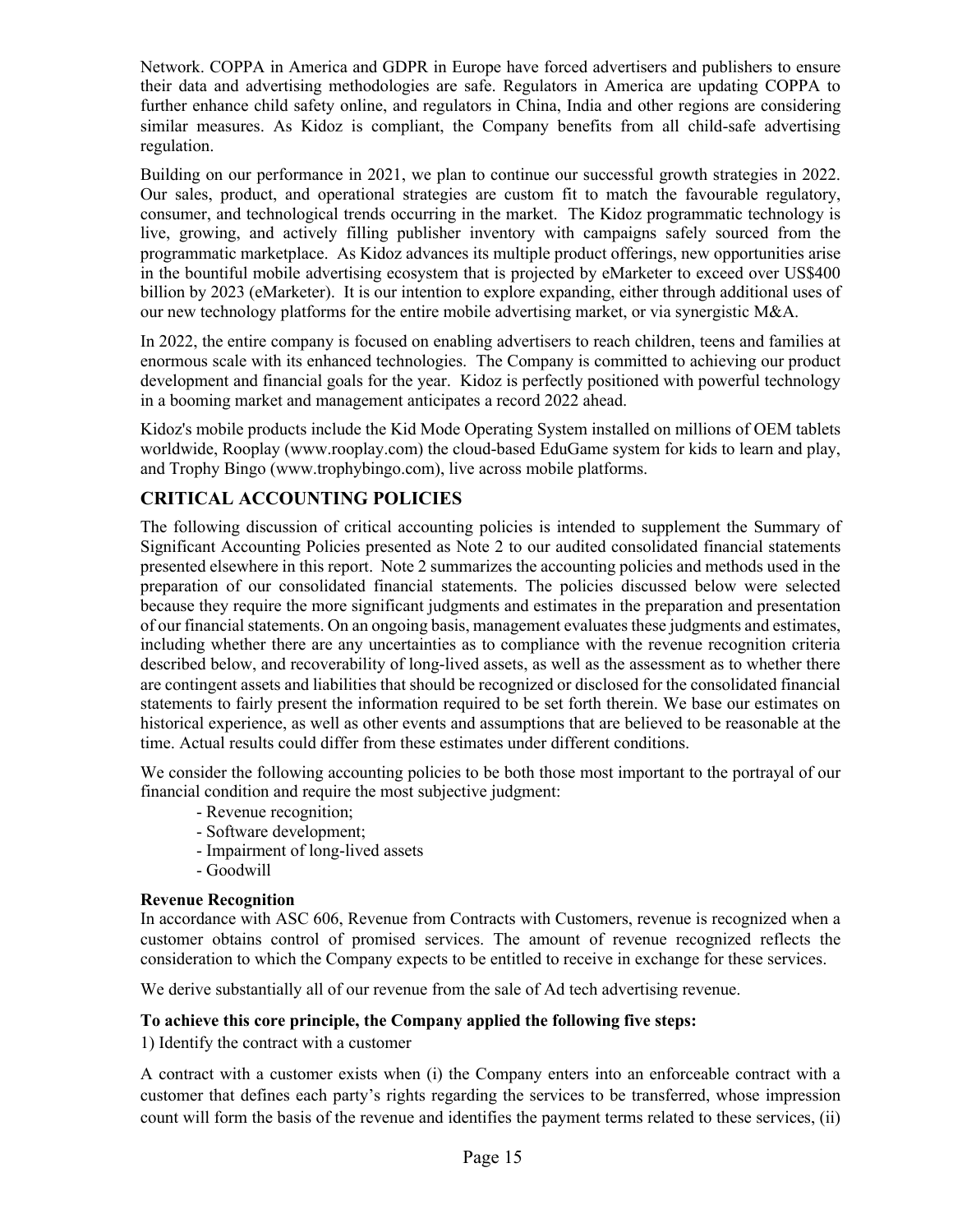the contract has commercial substance and, (iii) the Company determines that collection of substantially all consideration for services that are transferred is probable based on the customer's intent and ability to pay the promised consideration. The Company applies judgment in determining the customer's ability and intention to pay, which is based on a variety of factors including the customer's historical payment experience or, in the case of a new customer, published credit and financial information pertaining to the customer.

# 2) Identify the performance obligations in the contract

Performance obligations promised in a contract are identified based on the services that will be transferred to the customer that are both capable of being distinct, whereby the customer can benefit from the service either on its own or together with other resources that are readily available from third parties or from the Company, and are distinct in the context of the contract, whereby the transfer of the services is separately identifiable from other promises in the contract. To the extent a contract includes multiple promised services, the Company must apply judgment to determine whether promised services are capable of being distinct and distinct in the context of the contract. If these criteria are not met the promised services are accounted for as a combined performance obligation.

3) Determine the transaction price

The transaction price is determined based on the consideration to which the Company will be entitled in exchange for transferring services to the customer. None of the Company's contracts contain financing or variable consideration components.

4) Allocate the transaction price to performance obligations in the contract

If the contract contains a single performance obligation, the entire transaction price is allocated to the single performance obligation. Contracts that contain multiple performance obligations require an allocation of the transaction price to each performance obligation based on a relative standalone selling price basis. The Company determines standalone selling price based on the price at which the performance obligation is sold separately. If the standalone selling price is not observable through past transactions, the Company estimates the standalone selling price taking into account available information such as market conditions and internally approved pricing guidelines related to the performance obligations.

5) Recognize revenue when or as the Company satisfies a performance obligation

The Company satisfies performance obligations at a point in time as discussed in further detail under "Disaggregation of Revenue" below. Revenue is recognized at the time the related performance obligation is satisfied by transferring a promised service to a customer.

# **Disaggregation of Revenue**

All of the Company's performance obligations, and associated revenue, are generally transferred to customers at a point in time. The Company has the following revenue streams:

1) Ad tech advertising revenue - The Company generally offers these services under a customer contract Cost-per-Impression (CPM), Cost-Per-Install or CPI arrangements, Cost per completed video view or CPC and/or Cost-Per-Action or CPA arrangements with third-party advertisers and developers, as well as advertising aggregators, generally in the form of insertion orders that specify the type of arrangement (as detailed above) at particular set budget amounts/restraints. These advertiser customer contracts are generally short term in nature at less than one year as the budget amounts are typically spent in full within this time period. These agreements typically include the delivery of Ad tech advertising through partner networks, defined as publishers / developers, to home screens of devices and agree on whose results will be relied on from a revenue point of view.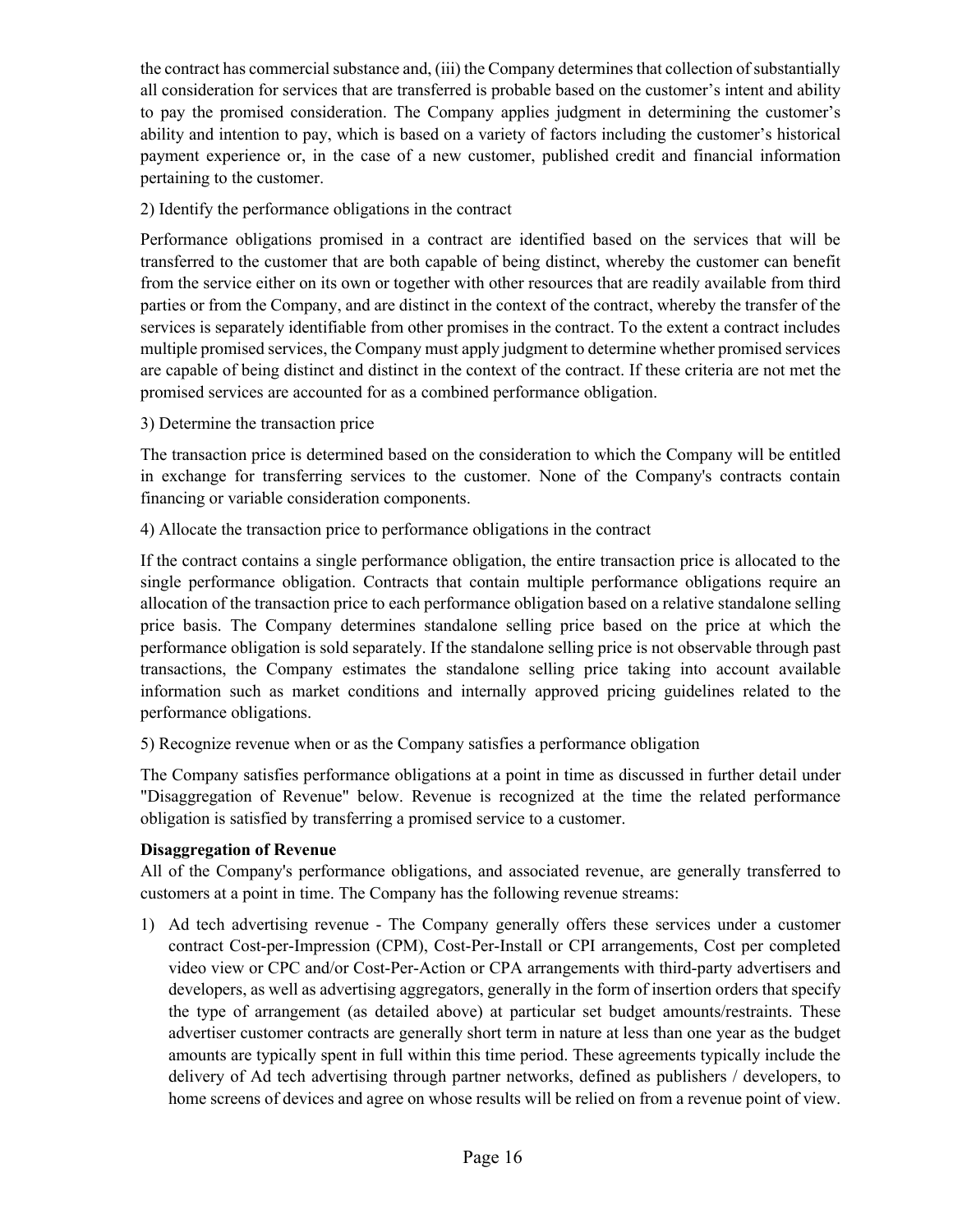The Company has concluded that the delivery of the Ad tech advertising is delivered at a point in time and, as such, has concluded these deliveries are a single performance obligation. The Company invoices fees which are generally variable based on the arrangement, which would typically include the number of impressions delivered at a specified price per application. For impressions delivered, revenue is recognized in the month in which the Company delivers the application to the end consumer.

2) Content revenue – The Company recognizes content revenue on the following forms of revenue:

a) Carriers and OEMs - The Company generally offers these services under a customer contract per tablet device license fee model with OEMs. Monthly or quarterly license fees are based on the OEM agreement with the number of devices the Kidoz Kid Mode is installed upon.

b) Rooplay - The Company generates revenue through subscriptions or premium sales of Rooplay, (www.rooplay.com) the cloud-based EduGame system for kids to learn and play within its games on smartphones and tablet devices, such as Apple's iPhone and iPad, and mobile devices utilizing Google's Android operating system. Users can download the Company's games through Digital Storefronts and decide to subscribe to the multiple of educational and fun games in the Rooplay, cloud-based EduGame system or make a premium per purchase of particular games. The revenue is recognized net of platform fees.

c) Rooplay licensing - The Company licenses its branded educational games under a monthly cost per game agreement license fee model. Monthly license fees are based on the number of games licensed.

d) In App purchases - The Company generates revenue through in-application purchases ("in-app purchases") within its games; (i.e. Trophy Bingo (www.trophybingo.com)) on smartphones and tablet devices, such as Apple's iPhone and iPad, and mobile devices utilizing Google's Android operating system. Users can download the Company's free-to-play games through Android, Amazon, iOS and Facebook Messenger (this was discontinued in fiscal 2021) and pay to acquire virtual currency which can be redeemed in the game for power plays. The initial download of the mobile game from the Digital Storefront does not create a contract under ASC 606 because of the lack of commercial substance; however, the separate election by the player to make an inapplication purchase satisfies the criterion thus creating a contract under ASC 606.

The Company has identified the following performance obligations in these contracts:

- i. Ongoing game related services such as hosting of game play, storage of customer content, when and if available content updates, maintaining the virtual currency management engine, tracking gameplay statistics, matchmaking as it relates to multiple player gameplay, etc.
- ii. Obligation to the paying player to continue displaying and providing access to the virtual items within the game.

Neither of these obligations are considered distinct since the actual mobile game and the related ongoing services are both required to purchase and benefit from the related virtual items. As such, the Company's performance obligations represent a single combined performance obligation which is to make the game and the ongoing game related services available to the players. The revenue is recognized net of platform fees.

# **Software Development Costs**

The Company expenses all software development costs as incurred for the year ended December 31, 2021 and 2020. As at December 31, 2021 and 2020, all capitalized software development costs have been fully amortized and the Company has no capitalized software development costs.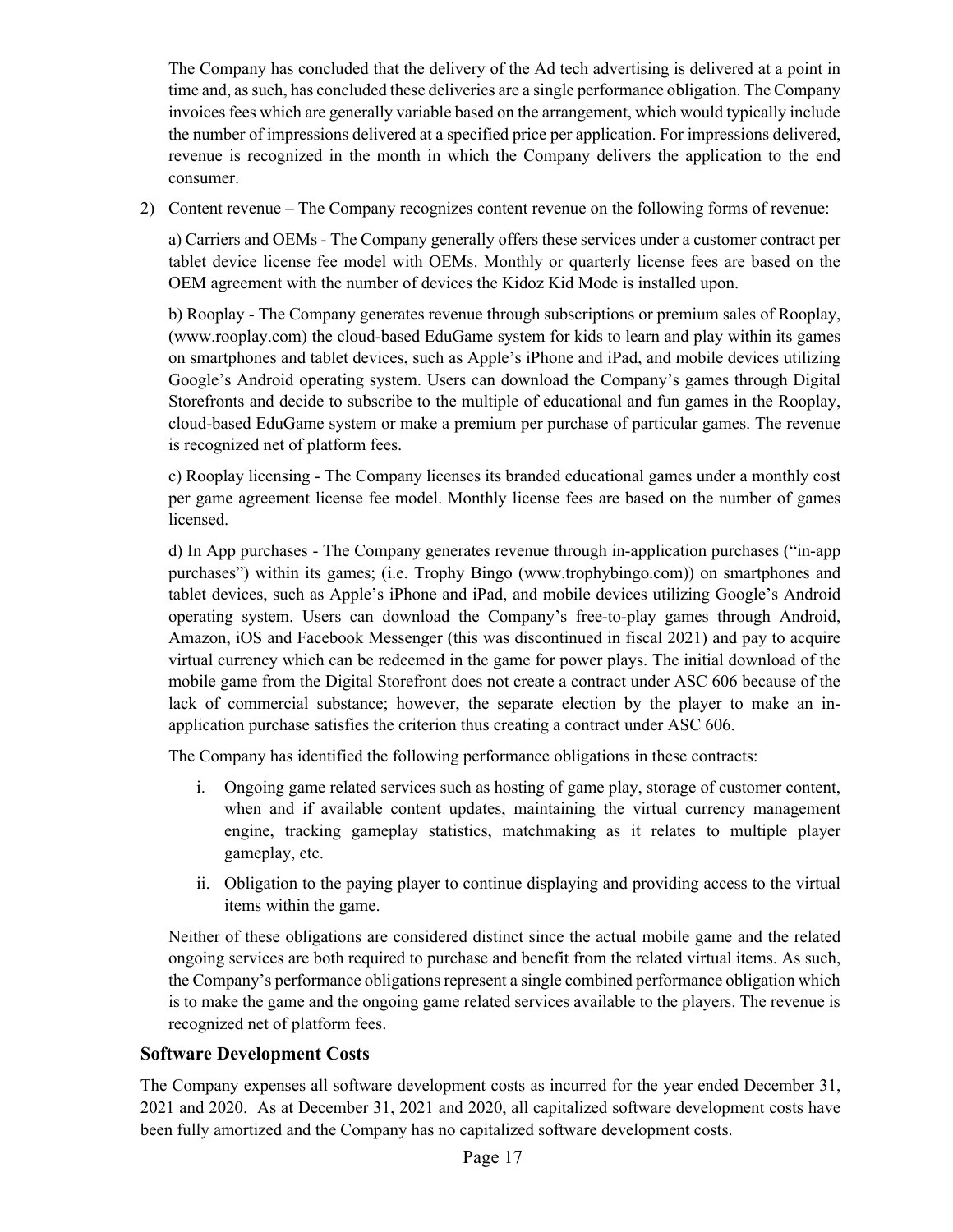Total software development costs were \$10,559,601 as at December 31, 2021 (2020 - \$8,880,753).

# **Impairment of Long-lived Assets**

The Company accounts for long-lived assets in accordance with the provisions of ASC 360, Property, Plant and Equipment and ASC 350, Intangibles-Goodwill and Others. During the periods presented, the only long-lived assets reported on the Company's consolidated balance sheet are equipment, and security deposits. These provisions require that long-lived assets and certain identifiable recorded intangibles be reviewed for impairment whenever events or changes in circumstances indicate that the carrying amount of an asset may not be recoverable. Recoverability of assets to be held and used is measured by a comparison of the carrying amount of an asset to future net cash flows expected to be generated by the asset.

If such assets are considered to be impaired, the impairment to be recognized is measured by the amount by which the carrying amount of the assets exceeds the fair value of the assets. Assets to be disposed of are reported at the lower of the carrying amount and the fair value less costs to sell.

The Company identified the following intangible assets in the acquisition of Kidoz Ltd. Intangible assets are recorded at cost less accumulated amortization. Amortization is provided for annually on the straight-line method over the following periods:

|                        | Amortization period |
|------------------------|---------------------|
| Ad Tech technology     | 5 years             |
| Kidoz OS technology    | 3 years             |
| Customer relationships | 8 years             |

#### **Goodwill**

The Company accounts for goodwill in accordance with the provisions of ASC 350, Intangibles-Goodwill and Others. Goodwill is the excess of the purchase price over the fair value of identifiable assets acquired, less liabilities assumed, in a business combination. The Company reviews goodwill for impairment. Goodwill is not amortized but is evaluated for impairment at least annually or whenever events or changes in circumstances indicate that the carrying amount may not be recoverable.

The goodwill impairment test is used to identify both the existence of impairment and the amount of impairment loss, and compares the fair value of a reporting unit with its carrying amount and is based on discounted future cash flows, based on market multiples applied to free cash flow. The determination of the fair value of our reporting units requires management to make significant estimates and assumptions including the selection of control premiums, discount rates, terminal growth rates, forecasts of revenue and expense growth rates, income tax rates, changes in working capital, depreciation, amortization and capital expenditures. Changes in assumptions concerning future financial results, exogenous market conditions, or other underlying assumptions could have a significant impact on either the fair value of the reporting unit or the amount of the goodwill impairment charge. If the carrying value of the reporting unit exceeds its fair value, an impairment loss is recognized in an amount equal to that excess, limited to the total amount of goodwill allocated to that reporting unit.

During the year ended December 31, 2021 and 2020, the Company deemed there was no impairment of the goodwill.

# **SOURCES OF REVENUE AND REVENUE RECOGNITION**

We generate our revenue from the following:

- The sale of Ad Tech advertising including banners, in-game advertising, completed view videos, cost per install and playable ads on all gaming aps containing the Kidoz SDK.
- The sale of licensing including our KIDOZ OS platform loaded on new machines and tablets
- The sale of in-app purchases in, our online gaming Aps such as Garfield's Bingo and Trophy Bingo in the Google play, Apple iOS, Facebook Messenger (discontinued in fiscal 2021) and Amazon App stores.
- In-game advertising on all gaming aps containing the Kidoz SDK, whereby players watch advertising to gain in-game currency.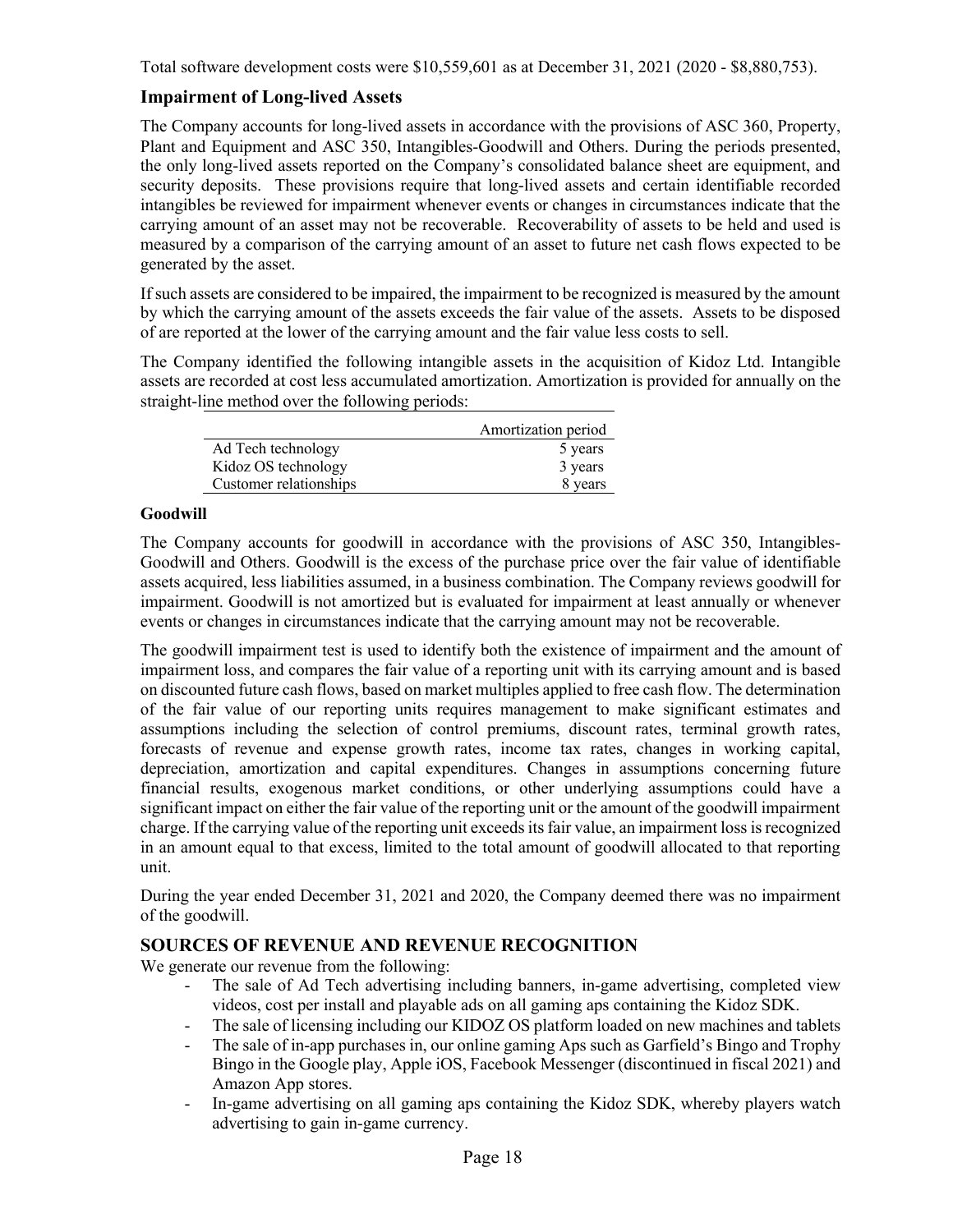- Consumer subscription from players paying to unlock the Rooplay game catalog and Kidoz OS platform.
- The sale of premium purchases of Rooplay Originals (Branded EdTech games for children and families) in the Google play and Apple iOS stores.
- Sales of licenses for our Rooplay Originals games.

# **SUPPLEMENTARY FINANCIAL INFORMATION**

# **Quarterly Results of Operations**

The following tables present our unaudited consolidated quarterly results of operations for each of our last eight quarters. This data has been derived from unaudited consolidated financial statements that have been prepared on the same basis as the annual audited consolidated financial statements and, in our opinion, include all normal recurring adjustments necessary for the fair presentation of such information. These unaudited quarterly results should be read in conjunction with our audited consolidated financial statements, included in Item 8 of this report.

|                                                                             |                                |               | Three Months Ended       |               |                          |               |                          |
|-----------------------------------------------------------------------------|--------------------------------|---------------|--------------------------|---------------|--------------------------|---------------|--------------------------|
|                                                                             | December 31,<br>2021           |               | September 30<br>2021     |               | <u>June 30</u><br>2021   |               | March 31<br>2021         |
| Revenue                                                                     | \$<br>(Unaudited)<br>5,925,391 | -S            | (Unaudited)<br>2,814,642 | <sup>\$</sup> | (Unaudited)<br>2,177,505 | <sup>\$</sup> | (Unaudited)<br>1,557,942 |
| Cost of sales                                                               | 3,528,967                      |               | 1,588,108                |               | 1,153,172                |               | 872,901                  |
| Gross profit                                                                | 2,396,424                      |               | 1,226,534                |               | 1,024,333                |               | 685,041                  |
| Operating expenses and other<br>income / (expenses)                         | (1,213,015)                    |               | (1,094,865)              |               | (1, 139, 458)            |               | (890, 253)               |
| Stock awareness program                                                     | (51, 596)                      |               | (65, 392)                |               | (285, 857)               |               |                          |
| Depreciation and amortization                                               | (141, 285)                     |               | (141, 326)               |               | (141,097)                |               | (141, 832)               |
| Income (Loss) before income taxes                                           | 990,528                        |               | (75, 049)                |               | (542,079)                |               | (347, 044)               |
| Income tax (expense) recovery                                               | (213, 688)                     |               | 9                        |               | (2,998)                  |               |                          |
| Income (Loss) after tax                                                     | \$<br>776,840                  | <sup>\$</sup> | (75,040)                 |               | (545,077)                |               | (347, 044)               |
| Basic and diluted Income (loss) per<br>share                                | \$<br>0.01                     | \$.           | (0.00)                   | \$            | (0.00)                   | \$            | (0.00)                   |
| Weighted average common shares,<br>basic<br>Weighted average common shares, | 131,424,989                    |               | 131,424,989              |               | 131,384,769              |               | 131,124,989              |
| diluted                                                                     | 132,853,132                    |               | 131,424,989              |               | 131,384,769              |               | 131,124,989              |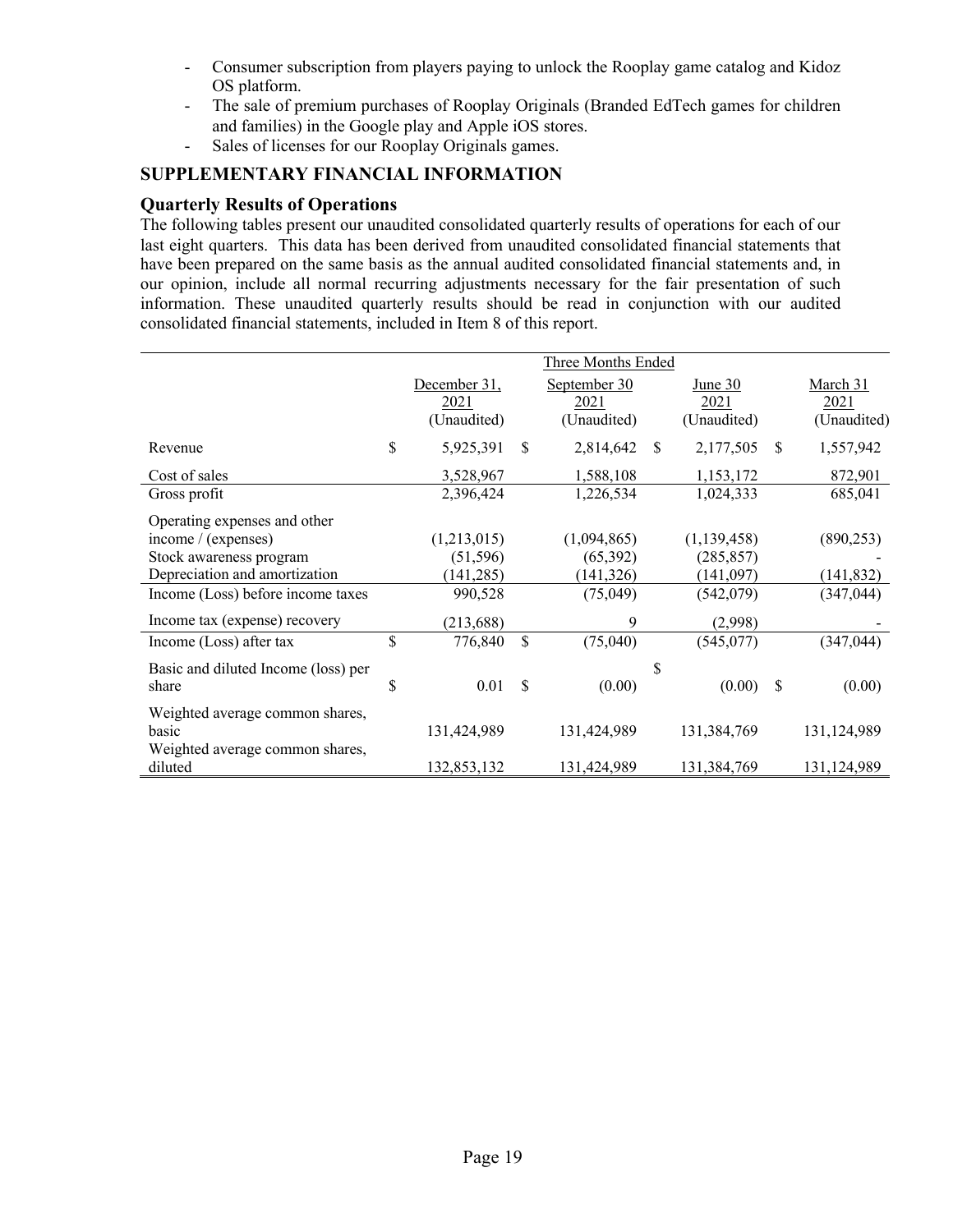|                                     | Three Months Ended |              |               |              |               |             |               |             |
|-------------------------------------|--------------------|--------------|---------------|--------------|---------------|-------------|---------------|-------------|
|                                     |                    | December 31, |               | September 30 |               | June 30     |               | March 31    |
|                                     |                    | 2020         |               | 2020         |               | 2020        |               | 2020        |
|                                     |                    | (Unaudited)  |               | (Unaudited)  |               | (Unaudited) |               | (Unaudited) |
| Revenue                             | \$                 | 3,507,250    | <sup>\$</sup> | 1,919,973    | <sup>\$</sup> | 736,827     | <sup>\$</sup> | 983,979     |
| Cost of sales                       |                    | 1,843,936    |               | 1,005,316    |               | 411,058     |               | 539,804     |
| Gross profit                        |                    | 1,663,314    |               | 914,657      |               | 325,769     |               | 444,175     |
| Operating expenses and other        |                    |              |               |              |               |             |               |             |
| income / (expenses)                 |                    | (824,706)    |               | (657, 338)   |               | (545, 747)  |               | (706, 768)  |
| Depreciation and amortization       |                    | (141, 191)   |               | (140, 685)   |               | (141, 421)  |               | (141, 331)  |
| Income (Loss) before income taxes   |                    | 697,417      |               | 116,634      |               | (361,399)   |               | (403, 924)  |
| Income tax recovery                 |                    | 55,243       |               |              |               |             |               |             |
| Income (Loss) after tax             | \$                 | 752,660      | \$            | 116,634      |               | (361, 399)  |               | (403, 924)  |
| Basic and diluted Income (loss) per |                    |              |               |              | \$            |             |               |             |
| share                               | \$                 | 0.01         | \$            | 0.00         |               | (0.00)      | -S            | (0.00)      |
|                                     |                    |              |               |              |               |             |               |             |
| Weighted average common shares,     |                    |              |               |              |               |             |               |             |
| basic                               |                    | 131,124,989  |               | 131,124,989  |               | 131,124,989 |               | 131,124,989 |
| Weighted average common shares,     |                    |              |               |              |               |             |               |             |
| diluted                             |                    | 131,275,099  |               | 131,124,989  |               | 131,124,989 |               | 131,124,989 |

Our financial statements and related schedules are described under "Item 8. Financial Statements".

# **RESULTS OF OPERATIONS**

# **Years Ended December 31, 2021 and 2020**

#### **Revenue**

Total revenue, net of platform fees (to Apple, Google and Amazon) and withholding taxes, for the year ended December 31, 2021 increased to \$12,475,480, an increase of 75% over total revenue net of fees and withholding taxes of \$7,148,029 for fiscal 2020. Ad Tech advertising revenue for the year ended December 31, 2021, was \$12,243,866 an increase of 81% over Ad Tech advertising revenue of \$6,748,064 for fiscal 2020. Content revenue for year ended December 31, 2021 decreased to \$231,614, a decrease of 42% over content revenue of \$399,965 for fiscal 2020. The increase in total revenue over fiscal 2020 is due to the growth of our publisher reach and our advertising customers increasing their advertising budgets with the Kidoz safe mobile network. The decrease in content revenue is due to the reduced OEM sales of kids tablets.

#### **Selling and marketing expenses**

Sales and marketing expenses for the year ended December 31, 2021 were \$641,393, an increase of 61% over selling and marketing expenses of \$397,948 for fiscal 2020. The increase in sales and marketing expenses over fiscal 2020 is due to an increase in the sales and marketing team to serve our clients better. Selling and marketing expenses consist primarily of sales staff salaries and benefits and publishing services and user acquisition costs incurred to acquire game players.

We expect to incur increased sales and marketing expenses in growing the Ad tech advertising revenue and to bring new players to Rooplay; our Rooplay Originals; and our bingo games. There can be no assurances that these expenditures will result in increased traffic or significant additional revenue.

#### **General and administrative expenses**

General and administrative expenses consist primarily of premises costs for our offices and development facilities, legal and professional fees, and other general corporate and office expenses. General and administrative expenses increased to \$604,882 for the year ended December 31, 2021, an increase of 14% over general and administrative expenses of \$528,708 in fiscal 2020. The increase in general and administrative expenses is due an increase in fees paid to our professional advisors. The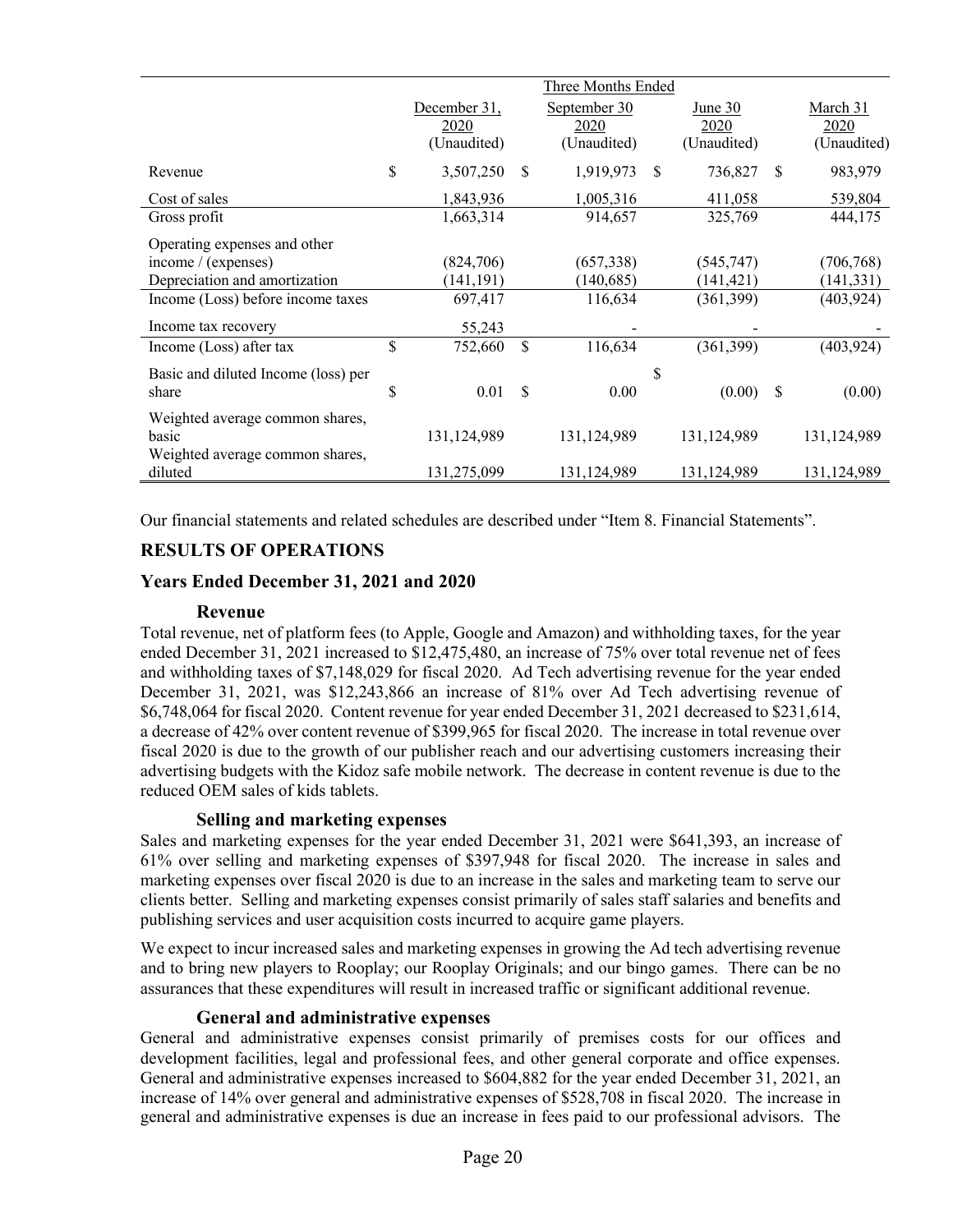Company continues to maintain its current office space despite the large majority of our staff working from home since early March 2020.

We expect to continue to incur general and administrative expenses to support the business, and there can be no assurances that we will be able to generate sufficient revenue to cover these expenses.

#### **Salaries, wages, consultants and benefits**

Salaries, wages, consultants and benefits increased to \$693,964 for the year ended December 31, 2021, an increase of 47% over salaries, wages, consultants and benefits of \$470,658 for fiscal 2020. The increase in salaries, wages, consultants and benefits over fiscal 2020, is due to an increase in the overall headcount of staff employed by the Company to service its rapid growth and bonuses paid.

### **Depreciation and amortization**

Intangible assets are amortized using a straight-line method over three to eight years. These intangible assets include customer lists, the technology for Kidoz OS and the software development kits for advertising platform. These intangible assets are as result of the acquisition of Kidoz Ltd. The amortization for the year ended December 31, 2021, was \$565,540 compared to \$556,073 in fiscal 2020.

Equipment is depreciated using the declining balance method over the useful lives of the assets, ranging from three to five years. Depreciation decreased to \$9,468 during the year ended December 31, 2021, over depreciation of \$8,555 in fiscal 2020. This increase in depreciation and amortization compared to fiscal 2020, is due to the acquisition of new equipment and the write off of old equipment.

#### **Content and software development**

We do not capitalize our development costs. Content and software development costs of \$1,678,848 were expensed for year ended December 31, 2021, an increase of 46% from content and software development costs of \$1,149,902 expensed for fiscal 2020. These increases over fiscal 2020, is due to the hiring of additional development staff as a result of an increased focus in development of our base technology and the development of our safe programmatic ad sourcing solution Kidoz Connect.

#### **Stock-based compensation expense**

During the year ended December 31, 2021, the Company incurred non-cash stock compensation expenses of \$660,266 compared to non-cash stock compensation expenses of \$158,883 for fiscal 2020. During the year ended December 31, 2021, the Company granted 2,675,000 options. The options granted in fiscal 2021, are issued to consultants and employees as per the Company's 2015 Rolling Stock Option Plan. The non-cash stock compensation program is an integral part of the Companies overall Staff Compensation Program.

# **Stock awareness program**

During the year ended December 31, 2021, the Company commenced a corporate stock awareness program. The Company engaged Research Capital Corporation, Agora Internet Relations Corp., Stockhouse Publishing Ltd. and Proactive for financial and capital markets advisory services and to assist with general market outreach to increase investor awareness as the Company continues to achieve important milestones and grow its investor base.

The Company incurred stock awareness expenses of \$402,845 during the year ended December 31, 2021, of which \$316,237 is a non-cash expense from the issuance of shares and warrants.

#### **Other income and expenses**

During the year ended December 31, 2021, the Company has a foreign exchange loss of (\$69,835) compared to foreign exchange gain of \$32,856 in the prior year. These (losses) / gains are due to the exchange rate movements of the US Dollar compared to the Pound Sterling, Israeli Shekel and the Canadian Dollar. The Company does not hedge its cash assets.

During the year ended December 31, 2021, we received interest income of \$241 compared to interest income of \$1,003 in the prior year. The interest income is received from bank term deposits from investing our cash. The decrease in interest income is due to lower bank account balances in interest earning bank accounts in fiscal 2021 compared to fiscal 2020.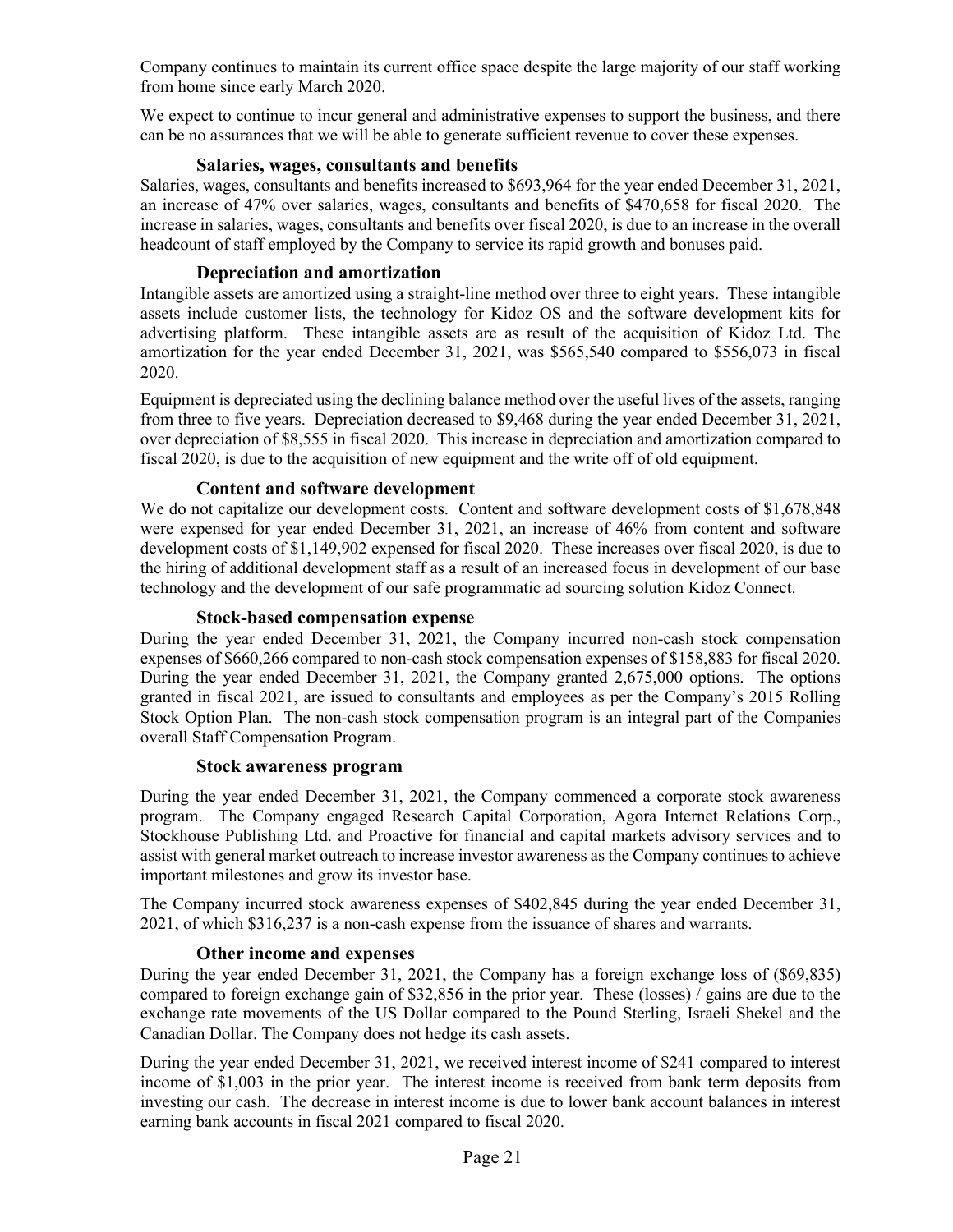During the year ended December 31, 2021, the Company had a gain on the derivative liability  $$ warrants of \$60,207 from the issuance of the 230,000 warrants to Research Capital Corporation during the year ended December 31, 2021.

#### **Amortization of right-of-use assets**

On January 1, 2020, the Company adopted ASC Topic 842 using the modified retrospective transition method. Topic 842 requires the recognition of lease assets and liabilities for operating leases. The Company recognized right-of-use assets relating to the brand licenses and the Vancouver, Canada and Anguillian office rental. During the year ended December 31, 2021, the Company amortized \$40,851 compared to right-of-use assets amortization of \$54,071 in fiscal 2020. The decrease over fiscal 2020, is due to certain licensing expiring.

#### **Income taxes**

During the year ended December 31, 2021, had tax expense of \$216,677. Our Israeli subsidiary had a deferred tax liability of \$210,449 from the acquisition of Kidoz Ltd. intangible assets and a subsidiary of the Company of tax expense of \$6,178. During the year ended December 31, 2020, a subsidiary of the Company applied for a Canadian tax credit in relation to fiscal 2019. The Company received a tax credit of \$55,243 in fiscal 2020. The Company is no longer eligible to receive the Canadian Tax credit, so no funds were received in fiscal 2021.

During the year ended December 31, 2005, Bingo.com, Inc. merged with its subsidiary Bingo.com, Ltd. in Anguilla, British West Indies. Anguilla is a zero-tax jurisdiction.

# **Net (loss) income and (loss) income per share**

The net loss after taxation for the year ended December 31, 2021, amounted to (\$190,321) a loss of (\$0.00) per share, compared to a net income of \$103,971, an income of \$0.00 per share, in the year ended December 31, 2020. The net loss increased for the year ended December 31, 2021, despite an increase in revenue due to the initiation of the stock awareness program, a one-time bonuses paid to our staff and consultants in fiscal 2021 in recognition of their dedicated service during the stressful COVID-19 period and the deferred tax liability on the intangibles assets acquired in the acquisition of Kidoz Ltd.

Adjusted earnings before interest; depreciation and amortization; stock awareness program; stockbased compensation and impairment of goodwill ("Adjusted EBITDA") for the year ended December 30, 2021, amounted to \$1,507,951, an increase of 96%, compared to an Adjusted EBITDA of \$771,236 in the prior year.

|                                         |   | 2021            | 2020     |
|-----------------------------------------|---|-----------------|----------|
| (Loss) Income for the year              | S | (190, 321)<br>S | 103,971  |
| Depreciation and amortization           |   | 565,540         | 564,628  |
| Stock awareness program                 |   | 316,237         |          |
| Stock-based compensation                |   | 660,266         | 158,883  |
| Gain on derivative liability - warrants |   | (60, 207)       |          |
| Interest and other income               |   | (241)           | (1,003)  |
| Income tax expense                      |   | 216,677         | (55,243) |
| Adjusted EBITDA                         |   | 1,507,951       | 771,236  |

Our Adjusted EBITDA is reconciled as follows:

We use Adjusted EBITDA internally to evaluate our performance and make financial and operational decisions that are presented in a manner that adjusts from their equivalent GAAP measures or that supplement the information provided by our GAAP measures. Adjusted EBITDA is defined by us as EBITDA (net income (loss) plus depreciation expense, amortization expense, interest, stock-based compensation and impairment of goodwill), further adjusted to exclude certain non-cash expenses and other adjustments. We use Adjusted EBITDA because we believe it more clearly highlights business trends that may not otherwise be apparent when relying solely on GAAP financial measures, since Adjusted EBITDA eliminates from our results specific financial items that have less bearing on our core operating performance.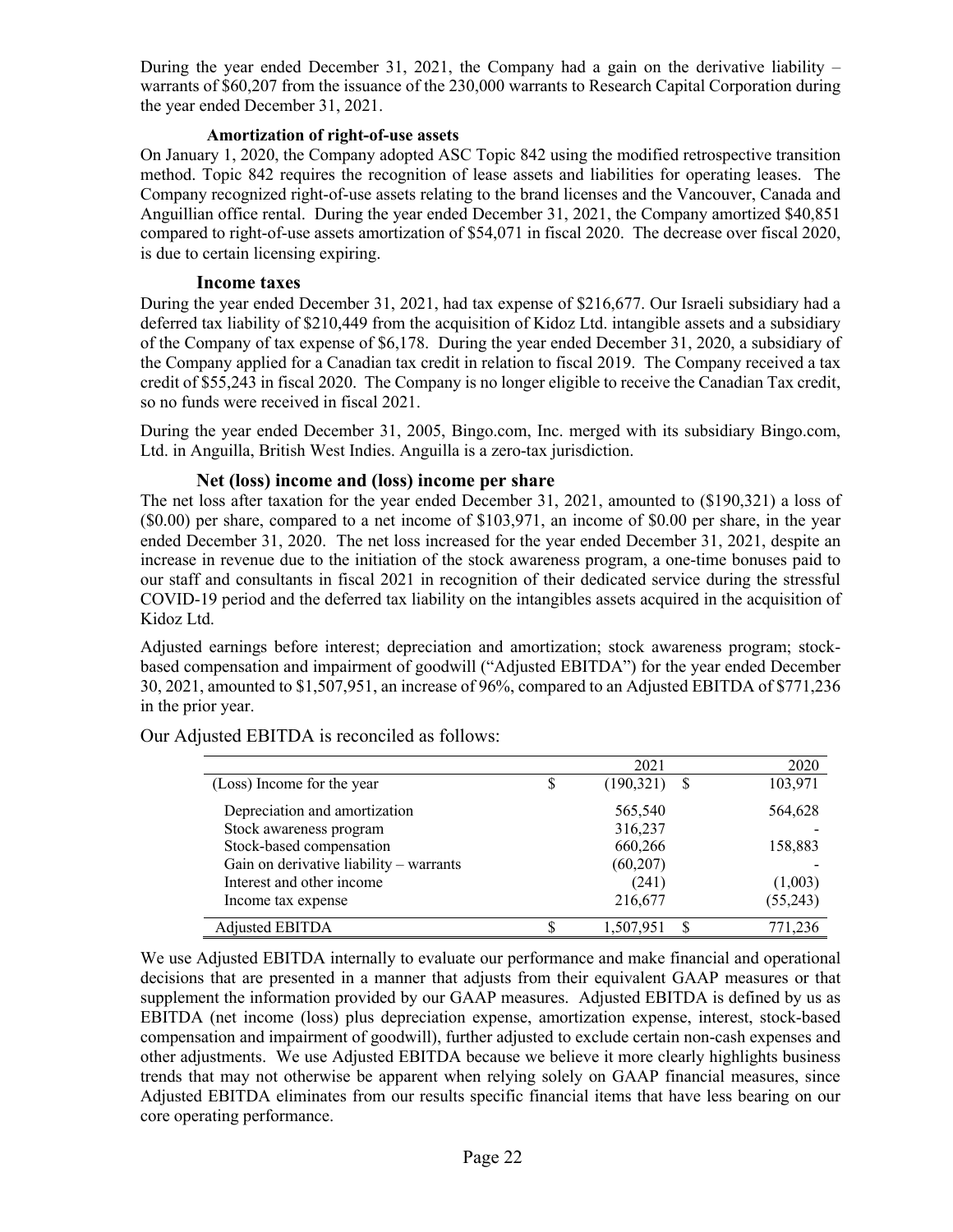Adjusted EBITDA is not presented in accordance with, or as an alternative to, GAAP financial measures and may be different from non-GAAP measures used by other companies. These non-GAAP measures should not be considered a substitute for, or superior to, financial measures calculated in accordance with generally accepted accounting principles in the United States of America ("GAAP"). We encourage investors to review the GAAP financial measures included in this Annual Report, including our consolidated financial statements, to aid in their analysis and understanding of our performance and in making comparisons.

# **LIQUIDITY AND CAPITAL RESOURCES**

We had cash of \$2,078,607 and working capital of \$4,536,852 as at December 31, 2021. This compares to cash of \$1,226,045 and working capital of \$3,071,545 as at December 31, 2020.

During the year ended December 31, 2021, we provided cash of \$851,533 in operating activities compared to providing cash of \$256,978 in the prior year.

Net cash provided by financing activities was \$1,413 in the year ended December 31, 2021, which compares to cash provided by financing activity of \$23,392 in fiscal 2020.

Cash of (\$384) was used in investing activities in fiscal 2021, compared to cash used of (\$21,537) in the prior year.

Our future capital requirements will depend on a number of factors, including costs associated with the further development of the Ad tech advertising business, the further development of the content platform including, Rooplay; Rooplay Originals; and Trophy Bingo; the cost of marketing and player acquisition costs for Rooplay; Rooplay Originals; and Trophy Bingo, the development of new products, the acquisition of new companies and the success of Rooplay; Rooplay Originals; and Trophy Bingo.

# **Off Balance Sheet Arrangements**

We did not have any Off Balance sheet arrangements for the year ended December 31, 2021 and 2020.

# **AUDIT COMMITTEE**

Our audit committee consists of three directors and reports to the Board of Directors. The audit committee meets regularly throughout the year and met with the independent auditors on March 29, 2022, and approved the financial statements for the year ended December 31, 2021.

# **ITEM 8. FINANCIAL STATEMENTS AND SUPPLEMENTARY DATA.**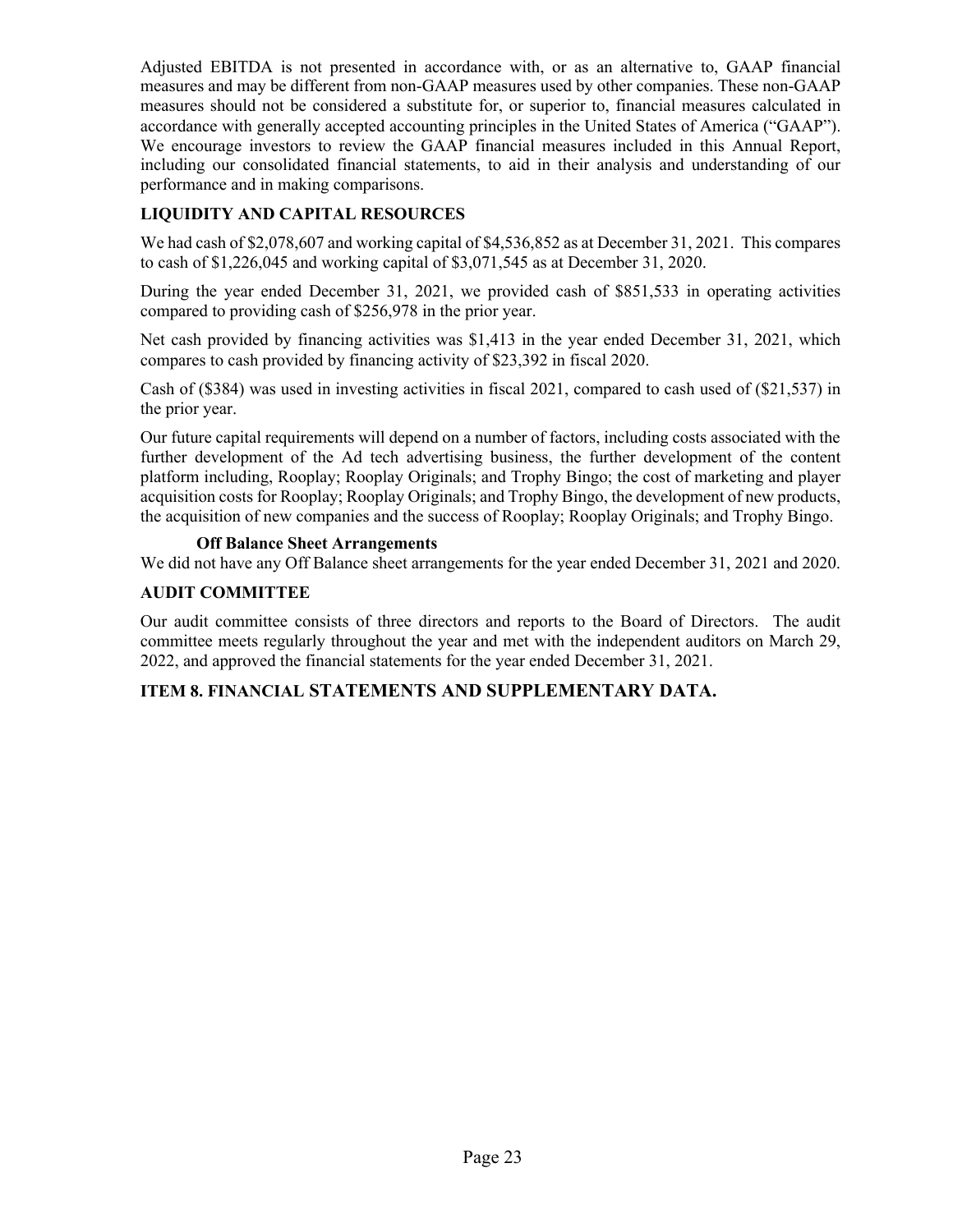Consolidated Financial Statements Years ended December 31, 2021 and 2020

| Report of Independent Registered Public Accounting Firm<br>for the years ended December 31, 2021 and 2020 | 25 |
|-----------------------------------------------------------------------------------------------------------|----|
| <b>Consolidated Financial Statements</b>                                                                  |    |
| <b>Consolidated Balance Sheets</b>                                                                        | 27 |
| Consolidated Statements of Operations and Comprehensive (Loss) Income                                     | 28 |
| Consolidated Statements of Stockholders' Equity                                                           | 29 |
| <b>Consolidated Statements of Cash Flows</b>                                                              | 30 |
| Notes to Consolidated Financial Statements                                                                | 31 |
|                                                                                                           |    |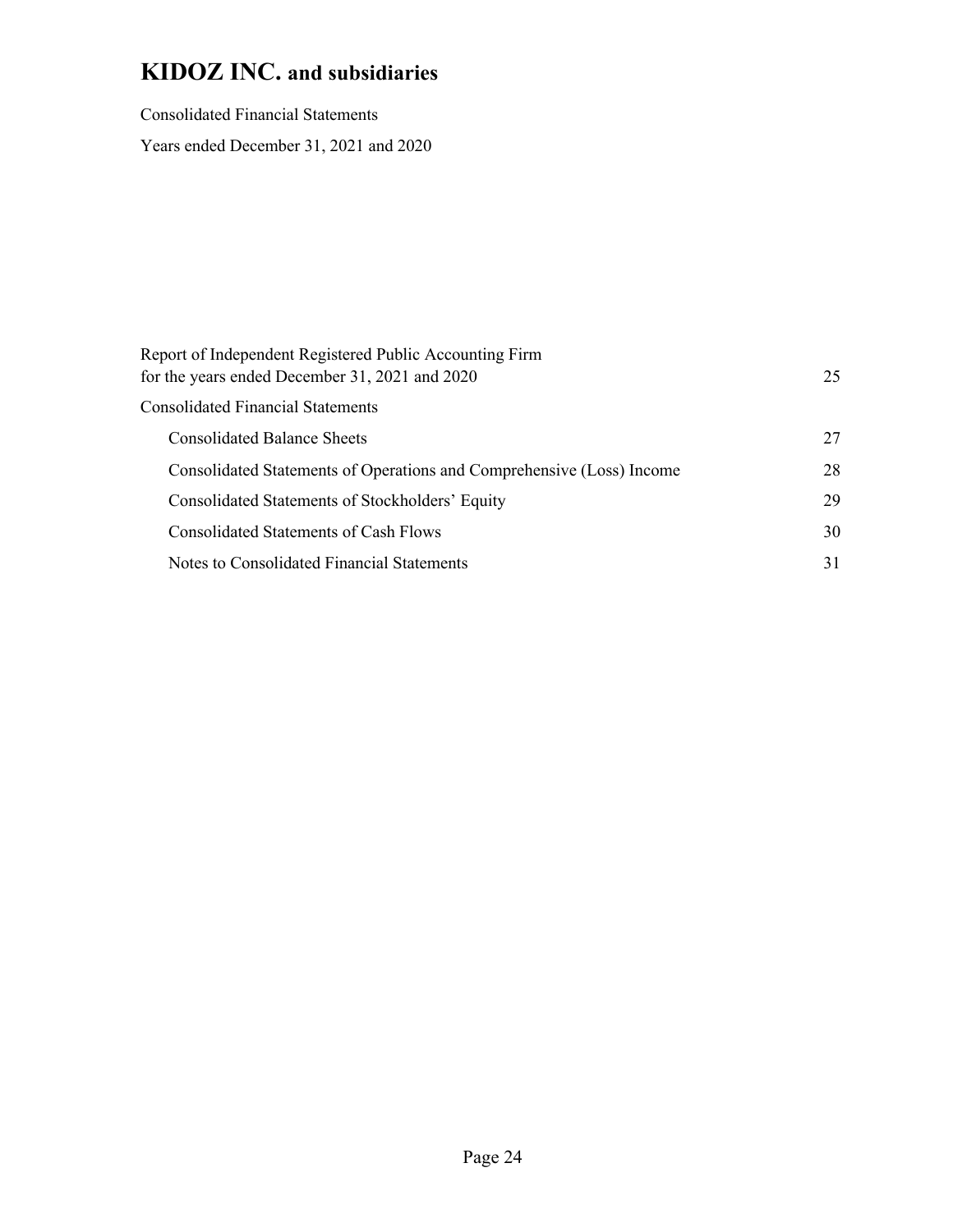# **REPORT OF INDEPENDENT REGISTERED PUBLIC ACCOUNTING FIRM**

To the Shareholders and Directors of Kidoz Inc.

#### **Opinion on the Consolidated Financial Statements**

We have audited the accompanying consolidated balance sheets of Kidoz Inc. (the "Company") as of December 31, 2021 and 2020, and the related consolidated statements of operations and comprehensive (loss) income, stockholders' equity, and cash flows for the years ended December 31, 2021 and 2020, and the related notes (collectively referred to as the "financial statements"). In our opinion, the financial statements present fairly, in all material respects, the financial position of the Company as of December 31, 2021 and 2020, and the results of its operations and its cash flows for years ended December 31, 2021 and 2020, in conformity with accounting principles generally accepted in the United States of America.

#### **Basis for Opinion**

These financial statements are the responsibility of the Company's management. Our responsibility is to express an opinion on these financial statements based on our audits. We are a public accounting firm registered with the Public Company Accounting Oversight Board (United States) ("PCAOB") and are required to be independent with respect to the Company in accordance with the U.S. federal securities laws and the applicable rules and regulations of the Securities and Exchange Commission and the PCAOB.

We conducted our audits in accordance with the standards of the PCAOB. Those standards require that we plan and perform the audit to obtain reasonable assurance about whether the financial statements are free of material misstatement, whether due to error or fraud. The Company is not required to have, nor were we engaged to perform, an audit of its internal control over financial reporting. As part of our audits we are required to obtain an understanding of internal control over financial reporting but not for the purpose of expressing an opinion on the effectiveness of the entity's internal control over financial reporting. Accordingly, we express no such opinion.

Our audits included performing procedures to assess the risks of material misstatement of the financial statements, whether due to error or fraud, and performing procedures that respond to those risks. Such procedures included examining, on a test basis, evidence regarding the amounts and disclosures in the financial statements. Our audits also included evaluating the accounting principles used and significant estimates made by management, as well as evaluating the overall presentation of the financial statements. We believe that our audits provide a reasonable basis for our opinion.

# **Critical Audit Matters**

The critical audit matters communicated below are matters arising from the current period audit of the financial statements that were communicated or required to be communicated to the audit committee and that: (1) relate to accounts or disclosures that are material to the financial statements and (2) involved our especially challenging, subjective, or complex judgments. The communication of critical audit matters does not alter in any way our opinion on the financial statements, taken as a whole, and we are not, by communicating the critical audit matter below, providing separate opinions on the critical audit matter or on the accounts or disclosures to which it relates.

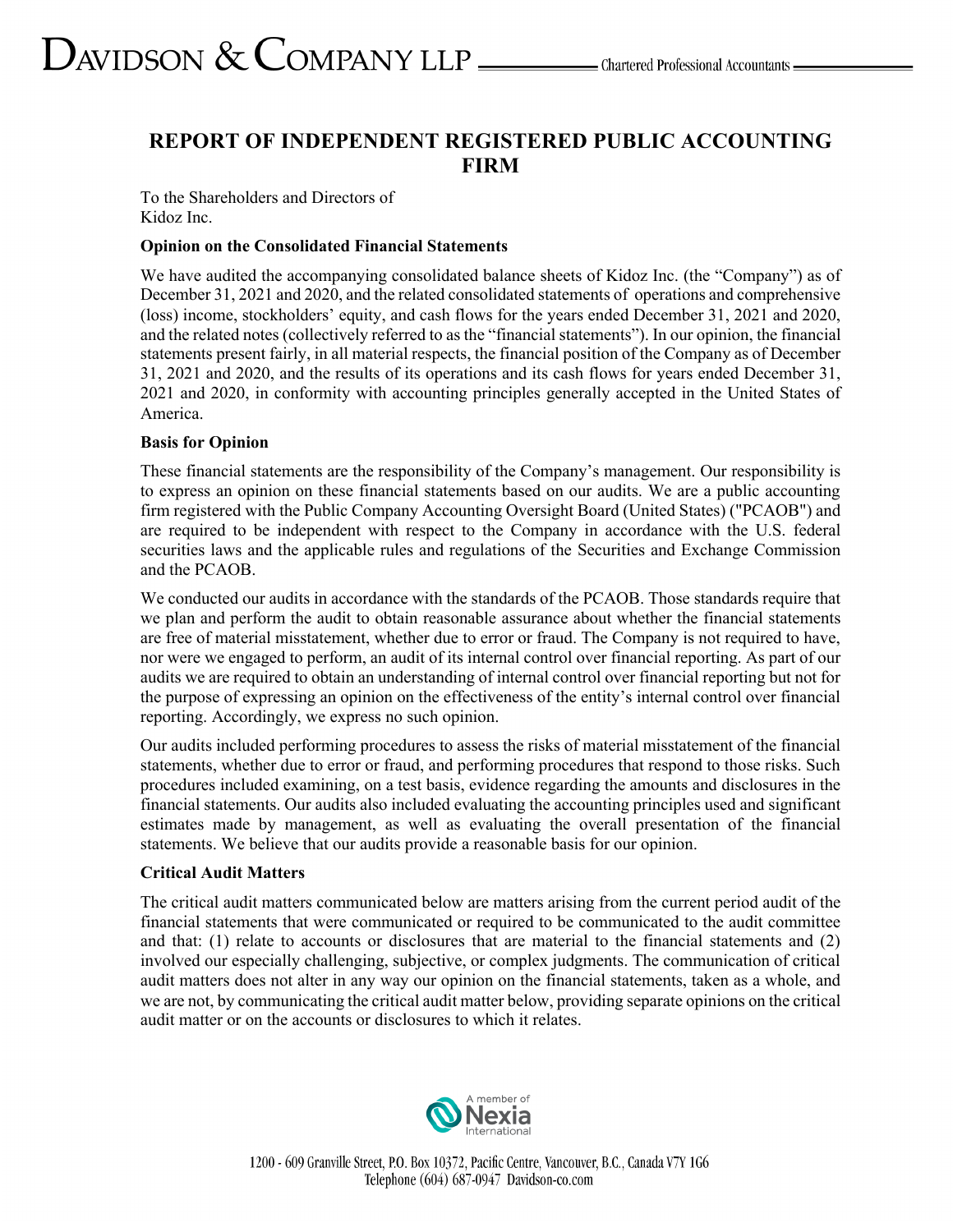### *Evaluation of intangible asset and goodwill impairment analysis*

As described in Notes 6 and 7 to the consolidated financial statements, the carrying amount of the Company's sole reporting unit, consisting of intangible assets, goodwill, and the associated deferred tax liability was \$4,785,857 as at December 31, 2021 and is a significant portion (36%) of the Company's total assets. As discussed in notes 2(l) and 2(m) to the consolidated financial statements, the Company performs impairment testing on an annual basis or whenever events or changes in circumstances indicate that the carrying value of a reporting unit may exceed its recoverable amount. During the year ended December 31, 2021, the Company determined that no impairment was necessary.

We identified the evaluation of the goodwill impairment analysis as a critical audit matter. The estimated recoverable amount of the reporting unit uses forward-looking estimates that involved a high degree of subjective auditor judgment, in addition to specialized skills and knowledge to evaluate. The sensitivity of reasonably possible changes to those assumptions could have a significant impact on the determination of the recoverable amount of the reporting unit and the Company's assessment of impairment.

Addressing the matter involved performing procedures and evaluating audit evidence in connection with forming our overall opinion on the consolidated financial statements. These procedures include, among others:

- Evaluating projected earnings before interest, taxes, depreciation, and amortization ("EBITDA") by comparing historical EBITDA forecasts to actual results and by examining the historical trend analysis of both increases and decreases in actual revenues and costs as compared to forecasted amounts;
- Involving our valuation specialists to assist in testing certain significant assumptions described above, such as discount rates and long-term growth rates;
- Performing sensitivity analyses on significant assumptions to evaluate the changes in fair value that would result from changes in these assumptions; and
- Assessing the adequacy of the associated disclosures in the financial statements.

#### *Reliability of internally-generated reports supporting revenues*

The Company uses an underlying operating system to track ad tech advertising revenue and report this information to customers and suppliers. As disclosed in Note 2(c) of the consolidated financial statements, the Company records revenues when a customer obtains control of promised services, which in certain instances, is determined by the Company's underlying operating and ad tech systems.

We identified relying on internally-generated reports as a critical audit matter. Assessing the reliability of information produced by the Company as audit evidence requires significant judgment with respect to testing and evaluating the information to determine if it is sufficient and appropriate for purposes of the audit. Auditing the Company's accounting for revenue from contracts with customers was challenging and complex due to the dependency on these internally-generated reports.

Addressing the matter involved performing procedures and evaluating audit evidence in connection with forming our overall opinion on the consolidated financial statements. These procedures include, among others:

- Testing, on a sample basis, the completeness and accuracy of the underlying data within the Company's billing system;
- Testing, on a sample basis, credit notes issued to customers to determine if there is a history of modification;
- Comparing the Company's internally-generated reports to similar reports as provided by key customers to determine if any difference were within an acceptable range of variance; and
- Confirming, on a sample basis, revenues directly with customers.

We have served as the Company's auditor since 2010.

# **/s/ DAVIDSON & COMPANY LLP**

March 30, 2022

Vancouver, Canada Chartered Professional Accountants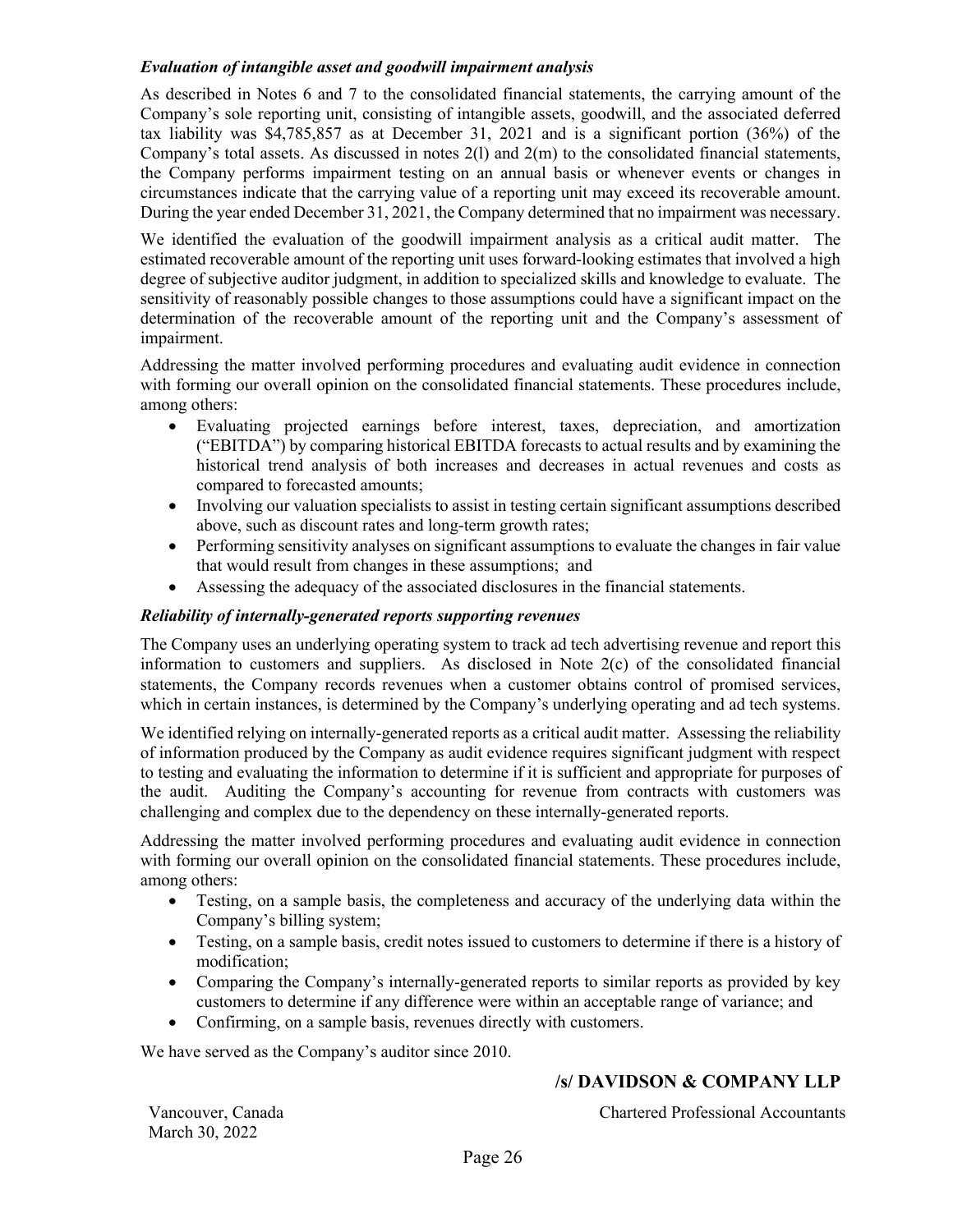(Expressed in United States Dollars)

# Consolidated Balance Sheets

| As at December 31,                                          |                          | 2021           | 2020             |
|-------------------------------------------------------------|--------------------------|----------------|------------------|
| Assets                                                      |                          |                |                  |
| Current assets:                                             |                          |                |                  |
| Cash                                                        | \$                       | 2,078,607      | \$<br>1,226,045  |
| Accounts receivable, less allowance for doubtful accounts   |                          |                |                  |
| $$56,605 (2020 - $55,660)$ (Note 3)                         |                          | 6,627,864      | 3,933,540        |
| Prepaid expenses (Note 4)                                   |                          | 105,468        | 89,970           |
| <b>Total Current Assets</b>                                 |                          | 8,811,939      | 5,249,555        |
|                                                             |                          |                |                  |
| Equipment (Note 5)                                          |                          | 20,523         | 21,839           |
| Goodwill (Note 7)                                           |                          | 3,301,439      | 3,301,439        |
| Intangible assets (Note 6)                                  |                          | 1,694,917      | 2,250,989        |
| Long term cash equivalent                                   |                          | 23,624         | 31,392           |
| Operating lease right-of-use assets (Note 14)               |                          | 65,464         | 106,315          |
| Security deposit                                            |                          | 7,625          | 7,600            |
|                                                             |                          |                |                  |
| <b>Total Assets</b>                                         | \$                       | 13,925,531     | \$<br>10,969,129 |
|                                                             |                          |                |                  |
| Liabilities and Stockholders' Equity                        |                          |                |                  |
| Current liabilities:                                        |                          |                |                  |
| Accounts payable                                            | $\mathbb{S}$             | 3,693,944      | \$<br>1,722,066  |
| Accrued liabilities                                         |                          | 471,882        | 375,089          |
| Accounts payable and accrued liabilities - related party    |                          |                |                  |
| (Note $15$ )                                                |                          | 53,829         | 50,772           |
| Derivative liability – warrants (Note 2i and 10)            |                          | 23,365         |                  |
| Operating lease liabilities – current portion (Note 14)     |                          | 32,068         | 30,083           |
| <b>Total Current Liabilities</b>                            |                          | 4,275,088      | 2,178,010        |
|                                                             |                          |                |                  |
| Deferred tax liability (Note 13)                            |                          | 210,499        |                  |
| Government CEBA loan (Note 9)                               |                          | 47,248         | 47,089           |
| Operating lease liabilities – non-current portion (Note 14) |                          | 41,999         | 73,835           |
| <b>Total Liabilities</b>                                    |                          | 4,574,834      | 2,298,934        |
|                                                             |                          |                |                  |
| Commitments (Note 12)                                       |                          |                |                  |
|                                                             |                          |                |                  |
| Stockholders' Equity (Note 10):                             |                          |                |                  |
| Common stock, no par value, unlimited shares                |                          |                |                  |
| authorized, 131,424,989 shares issued and outstanding       |                          |                |                  |
| (December 31, 2020 - 131, 124, 989)                         |                          | 49,964,919     | 49,094,096       |
| Accumulated deficit                                         |                          | (40, 638, 802) | (40, 448, 481)   |
| Accumulated other comprehensive income:                     |                          |                |                  |
| Foreign currency translation adjustment                     |                          | 24,580         | 24,580           |
| Total Stockholders' Equity                                  |                          | 9,350,697      | 8,670,195        |
| Total Liabilities and Stockholders' Equity                  | $\overline{\mathcal{S}}$ | 13,925,531     | \$<br>10,969,129 |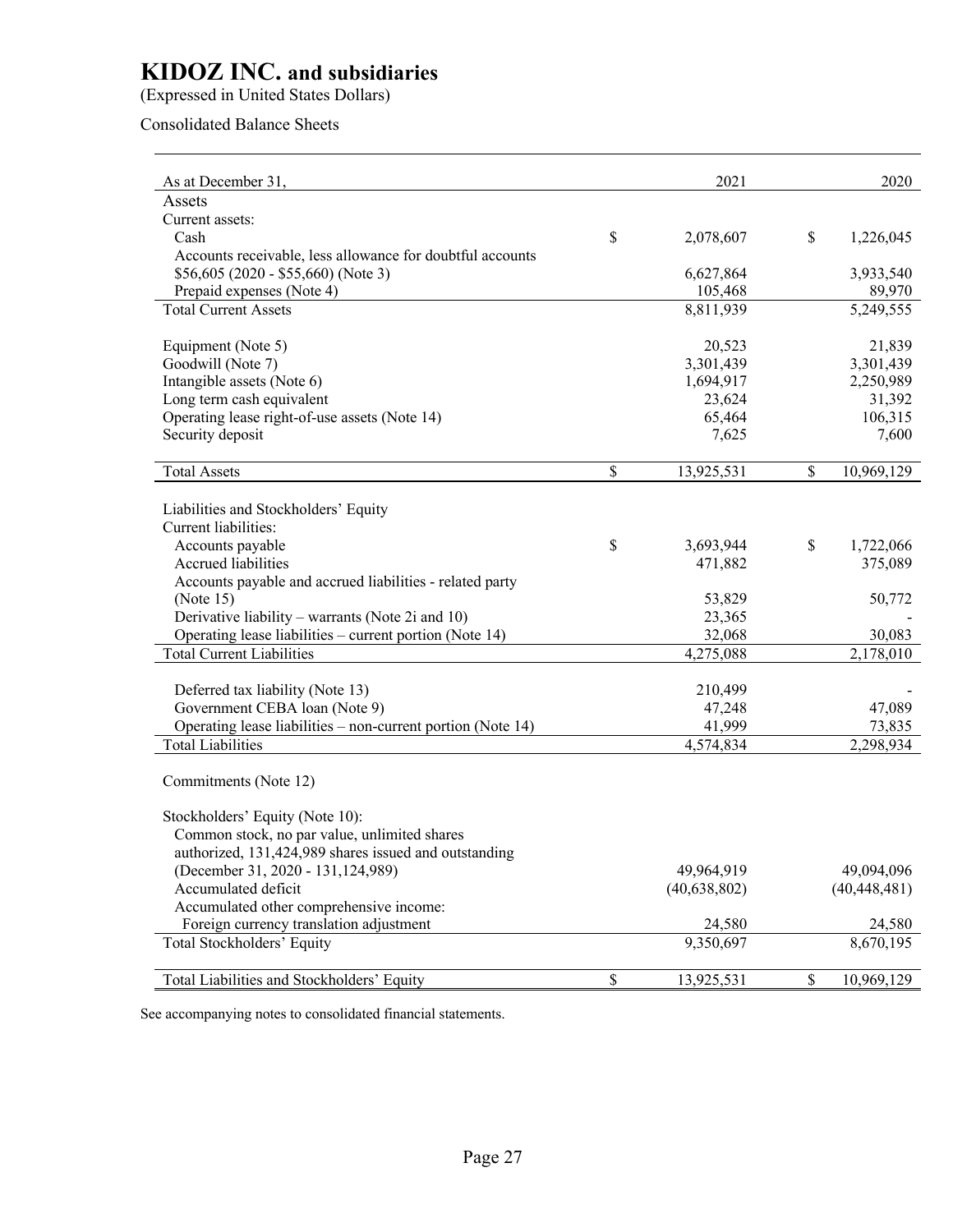(Expressed in United States Dollars)

# **CONSOLIDATED STATEMENTS OF OPERATIONS AND COMPREHENSIVE (LOSS) INCOME**

| Years ended December 31,                                        |              | 2021                  |              | 2020                 |
|-----------------------------------------------------------------|--------------|-----------------------|--------------|----------------------|
| Revenue:                                                        |              |                       |              |                      |
| Ad tech advertising revenue<br>Content revenue                  | \$           | 12,243,866<br>231,614 | \$           | 6,748,064<br>399,965 |
| Total revenue                                                   |              | 12,475,480            |              | 7,148,029            |
| Cost of sales:                                                  |              | 7,143,148             |              | 3,800,114            |
| Total cost of sales                                             |              | 7,143,148             |              | 3,800,114            |
| Gross profit                                                    |              | 5,332,332             |              | 3,347,915            |
| Operating expenses:                                             |              |                       |              |                      |
| Amortization of operating lease right-of-use assets             |              |                       |              |                      |
| (Note $14$ )                                                    |              | 40,851                |              | 54,071               |
| Depreciation and amortization (Note 5 and 6)                    |              | 565,540               |              | 564,628              |
| Directors fees                                                  |              | 8,000                 |              | 8,248                |
| General and administrative (Note 17)                            |              | 604,882               |              | 528,708              |
| Salaries, wages, consultants and benefits                       |              | 693,964               |              | 470,658              |
| Selling and marketing<br>Stock awareness program (Note 18)      |              | 641,393               |              | 397,948              |
| Stock-based compensation (Note 10)                              |              | 402,845<br>660,266    |              | 158,883              |
| Content and software development (Note 8)                       |              | 1,678,848             |              | 1,149,902            |
| Total operating expenses                                        |              | 5,296,589             |              | 3,333,046            |
|                                                                 |              |                       |              |                      |
| Income before other income (expense) and income taxes           |              | 35,743                |              | 14,869               |
| Other income (expense):                                         |              |                       |              |                      |
| Foreign exchange (loss) gain                                    |              | (69, 835)             |              | 32,856               |
| Gain on derivative liability - warrants (Note 2i)               |              | 60,207                |              |                      |
| Interest and other income                                       |              | 241                   |              | 1,003                |
| Net income before income taxes                                  |              | 26,356                |              | 48,728               |
| (Provision for) recovery of income taxes (Note 13)              |              | (6,178)               |              | 55,243               |
| Deferred taxation expense (Note 13)                             |              | (210, 499)            |              |                      |
| Net (loss) income after tax                                     | \$           | (190, 321)            | \$           | 103,971              |
| Other comprehensive income (loss)                               |              |                       |              |                      |
| Comprehensive (loss) income                                     | $\mathbb{S}$ | (190, 321)            | $\mathbb S$  | 103,971              |
| Basic and diluted (loss) income per common share (Note 2)       | \$           | (0.00)                | $\mathbb{S}$ | 0.00                 |
|                                                                 |              |                       |              |                      |
| Weighted average common shares outstanding, basic               |              |                       |              |                      |
| (Note 2)<br>Weighted average common shares outstanding, diluted |              | 131,340,989           |              | 131,124,989          |
| (Note 2)                                                        |              | 131,340,989           |              | 131,124,989          |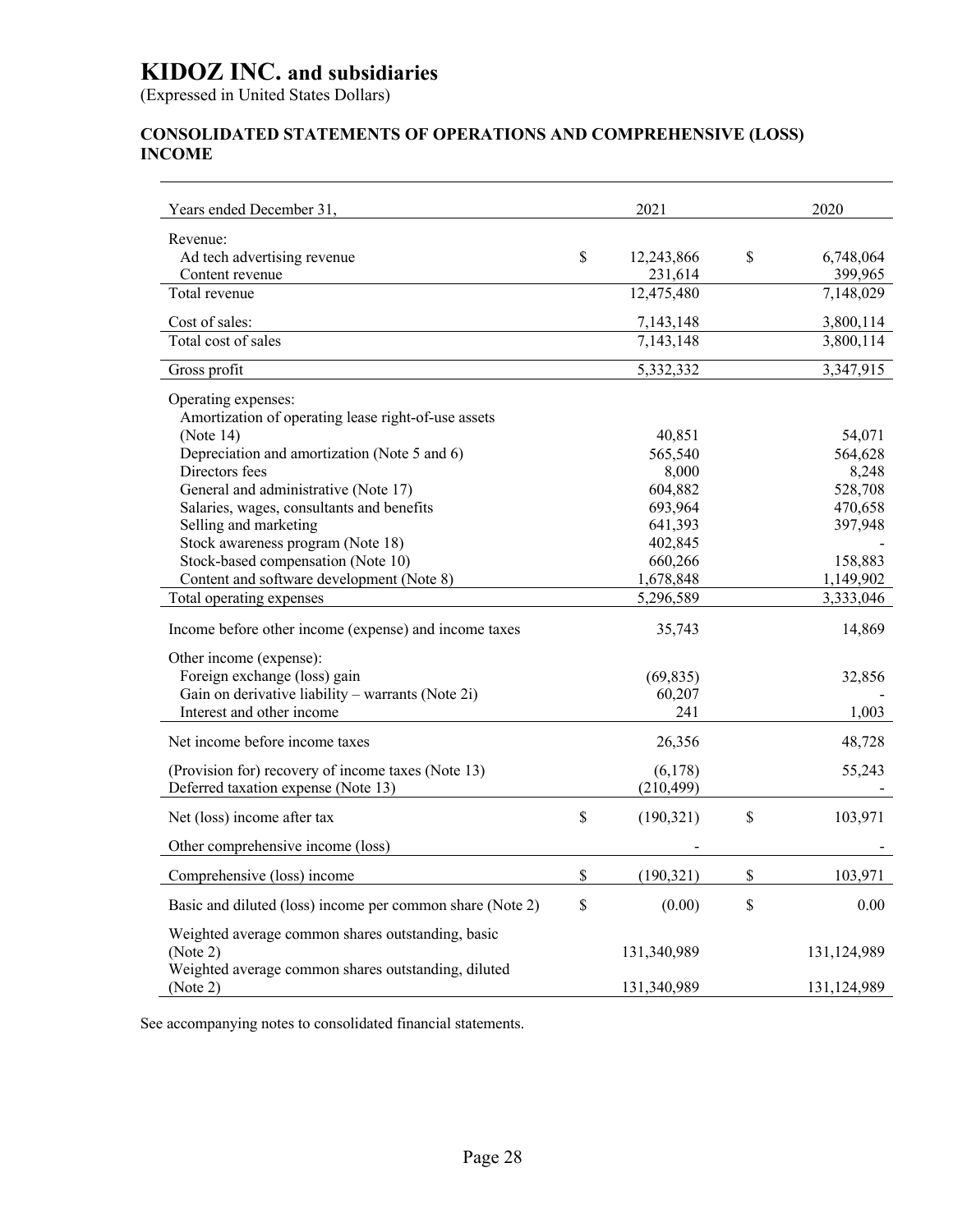(Expressed in United States Dollars)

# **CONSOLIDATED STATEMENTS OF STOCKHOLDERS' EQUITY**

# Years ended December 31, 2021 and 2020

|                            |               |              |                  | Accumulated      |               |
|----------------------------|---------------|--------------|------------------|------------------|---------------|
|                            |               |              |                  | Other            |               |
|                            |               |              |                  | Comprehensive    |               |
|                            | Common stock  |              |                  | income           |               |
|                            |               |              |                  | Foreign currency | Total         |
|                            |               |              | Accumulated      | translation      | Stockholders' |
|                            | <b>Shares</b> | Amount       | Deficit          | adjustment       | Equity        |
| Balance, December 31, 2019 | 131,124,989   | \$48,935,213 | $(\$40,552,452)$ | \$24,580         | \$8,407,341   |
|                            |               |              |                  |                  |               |
| Stock-based compensation   |               | 158,883      |                  |                  | 158,883       |
|                            |               |              |                  |                  |               |
| Net income                 |               |              | 103,971          |                  | 103,971       |
| Balance, December 31, 2020 | 131,124,989   | \$49,094,096 | (S40, 448, 481)  | \$24,580         | \$8,670,195   |
|                            |               |              |                  |                  |               |
| Shares issued              | 230,000       | 179,293      |                  |                  | 179,293       |
|                            |               |              |                  |                  |               |
| Options exercised          | 70,000        | 31,264       |                  |                  | 31,264        |
|                            |               |              |                  |                  |               |
| Stock-based compensation   |               | 660,266      |                  |                  | 660,266       |
|                            |               |              |                  |                  |               |
| Net loss                   |               |              | (190, 321)       |                  | (190, 321)    |
| Balance, December 31, 2021 | 131,424,989   | \$49,964,919 | (\$40,638,802)   | \$24,580         | \$9,350,697   |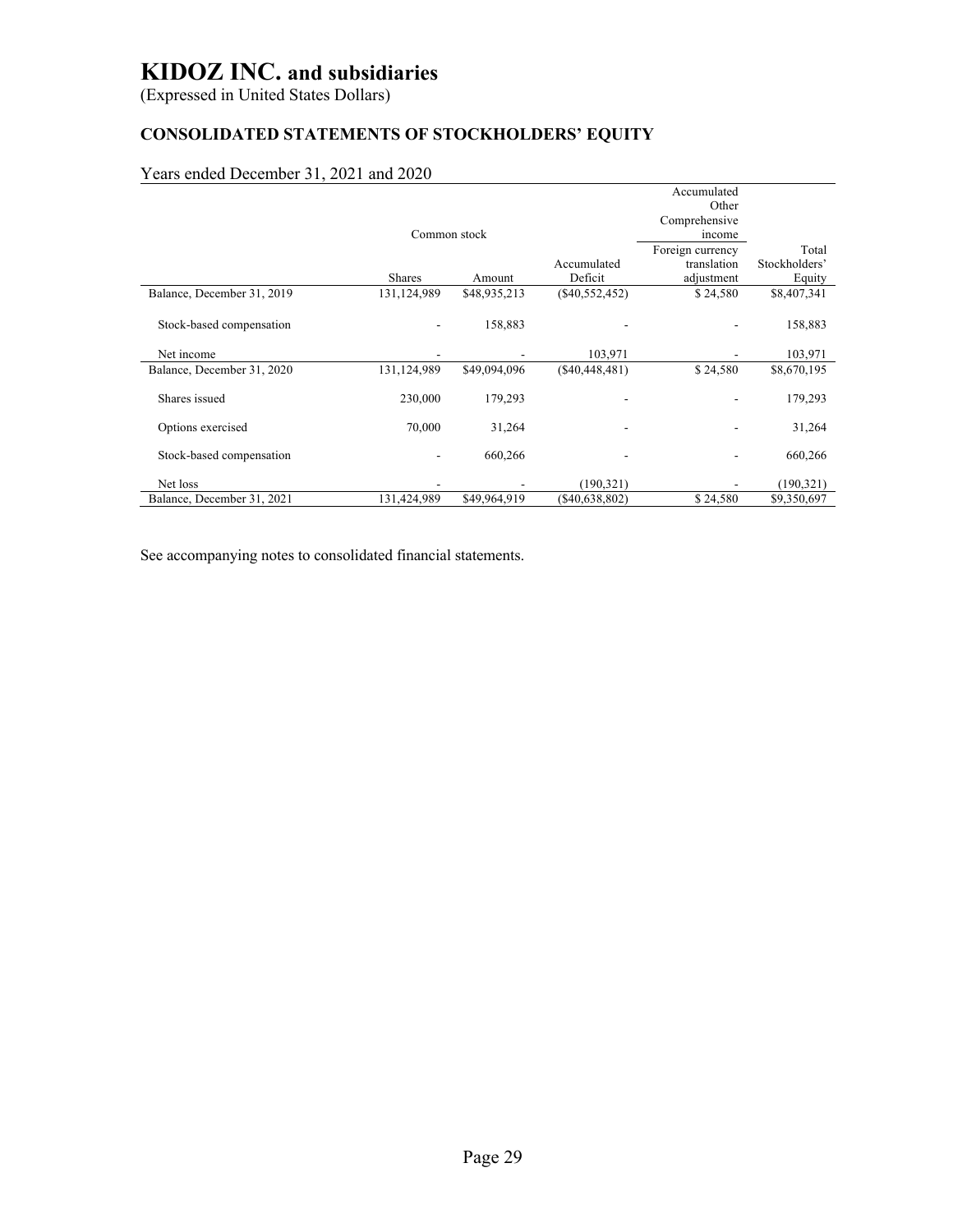(Expressed in United States Dollars)

#### Consolidated Statements of Cash Flows

| Years ended December 31,                                                    | 2021             |             | 2020        |
|-----------------------------------------------------------------------------|------------------|-------------|-------------|
| Cash flows from operating activities:                                       |                  |             |             |
| Net (loss) income                                                           | \$<br>(190, 321) | \$          | 103,971     |
| Adjustments to reconcile net loss to net cash used in operating activities: |                  |             |             |
| Depreciation and amortization                                               | 565,540          |             | 564,628     |
| Amortization of operating lease right-of-use assets                         | 40,851           |             | 54,071      |
| Gain on derivative liability - warrants                                     | (60, 207)        |             |             |
| Shares issued for services                                                  | 179,293          |             |             |
| Stock awareness program - warrants granted for services                     | 83,572           |             |             |
| Deferred income tax expense                                                 | 210,499          |             |             |
| Stock-based compensation                                                    | 660,266          |             | 158,883     |
| Unrealized foreign exchange loss                                            | 134              |             |             |
| Changes in operating assets and liabilities:                                |                  |             |             |
| Accounts receivable                                                         | (2,694,324)      |             | (1,540,762) |
| Prepaid expenses                                                            | (15, 498)        |             | 19,944      |
| Accounts payable and accrued liabilities                                    | 2,071,728        |             | 896,243     |
| Net cash provided by operating activities                                   | 851,533          |             | 256,978     |
| Cash flows from investing activities:                                       |                  |             |             |
| Acquisition of equipment                                                    | (8, 152)         |             | (3,212)     |
| Long-term cash equivalent                                                   | 7,768            |             | 7,020       |
| Acquisition of right-of-use assets                                          |                  |             | (25, 472)   |
| Security deposits                                                           |                  |             | 127         |
| Net cash used in investing activities                                       | (384)            |             | (21, 537)   |
|                                                                             |                  |             |             |
| Cash flows from financing activities:                                       |                  |             |             |
| Options exercised                                                           | 31,264           |             |             |
| Proceeds of short-term loan                                                 | 200,000          |             |             |
| Repayment of short-term loan                                                | (200,000)        |             |             |
| Government CEBA loan                                                        |                  |             | 47,089      |
| Payments on operating lease liabilities                                     | (29, 851)        |             | (23, 697)   |
| Net cash provided by financing activities                                   | 1,413            |             | 23,392      |
| Change in cash                                                              | 852,562          |             | 258,833     |
| Cash, beginning of year                                                     | 1,226,045        |             | 967,212     |
| Cash, end of year                                                           | \$<br>2,078,607  | $\mathbb S$ | 1,226,045   |
| Supplementary information:                                                  |                  |             |             |
| Interest paid                                                               | \$<br>987        | \$          |             |
| Income taxes paid (recovery)                                                | \$<br>2,989      | \$          | (55,243)    |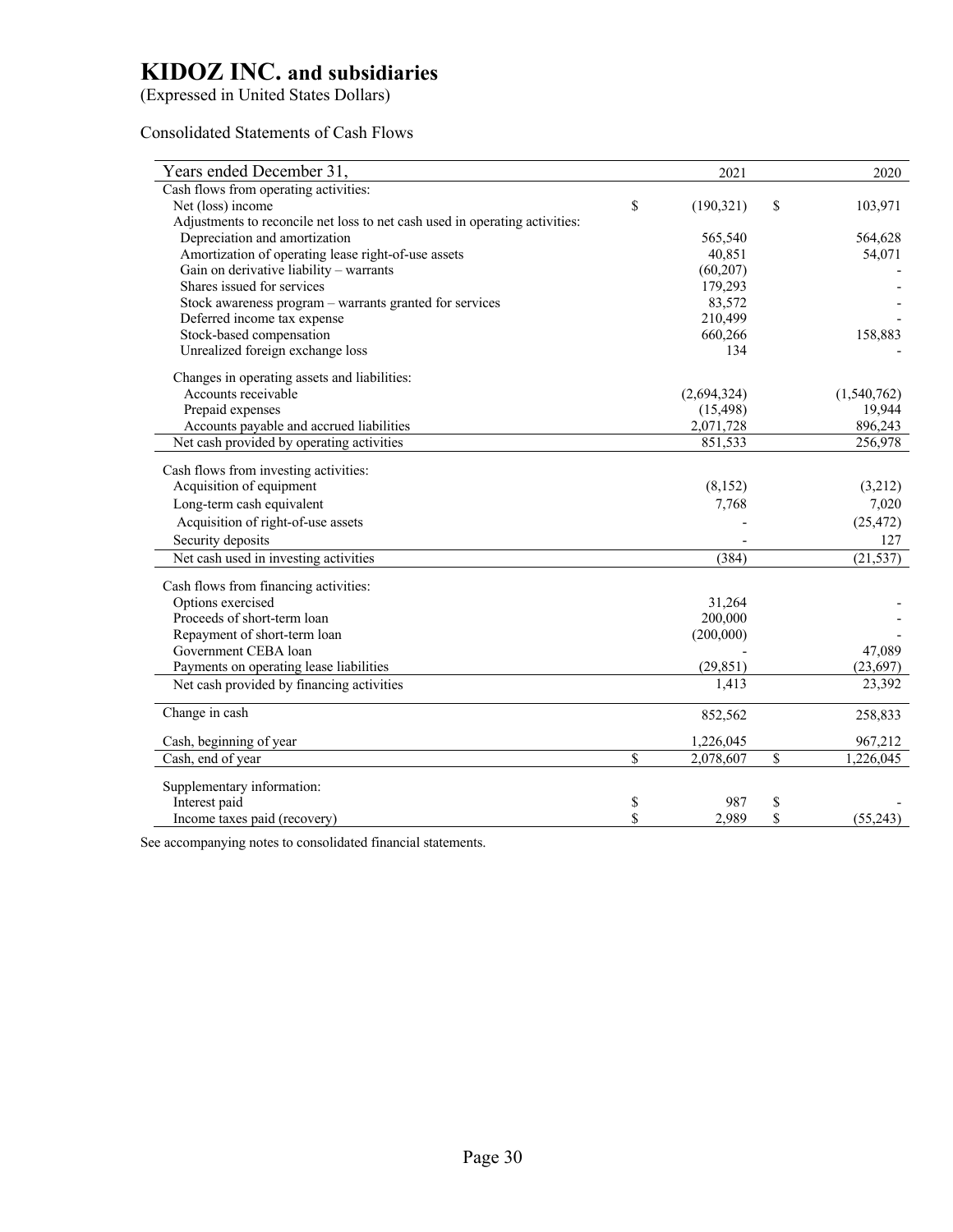(Expressed in United States Dollars)

Notes to Consolidated Financial Statements

Years ended December 31, 2021 and 2020

# **1. Introduction:**

# **Nature of business**

Kidoz Inc., incorporated in Anguilla, British West Indies in 2005, is a focused AdTech solution provider. Owner of the Kidoz SDK and Kidoz Connect Programmatic network, a Children's Online Privacy Protection Rule ("COPPA") & General Data Protection Regulation ("GDPR") compliant contextual mobile advertising network that reaches kids, teens, and families every month. Google certified and Apple approved, Kidoz provides a suite of advertising technology that connects brands, content publishers and families. The Company has created a network that app developers use to compliantly monetize traffic and advertisers rely on to reach their customers. Kidoz has developed a contextual targeting tools to enable brands to reach their ideal customers.

# **Continuing operations**

These consolidated financial statements have been prepared assuming the realization of assets and the settlement of liabilities in the normal course of operations. The Company expects to continue to achieve profitable operations to generate sufficient cash flows to fund continued operations for the next 12 months, or, in the absence of adequate cash flows from operations, obtaining additional financing.

Management continues to review operations in order to identify additional strategies designed to generate cash flow, improve the Company's financial position, and enable the timely discharge of the Company's obligations.

In March 2020 the World Health Organization declared coronavirus COVID-19 a global pandemic. This contagious disease outbreak, which has continued to spread, and any related adverse public health developments, has adversely affected workforces, economies, and financial markets globally, has led to an economic downturn. It has also disrupted the normal operations of many businesses, including the Company's. In early March 2020, the Company's employees commenced working from home and commenced social distancing. This outbreak has affected spending, thereby affecting demand for the Company's product and the Company's business and results of operations. It is not possible for the Company to predict the duration or magnitude of the outbreak and at this time its full effects on the Company's business, its future results of operations, or ability to raise funds.

# **2. Summary of significant accounting policies:**

(a) Basis of presentation:

These consolidated financial statements have been prepared in accordance with accounting principles generally accepted in the United States of America ("US GAAP") applicable to annual financial information and with the rules and regulations of the United States Securities and Exchange Commission.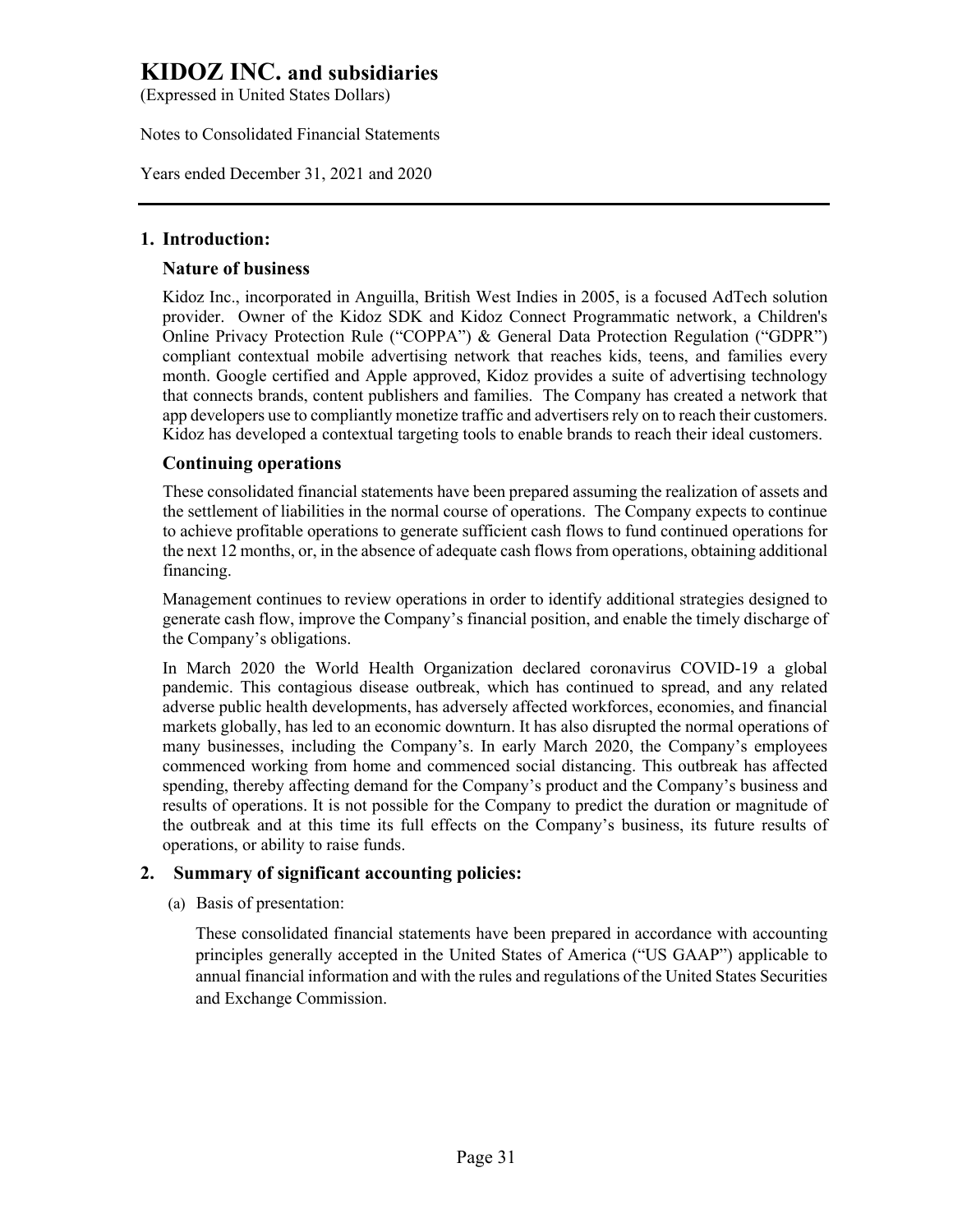(Expressed in United States Dollars)

Notes to Consolidated Financial Statements

Years ended December 31, 2021 and 2020

# **2. Summary of significant accounting policies (Continued):**

(a) Basis of presentation:

The financial statements include the accounts of the Company's subsidiaries:

| Company                     | <b>Registered</b>        | % Owned |
|-----------------------------|--------------------------|---------|
| Shoal Media (Canada) Inc.   | British Columbia, Canada | 100%    |
| Coral Reef Marketing Inc.   | Anguilla                 | 100%    |
| Kidoz Ltd.                  | <b>Israel</b>            | 100%    |
| Rooplay Media Ltd.          | British Columbia, Canada | 100%    |
| Rooplay Media Kenya Limited | Kenya                    | 100%    |
| Shoal Media Inc.            | Anguilla                 | 100%    |
| Shoal Games (UK) Plc        | United Kingdom           | 99%     |
| Shoal Media (UK) Ltd.       | United Kingdom           | 100%    |

In addition, there are the following dormant subsidiaries; Bingo.com (Antigua) Inc., Bingo.com (Wyoming) Inc., and Bingo Acquisition Corp.

All inter-company balances and transactions have been eliminated in the consolidated financial statements.

(b) Use of estimates:

The preparation of consolidated financial statements in conformity with US GAAP, requires management to make estimates and assumptions that affect the reported amounts of assets and liabilities and the disclosure of contingent assets and liabilities at the date of the financial statements and recognized revenues and expenses for the reporting periods.

Significant areas requiring the use of estimates include the collectability of accounts receivable, the valuation of stock-based compensation, the useful lives of intangible assets, assessment of recoverable amount on goodwill and intangible assets, and the estimated interest rate of 12% for the license right-of-use assets, 4.12% - 5% for the rental units rightof-use asset and the derivative liability – warrants valuation. Actual results may differ significantly from these estimates.

(c) Revenue recognition:

In accordance with ASC 606, Revenue from Contracts with Customers, revenue is recognized when a customer obtains control of promised services. The amount of revenue recognized reflects the consideration to which the Company expects to be entitled to receive in exchange for these services.

We derive substantially all of our revenue from the sale of Ad tech advertising revenue.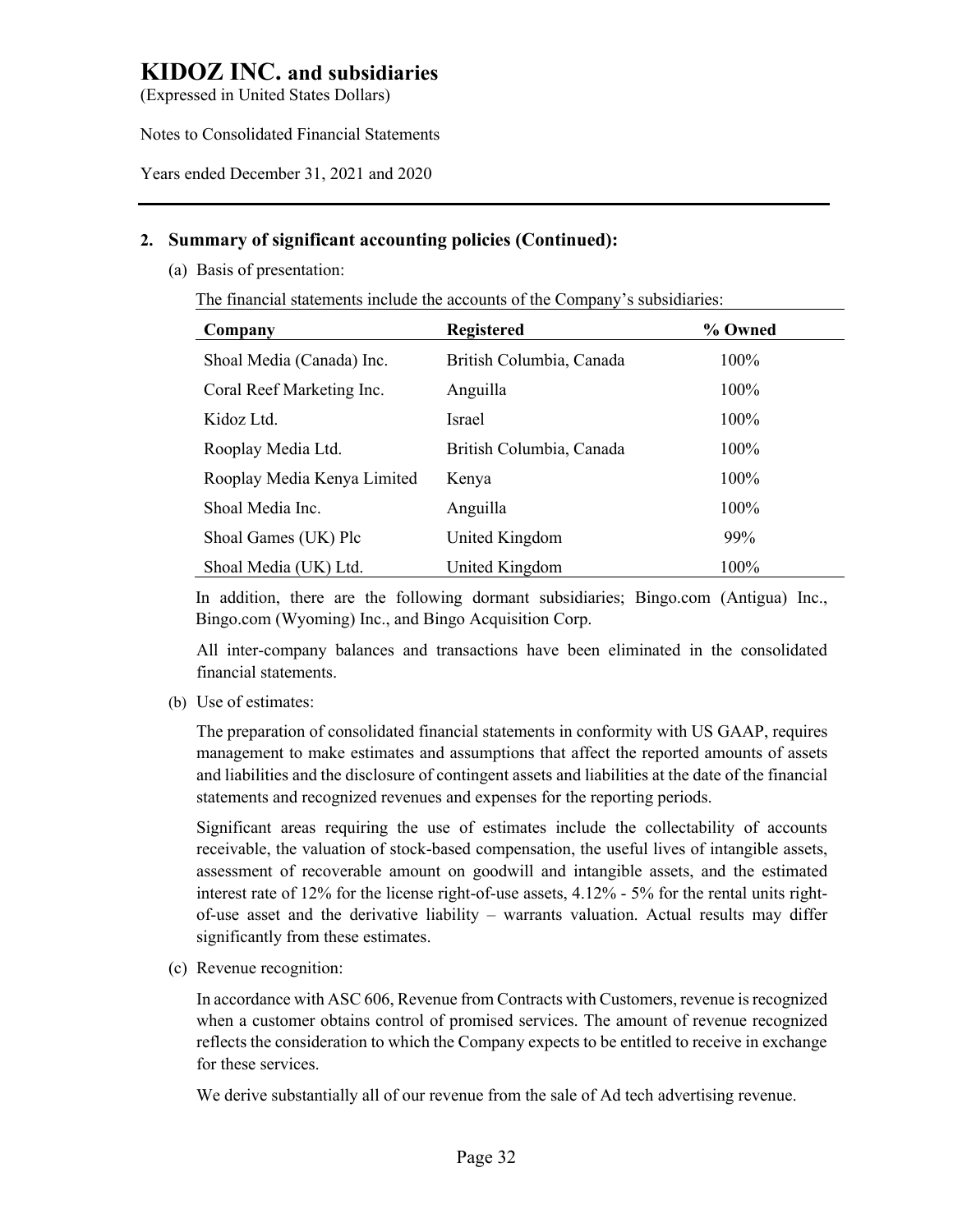(Expressed in United States Dollars)

Notes to Consolidated Financial Statements

Years ended December 31, 2021 and 2020

# **2. Summary of significant accounting policies (Continued):**

(c) Revenue recognition: (Continued)

# **To achieve this core principle, the Company applied the following five steps:**

#### 1) Identify the contract with a customer

A contract with a customer exists when (i) the Company enters into an enforceable contract with a customer that defines each party's rights regarding the services to be transferred, whose impression count will form the basis of the revenue and identifies the payment terms related to these services, (ii) the contract has commercial substance and, (iii) the Company determines that collection of substantially all consideration for services that are transferred is probable based on the customer's intent and ability to pay the promised consideration. The Company applies judgment in determining the customer's ability and intention to pay, which is based on a variety of factors including the customer's historical payment experience or, in the case of a new customer, published credit and financial information pertaining to the customer.

#### 2) Identify the performance obligations in the contract

Performance obligations promised in a contract are identified based on the services that will be transferred to the customer that are both capable of being distinct, whereby the customer can benefit from the service either on its own or together with other resources that are readily available from third parties or from the Company, and are distinct in the context of the contract, whereby the transfer of the services is separately identifiable from other promises in the contract. To the extent a contract includes multiple promised services, the Company must apply judgment to determine whether promised services are capable of being distinct and distinct in the context of the contract. If these criteria are not met the promised services are accounted for as a combined performance obligation.

#### 3) Determine the transaction price

The transaction price is determined based on the consideration to which the Company will be entitled in exchange for transferring services to the customer. None of the Company's contracts contain financing or variable consideration components.

4) Allocate the transaction price to performance obligations in the contract

If the contract contains a single performance obligation, the entire transaction price is allocated to the single performance obligation. Contracts that contain multiple performance obligations require an allocation of the transaction price to each performance obligation based on a relative standalone selling price basis. The Company determines standalone selling price based on the price at which the performance obligation is sold separately. If the standalone selling price is not observable through past transactions, the Company estimates the standalone selling price taking into account available information such as market conditions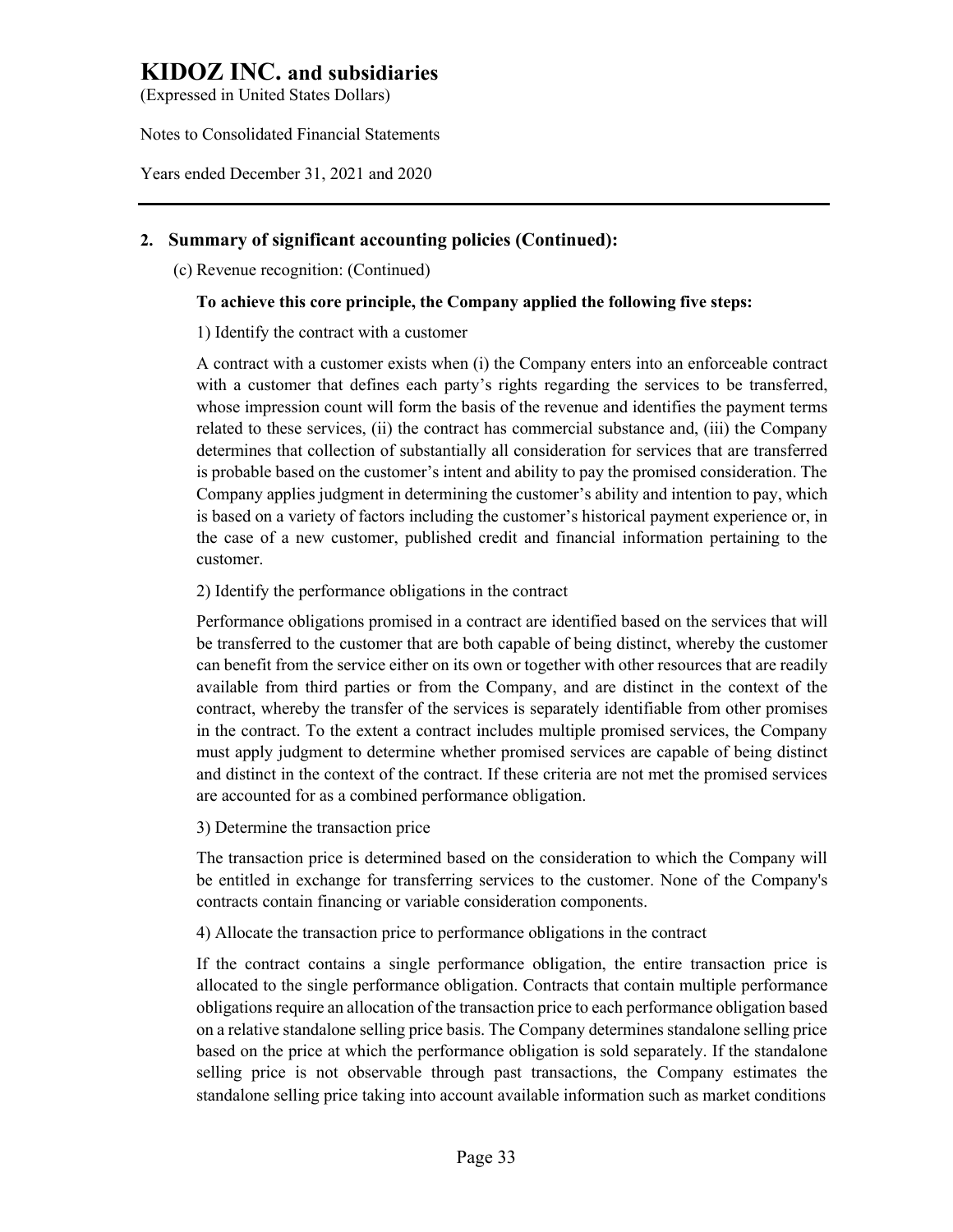(Expressed in United States Dollars)

Notes to Consolidated Financial Statements

Years ended December 31, 2021 and 2020

# **2. Summary of significant accounting policies (Continued):**

(c) Revenue recognition: (Continued)

and internally approved pricing guidelines related to the performance obligations.

5) Recognize revenue when or as the Company satisfies a performance obligation

The Company satisfies performance obligations at a point in time as discussed in further detail under "Disaggregation of Revenue" below. Revenue is recognized at the time the related performance obligation is satisfied by transferring a promised service to a customer.

# **Disaggregation of Revenue**

All of the Company's performance obligations, and associated revenue, are generally transferred to customers at a point in time. The Company has the following revenue streams:

1) Ad tech advertising revenue - The Company generally offers these services under a customer contract Cost-per-Impression (CPM), Cost-Per-Install or CPI arrangements, Cost per completed video view or CPC and/or Cost-Per-Action or CPA arrangements with thirdparty advertisers and developers, as well as advertising aggregators, generally in the form of insertion orders that specify the type of arrangement (as detailed above) at particular set budget amounts/restraints. These advertiser customer contracts are generally short term in nature at less than one year as the budget amounts are typically spent in full within this time period. These agreements typically include the delivery of Ad tech advertising through partner networks, defined as publishers / developers, to home screens of devices and agree on whose results will be relied on from a revenue point of view.

The Company has concluded that the delivery of the Ad tech advertising is delivered at a point in time and, as such, has concluded these deliveries are a single performance obligation. The Company invoices fees which are generally variable based on the arrangement, which would typically include the number of impressions delivered at a specified price per application. For impressions delivered, revenue is recognized in the month in which the Company delivers the application to the end consumer or the month when the campaign ends.

2) Content revenue – The Company recognizes content revenue on the following forms of revenue:

a) Carriers and OEMs - The Company generally offers these services under a customer contract per tablet device license fee model with OEMs. Monthly or quarterly license fees are based on the OEM agreement with the number of devices the Kidoz Kid Mode is installed upon.

b) Rooplay - The Company generates revenue through subscriptions or premium sales of Rooplay, (www.rooplay.com) the cloud-based EduGame system for kids to learn and play within its games on smartphones and tablet devices, such as Apple's iPhone and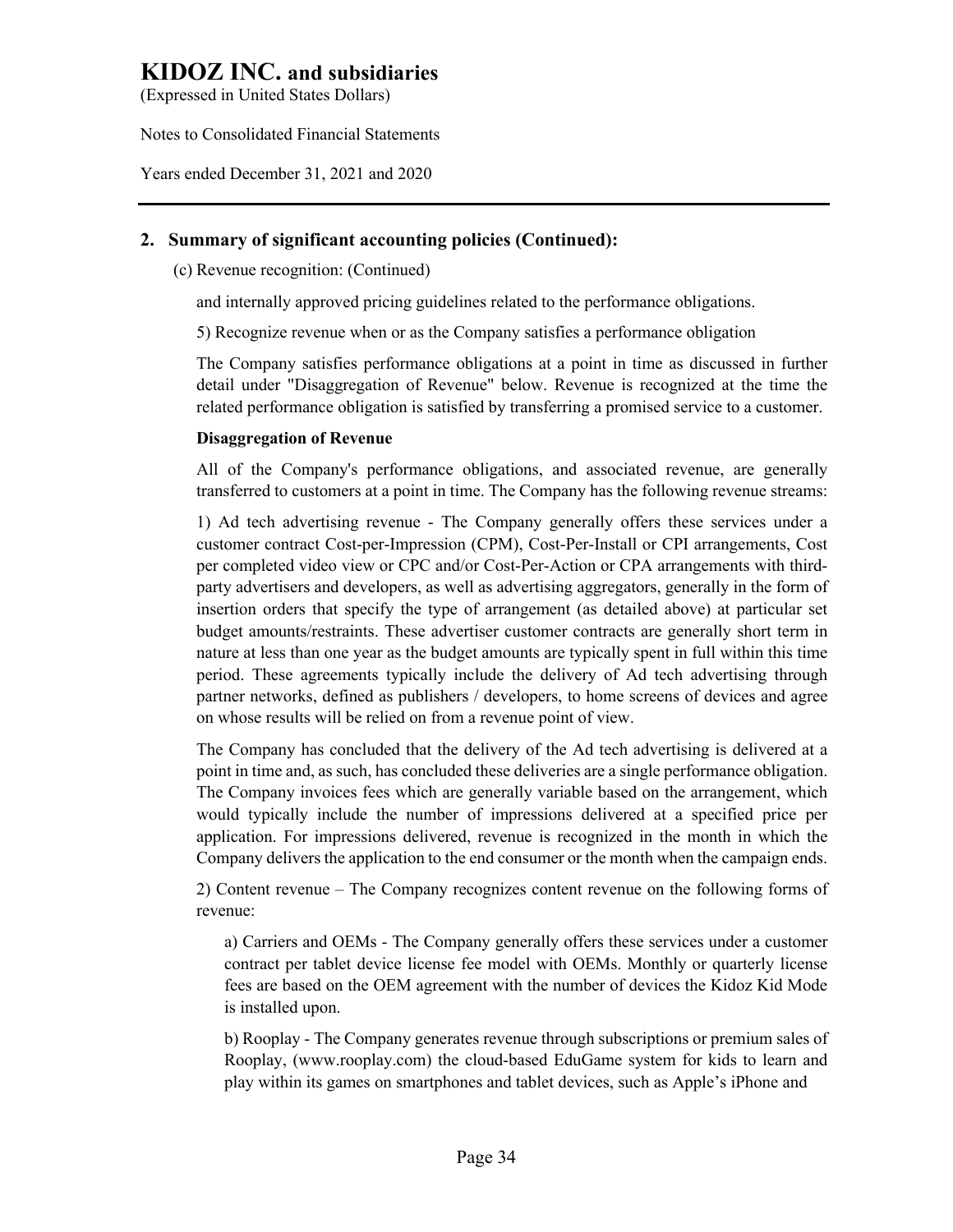(Expressed in United States Dollars)

Notes to Consolidated Financial Statements

Years ended December 31, 2021 and 2020

# **2. Summary of significant accounting policies (Continued):**

(c) Revenue recognition: (Continued)

iPad, and mobile devices utilizing Google's Android operating system. Users can download the Company's games through Digital Storefronts and decide to subscribe to the multiple of educational and fun games in the Rooplay, cloud-based EduGame system or make a premium per purchase of particular games. The revenue is recognized net of platform fees.

c) Rooplay licensing - The Company licenses its branded educational games under a monthly cost per game agreement license fee model. Monthly license fees are based on the number of games licensed.

d) In App purchases - The Company generates revenue through in-application purchases ("in-app purchases") within its games; (i.e. Trophy Bingo (www.trophybingo.com)) on smartphones and tablet devices, such as Apple's iPhone and iPad, and mobile devices utilizing Google's Android operating system. Users can download the Company's freeto-play games through Android, Amazon, iOS and Facebook Messenger (this was discontinued in fiscal 2021) and pay to acquire virtual currency which can be redeemed in the game for power plays. The initial download of the mobile game from the Digital Storefront does not create a contract under ASC 606 because of the lack of commercial substance; however, the separate election by the player to make an in-application purchase satisfies the criterion thus creating a contract under ASC 606.

The Company has identified the following performance obligations in these contracts:

i. Ongoing game related services such as hosting of game play, storage of customer content, when and if available content updates, maintaining the virtual currency management engine, tracking gameplay statistics, matchmaking as it relates to multiple player gameplay, etc.

ii. Obligation to the paying player to continue displaying and providing access to the virtual items within the game.

Neither of these obligations are considered distinct since the actual mobile game and the related ongoing services are both required to purchase and benefit from the related virtual items. As such, the Company's performance obligations represent a single combined performance obligation which is to make the game and the ongoing game related services available to the players. The revenue is recognized net of platform fees.

(d) Foreign currency:

The consolidated financial statements are presented in United States dollars, the functional currency of the Company and its subsidiaries. The Company accounts for foreign currency transactions and translation of foreign currency financial statements under ASC 830, Foreign Currency Matters. Transaction amounts denominated in foreign currencies are translated at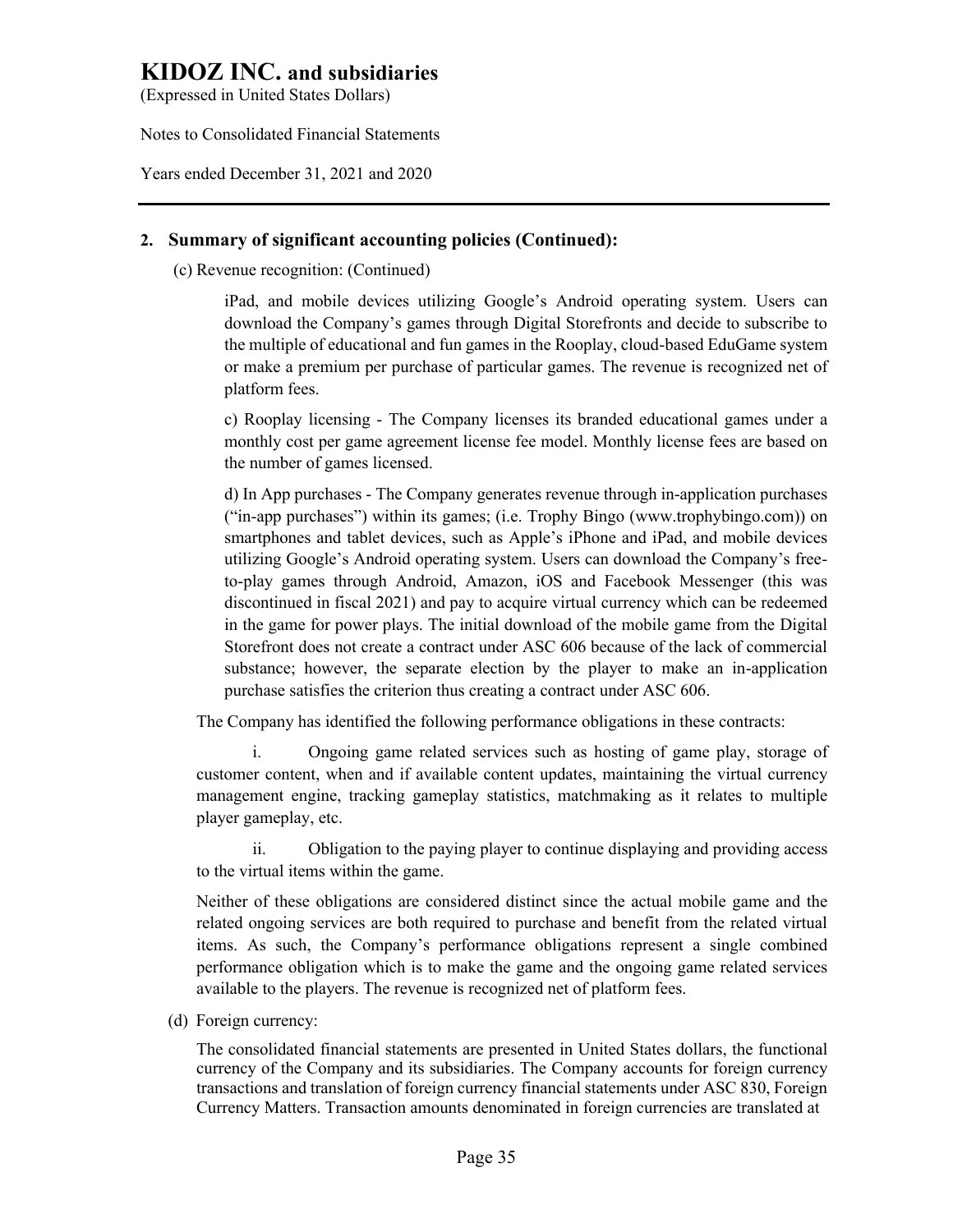(Expressed in United States Dollars)

Notes to Consolidated Financial Statements

Years ended December 31, 2021 and 2020

## **2. Summary of significant accounting policies (Continued):**

(d) Foreign currency: (Continued)

exchange rates prevailing at the transaction dates. Carrying values of monetary assets and liabilities are adjusted at each balance sheet date to reflect the exchange rate at that date. Nonmonetary assets and liabilities are translated at the exchange rate on the original transaction date.

Gains and losses from restatement of foreign currency monetary and non-monetary assets and liabilities are included in operations. Revenues and expenses are translated at the rates of exchange prevailing on the dates such items are recognized in earnings.

(e) Cash and Cash Equivalents:

Cash and cash equivalents includes cash on hand, deposits held at call with financial institutions and other short-term, highly liquid investments with original maturities of three months or less that are readily convertible to known amounts of cash, collateral accounts with maturities greater than 1 year and subject to an insignificant risk of change in value.

(f) Accounts receivable:

Trade and other accounts receivable are reported at face value less any provisions for uncollectible accounts considered necessary. Accounts receivable includes receivables from online platforms and trade receivables from customers. The Company estimates doubtful accounts on an item-by-item basis and includes over-aged accounts as part of allowance for doubtful accounts, which are generally ones that are greater than ninety-days overdue. Bad debt expense, for the year ended December 31, 2021 was \$945 (2020 - \$1,952). (Note 3)

(g) Equipment:

Equipment is recorded at cost less accumulated depreciation. Depreciation is provided for annually on the declining balance method over the following periods:

| Equipment and computers | 3 years |
|-------------------------|---------|
| Furniture and fixtures  | 5 years |

Expenditures for maintenance and repairs are charged to expenses as incurred. Major improvements are capitalized. Gains and losses on disposition of equipment are included in operations as realized.

In accordance with ASU No. 2016-02 "Leases (Topic 842), leasehold improvements are accounted as a prepayment of rental payments since they are deemed to be an asset of the lessor.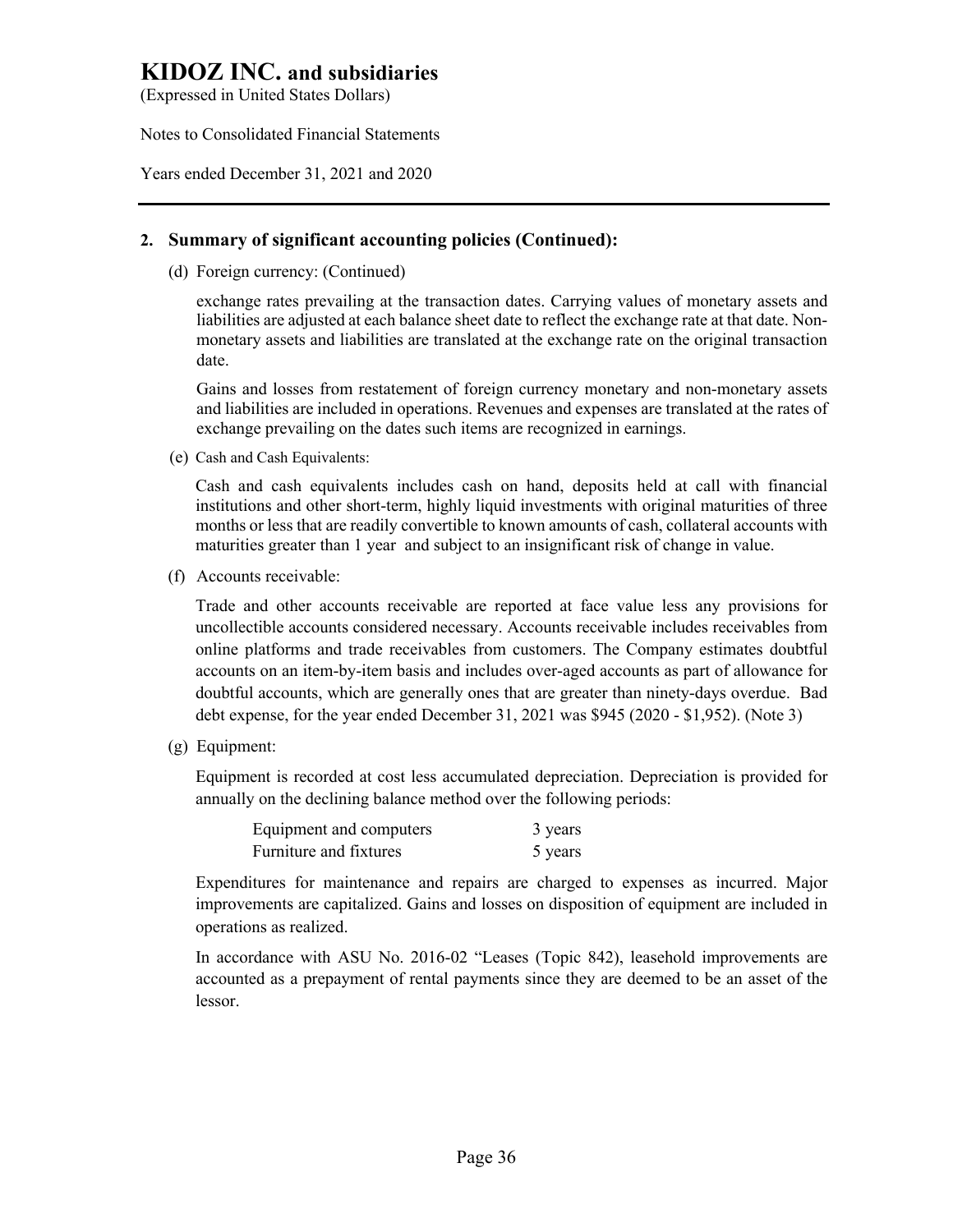(Expressed in United States Dollars)

Notes to Consolidated Financial Statements

Years ended December 31, 2021 and 2020

## **2. Summary of significant accounting policies (Continued):**

(h) Software Development Costs:

The Company expenses all software development costs as incurred for the year ended December 31, 2021 and 2020. As at December 31, 2021 and 2020, all capitalized software development costs have been fully amortized and the Company has no capitalized software development costs.

Total software development costs were \$10,559,601 as at December 31, 2021 (2020 - \$8,880,753) (Note 8).

(i) Derivative liability – warrants

The Company's warrants have an exercise price in Canadian dollars whilst the Company's functional currency is US Dollars. Therefore, in accordance with ASU 815 – Derivatives and Hedging, the warrants have a derivative liability value. This liability value has no effect on the cashflow of the Company and does not represent a cash payment of any kind.

(j) Stock-based compensation:

The Company accounts for stock-based compensation under the provisions of Accounting Standard Codification ("ASC") 718, "Compensation-Stock Compensation". Under the fair value recognition provisions, stock-based compensation expense is measured at the grant date for all stock-based awards to employees, directors and non-employees and is recognized as an expense over the requisite service period, which is generally the vesting period. The Black-Scholes option valuation model is used to calculate fair value.

The fair value of each option grant has been estimated on the date of the grant using the Black-Scholes option-pricing model with the following weighted average assumptions:

|                          | 2021     | 2020     |
|--------------------------|----------|----------|
| Expected dividend yield  |          |          |
| Volatility               | 107.06%  | 123%     |
| Risk-free interest rate  | $0.52\%$ | $0.32\%$ |
| Expected life of options | 5 years  | 5 years  |
| Forfeiture rate          | $5\%$    | $5\%$    |

(k) Right-of-use assets:

The Company determines if an agreement is a lease at inception. The Company evaluates the lease terms to determine whether the lease will be accounted for as an operating or finance lease. Operating leases are included in operating lease right-of-use ("ROU") assets, operating lease liabilities, current portion, and operating lease liabilities, net of current portion in the consolidated balance sheets.

ROU assets represent the Company's right to use an underlying asset for the lease term and lease liabilities represent our obligation to make lease payments arising from the lease.

Operating lease ROU assets and liabilities are recognized at commencement date based on the present value of lease payments over the lease term. As most of the Company leases do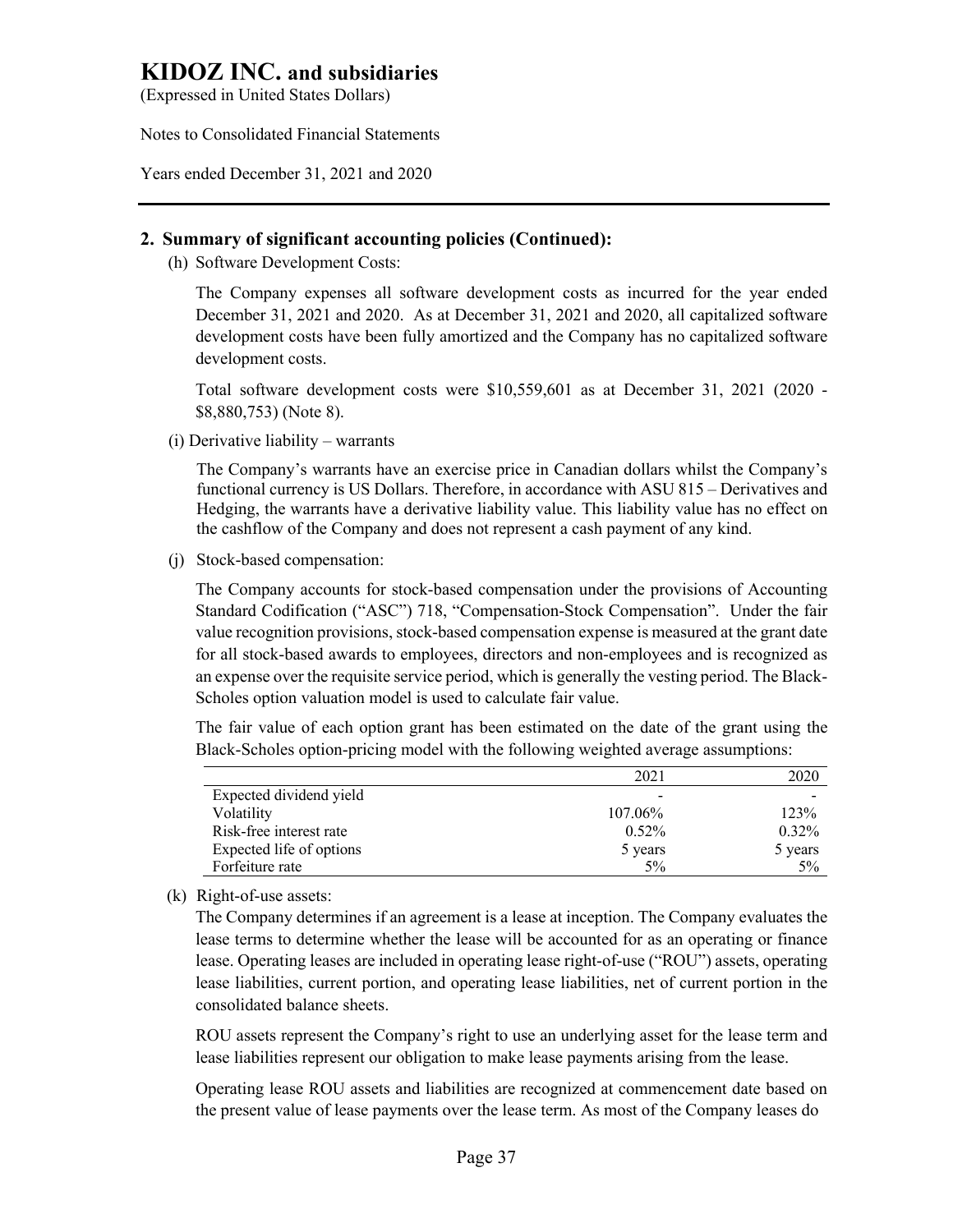(Expressed in United States Dollars)

Notes to Consolidated Financial Statements

Years ended December 31, 2021 and 2020

## **2. Summary of significant accounting policies (Continued):**

(k) Right-of-use assets: (Continued)

not provide an implicit rate, the Company uses the incremental borrowing rate based on the information available at commencement date in determining the present value of lease payments. The Company uses the implicit rate when readily determinable. The operating lease ROU asset also includes any lease payments made and excludes lease incentives. The Company's lease terms may include options to extend or terminate the lease when it is reasonably certain that we will exercise that option. Lease expense for lease payments is recognized on a straight-line basis over the lease term.

A lease that transfers substantially all of the benefits and risks incidental to ownership of property are accounted for as finance leases. At the inception of a finance lease, an asset and finance lease obligation is recorded at an amount equal to the lesser of the present value of the minimum lease payments and the property's fair market value. Finance lease obligations are classified as either current or long-term based on the due dates of future minimum lease payments, net of interest.

(l) Impairment of long-lived assets and long-lived assets to be disposed of:

If such assets are considered to be impaired, the impairment to be recognized is measured by the amount by which the carrying amount of the assets exceeds the fair value of the assets. Assets to be disposed of are reported at the lower of the carrying amount and the fair value less costs to sell.

The Company identified the following intangible assets in the acquisition of Kidoz Ltd. Intangible assets are recorded at cost less accumulated amortization. Amortization is provided for annually on the straight-line method over the following periods:

|                        | Amortization period |
|------------------------|---------------------|
| Ad Tech technology     | 5 years             |
| Kidoz OS technology    | 3 years             |
| Customer relationships | 8 years             |

(m) Goodwill:

The Company accounts for goodwill in accordance with the provisions of ASC 350, Intangibles-Goodwill and Others. Goodwill is the excess of the purchase price over the fair value of identifiable assets acquired, less liabilities assumed, in a business combination. The Company reviews goodwill for impairment. Goodwill is not amortized but is evaluated for impairment at least annually or whenever events or changes in circumstances indicate that it is more likely than not that the carrying amount may not be recoverable.

The goodwill impairment test is used to identify both the existence of impairment and the amount of impairment loss, and compares the fair value of a reporting unit with its carrying amount and is based on discounted future cash flows, based on market multiples applied to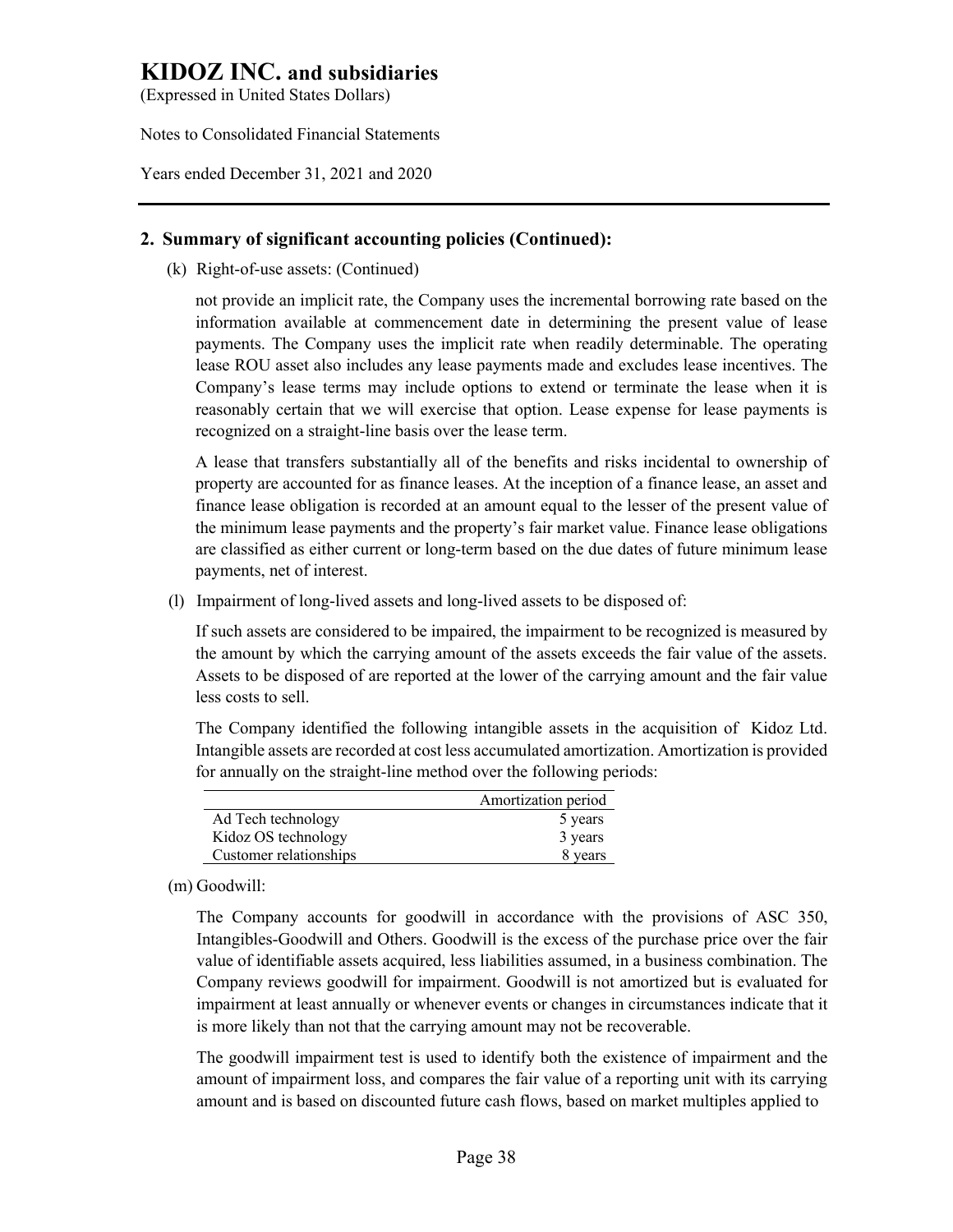(Expressed in United States Dollars)

Notes to Consolidated Financial Statements

Years ended December 31, 2021 and 2020

## **2. Summary of significant accounting policies (Continued):**

(m) Goodwill: (Continued)

free cash flow. The determination of the fair value of our reporting units requires management to make significant estimates and assumptions including the selection of control premiums, discount rates, terminal growth rates, forecasts of revenue and expense growth rates, income tax rates, changes in working capital, depreciation, amortization and capital expenditures. Changes in assumptions concerning future financial results, exogenous market conditions, or other underlying assumptions could have a significant impact on either the fair value of the reporting unit or the amount of the goodwill impairment charge. If the carrying value of the reporting unit exceeds its fair value, an impairment loss is recognized in an amount equal to that excess, limited to the total amount of goodwill allocated to that reporting unit.

During the year ended December 31, 2021 and 2020, the Company deemed there was no impairment of the goodwill.

(n) Income taxes:

The Company follows the asset and liability method of accounting for income taxes. Under this method, current income taxes are recognized for the estimated income taxes payable for the current period. The Company recognizes the income tax recovery from the receipt of tax credits upon receipt of funds. Deferred income taxes are provided based on the estimated future tax effects of temporary differences between financial statement carrying amounts of assets and liabilities and their respective tax bases, as well as the benefit of losses available to be carried forward to future years for tax purposes.

Deferred tax assets and liabilities are measured using the enacted tax rates that are expected to apply to taxable income in the years in which those temporary differences are expected to be recovered and settled. The effect on deferred tax assets and liabilities of a change in tax rates is recognized in operations in the period that includes the enactment date. A valuation allowance is recorded for deferred tax assets when it is not more likely than not that such future tax assets will be realized.

(o) Net income (loss) per share:

ASC 260, "Earnings Per Share", requires presentation of basic earnings per share ("Basic EPS") and diluted earnings per share ("Diluted EPS"). Basic earnings (loss) per share is computed by dividing earnings (loss) available to common stockholders by the weighted average number of common shares outstanding during the period. Diluted earnings per share reflects the potential dilution, using the treasury stock method, that could occur if outstanding options or warrants were exercised and converted into common stock. In computing diluted earnings per share, the treasury stock method assumes that outstanding options and warrants are exercised and the proceeds are used to purchase common stock at the average market price during the period.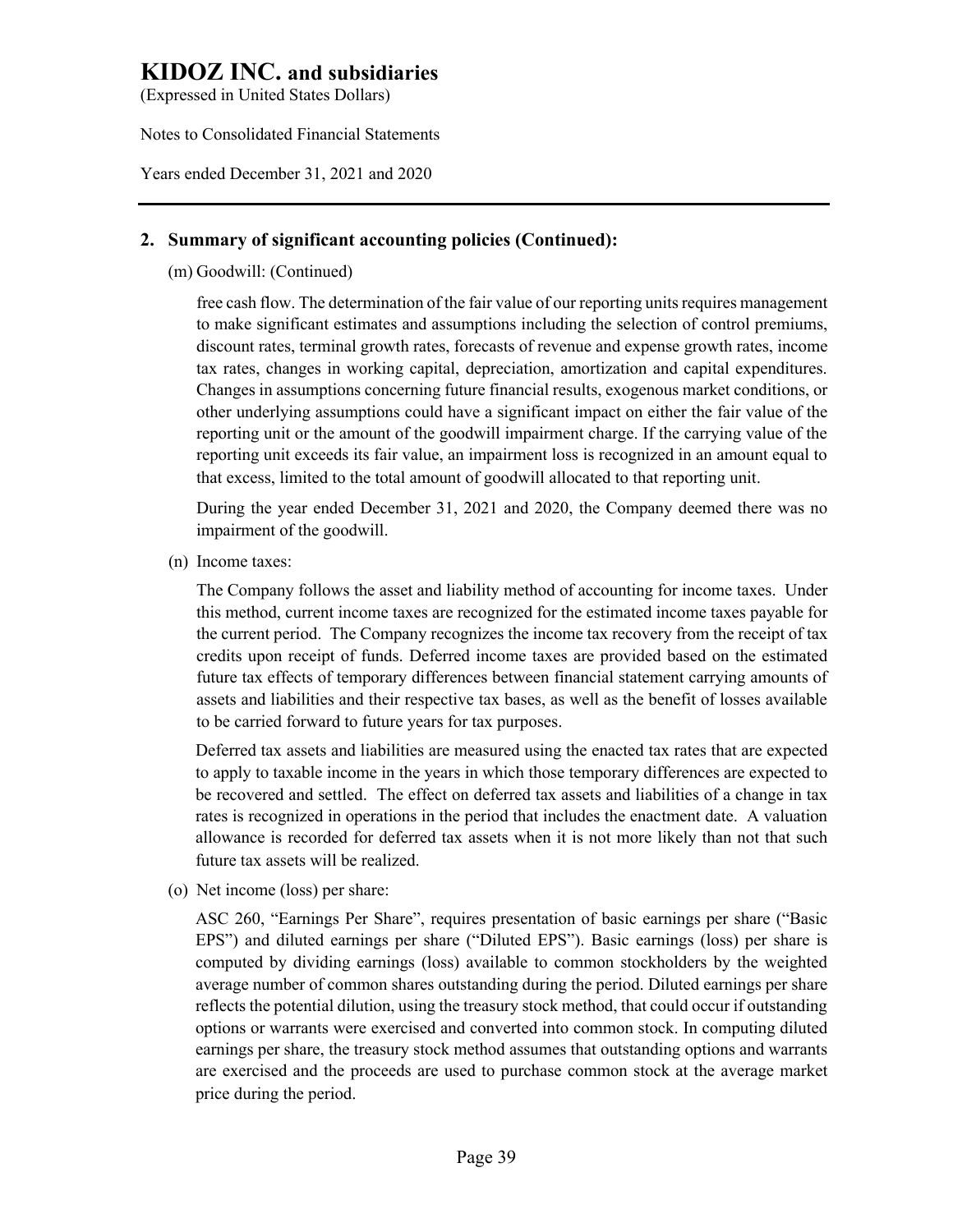(Expressed in United States Dollars)

Notes to Consolidated Financial Statements

Years ended December 31, 2021 and 2020

## **2. Summary of significant accounting policies (Continued):**

(o) Net income (loss) per share: (Continued)

Options and warrants will have a dilutive effect under the treasury stock method only when the average market price of the common stock during the period exceeds the exercise price of the options and warrants. In periods where losses are reported, the weighted average number of common shares outstanding excludes common stock equivalents because their inclusion would be anti-dilutive. A total of 6,870,150 (2020 - 5,875,750) stock options were excluded as at December 31, 2021.

The earnings per share data for the year ended December 31, 2021 and 2020 are summarized as follows:

|                                                                           | 2021           | 2020        |
|---------------------------------------------------------------------------|----------------|-------------|
| (Loss) Income for the year                                                | $(190,321)$ \$ | 103,971     |
| Basic and diluted weighted average number of<br>common shares outstanding | 131,340,989    | 131,124,989 |
| Basic and diluted (loss) income per common                                |                |             |
| share outstanding                                                         | (0.00)         | $0.00\,$    |

(p) New accounting pronouncements and changes in accounting policies:

In December 2019, the FASB issued ASU No. 2019-12, "Income Taxes (Topic 740): Simplifying the Accounting for Income Taxes". The ASU is expected to reduce cost and complexity related to the accounting for income taxes by removing specific exceptions to general principles in Topic 740 (eliminating the need for an organization to analyze whether certain exceptions apply in a given period) and improving financial statement preparers' application of certain income tax-related guidance. This standard is effective for fiscal years beginning after December 15, 2020, and interim periods within those fiscal years. Early adoption of this standard is permitted. The Company concluded that the adoption did not have a material impact on these consolidated financial statements.

There have been no other recent accounting standards, or changes in accounting standards, during the year ended December 31, 2021, that are of material significance, or have potential material significance, to us.

- (q) Financial instruments and fair value measurements:
	- (i) Fair values:

Fair value is the exchange price that would be received for an asset or paid to transfer a liability (an exit price) in the principal or most advantageous market for the asset or liability in an orderly transaction between market participants on measurement date. The Company classifies assets and liabilities recorded at fair value under the fair value hierarchy based upon the observability of inputs used in valuation techniques. Observable inputs (highest level) reflect market data obtained from independent sources, while unobservable inputs (lowest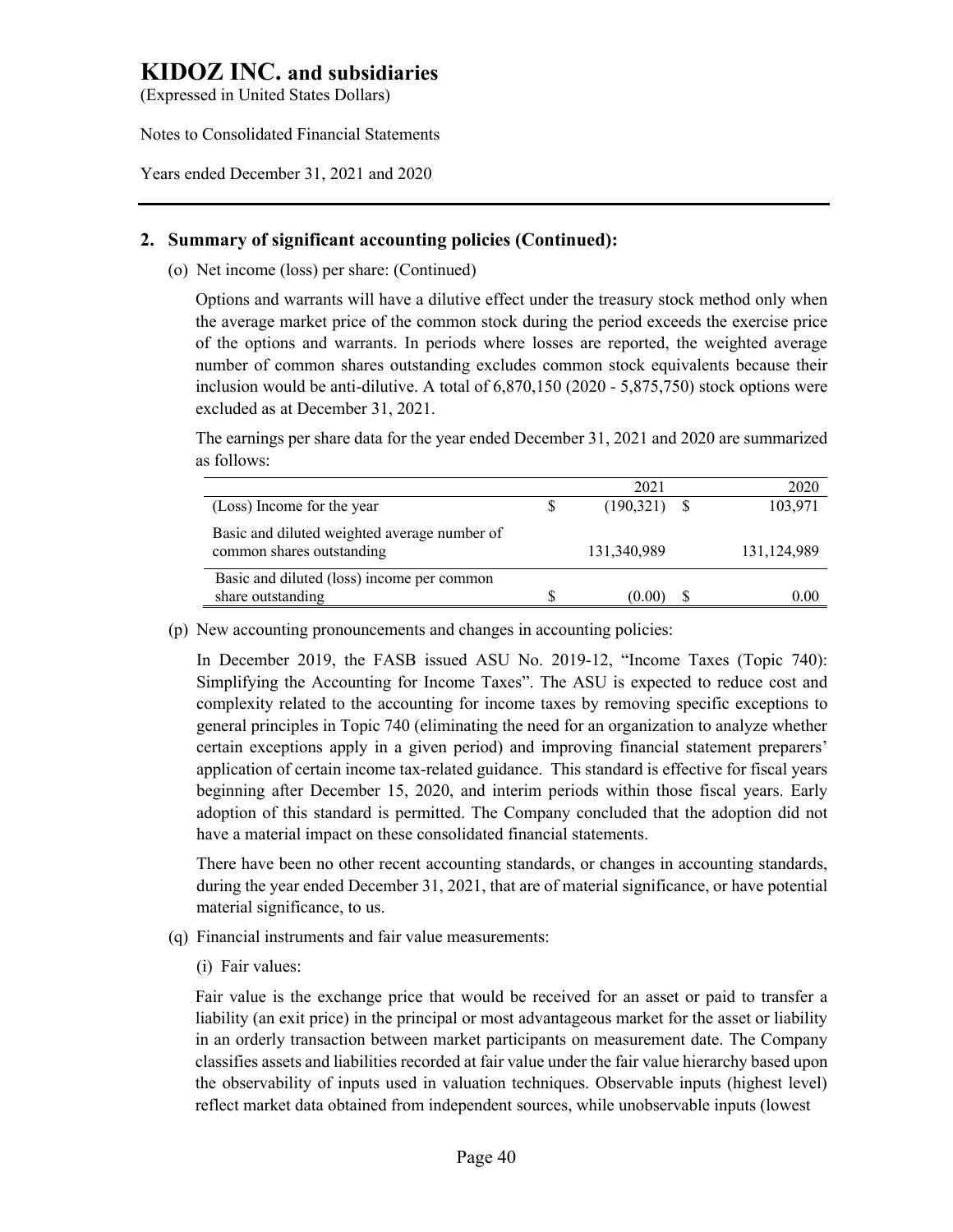(Expressed in United States Dollars)

Notes to Consolidated Financial Statements

Years ended December 31, 2021 and 2020

# **2. Summary of significant accounting policies (Continued):**

(q) Financial instruments and fair value measurements: (Continued)

level) reflect internally developed market assumptions. The fair value measurements are classified under the following hierarchy:

Level 1—Observable inputs that reflect quoted market prices (unadjusted) for identical assets and liabilities in active markets;

Level 2—Observable inputs, other than quoted market prices, that are either directly or indirectly observable in the marketplace for identical or similar assets and liabilities, quoted prices in markets that are not active, or other inputs that are observable or can be corroborated by observable market data for substantially the full term of the assets and liabilities; and

Level 3—Unobservable inputs that are supported by little or no market activity that are significant to the fair value of assets or liabilities.

When available, we use quoted market prices to determine fair value, and we classify such measurements within Level 1. In some cases where market prices are not available, we make use of observable market-based inputs to calculate fair value, in which case the measurements are classified within Level 2. If quoted or observable market prices are not available, fair value is based upon valuations in which one or more significant inputs are unobservable, including internally developed models that use, where possible, current market-based parameters such as interest rates, yield curves and currency rates. These measurements are classified within Level 3.

Fair value measurements are classified according to the lowest level input or value-driver that is significant to the valuation. A measurement may therefore be classified within Level 3 even though there may be significant inputs that are readily observable.

Fair value measurement includes the consideration of nonperformance risk. Nonperformance risk refers to the risk that an obligation (either by a counterparty) will not be fulfilled.

For financial assets traded in an active market (Level 1 and certain Level 2), the nonperformance risk is included in the market price. For certain other financial assets and liabilities (certain Level 2 and Level 3), our fair value calculations have been adjusted accordingly.

The fair value of accounts receivable, accounts payable, accrued liabilities, and accounts payable and accrued liabilities - related party approximate their financial statement carrying amounts due to the short-term maturities of these instruments and are therefore carried at their historical cost basis.

The government CEBA loan is classified as a financial liability and its fair value was determined using the effective interest rate method, and is carried at amortized cost.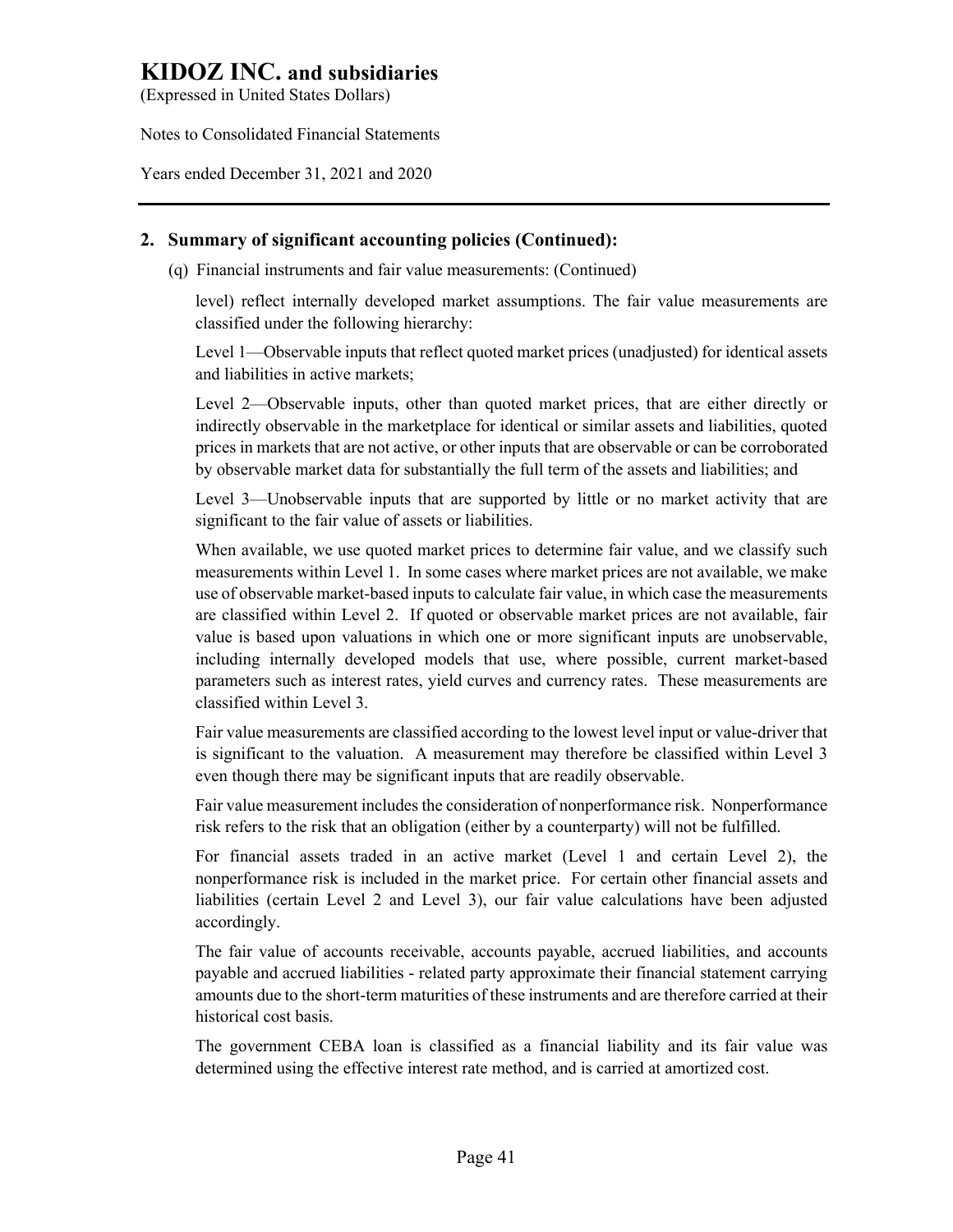(Expressed in United States Dollars)

Notes to Consolidated Financial Statements

Years ended December 31, 2021 and 2020

## **2. Summary of significant accounting policies (Continued):**

(q) Financial instruments and fair value measurements: (Continued)

Fair values determined by Level 3 inputs are unobservable data points for the asset or liability, and included situations where there is little, if any, market activity for the asset. The Company's cash and long-term cash equivalents were measured using Level 1 inputs. Stockbased compensation and derivative liability – warrants were measured using Level 2 inputs. Goodwill impairment was measured using Level 3 inputs.

(ii) Foreign currency risk:

The Company operates internationally, which gives rise to the risk that cash flows may be adversely impacted by exchange rate fluctuations. The Company has not entered into any forward exchange contracts or other derivative instrument to hedge against foreign exchange risk.

## **3. Accounts Receivable:**

The accounts receivable as at December 31, 2021, is summarized as follows:

|                                 | 2021      | 2020      |
|---------------------------------|-----------|-----------|
| Accounts receivable             | 6.684.469 | 3,989,200 |
| Provision for doubtful accounts | (56,605)  | (55,660)  |
| Net accounts receivable         | 6.627.864 | 3,933,540 |

The Company had bank accounts with the National Bank of Anguilla. During the year ended December 31, 2016, the National Bank of Anguilla filed for chapter 11 protection. The Company expensed the balance on account of \$27,666 in fiscal 2016 as a doubtful debt. The Company has a doubtful debt provision of \$28,939 (2020 - \$27,994) for existing accounts receivable.

## **4. Prepaid expenses**

The Company has other prepaid expenses of \$105,468 (2020 - \$89,970) including leasehold improvements of \$16,499 (2020 - \$23,831), which is recognized as prepaid rent for the year ended December 31, 2021.

## **5. Equipment:**

| 2021                                              | Cost              | Accumulated<br>depreciation | Net book<br>Value |
|---------------------------------------------------|-------------------|-----------------------------|-------------------|
| Equipment and computers<br>Furniture and fixtures | 152,967<br>16.517 | 139,590<br>9.371            | 13,377<br>7,146   |
|                                                   | 169.484           | 148.961                     | 20,523            |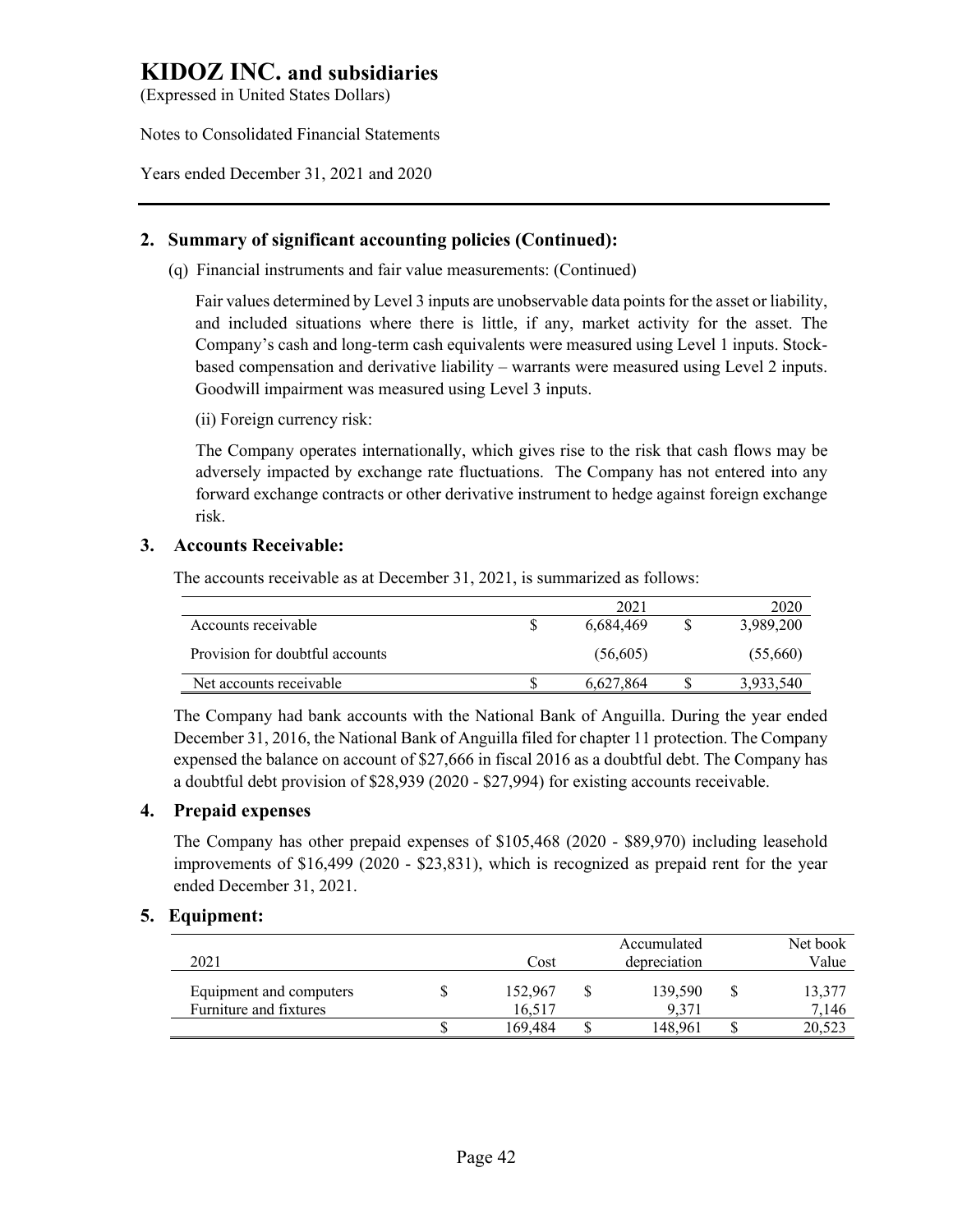(Expressed in United States Dollars)

Notes to Consolidated Financial Statements

Years ended December 31, 2021 and 2020

# **5. Equipment: (Continued)**

| 2020                    | Cost    | Accumulated<br>depreciation | Net book<br>Value |
|-------------------------|---------|-----------------------------|-------------------|
| Equipment and computers | 146.545 | 130,798                     | 15,747            |
| Furniture and fixtures  | 14.787  | 8.695                       | 6,092             |
|                         | 161.332 | 139.493                     | 21,839            |

Depreciation expense was \$9,468 (2020 - \$8,555) for the year ended December 31, 2021.

## **6. Intangible assets:**

| 2021                                                               |          | Cost                                          |          | Accumulated<br>amortization                 |          | Net book<br>Value                        |
|--------------------------------------------------------------------|----------|-----------------------------------------------|----------|---------------------------------------------|----------|------------------------------------------|
| Ad Tech technology<br>Kidoz OS technology<br>Customer relationship | \$<br>\$ | 1,877,415<br>31,006<br>1,362,035<br>3,270,456 | \$<br>\$ | 1,063,869<br>29,283<br>482,387<br>1,575,539 | \$<br>\$ | 813,546<br>1,723<br>879,648<br>1,694,917 |
|                                                                    |          |                                               |          |                                             |          |                                          |
| 2020                                                               |          | Cost                                          |          | Accumulated<br>amortization                 |          | Net book<br>Value                        |
| Ad Tech technology<br>Kidoz OS technology<br>Customer relationship | \$       | 1,877,415<br>31,006<br>1,362,035              | \$       | 688.386<br>18,948<br>312,133                | S        | 1,189,029<br>12,058<br>1,049,902         |
|                                                                    | Φ        | 3,270,456                                     | \$       | 1,019,467                                   | \$       | 2,250,989                                |

Amortization expense was \$556,072 (2020 - \$556,073) for the year ended December 31, 2021.

## **7. Goodwill:**

The Company has a goodwill balance of \$3,301,439 for year ended December 31, 2021 and 2020 from the acquisition of Kidoz Ltd.

The Company's annual goodwill impairment analysis performed during the fourth quarter of fiscal 2021 and 2020 included a quantitative analysis of the Kidoz Ltd. reporting unit (consisting of intangible assets (Note 6), deferred taxation (Note 13) and goodwill). The reporting unit has a carrying amount of \$4,785,857 (2020 - \$5,552,428) as at December 31, 2021. The Company performed a discounted cash flow analysis for the Company. These discounted cash flow models included management assumptions for expected sales growth, margin expansion, operational leverage, capital expenditures, and overall operational forecasts. The Company classified these significant inputs and assumptions as Level 3 fair value measurements. Based on the annual impairment test described above there was no additional impairment determined for fiscal 2021 or fiscal 2020.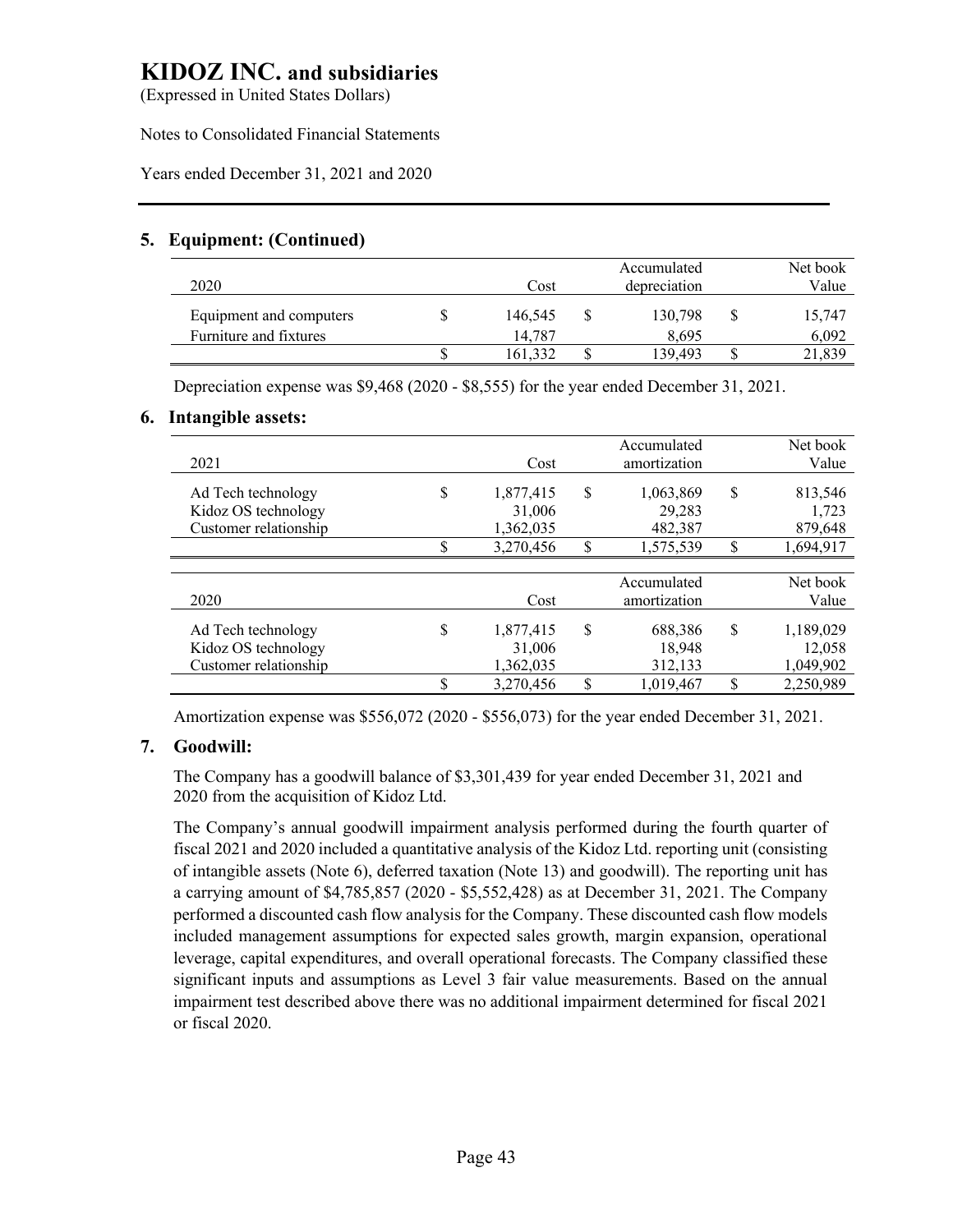(Expressed in United States Dollars)

Notes to Consolidated Financial Statements

Years ended December 31, 2021 and 2020

## **8. Content and software development costs:**

Since the year ended December 31, 2014, the Company has been developing software technology and content for our business. This software technology and content includes the the continued development of the KIDOZ Safe Ad Network, the KIDOZ Kid-Mode Operating System, and the KIDOZ publisher SDK, development of Trophy Bingo, a social bingo game, the license, the development of the Rooplay platform and the development of the Rooplay Originals games.

During the year ended December 31, 2021 and 2020, the Company has expensed the development costs of all products as incurred and has expensed the following development costs.

|                                                                    |   | 2021       | 2020      |
|--------------------------------------------------------------------|---|------------|-----------|
| Opening total software technology and content<br>development costs | S | 8,880,753  | 7,730,851 |
| Software technology and content development during<br>the year     |   | 1,678,848  | 1,149,902 |
| Closing total software technology and content                      |   |            |           |
| development costs                                                  |   | 10,559,601 | 8,880,753 |

### **9. Government CEBA loan:**

During the year ended December 31, 2020, the Company was granted a loan of \$47,089 (CAD\$60,000) under the Canada Emergency Business Account (CEBA) loan program for small businesses. The CEBA loan program is one of the many incentives the Canadian Government put in place in response to COVID-19. The loan is interest free and a quarter of the loan \$11,812 (CAD\$20,000) is eligible for complete forgiveness if \$35,436 (CAD\$40,000) is fully repaid on or before December 31, 2022. If the loan cannot be repaid by December 31, 2022, it can be converted into a 3-year term loan charging an interest rate of 5%. Subsequent to the year ended December 31, 2021, the repayment of the loan was extended by the Canadian Government to December 31, 2023.

During the year ended December 31, 2021, the Company drew \$200,000 from its line of credit with the Leumi Bank in Israel. The loan was repaid in full during the year ended December 31, 2021 with interest costs of \$987.

## **10. Stockholders' Equity:**

The holders of common stock are entitled to one vote for each share held. There are no restrictions that limit the Company's ability to pay dividends on its common stock. The Company has not declared any dividends since incorporation. The Company's common stock has no par value per common stock and there is only one class of common shares. The Company has an unlimited number of common shares authorized for issue.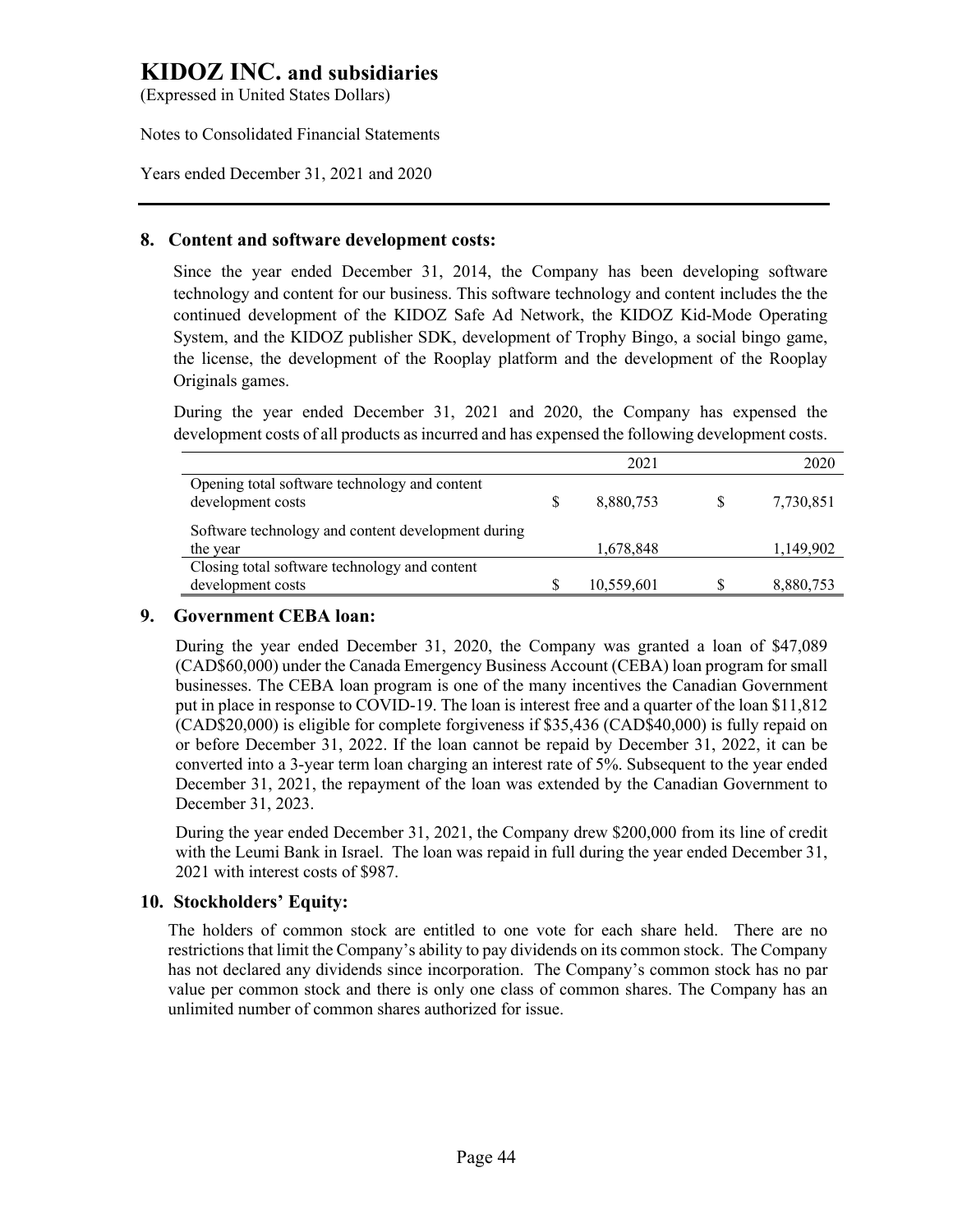(Expressed in United States Dollars)

Notes to Consolidated Financial Statements

Years ended December 31, 2021 and 2020

## **10. Stockholders' Equity: (Continued)**

(a) Common stock issuances:

#### **Fiscal 2021**

During the year ended December 31, 2021, the Company engaged Research Capital Corporation ("RCC") as a financial and capital markets advisor. As part of the compensation for its services, RCC will receive a monthly fee of \$5,119 (CAD\$6,500) for its trading advisory services for a minimum of 6 months with extension by mutual agreement and a financial advisory fee to be satisfied by the issuance of 230,000 common shares of the Company valued at \$179,293. In addition, the Company granted 230,000 common share purchase warrants to RCC (Note 2(i)). Each warrant will entitle the holder thereof to purchase one common share in the capital of the Company at an exercise price of \$0.77 (CAD\$0.98) at any time up to 24 months following the date of issuance. During the year ended December 31, 2021, the Company issued the shares and granted the warrants.

During the year ended December 31, 2021, the holder of 70,000 stock options exercised their options for 70,000 shares for \$31,264 at an average exercise price of \$0.45 (CAD\$0.54) per share.

#### **Fiscal 2020**

There were no common stock issuances for the year ended December 31, 2020.

(b) Warrants

A summary of warrant activity for the year ended December 31, 2021 are as follows:

|                                            | Number of<br>options | Exercise price | Expiry date   |
|--------------------------------------------|----------------------|----------------|---------------|
| Outstanding, December 31, 2020 and<br>2019 | $\blacksquare$       |                |               |
| Granted                                    | 230,000              | CAD\$0.98      | April 3, 2023 |
| Outstanding December 31, 2021              | 230,000              | CAD\$0.98      |               |

A fair value of the derivative liability of \$83,572 was been estimated on the date of the subscription using the Binomial Lattice pricing model. Since the warrant was issued there was a gain on derivative liability - warrants of \$60,207 and the derivative liability – warrants value reduced to \$23,365 with the following assumptions:

|                                 | December 31, 2021 | April 1, 2021 |
|---------------------------------|-------------------|---------------|
| Exercise price                  | CAD\$0.98         | CAD\$0.98     |
| Stock price                     | CAD\$0.59         | CAD\$0.98     |
| Expected term                   | $1.25$ years      | 2 years       |
| Expected dividend yield         |                   |               |
| Expected stock price volatility | 88.33%            | 145.71%       |
| Risk-free interest rate         | 1.18%             | 0.73%         |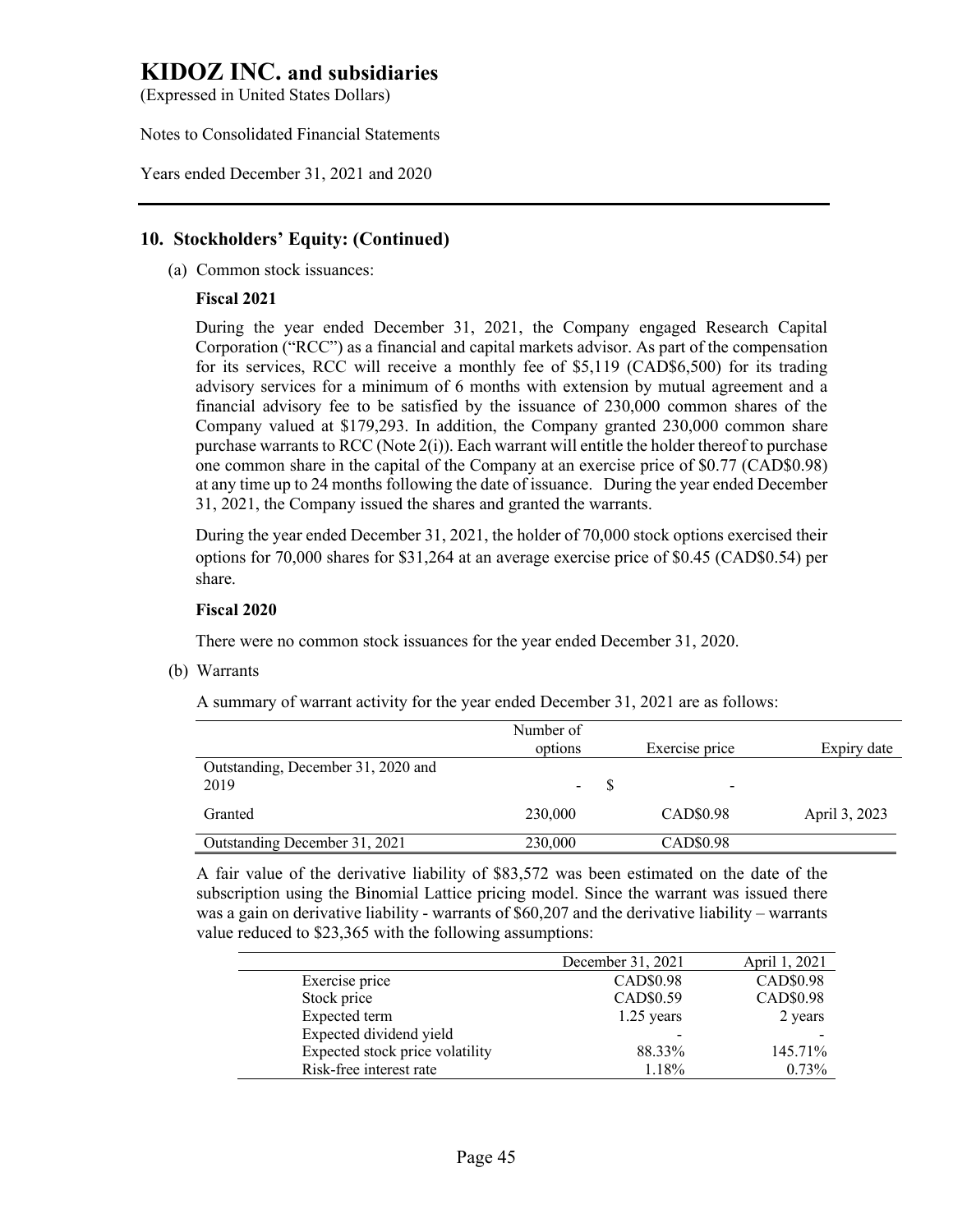(Expressed in United States Dollars)

Notes to Consolidated Financial Statements

Years ended December 31, 2021 and 2020

## **10. Stockholders' Equity: (Continued)**

(c) Stock option plans:

### **2015 stock option plan**

In the year ended December 31, 2015, the shareholders approved the 2015 stock option plan and the 1999, 2001 and the 2005 plans were discontinued. The 2015 stock option plan as amended in November 2020, is intended to provide incentive to employees, directors, advisors and consultants of the Company to encourage proprietary interest in the Company, to encourage such employees to remain in the employ of the Company or such directors, advisors and consultants to remain in the service of the Company, and to attract new employees, directors, advisors and consultants with outstanding qualifications. The maximum number of shares issuable under the Plan shall not exceed 10% of the number of Shares of the Company issued and outstanding as of each Award Date unless shareholder approval is obtained in advance.

The Board of Directors determines the terms of the options granted, including the number of options granted, the exercise price and their vesting schedule. The maximum term possible is 10 years. Under the 2015 plan we have reserved 10% of the number of Shares of the Company issued and outstanding as of each Award Date. During the year ended December 31, 2020, the Rolling Stock Option plan was amended by inclusion of an Israeli Taxpayers Appendix.

During the year ended December 31, 2021, the Company granted to employees and consultants the following options:

- 1,040,000 options at CAD\$0.50 (\$0.39) where  $10\%$  vests on grant date, 15% one year following and 2% per month thereafter and expire on February 1, 2026. 400,000 of these options were granted to directors and officers of the Company.
- 35,000 options at CAD\$0.50 (\$0.39) which vested immediately and expire on February 1, 2026.
- 1,300,000 options at CAD\$1.02 (\$0.80) where 2% vests per month and expire on April 6, 2026. 400,000 of these options were granted to directors and officers of the Company.
- 300,000 options at CAD\$0.66 (\$0.52) where 2% vests per month and expire on July 12, 2026.

During the year ended December 31, 2020, the Company granted to employees and consultants 2,745,000 options with an exercise price of CAD\$0.45 (\$0.33) expiring on June 30, 2025, of which 60,000 options were fully vested, 2,595,000 options were issued where 2.08% vests per month commencing June 30, 2021, and 90,000 options were issued where 2% vests per month commencing on grant date. 1,250,000 of these options were granted to directors and officers of the Company.

Subsequent to the year ended December 31, 2021, a further 2,550,000 options were awarded where 2% vests per month, with an exercise price of CAD\$0.50 (\$0.39) and 210,000 options were cancelled.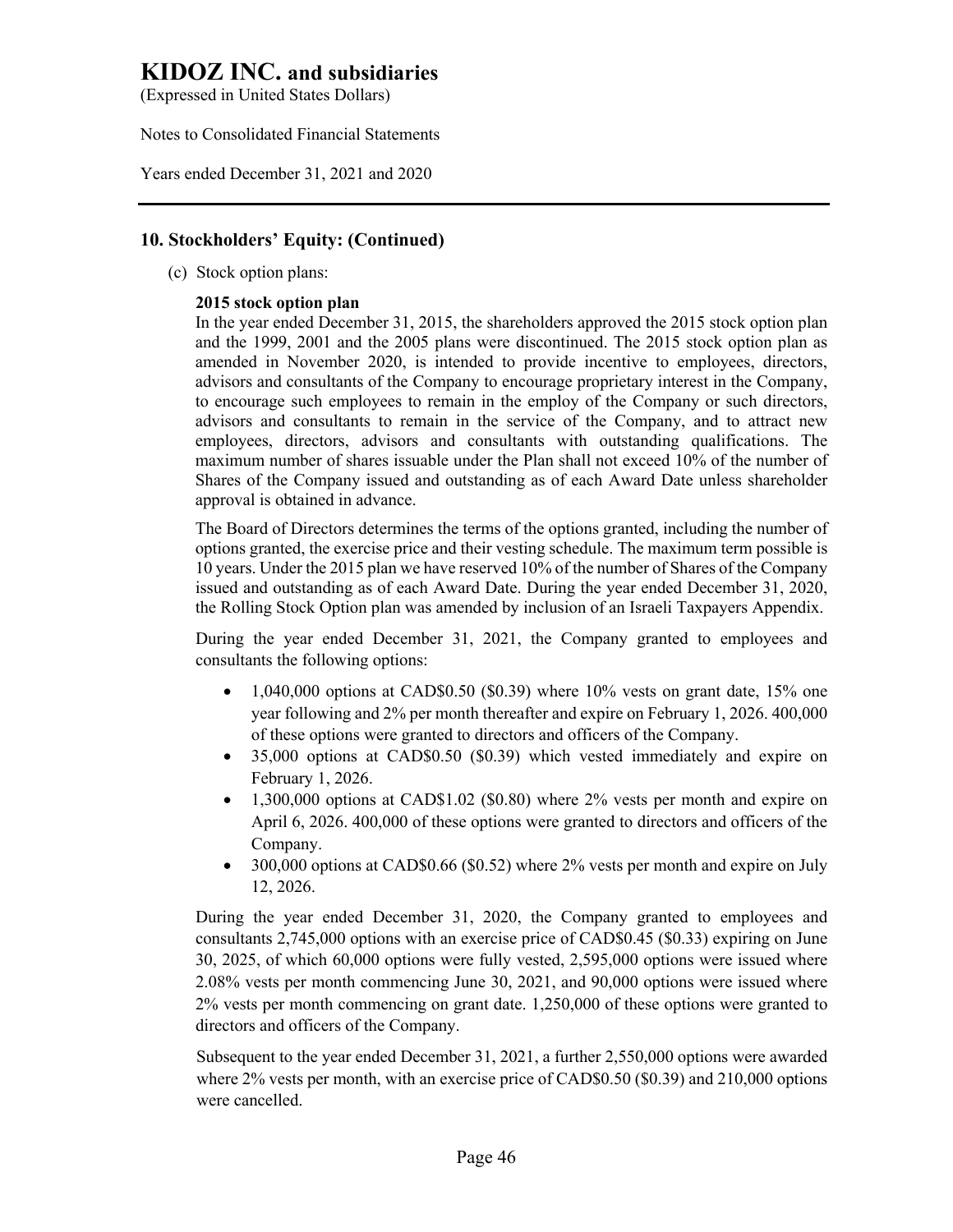(Expressed in United States Dollars)

Notes to Consolidated Financial Statements

Years ended December 31, 2021 and 2020

# **10. Stockholders' Equity: (Continued)**

(c) Stock option plans: (Continued)

A summary of stock option activity for the stock option plans for the years ended December 31, 2021 and 2020 are as follows:

|                               | Number of   |    | Weighted average |
|-------------------------------|-------------|----|------------------|
|                               | options     |    | exercise price   |
| Outstanding December 31, 2019 | 3,200,750   | \$ | 0.45             |
| Granted                       | 2,745,000   |    | 0.33             |
| Exercised                     |             |    |                  |
| Cancelled                     | (70,000)    |    | (0.42)           |
| Outstanding December 31, 2020 | 5,875,750   | S  | 0.39             |
| Granted                       | 2,675,000   |    | 0.60             |
| Exercised                     | (70,000)    |    | (0.45)           |
| Expired                       | (570,000)   |    | (0.43)           |
| Cancelled                     | (1,040,600) |    | (0.42)           |
| Outstanding December 31, 2021 | 6,870,150   | \$ | 0.48             |

The aggregate intrinsic value for options as of December 31, 2021 was \$334,897 (2020 - \$137,250).

The following table summarizes information concerning outstanding and exercisable stock options at December 31, 2021:

|                  | Number      | Number      | Exercise              |
|------------------|-------------|-------------|-----------------------|
| Expiry date      | exercisable | outstanding | prices per share      |
| June 30, 2025    | 399,672     | 2,030,400   | CAD\$0.45             |
| February 1, 2026 | 124,600     | 889,600     | CAD\$0.50             |
| November 8, 2022 | 506,150     | 506,150     | CAD\$0.54             |
| June 4, 2023     | 713,000     | 713,000     | CAD <sub>\$0.54</sub> |
| July 12, 2026    | 20,000      | 300,000     | CAD\$0.66             |
| June 4, 2023     | 1,275,000   | 1,275,000   | <b>US\$0.50</b>       |
| April 6, 2026    | 190,000     | 1,156,000   | CAD\$1.02             |
|                  | 3,228,422   | 6.870.150   |                       |

The Company recorded stock-based compensation of \$660,266 on the options granted and vested (2020 – \$158,883) and as per the Black-Scholes option-pricing model, with a weighted average fair value per option grant of \$0.45 (2020 - \$0.27).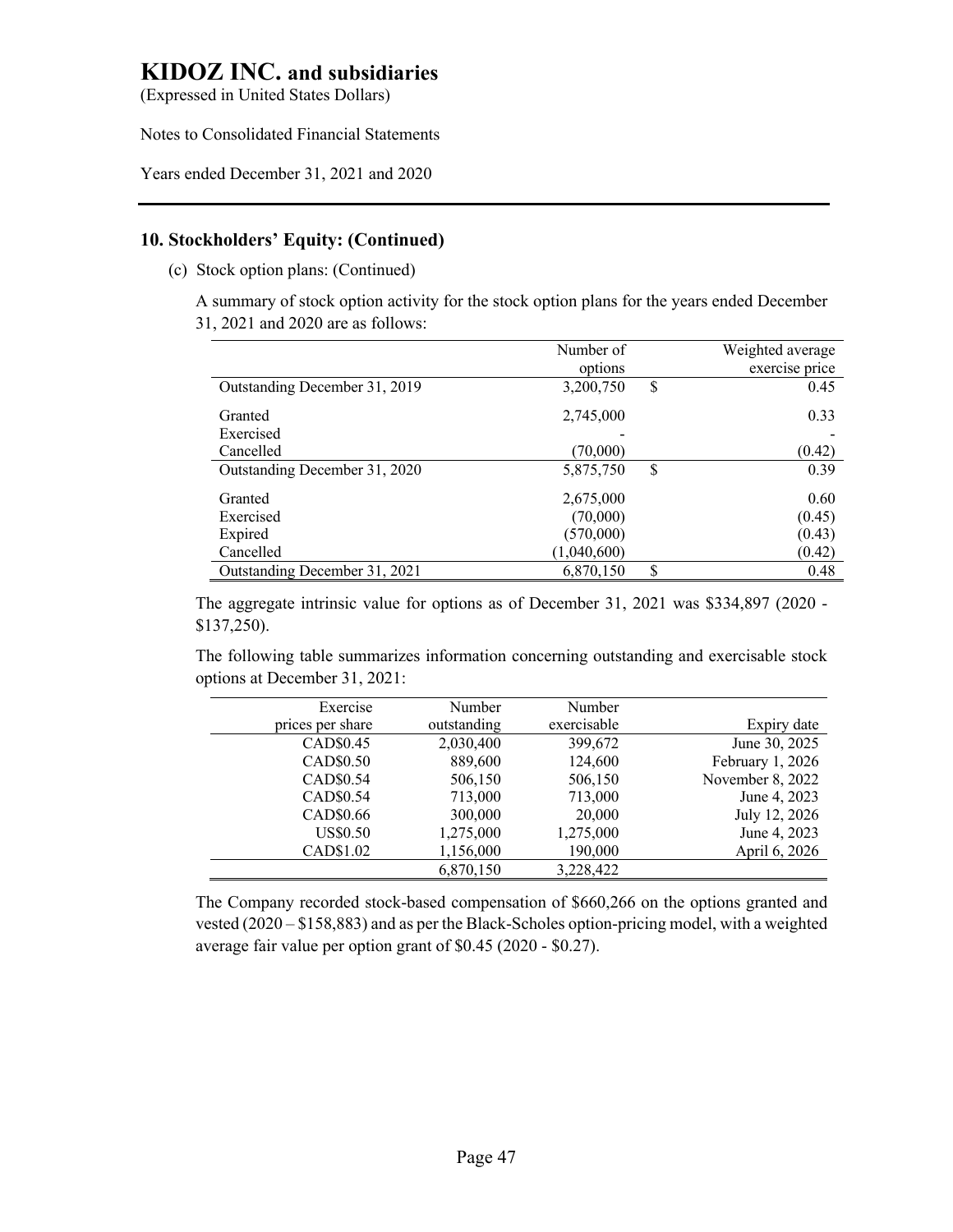(Expressed in United States Dollars)

Notes to Consolidated Financial Statements

Years ended December 31, 2021 and 2020

### **11. Fair value measurement:**

The following table sets forth the fair value of the Company's financial assets and liabilities measured at fair value on a recurring basis based on the three-tier fair value hierarchy.

|                                         | Level 1     | Level 2      | Level 3 | Total       |
|-----------------------------------------|-------------|--------------|---------|-------------|
| As at December 31, 2021                 |             |              |         |             |
| Assets                                  |             |              |         |             |
| Cash                                    | \$2,078,607 | $S-$         | \$-     | \$2,078,607 |
| Long term cash equivalent               | 23,624      |              |         | 23,624      |
| Liabilities                             |             |              |         |             |
| Derivative liability – warrants         |             | (23,365)     |         | (23,365)    |
| Total assets (liabilities) measured and |             |              |         |             |
| recorded at fair value                  | \$2,102,231 | $(\$23,365)$ | \$-     | \$2,078,866 |
|                                         |             |              |         |             |
|                                         | Level 1     | Level 2      | Level 3 | Total       |
| As at December 31, 2020                 |             |              |         |             |
| Assets                                  |             |              |         |             |
| Cash                                    | \$1,226,045 | $S-$         | \$-     | \$1,226,045 |
| Long term cash equivalent               | 31,392      |              |         | 31,392      |
| Total assets measured and recorded at   |             |              |         |             |
| fair value                              | \$1,257,437 | \$-          | \$-     | \$1,257,437 |

## **12. Commitments:**

The Company leases office facilities in Vancouver, British Columbia, Canada, The Valley, Anguilla, British West Indies and Netanya, Israel. These office facilities are leased under operating lease agreements.

During the year ended December 31, 2020, the Company signed a five-year lease for a facility in Vancouver, Canada, commencing April 1, 2020 and ending March 2024. This facility comprises approximately 1,459 square feet. The Company accounts for the lease in accordance with ASU 2016-02 (Topic 842) and recognizes a right-of-use asset and operating lease liability.

The Netanya, Israel operating lease expired on July 14, 2017 but unless 3 months' notice is given it automatically renews for a future 12 months until notice is given. During the year ended December 31, 2021, the lease was extended for a further 12 months. This facility comprises approximately 190 square metres. The renewal of this lease is uncertain, hence the Company has accounted for this lease as a short-term lease.

The Anguillan operating lease expired on April 1, 2011 but unless 3 months' notice is given it automatically renews for a further 3 months. The Company expects this lease to continue. Therefore, the Company accounts for the lease in accordance with ASU 2016-02 (Topic 842) and recognizes a right-of-use asset and operating lease liability.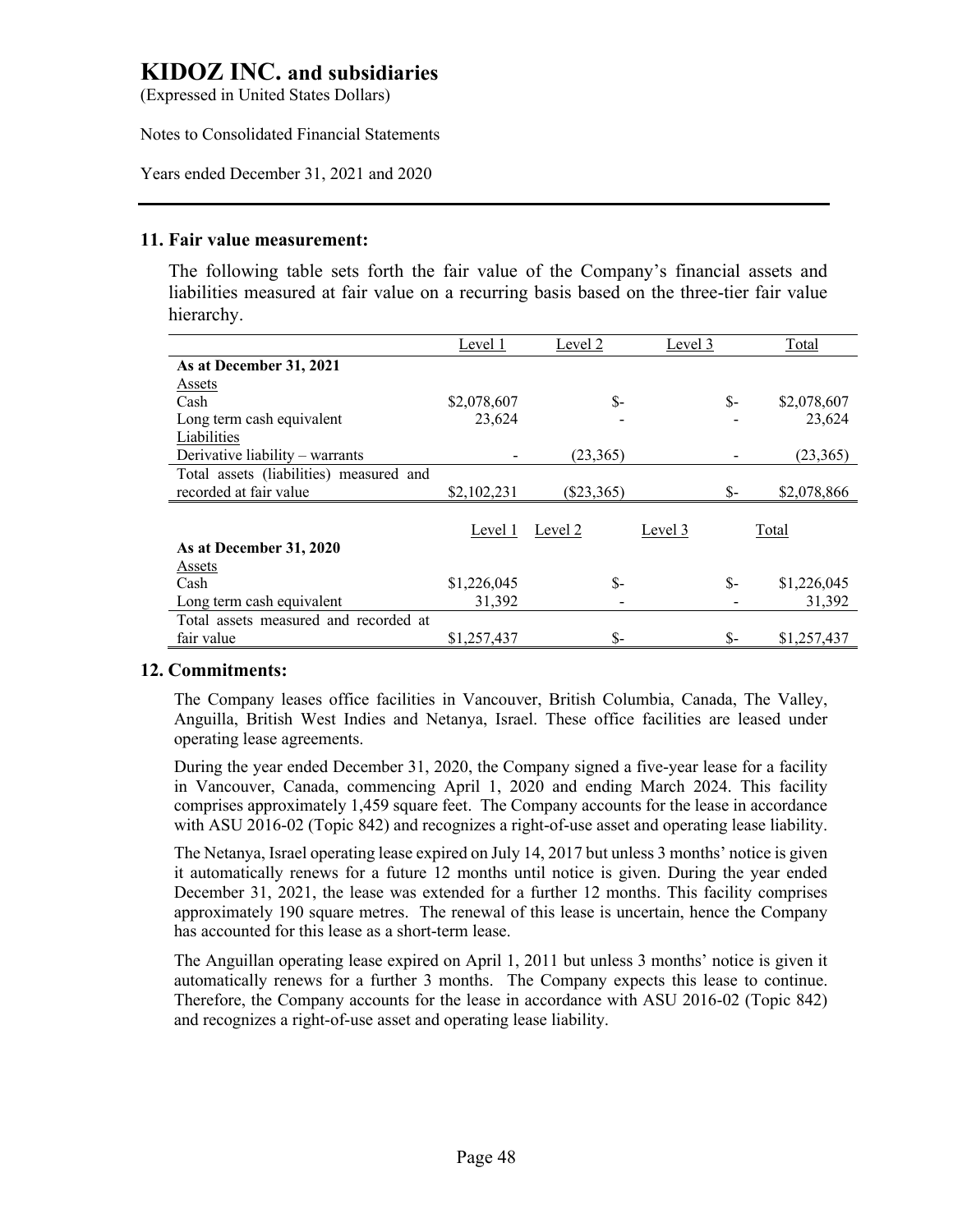(Expressed in United States Dollars)

Notes to Consolidated Financial Statements

Years ended December 31, 2021 and 2020

# **12. Commitments: (Continued)**

Minimum lease payments under these leases are approximately as follows:

| \$<br>64,516<br>50,002<br>12,572 |
|----------------------------------|
|                                  |

The Company paid rent expense totaling \$129,250 for the year ended December 31, 2021 (2020 - \$119,055).

The Company has the following management consulting agreements with related parties.

| Company                   | Person         | Role              | Minimum<br>Monthly<br>amount | Maximum<br>Monthly<br>amount |
|---------------------------|----------------|-------------------|------------------------------|------------------------------|
|                           |                | Executive         |                              |                              |
| T.M. Williams (ROW), Inc. | T. M. Williams | Chairman          | \$11,000                     | \$25,000                     |
| Jayska Consulting Ltd.    | J. M. Williams | $Co-CEO$          | GBP£5,000                    | GBP£5,000                    |
| LVA Media Inc.            | J. M. Williams | $Co-CEO$          | \$7,500                      | \$25,000                     |
| <b>Bromley Accounting</b> |                |                   |                              |                              |
| Services Ltd.             | H. W. Bromley  | <b>CFO</b>        | CAD\$15,000                  | CAD\$15,000                  |
| Farcast Operations Inc.   | T. H. Williams | <b>VP</b> Product | CAD\$15,000                  | CAD\$15,000                  |

As at December 31, 2021, the Company had a number of renewable license commitments with large brands, including, Mr. Men and Little Miss and Mr. Bean. These agreements have commitments to pay royalties on the revenue from the licenses subject to the minimum guarantee payments. As at December 31, 2021, there were no further minimum guarantee payments commitments.

The Company expensed the minimum guarantee payments over the life of the agreement and recognized license expense of \$18,512 (2020 - \$46,841) for the year ended December 31, 2021.

#### **13. Income taxes:**

Kidoz Inc. is domiciled in the tax-free jurisdiction of Anguilla, British West Indies. However certain of the Company's subsidiaries incur income taxation.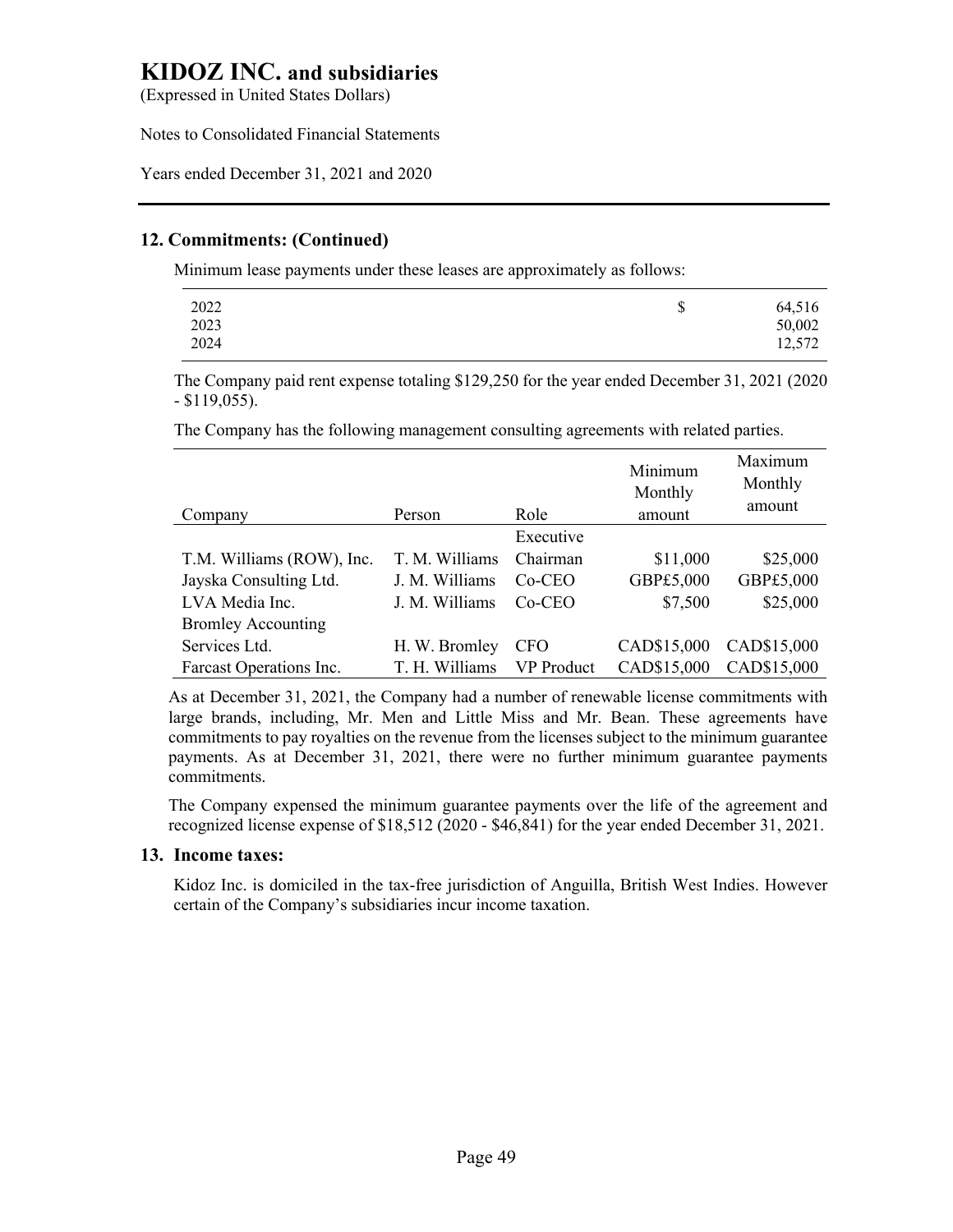(Expressed in United States Dollars)

Notes to Consolidated Financial Statements

Years ended December 31, 2021 and 2020

## **13. Income taxes: (Continued)**

The tax effects of temporary differences that give rise to significant portions of the deferred tax assets and deferred tax liabilities at December 31, 2021 and 2020, are presented below:

|                                            |   | 2021       |   | 2020       |
|--------------------------------------------|---|------------|---|------------|
| Computed "expected" tax expense            | S | (5, 535)   |   | (10, 192)  |
| Change in statutory, foreign tax, foreign  |   |            |   |            |
| exchange rates and other                   |   | (231, 545) |   | 150,835    |
| Permanent differences                      |   | (227)      |   | (180, 123) |
| Adjustment to prior years provision versus |   |            |   |            |
| statutory tax returns                      |   | (17,161)   |   | 55,243     |
| Change in valuation allowance              |   | 37,791     |   | 39,480     |
| (Provision for) Recovery of current income |   |            |   |            |
| taxes                                      | S | (6,178)    | S | 55,243     |
| Deferred income taxes                      |   | (210, 499) |   |            |
| Total taxation                             |   | (216, 677) |   | 55,243     |

The tax effects of temporary differences that give rise to significant portions of the deferred tax assets and deferred tax liabilities at December 31, 2021 and 2020 are presented below:

|                                      |   | 2021       | 2020       |
|--------------------------------------|---|------------|------------|
| Deferred tax (liabilities) assets:   |   |            |            |
| Net operating loss carry forwards    | S | 285,045    | 694,814    |
| Equipment                            |   | 74         | 5,173      |
| Intangible assets                    |   | (389, 831) | (517, 727) |
| Other                                |   | 193,220    | 147,989    |
| <b>Valuation Allowance</b>           |   | (299,007)  | (330, 249) |
| Total deferred tax (liability) asset |   | (210, 499) |            |

As at December 31, 2021, the Company's had \$1,130,369 of non-capital losses expiring through December 31, 2041.

In assessing the realizability of deferred tax assets, management considers whether it is more likely than not that some portion or all of the deferred tax assets will not be realized. The ultimate realization of deferred tax assets is dependent upon the generation of future taxable income during the periods in which those differences become deductible.

Management considers the scheduled reversal of deferred tax liabilities, projected future taxable income, and tax planning strategies in assessing the realizability of deferred tax assets.

During the year ended December 31, 2020, Shoal Media (Canada) Inc., a subsidiary of Kidoz Inc., received the British Columbia Interactive Digital Media Tax Credit of CAD\$73,828 (\$55,243) from the British Columbia Provincial Government. No British Columbia Interactive Digital Media Tax Credit was received in 2021.

The Company recognized this tax credit as a recovery of income tax expense on the statement of operations and comprehensive (loss) income upon receipt of funds.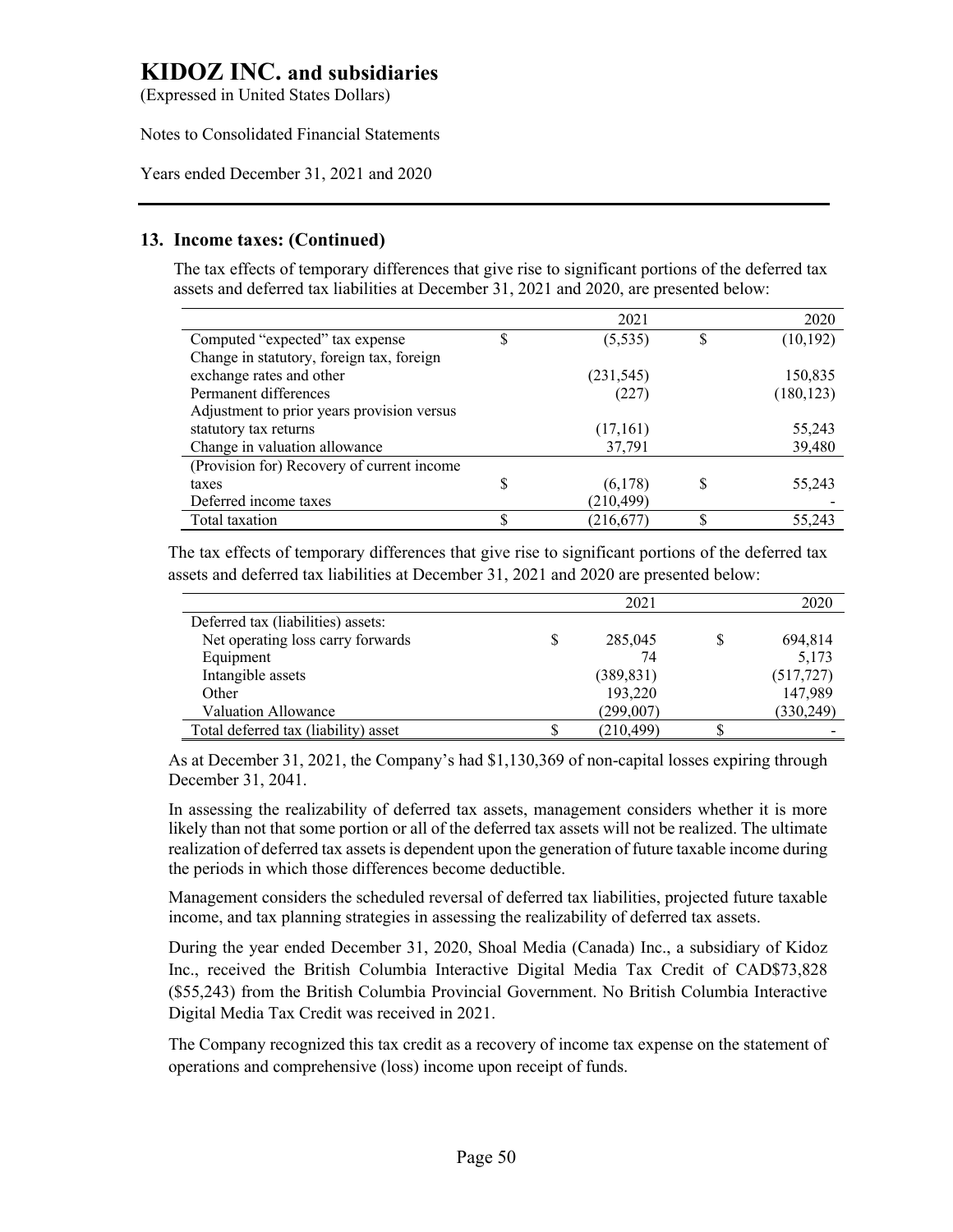(Expressed in United States Dollars)

Notes to Consolidated Financial Statements

Years ended December 31, 2021 and 2020

### **14. Right-of-use assets:**

There is no discount rate implicit in the Anguilla office operating lease agreement, so the Company estimated a 5% discount rate for the incremental borrowing rate for the lease as of the adoption date, January 1, 2020. There is no discount rate implicit in the license agreement, so the Company estimated a 12% discount rate for the incremental borrowing rate for the licenses as of the adoption date, January 1, 2019.

Effective April 1, 2019, we recognized lease assets and liabilities of \$125,474, in relation to the Vancouver office. We estimated a discount rate of 4.12%.

We elected the package of practical expedients permitted under the transition guidance within Topic 842, which allowed us to carry forward prior conclusions about lease identification, classification and initial direct costs for leases entered into prior to adoption of Topic 842.

Additionally, we elected to not separate lease and non-lease components for all of our leases. For leases with a term of 12 months or less, our current offices, we elected the short-term lease exemption, which allowed us to not recognize right-of-use assets or lease liabilities for qualifying leases existing at transition and new leases we may enter into in the future, as there is significant uncertainty on whether the leases will be renewed.

The right-of-use assets as at December 31, 2021, is summarized as follows:

|                                                     | 2021     | 2020     |
|-----------------------------------------------------|----------|----------|
| Opening balance for the year                        | 106.315  | 134,914  |
| Capitalization of additional license leases         | -        | 25,472   |
| Amortization of operating lease right-of use assets | (40,851) | (54,071) |
| Closing balance for the year                        | 65.464   | 106,315  |

**As at December 31, 2021 Office lease** 2022 \$ 34,021 2023 35,170 2024 8,114 Total lease payments  $$ 77,305$ Less: Interest (3,238) Present value of lease liabilities  $$ 74,067$ Amounts recognized on the balance sheet Current lease liabilities \$ 32,068 Long-term lease liabilities 41,999 Total lease payments  $$ 74,067$ 

The operating lease as at December 31, 2021, is summarized as follows: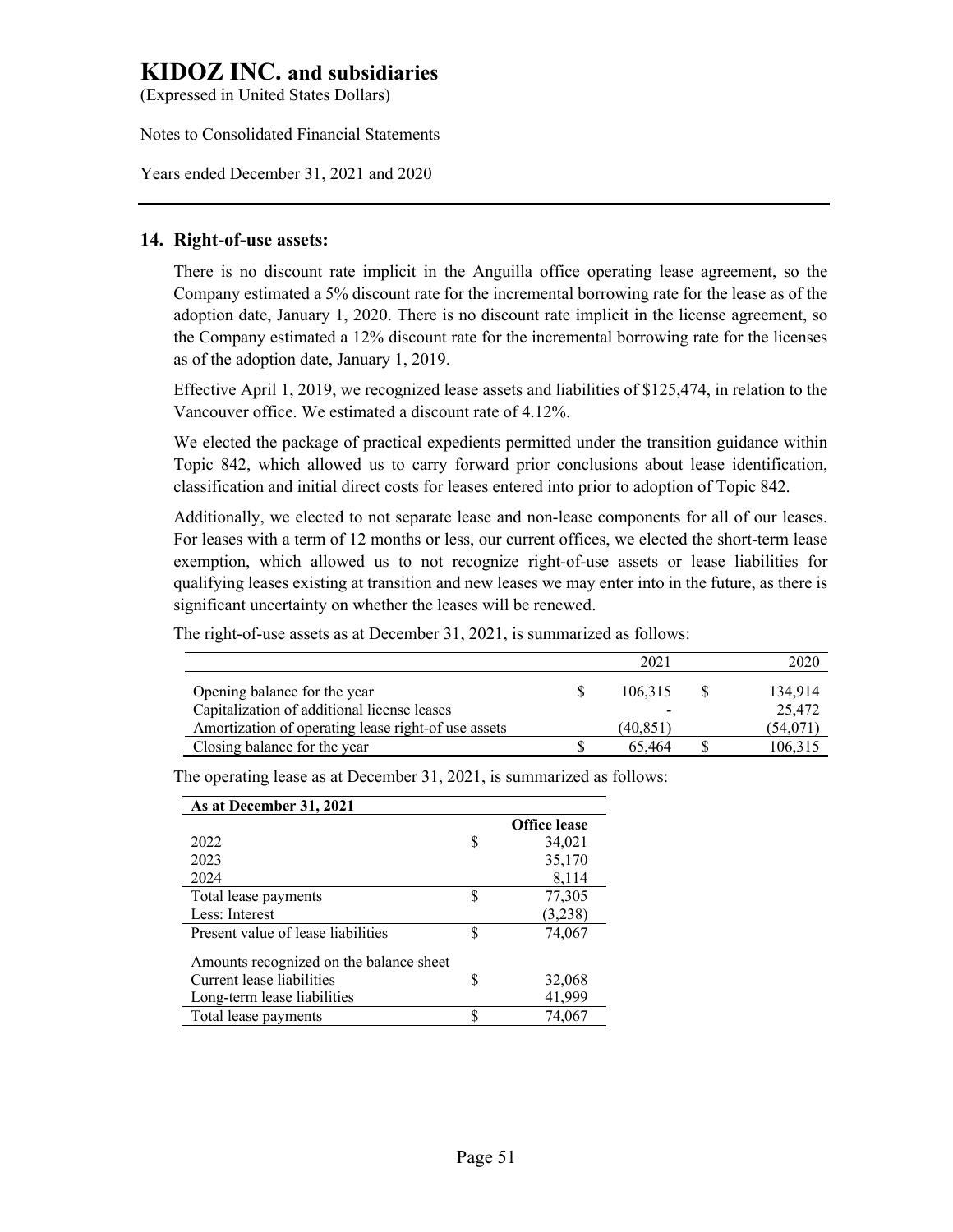(Expressed in United States Dollars)

Notes to Consolidated Financial Statements

Years ended December 31, 2021 and 2020

## **14. Right-of-use assets: (Continued)**

|                                                                          | 2021      | 2020      |
|--------------------------------------------------------------------------|-----------|-----------|
| Opening balance for the year                                             | 103.918   | 127,615   |
| Payments on operating lease liabilities                                  | (29, 851) | (23, 697) |
| Closing balance for the year                                             | 74,067    | 103,918   |
| Less: current portion                                                    | (32,068)  | (30,083)  |
| Operating lease liabilities – non-current portion as at end of year $\$$ | 41,999    | 73,835    |

As of December 31, 2021, the ROU assets of \$65,464 are included in non-current assets on the balance sheet, and lease liabilities of \$74,067 are included in current liabilities and non-current liabilities on the balance sheet.

## **15. Related party transactions:**

As at and for the year ended December 31, 2021, the Company has the following related party transactions:

|                                           | 2021      | 2020    |
|-------------------------------------------|-----------|---------|
| Directors fees                            | 8.000     | 8,248   |
| Salaries, wages, consultants and benefits | 612,492   | 456,042 |
| Selling and marketing                     | 77,906    | 57,498  |
| Stock-based compensation (Note 10)        | 237,348   | 61,701  |
| Content and software development (Note 8) | 214,843   | 156,522 |
| Closing balance for the year              | 1,150,589 | 740,011 |

The Company has liabilities of \$53,829 (2020 - \$50,772) as at December 31, 2021, to current directors, officers and companies owned by the current directors and officers of the Company for employment, director and consulting fees.

During the year ended December 31, 2021, the Company granted the following options to related parties: a) 400,000 options with an exercise price of CAD\$0.50 (\$0.39) per share

b) 400,000 options with an exercise price of CAD\$1.02 (\$0.80) per share

During the year ended December 31, 2020, the Company granted the 1,250,000 options with an exercise price of CAD\$0.45 (\$0.33) per share, to related parties.

The related party transactions are in the normal course of operations and were measured at the exchange amount, which is the amount of consideration established and agreed to by the related parties.

## **16. Segmented information:**

The Company operates in reportable business segments, the sale of Ad tech advertising and content revenue, including the sale of in-app purchases on Trophy Bingo and Garfield's Bingo; the premium purchase for Rooplay Originals and recurring subscription revenues from Rooplay and Kidoz OS and the sale of licenses of Kidoz OS.

Operating segments are identified as components of an enterprise about which separate discrete financial information is available for evaluation by the chief operating decision maker, or decision-making group, in making decisions on how to allocate resources and assess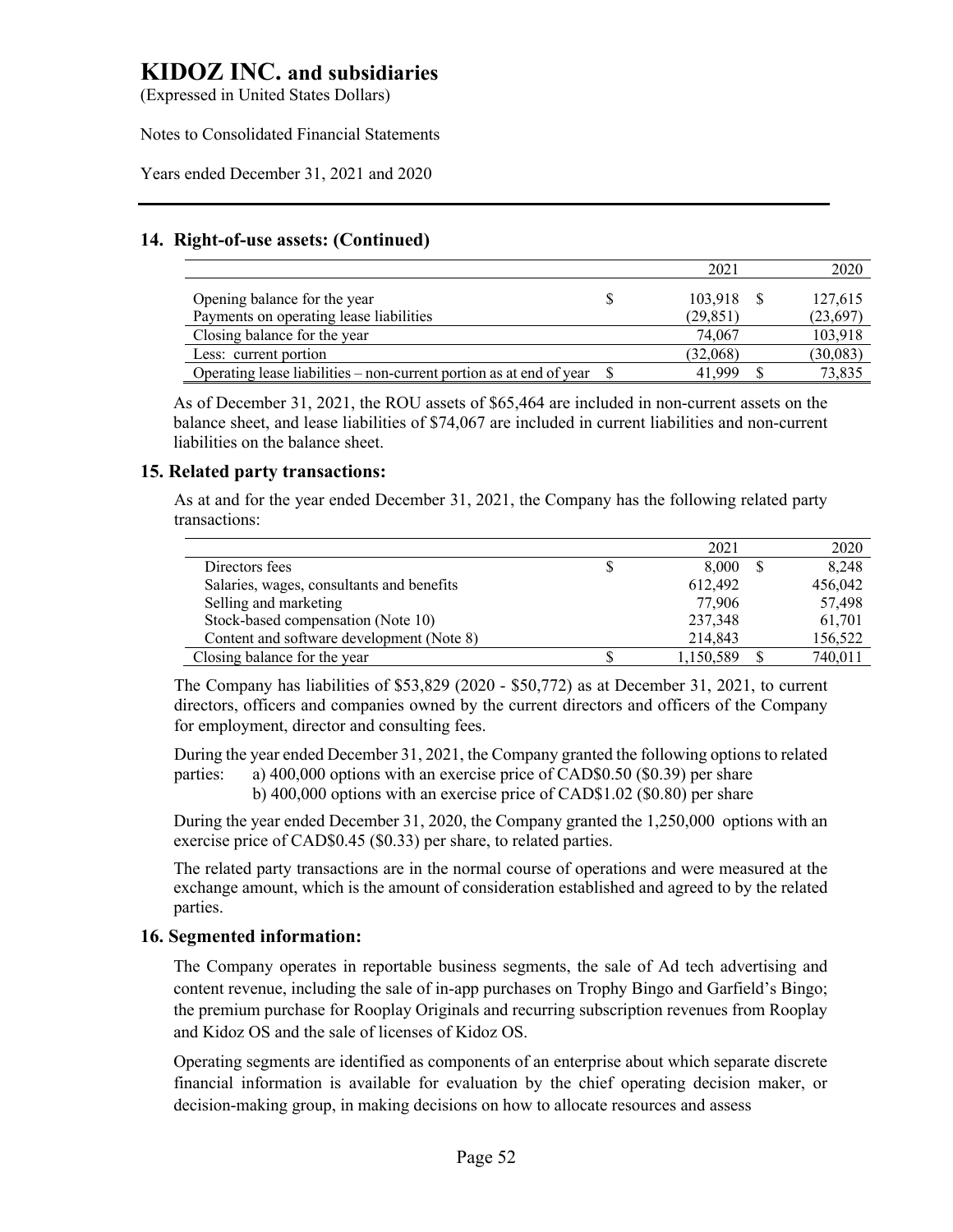(Expressed in United States Dollars)

#### Notes to Consolidated Financial Statements

#### Years ended December 31, 2021 and 2020

### **16. Segmented information: (Continued)**

performance. The Company's chief operating decision makers are the Co-chief executive officers. The Company and the chief decision makers view the Company's operations and manage its business as two operating segments, namely Ad tech and content revenue.

The Company had the following revenue by geographical region.

| -ט -                                 | . ב- | 2021       | 2020            |
|--------------------------------------|------|------------|-----------------|
| <u>Ad tech advertising revenue</u>   |      |            |                 |
| Western Europe                       | \$   | 3,927,191  | \$<br>1,911,627 |
| Central, Eastern and Southern Europe |      | 193,085    |                 |
| North America                        |      | 7,702,386  | 4,702,565       |
| Other                                |      | 421,204    | 133,872         |
| Total ad tech advertising revenue    | \$   | 12,243,866 | \$<br>6,748,064 |
| Content revenue                      |      |            |                 |
| Western Europe                       | \$   | 84,884     | \$<br>100,625   |
| Central, Eastern and Southern Europe |      | 1,517      | 38,741          |
| North America                        |      | 47,390     | 182,676         |
| Other                                |      | 97,823     | 77,923          |
| Total content revenue                | \$   | 231,614    | \$<br>399,965   |
| Total revenue                        |      |            |                 |
| Western Europe                       | \$   | 4,012,075  | \$<br>2,012,252 |
| Central, Eastern and Southern Europe |      | 194,602    | 38,741          |
| North America                        |      | 7,749,776  | 4,885,241       |
| Other                                |      | 519,027    | 211,795         |
| Total revenue                        | \$   | 12,475,480 | \$<br>7,148,029 |
|                                      |      |            |                 |

#### **Equipment**

The Company's equipment is located as follows: Net Book Value 2021 2020

| 1.00020011.70100 |   | ----   |  |        |
|------------------|---|--------|--|--------|
| Anguilla         | Φ | 91     |  | 164    |
| Canada           |   | 8,542  |  | 7,482  |
| Israel           |   | 11,055 |  | 12,870 |
| United Kingdom   |   | 835    |  | 1,323  |
| Total equipment  |   | 20,523 |  |        |
|                  |   |        |  |        |

#### **17. General and administrative:**

General and administrative expenses were as follows:

|                                           | 2021    | 2020    |
|-------------------------------------------|---------|---------|
| Professional fees                         | 211.873 | 183,475 |
| Rental (Note 12)                          | 129,250 | 119,055 |
| Other general and administrative expenses | 263,759 | 226,178 |
| Total general and administrative expenses | 604.882 | 528,708 |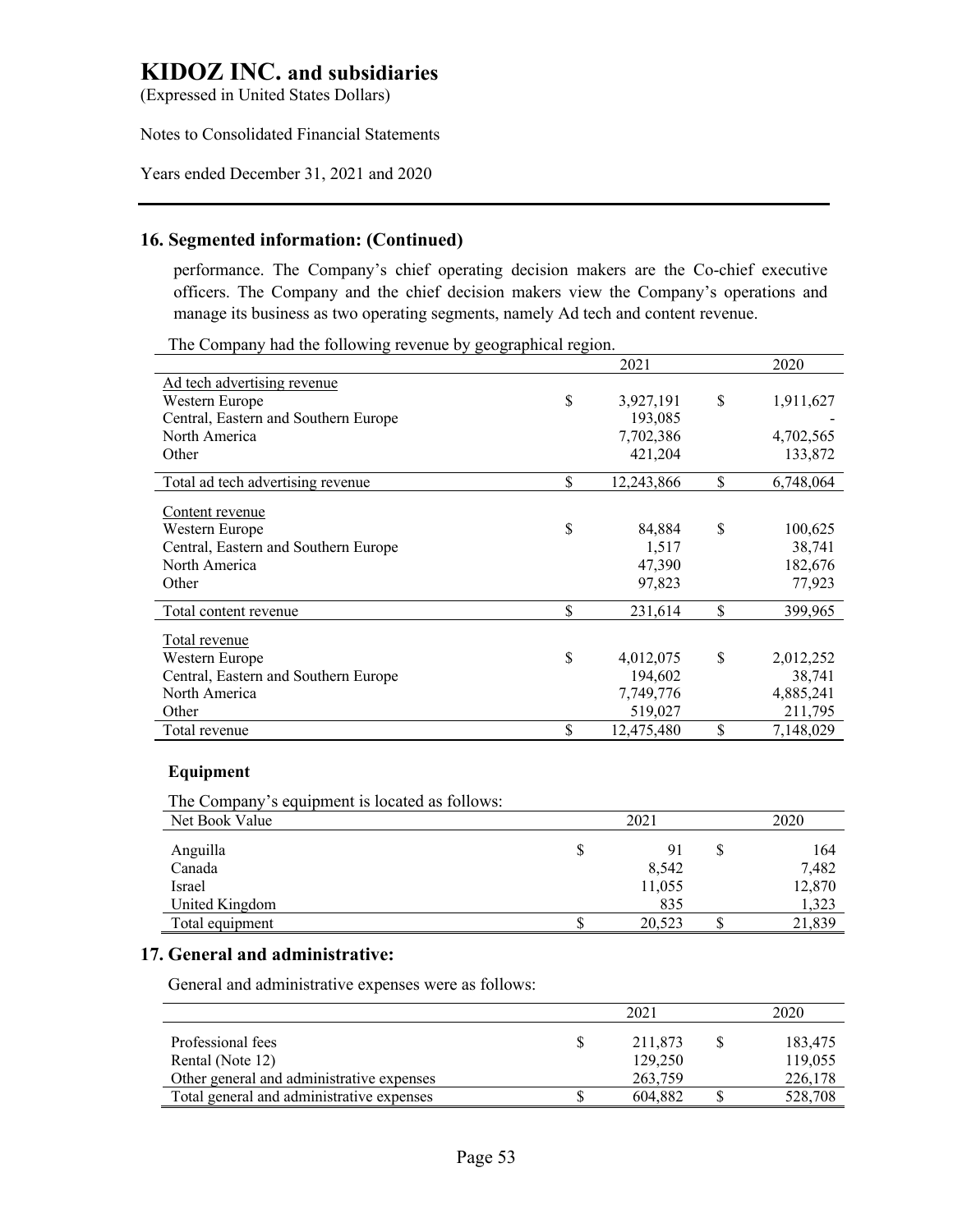(Expressed in United States Dollars)

Notes to Consolidated Financial Statements

Years ended December 31, 2021 and 2020

### **18. Stock awareness program**

During the year ended December 31, 2021, the Company commenced a corporate stock awareness program. The Company engaged Research Capital Corporation, Agora Internet Relations Corp., Stockhouse Publishing Ltd. and Proactive for financial and capital markets advisory services and to assist with general market outreach to increase investor awareness as the Company continues to achieve important milestones and grow its investor base.

The Company incurred stock awareness expenses of \$402,845 during the year ended December 31, 2021, of which \$179,293 is from the issuance of 230,000 common shares to RCC (Note 10) and a derivative liability of \$83,572 (Note 10) from the warrants granted.

## **19 Concentrations:**

Major customers

During the year ended December 31, 2021, and 2020, the Company sold Ad tech revenue; sold subscriptions on its site Rooplay; sold in-app purchases on its social bingo sites, Trophy Bingo and Garfield's Bingo and premium purchases of Rooplay Originals. During the year ended December 31, 2021, the Company had revenues of \$3,373,241, \$2,522,559 and \$1,381,678 from three customers (December 31, 2020 - two customers for \$2,661,595 and \$1,551,661) which was more than 10% of the total revenue. The Company is reliant on the Google App, iOS App and Amazon App Stores to provide a content platform for Rooplay, Trophy Bingo and Garfield's Bingo to be played thereon and certain advertising agencies for the Ad tech revenue.

## **20. Concentrations of credit risk:**

Financial instruments that potentially subject the Company to concentrations of credit risk consist primarily of cash and accounts receivable. The Company places its cash and cash equivalents with high quality financial institutions and limits the amount of credit exposure with any one institution.

The Company currently maintains a substantial portion of its day-to-day operating cash and long-term cash equivalents balances at financial institutions. At December 31, 2021, the Company had total cash of \$2,102,231 (2020 - \$1,257,437) at financial institutions, where \$1,793,265 (2020 - \$970,453) is in excess of federally insured limits.

The Company has concentrations of credit risk with respect to accounts receivable, the majority of its accounts receivable are concentrated geographically in the United States amongst a small number of customers.

As of December 31, 2021, the Company had three customers, totaling \$1,952,040, \$1,165,807, and \$1,054,625 respectively who accounted for greater than 10% of the total accounts receivable. As of December 31, 2020, the Company had two customers, totaling \$1,618,244 and \$807,346 who accounted for greater than 10% of the total accounts receivable.

The Company controls credit risk through monitoring procedures and receiving prepayments of cash for services rendered. The Company performs credit evaluations of its customers but generally does not require collateral to secure accounts receivable.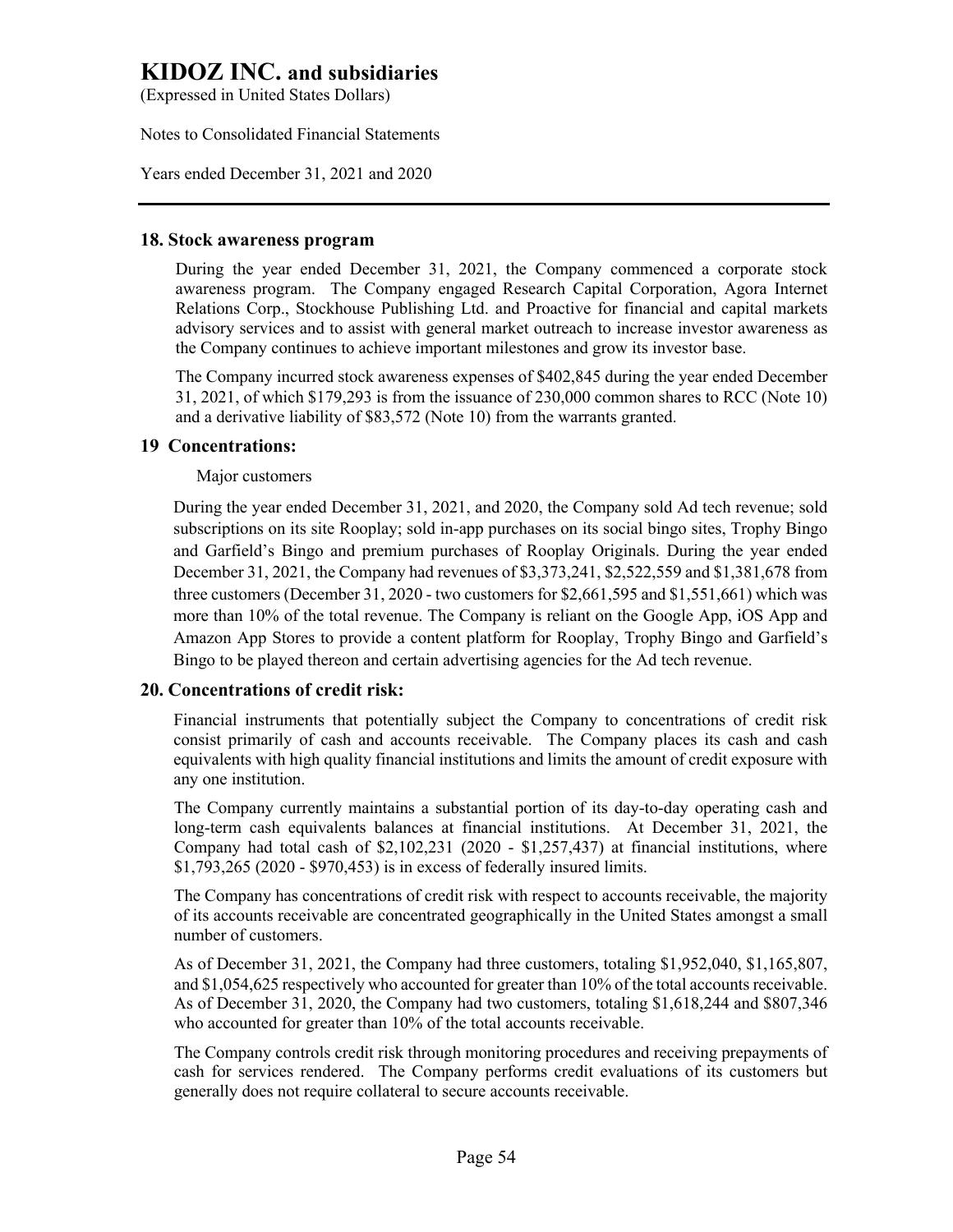# **ITEM 9. CHANGES IN AND DISAGREEMENTS WITH ACCOUNTANTS ON ACCOUNTING AND FINANCIAL DISCLOSURE.**

On February 4, 2010, we engaged Davidson & Company LLP, as its independent registered public accounting firm, to audit our financial statements. The decision to engage Davidson  $& Company$ LLP was approved by our Board of Directors at a Board meeting called for such purpose.

There have not been any changes in or disagreements with accountants for the years ended December 31, 2021 and 2020.

# **ITEM 9A. CONTROLS AND PROCEDURES**

(a) Management's responsibility

Our management acknowledges its responsibility for establishing and maintaining adequate internal control over financial reporting of the Company.

(b) Evaluation of disclosure controls and procedures.

Our management, including the Executive Chairman, Chief Executive Officers and the Chief Financial Officer, evaluated the disclosure controls and procedures of the Company within 90 days prior to the date of this report, and found them to be operating efficiently and effectively to ensure that information required to be disclosed by us under the general rules and regulations promulgated under the Securities Exchange Act of 1934, is recorded, processed, summarized and reported, within the time periods specified by rules and regulations of the SEC.

These disclosure controls and procedures include, without limitation, controls and procedures designed to ensure that information required to be disclosed by us is accumulated and communicated to our management, including our principal executive officers and principal financial officer as appropriate to allow timely decisions regarding required disclosure. However, our management recognizes that any controls and procedures, no matter how well designed and operated, can provide only reasonable assurance of achieving the desired control objectives, and our management necessarily is required to apply its judgment in evaluating the cost-benefit relationship of possible controls and procedures.

Our management is responsible for establishing and maintaining adequate internal control over financial reporting. Our internal control system was designed to provide reasonable assurance to the Company's management and board of directors regarding the preparation and fair presentation of published financial statements. All internal control systems, no matter how well designed, have inherent limitations. Therefore, even those systems determined to be effective can provide only reasonable assurance with respect to financial statement preparation and presentation. Because of its inherent limitations, internal control over financial reporting may not prevent or detect misstatements. Projections of any evaluation of effectiveness to future periods are subject to the risk that controls may become inadequate because of changes in conditions, or that the degree of compliance with the policies or procedures may deteriorate.

Our management evaluated of the effectiveness of the Company's design and operation of its disclosure controls and procedures as defined in Exchange Act Rule 13a-15(f), based on the framework set forth in the Internal Control—Integrated Framework (1992) issued by the by the Committee of Sponsoring Organizations of the Treadway Commission ("COSO"). Based on our evaluation, we believe that, as of December 31, 2021, the Company's internal control over financial reporting is effective under the COSO framework.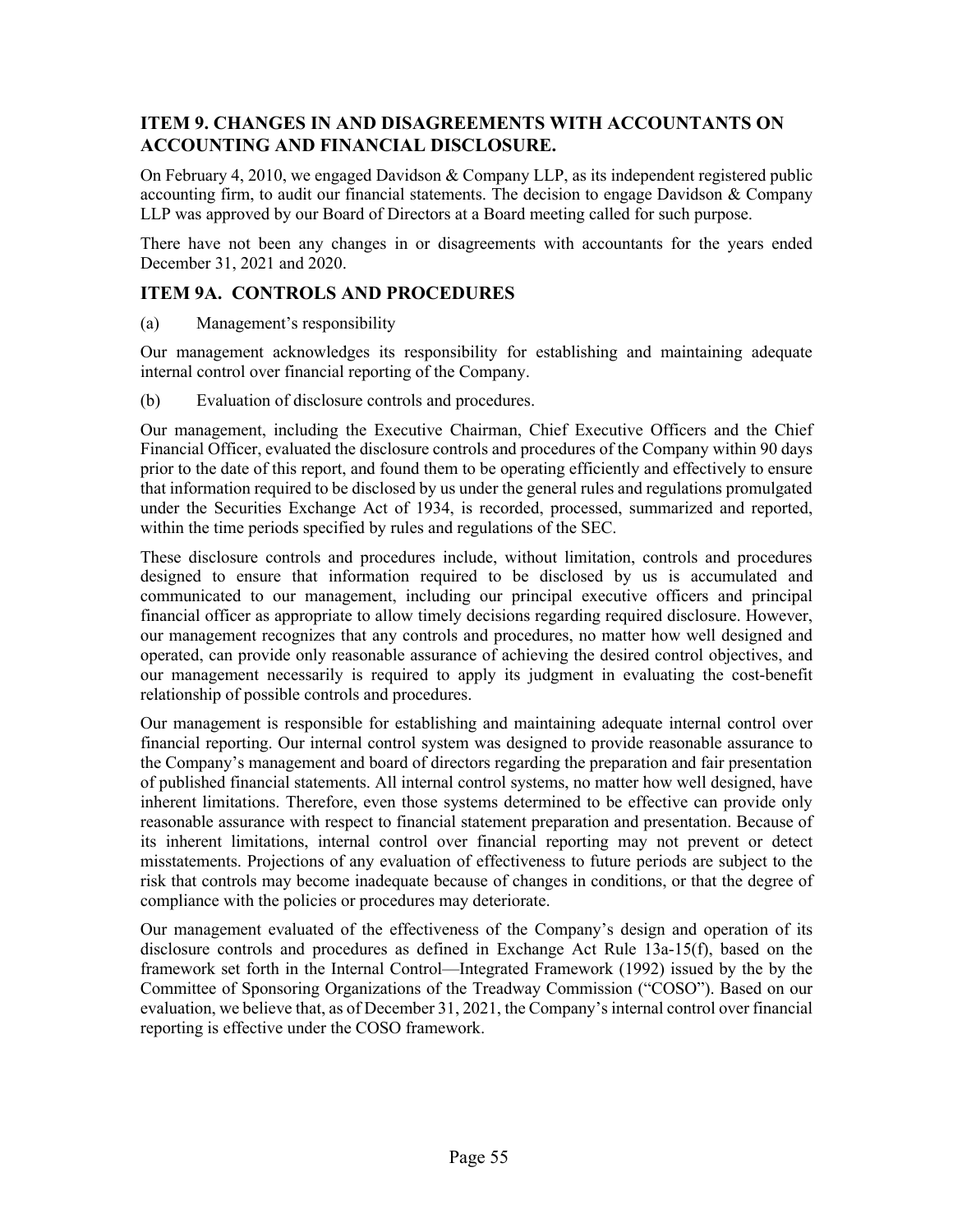(c) Changes in internal controls.

There were no significant changes in our internal controls or other factors that could significantly affect our internal controls during the year ended December 31, 2021, and to the date of filing this annual report.

# **ITEM 9B - OTHER INFORMATION**

None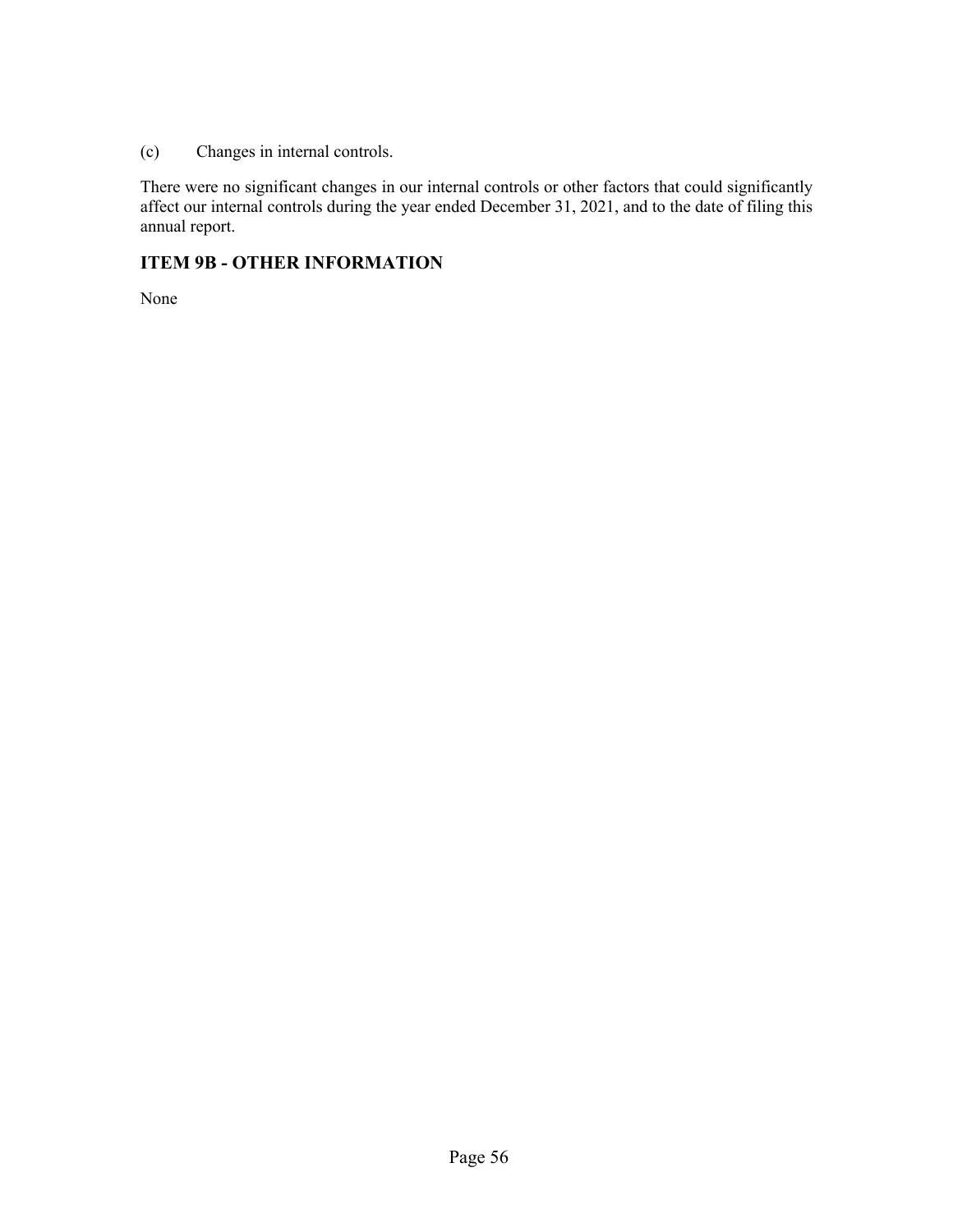# **PART III ITEM 10. DIRECTORS, EXECUTIVE OFFICERS, AND CORPORATE GOVERNANCE DIRECTORS AND EXECUTIVE OFFICERS**

| Our directors and executive officers as at December 31, 2021, are as follows: |  |
|-------------------------------------------------------------------------------|--|
|-------------------------------------------------------------------------------|--|

|                             |     |                             | Audit            | Governance       | Compensation     |
|-----------------------------|-----|-----------------------------|------------------|------------------|------------------|
| Name                        | Age | <b>Position</b>             | <b>Committee</b> | <b>Committee</b> | <b>Committee</b> |
| T. M. Williams              | 81  | Executive Chairman          |                  |                  |                  |
| J. M. Williams              | 46  | Co- Chief Executive Officer |                  | X                |                  |
| E. Ben Tora                 | 51  | Co- Chief Executive Officer |                  |                  |                  |
| F. Curtis                   | 57  | Non-Executive Director      | X                | $X^*$            | X                |
| C. Kalborg                  | 60  | Non-Executive Director      | $X^*$            | X                | X                |
| M. David                    | 56  | Non-Executive Director      | X                |                  | $X^*$            |
| H. W. Bromley               | 51  | Chief Financial Officer     |                  |                  |                  |
| T. H. Williams              | 52  | VP Product                  |                  |                  |                  |
| $\nabla^*$ $\alpha$ $\beta$ |     |                             |                  |                  |                  |

X\* - Chairman of Committee

**T. M. Williams** served as President, Chief Executive Officer and Chairman from August 20, 2001 until June 16, 2011. Since June 16, 2011, Mr. Williams has served as the Executive Chairman of the Company. Since 1984, Mr. Williams has served as a principal of T.M. Williams (ROW), Inc., a private consulting firm, and from 1993 until 2008, was Adjunct Professor, Sauder School of Business at the University of British Columbia. From 1988 to 1991, he was President and Chief Executive Officer of Distinctive Software, Inc. in Vancouver, BC, and, upon the acquisition of that company by Electronic Arts Inc., North America's largest developer of entertainment software, he became President and Chief Executive Officer of Electronic Arts (Canada) Inc., where he continued until 1993. From 1995 to 2012, Mr. Williams was a director of YM Biosciences, Inc., a biotechnology company, until its acquisition by Gilead Sciences, Inc. In addition, he is a director of several other private corporations.

**Mr. J.M. Williams** has been a director since July, 2007 and from June, 2011 to March, 2019, Mr. Williams served as the sole Chief Executive Officer of the Company. Since the acquisition of Kidoz Ltd. in 2019 to present he has served as Co- Chief Executive Officer. Prior to his employment with Kidoz Inc., he was a Business Analyst with Blue Zone Inc. (a technology company) and RBC Dominion Securities. Mr. J. M. Williams has a Bachelor of Commerce degree from the University of Victoria and a Masters of Business Administration degree, specializing in strategic marketing, from the University of Warwick. In addition, Mr. J. M. Williams is a Non-Executive Director of Adventurebox Technology AB (publ). Mr. J. M. Williams is the son of Mr. T. M. Williams, the Company's Executive Chairman.

**Mr. E. Ben Tora** has served as Co-Chief Executive Officer following the acquisition by the Company of Kidoz Ltd. Mr. E. Ben Tora was a co-founder of Kidoz Ltd. and has served as its Chief Executive Officer and Chief Revenue Officer since June 2013. Previously he served as General Manager and Chief Product officer at Bluesnap (formerly Plimus), which was acquired by Great Hill Partners in 2011. Mr. E. Ben Tora holds a bachelor's degree in management and communication from the College of management in Tel Aviv. Mr. E. Ben Tora is a serial entrepreneur and senior executive in venture-backed and public Internet companies, both early and growth stage, bringing extensive experience in operating and scaling tech companies.

**Ms. F. Curtis** has served as a director of the Company since June 10, 2009. She has served as Compliance Officer and General Corporate Secretary for Counsel Limited, an Anguillian financial services corporation, since 2006. Ms. F. Curtis is the Managing Director of Counsel Limited. Ms. F. Curtis has been working in the financial services industry since 1990. She started at the brokerage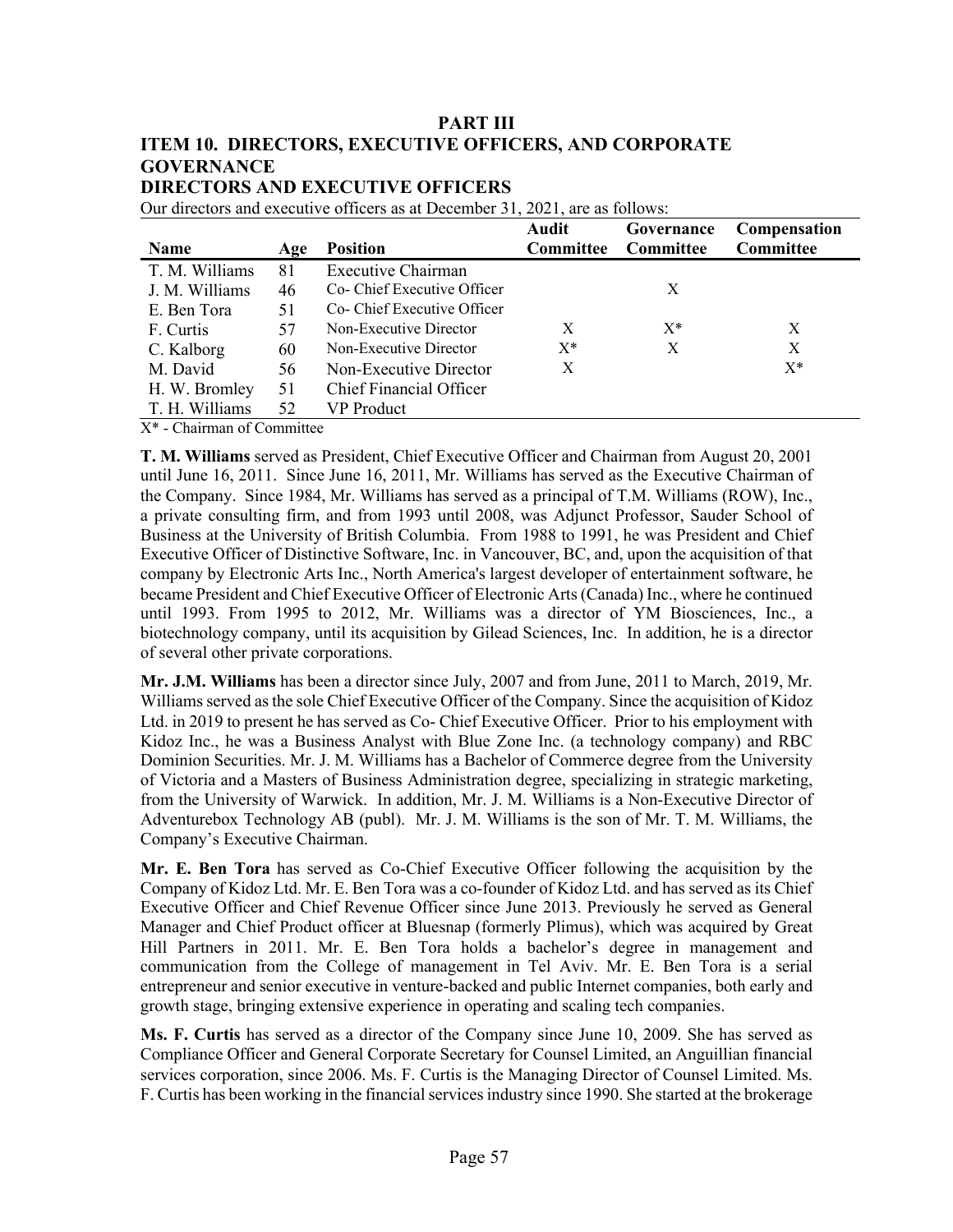firm, Burns Fry, in Toronto (now Nesbitt Burns, Bank of Montreal). She completed her Canadian Securities Course and became a licensed Securities Broker in 1992. She was educated in England, and attended the University of Toronto, Canada for her undergraduate degree. Ms. F. Curtis's MBA in Finance & International Affairs was granted by the Rotman School of Business, University of Toronto. Ms. F. Curtis obtained her Associates Degree in Captive Insurance in 2018. She has also served as Chairman of the Board of Anguilla Finance (2016 - 2020), the marketing body for Anguilla Financial Services. Ms. F. Curtis is a Founding Member and Director of the Anguilla Compliance Association, now serving as Chairman.

**Mr. C. Kalborg** is a 20-year licensing veteran with experience from leading game companies such as Rovio (the makers of Angry Birds) and King.com (the makers of Candy Crush). Taking on the aptly named role of licensing guru, Mr. C. Kalborg has gathered close to 50 licensees and established a network of regional agents for Candy Crush around the world. Those agents include Striker Entertainment in the U.S. and Canada; Tycoon Enterprises in Latin America (except Argentina and Brazil); Tycoon 360 in Brazil; IMC in Argentina; Mediogen in Israel; Sinerji in Turkey; Pacific Licensing Studio in Southeast Asia; Wild Pumpkin Licensing in Australia and New Zealand; PPW in greater China; and Voozclub in Korea. Mr. C. Kalborg brings a wealth of experience and a deep network in licensing and technology to Kidoz Inc. In addition, Mr. C. Kalborg is a Non-Executive Director of Flexion Mobile Plc, Fragbite, LL Games and Adventurebox Technology AB (publ).

**Mr. M. David** is the Chief Executive Officer of the TIBA, a global leader in Parking revenue systems. Since Mr. M. David joined TIBA in early 2016, the company has quadrupled its revenue and became the market leader in North America while maintaining high margins. Prior to TIBA, Mr. David founded several companies and served as an Executive and Board member in several more, including Kidoz Ltd., Mappo, NlightU, OzVision, TvPoint and Omnisys. Mr. David also served as deputy CEO managing Ness Technologies Inc. and as President of North America in Amdocs Limited, in both roles managing businesses of hundreds of millions of USD\$ and thousands of employees around the globe. Mr. David started his career in the Israeli Airforce. He has a BA in Economics and Computer Science from Bar Ilan University in Israel, and an MBA Cum Laude from Boston University.

**Mr. H. W. Bromley** has served as our Chief Financial Officer since July 2002. From 2000 to 2001, Mr. Bromley was a Director and the Group Financial Officer for Agroceres & Co. Ltd. From 1995 - 1999, he was an employee of Ernst & Young working in South Africa and in the United States of America. Mr. Bromley has in addition worked for CitiBank, Unilever PLC, Gerrard, Roadhouse Interactive Ltd. and CellStop Systems Inc. Mr. Bromley is a Chartered Accountant.

**Mr. T. H. Williams** is VP Product, where he leads technology and product development. A highly experienced, creative leader who has dedicated his career to building products on the forefront of technology. Mr. T. H. Williams has led development on a wide variety of platform launches, new devices, and innovative business models, and has helped build and operate multiple successful studios and teams, including Electronic Arts Inc. in Vancouver, Canada and Los Angeles, United States; Relic Entertainment Inc.; Roadhouse Interactive Ltd.; and Blueprint Reality Inc. He is passionate about his teams, loves solving hard problems, and has produced over \$2 billion in retail product sales across his career. Mr. T. H. Williams is the son of Mr. T. M. Williams, the Company's Executive Chairman.

# **COMPOSITION OF OUR BOARD OF DIRECTORS**

We currently have six directors. All directors currently hold office until the next annual meeting of stockholders or until their successors have been elected and qualified. Our officers are appointed annually by the Board of Directors and hold office until their successors are appointed and qualified. Pursuant to the Company's by-laws, the number of directors shall be increased or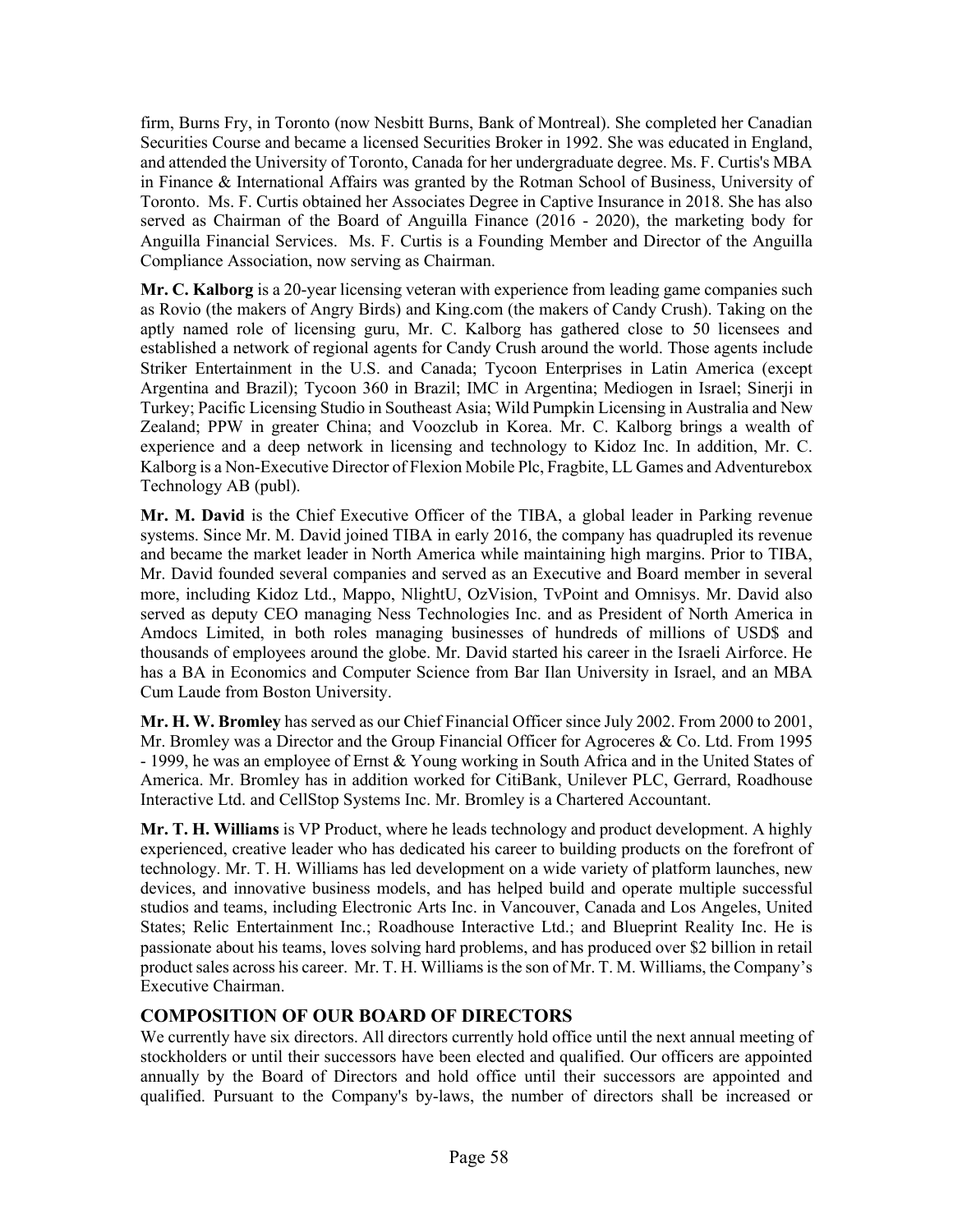decreased from time-to-time by resolution of the Board of Directors or the shareholders. Mr. J. M. Williams and Mr. T. H. Williams are sons of Mr. T. M. Williams. There are no other family relationships between any of the officers and directors of the Company.

# **COMMITTEES OF OUR BOARD OF DIRECTORS**

We currently have three committees of our Board of Directors.

- Audit Committee This committee will review the financial statements of the Company and propose to the board to approve the financial statements. The Committee meets quarterly to review and approve the quarterly financial statements and to discuss the affairs of the company with the auditors.
- Governance Committee This committee reviews the ethics policy of the Company and ensures compliance. It will make recommendations to the board for improvement in Corporate Governance. In addition, it will be this committee to whom a whistle blower will report.
- Compensation Committee This committee will propose the appointment and remuneration of the Chief Executive Officer including salary, stock options, and bonuses.

## **BOARD OF DIRECTORS MEETINGS**

Our Board of Directors met, in person or by phone, five times during the last fiscal year and it regularly approves all material actions required by consent resolutions.

## **CODE OF ETHICS**

On December 21, 2006, the Board of Directors of Kidoz Inc. (the "Board") adopted a new Code of Business Conduct and Ethics (the "Code"), which applies to the Company's directors, officers and employees. The Code was adopted to further strengthen the Company's internal compliance program. The Code addresses among other things, harassment, honesty and integrity, fair dealing, conflicts of interest, compliance with laws, regulations and policies, including disclosure requirements under the federal securities laws, and administration of the code. The code is available at the Company's website at http://investor.shoalgames.com/ under Corporate Governance. A copy of our Code of Ethics is available upon request at no charge to any shareholder.

## **DIRECTOR COMPENSATION**

The Non-Executive Directors receive a cash compensation for their services as members of the Board of Directors based on a compensation per meeting. During the year ended December 31, 2021, the Non-Executive Directors collectively received compensation of \$8,000 (Fiscal 2020 - \$8,248). The Executive directors currently do not receive cash compensation for their services as members of the Board of Directors. In addition, both the Non-Executive and the Executive Directors are reimbursed for expenses in connection with attendance at Board of Directors meetings and specific business meetings. Directors are eligible to participate in our stock option plans. Option grants to directors are at the discretion of the Board of Directors acting upon the recommendation of the Compensation committee.

## **SECTION 16(a) BENEFICIAL OWNERSHIP REPORTING COMPLIANCE**

Section 16(a) of the Securities Exchange Act of 1934 requires our directors and executive officers, and persons who own more than ten percent of a registered class of the Company's equity securities, to file with the Securities and Exchange Commission (the "SEC") initial reports of ownership and reports of changes in ownership of common stock and other equity securities of the Company. Officers, directors and greater than ten percent stockholders are required by SEC regulation to furnish us with copies of all Section 16(a) forms they file.

Our officers, directors and greater than ten percent beneficial owners filed in a timely manner in accordance with Section 16(a) filing requirements.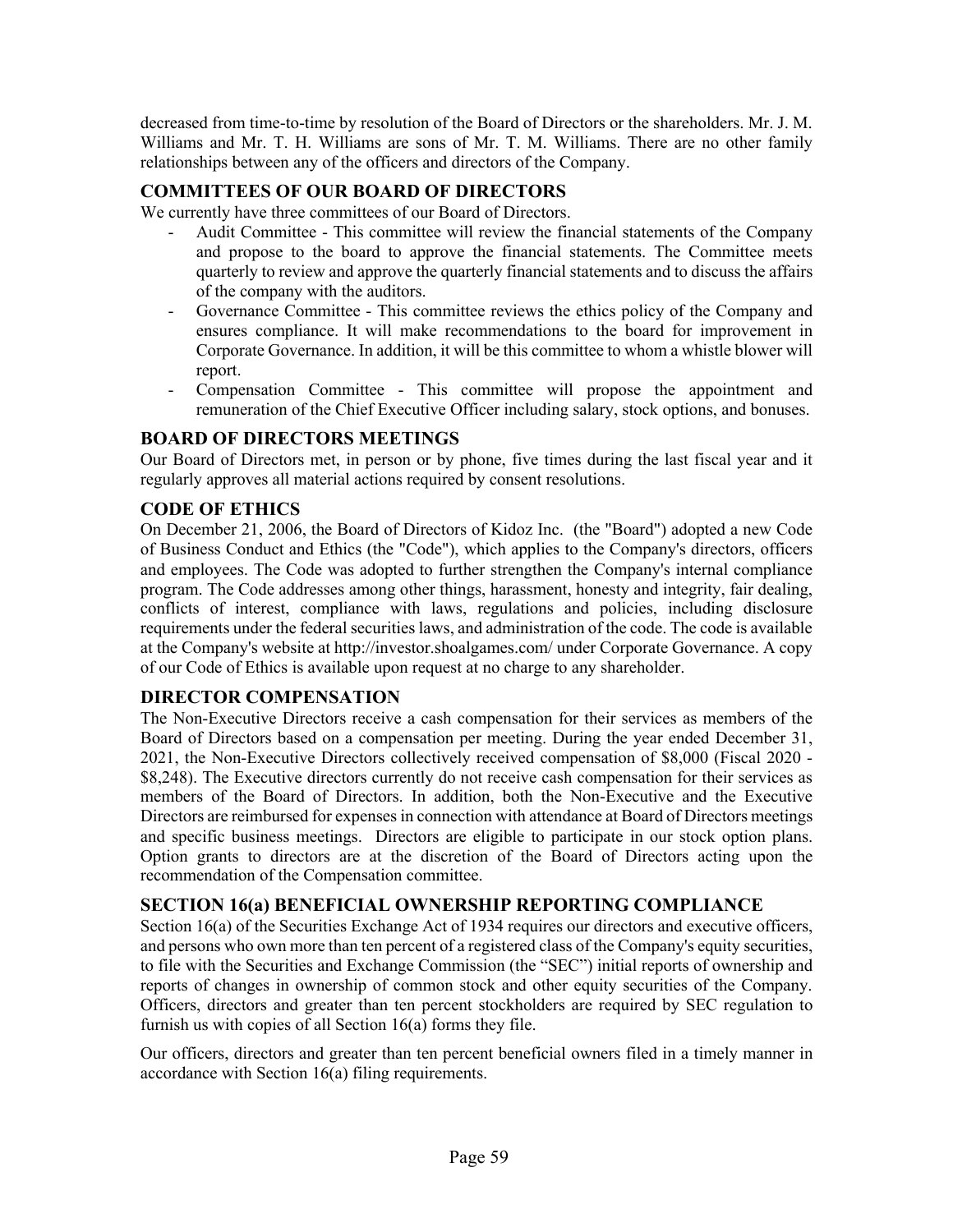# **ITEM 11. EXECUTIVE COMPENSATION**

The following table describes the compensation we paid to our Co-Chief Executive Officers and directors (the "Named Executive Officer").

|                    |      | Annual Compensation |              | Long-term Compensation |              |                          |              |
|--------------------|------|---------------------|--------------|------------------------|--------------|--------------------------|--------------|
|                    |      |                     |              |                        | Restricted   | Securities<br>Underlying |              |
| Name and           |      |                     |              | Other Annual           | <b>Stock</b> | Options                  | All Other    |
| Principal Position | Year | Fees                | <b>Bonus</b> | Compensation           | Awards       | granted                  | Compensation |
|                    |      | \$                  | \$           | S                      | S            | $(\#)$                   | S            |
| T.M. Williams -    | 2021 | 132,000             | 19,800       |                        |              | 100,000                  |              |
| Executive          | 2020 | 112,200             |              |                        |              | 50,000                   |              |
| Chairman (1)       | 2019 | 132,000             | 10,000       |                        |              |                          |              |
| J. M. Williams     | 2021 | 172,567             | 25,611       |                        |              | 100,000                  |              |
| $Co-CEO(2)$        | 2020 | 141,067             |              |                        |              | 50,000                   |              |
|                    | 2019 | 166,729             | 10,000       |                        |              |                          |              |
| E. Ben Tora        | 2021 | 194,680             | 22,278       |                        |              | 100,000                  |              |
| $Co-CEO(3)$        | 2020 | 175,040             |              |                        |              | 350,000                  |              |
|                    | 2019 | 114,359             | 125,000      |                        |              |                          |              |
| H. W. Bromley      | 2021 | 144,464             | 25,742       |                        |              | 100,000                  |              |
| CFO(4)             | 2020 | 131,231             |              |                        |              | 50,000                   |              |
|                    | 2019 | 138,434             | 10,000       |                        |              |                          |              |
| T. H. Williams     | 2021 | 157,321             | 10,779       |                        |              | 100,000                  |              |
| VP Product (5)     | 2020 | 110,524             |              |                        |              | 150,000                  |              |
|                    | 2019 | 103,465             |              |                        |              |                          |              |

#### **SUMMARY COMPENSATION TABLE**

(1) All of the compensation paid to the Named Executive Officer is paid to T.M. Williams (ROW), Ltd. for the services of Mr. T. M. Williams. See additional discussion in Employment Arrangements section of Item 11 of this report.

- (2) All of the compensation paid to the Named Executive Officer is paid to LVA Media Inc. for the services of Mr. J. M. Williams as Co-CEO of the Company and Jayska Consulting Ltd for the marketing services of Mr. J. M. Williams. See additional discussion in Employment Arrangements section of Item 11 of this report.
- (3) All of the compensation paid to the Named Executive Officer is paid to Mr. E. Ben Tora as an employee of Kidoz Ltd.
- (4) All of the compensation paid to the Named Executive Officer is paid to Bromley Accounting Services Ltd. for the services of Mr. H. W. Bromley.
- (5) All of the compensation paid to the Named Executive Officer is paid to Farcast Operations Inc. Ltd. for the services of Mr. T. H. Williams.

# **OPTION GRANTS IN THE LAST FISCAL YEAR**

During the year ended December 31, 2021, the Company granted the following options:

- a) 1,040,000 options at CAD\$0.50 (\$0.39) where 10% vests on grant date, 15% one year following and 2% per month thereafter and expire on February 1, 2026. 400,000 of these options were granted to directors and officers of the Company.
- b) 35,000 options at CAD\$0.50 (\$0.39) which vested immediately and expire on February 1, 2026.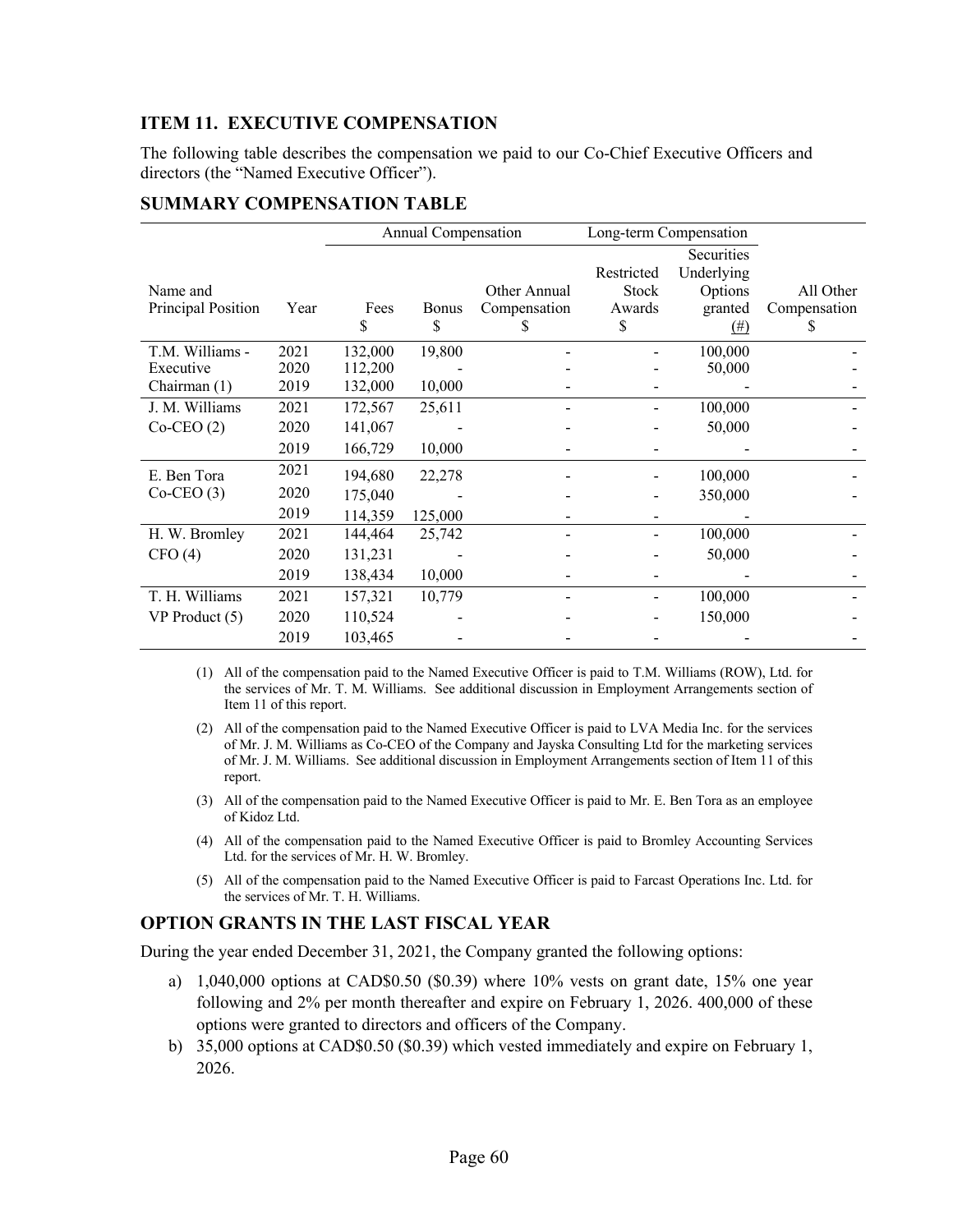- c) 1,300,000 options at CAD\$1.02 (\$0.80) where 2% vests per month and expire on April 6, 2026. 400,000 of these options were granted to directors and officers of the Company.
- d) 300,000 options at CAD\$0.66 (\$0.52) where 2% vests per month and expire on July 12, 2026.

During the year ended December 31, 2021, 70,000 (2020 – nil) options were exercised. During the year ended December 31, 2021, 1,040,600 (2020 – 70,000) options were cancelled and 570,000 (2020 – nil) options expired unexercised.

Subsequent to the year ended December 31, 2021, a further 2,550,000 options were awarded where 2% vests per month thereafter, with an exercise price of CAD\$0.50 (approximately \$0.39) and 210,000 options were cancelled.

# **STOCK OPTION PLANS**

In the year ended December 31, 2015, the 1999, 2001 and 2005 Stock Option Plans were discontinued and replaced with the 2015 Stock Option Plan.

Our Board of Directors administers the 2015 Stock Option Plan. Our Board is authorized to construe and interpret the provisions of the Stock Option Plans, to select employees, directors and consultants to whom options will be granted, to determine the terms and conditions of options and, with the consent of the grantee, to amend the terms of any outstanding options. The 2015 Stock Option Plan provides for the granting of stock options to the employees, directors, advisors and consultants of the Corporation to encourage proprietary interest in the Corporation, to encourage such employees to remain in the employ of the Corporation or such directors, advisors and consultants to remain in the service of the Corporation, and to attract new employees, directors, advisors and consultants with outstanding qualifications.

Our Board determines the terms and provisions of each option granted under the Stock Option Plans, including the exercise price, vesting schedule, repurchase provisions, rights of first refusal and form of payment. The Plan shall not exceed 10% of the number of Shares of the Company issued and outstanding as of each Award Date, inclusive of all Shares presently reserved for issuance pursuant to previously granted stock options, unless shareholder approval is obtained in advance. The Exercise Price shall be that price per Share, as determined by the Board in its sole discretion, and announced as of the Award Date, at which an Option Holder may purchase a Share upon the exercise of an Option, provided that it shall not be less than the closing price of the Company's Shares traded through the facilities of the Exchange on the day preceding the Award Date, less any discount permitted by the Exchange, or such other price as may be required or permitted by the Exchange.

The term of options under the Stock Option Plans will be determined by our Board; however, the term of the stock option may not be for more than ten years. Where the award agreement permits the exercise of an option for a period of time following the recipient's termination of service with us, disability or death, that option will terminate to the extent not exercised or purchased on the last day of the specified period or the last day of the original term of the option, whichever occurs first.

If a third party acquires the Company through the purchase of all or substantially all of our assets, a merger or other business combination, except as otherwise provided in an individual award agreement, all unexercised options will terminate unless assumed by the successor corporation.

# **EMPLOYMENT ARRANGEMENTS**

We entered into a management consulting agreement with T.M. Williams (Row), Inc., an Anguilla incorporated company and Mr. Williams dated August 20, 2001, (the "Williams Agreement"), amended August 1, 2013, to provide for a consultancy payment of 2.5% of the monthly social bingo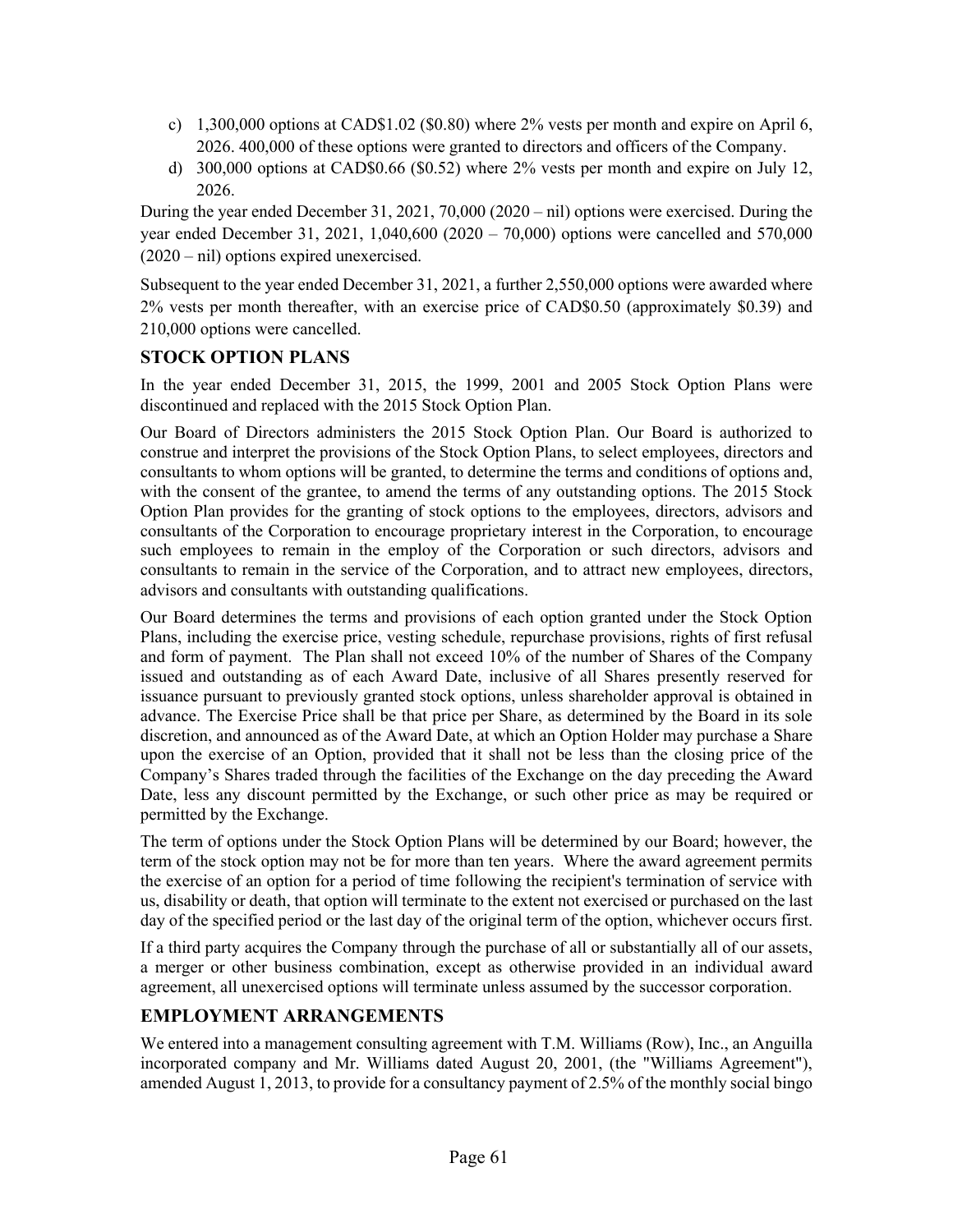business with a minimum of \$11,000 and a maximum of \$25,000 per month. This contract is for the provision of services by Mr. T. M. Williams as Executive Chairman of the Company.

The term of the amended Williams Agreement is for a period of one year, unless terminated sooner by any of the parties under the terms and conditions contained in the amended Williams Agreement. If the amended Williams Agreement is not terminated by any of the parties, the term may be renewed for a further one-year period at the option of T.M. Williams (Row), Ltd., on substantially the same terms and conditions, by giving three months' notice in writing to the Company.

During the year ended December 31, 2014, the Company entered into an agreement with Jayska Consulting Ltd. and Mr. J. M. Williams, Chief Executive Officer of the Company for the provision of services of Mr. J. M. Williams as Marketing director of the Company. The Consulting agreement provides for a consultancy payment of GBP£5,000 per month payable in arrears. In addition, during the year ended December 31, 2014, the Company entered into an agreement with LVA Media Inc. and Mr. J. M. Williams, for the provision of services of Mr. J. M. Williams as Chief Executive Officer of Kidoz Inc. The Consulting agreement provides for a consultancy payment equaling of 2.5% of the monthly social bingo business with a minimum of \$7,500 and a maximum of \$25,000 per month.

Mr. E. Ben Tora is an employee of Kidoz Ltd.

During the year ended December 31, 2012, the Company entered into a management consulting agreement with Bromley Accounting Services Limited for the services of Mr. H. W. Bromley as the Chief Financial Officer.

During the year ended December 31, 2019, the Company entered into a management consulting agreement with Farcast Operations Inc. for the services of Mr. T. H. Williams as the VP Product.

# **ITEM 12. SECURITY OWNERSHIP OF CERTAIN BENEFICIAL OWNERS AND MANAGEMENT AND RELATED STOCKHOLDER MATTERS**

# **PRINCIPAL STOCKHOLDERS**

The following table sets forth certain information known to us with respect to beneficial ownership of our common stock as of March 30, 2022, by:

- each person known by us to beneficially own 5% or more of our outstanding common stock;
- each of our directors;
- each of the Named Executive Officers; and
- all of our directors and Named Executive Officers as a group.

In general, a person is deemed to be a "beneficial owner" of a security if that person has or shares the power to vote or direct the voting of such security, or the power to dispose or direct the disposition of such security. In computing the number of shares beneficially owned by a person and the percentage ownership of that person, shares of common stock subject to options or debentures held by that person that are currently exercisable or convertible or exercisable or convertible within 60 days of March 30, 2022, are deemed outstanding.

Percentage of beneficial ownership is based upon 131,424,989 shares of common stock outstanding at March 30, 2022. To our knowledge, except as set forth in the footnotes to this table and subject to applicable community property laws, each person named in the table has sole voting and investment power with respect to the shares set forth opposite such person's name.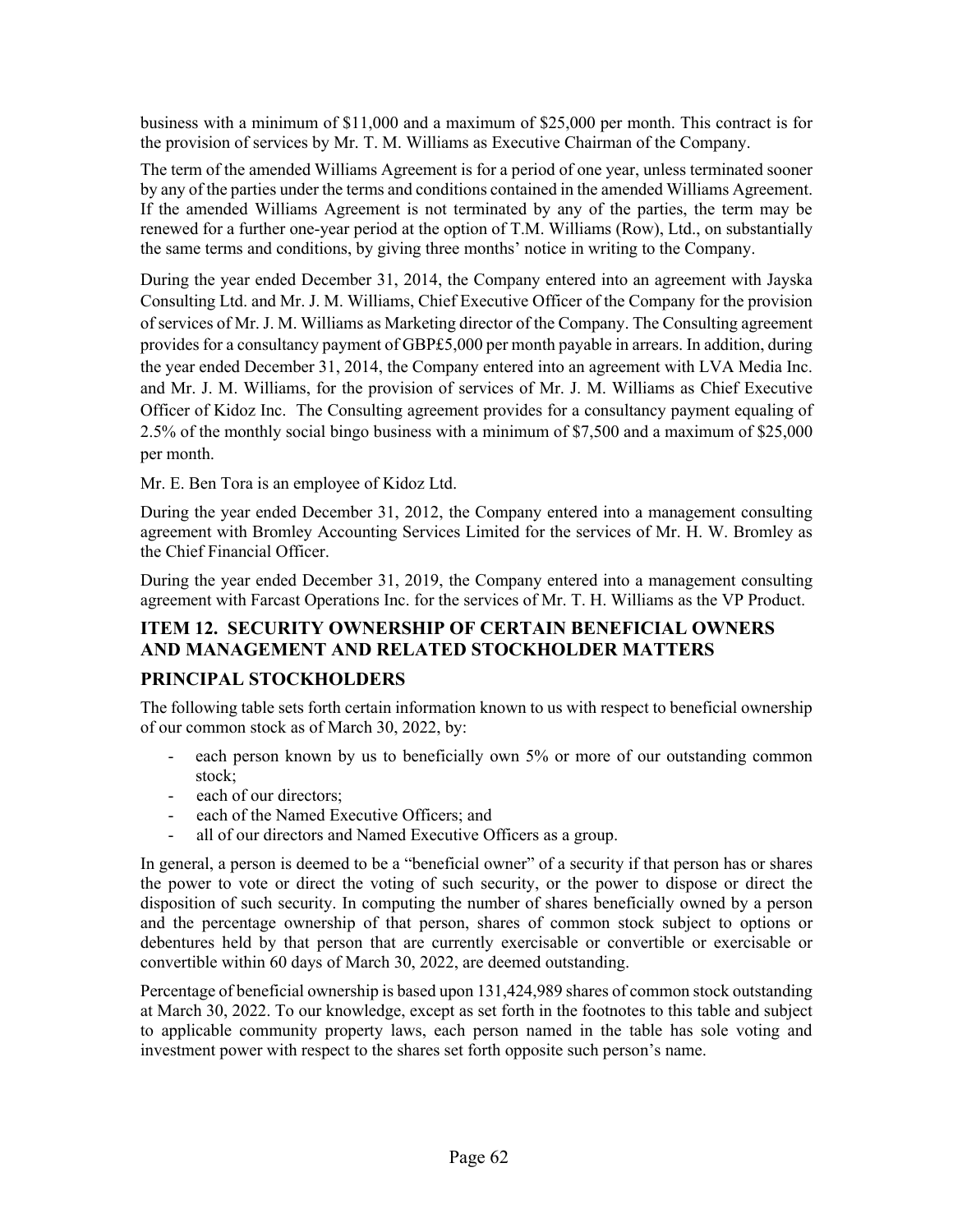| <b>Number of Shares</b>                                                        |                           |      |                         |  |  |  |  |
|--------------------------------------------------------------------------------|---------------------------|------|-------------------------|--|--|--|--|
| <b>Name and Address of Beneficial Owner</b>                                    | <b>Beneficially Owned</b> |      | <b>Percent of Class</b> |  |  |  |  |
| T. M. Williams (Canada)                                                        | 17,015,316                | (1)  | 12.30%                  |  |  |  |  |
| J. M. Williams (United Kingdom)                                                | 1,408,200                 | (2)  | 1.02%                   |  |  |  |  |
| E. Ben Tora (Israel)                                                           | 5,714,965                 | (3)  | 4.13%                   |  |  |  |  |
| F. Curtis (Anguilla)                                                           | 500,000                   | (4)  | 0.38%                   |  |  |  |  |
| C. Kalborg (Sweden)                                                            | 450,000                   | (5)  | $0.34\%$                |  |  |  |  |
| M. David (Israel)                                                              | 1,332,991                 | (6)  | 0.96%                   |  |  |  |  |
| H. W. Bromley (Canada)                                                         | 875,000                   | (7)  | 0.63%                   |  |  |  |  |
| T. H. Williams (Canada)                                                        | 1,076,080                 | (8)  | 0.78%                   |  |  |  |  |
| All directors and Named Executive Officers<br>as a group $(8 \text{ persons})$ | 28, 372, 552              |      | 20.54%                  |  |  |  |  |
| Pendinas Limited (Isle of Man)                                                 | 27,839,464                | (9)  | 20.12%                  |  |  |  |  |
| Wydler Global Equity Fund (Switzerland)                                        | 12,200,000                | (10) | 8.82%                   |  |  |  |  |
| Ordan Enterprises Ltd. (Israel)                                                | 8,670,808                 | (11) | 6.27%                   |  |  |  |  |
| Norma Investment Ltd. (Cypress)                                                | 7,700,752                 | (12) | 5.57%                   |  |  |  |  |

- (1) Includes 16,515,316 shares held directly by Mr. T. M. Williams and 200,000 shares of common stock that may be issued upon the exercise of 200,000 stock purchase options with an exercise price of CAD\$0.54 (approximately US\$0.42) per share and 50,000 shares of common stock that may be issued upon the exercise of 50,000 stock purchase options with an exercise price of CAD\$0.45 (approximately US\$0.33) per share and 200,000 shares of common stock that may be issued upon the exercise of 200,000 stock purchase options with an exercise price of CAD\$0.50 (approximately US\$0.39) per share and 50,000 shares of common stock that may be issued upon the exercise of 50,000 stock purchase options with an exercise price of CAD\$1.02 (approximately US\$0.81) per share.
- (2) Includes, 908,200 shares held directly by Mr. J. M. Williams and 200,000 shares of common stock that may be issued upon the exercise of 200,000 stock purchase options with an exercise price of CAD\$0.54 (approximately US\$0.42) per share and 50,000 shares of common stock that may be issued upon the exercise of 50,000 stock purchase options with an exercise price of CAD\$0.45 (approximately US\$0.33) per share and 200,000 shares of common stock that may be issued upon the exercise of 200,000 stock purchase options with an exercise price of CAD\$0.50 (approximately US\$0.39) per share and 50,000 shares of common stock that may be issued upon the exercise of 50,000 stock purchase options with an exercise price of CAD\$1.02 (approximately US\$0.81) per share.
- (3) Includes 5,214,965 shares held directly by Mr. E. Ben Tora and 350,000 shares of common stock that may be issued upon the exercise of 350,000 stock purchase options with an exercise price of CAD\$0.45 (approximately US\$0.33) per share and 100,000 shares of common stock that may be issued upon the exercise of 100,000 stock purchase options with an exercise price of CAD\$0.50 (approximately US\$0.39) per share and 50,000 shares of common stock that may be issued upon the exercise of 50,000 stock purchase options with an exercise price of CAD\$1.02 (approximately US\$0.81) per share.
- (4) Includes 50,000 shares held directly by Ms. F. Curtis and 200,000 shares of common stock that may be issued upon the exercise of 200,000 stock purchase options with an exercise price of CAD\$0.54 (approximately US\$0.42) per share and 200,000 shares of common stock that may be issued upon the exercise of 200,000 stock purchase options with an exercise price of CAD\$0.50 (approximately US\$0.39) per share and 50,000 shares of common stock that may be issued upon the exercise of 50,000 stock purchase options with an exercise price of CAD\$1.02 (approximately US\$0.81) per share.
- (5) Includes 25,000 shares of common stock that may be issued upon the exercise of 25,000 stock purchase options with an exercise price of CAD\$0.54 (approximately US\$0.42) per share and 275,000 shares of common stock that may be issued upon the exercise of 275,000 stock purchase options with an exercise price of USD\$0.50 per share and 100,000 shares of common stock that may be issued upon the exercise of 100,000 stock purchase options with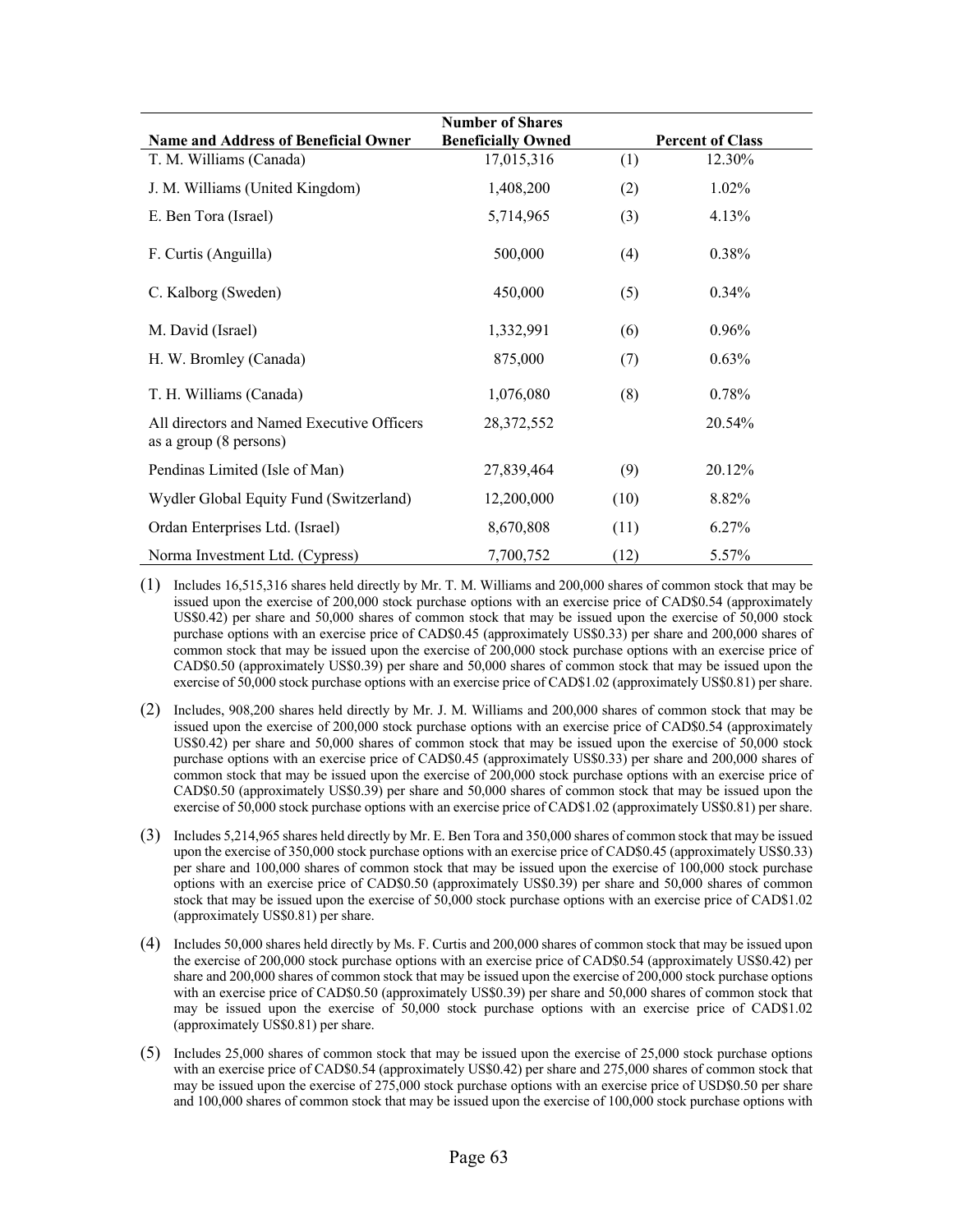an exercise price of CAD\$0.50 (approximately US\$0.39) per share and 50,000 shares of common stock that may be issued upon the exercise of 50,000 stock purchase options with an exercise price of CAD\$1.02 (approximately US\$0.81) per share.

- (6) Includes 543,379 shares held indirectly by Mr. M. David and 339,612 shares indirectly by a Company owned by Mr. M. David and 300,000 shares of common stock that may be issued upon the exercise of 300,000 stock purchase options with an exercise price of CAD\$0.45 (approximately US\$0.33) per share and 100,000 shares of common stock that may be issued upon the exercise of 100,000 stock purchase options with an exercise price of CAD\$0.50 (approximately US\$0.39) per share and 50,000 shares of common stock that may be issued upon the exercise of 50,000 stock purchase options with an exercise price of CAD\$1.02 (approximately US\$0.81) per share.
- (7) Includes, 375,000 shares held directly by Mr. H. W. Bromley and 200,000 shares of common stock that may be issued upon the exercise of 200,000 stock purchase options with an exercise price of CAD\$0.54 (approximately US\$0.42) per share and 50,000 shares of common stock that may be issued upon the exercise of 50,000 stock purchase options with an exercise price of CAD\$0.45 (approximately US\$0.33) per share and 200,000 shares of common stock that may be issued upon the exercise of 200,000 stock purchase options with an exercise price of CAD\$0.50 (approximately US\$0.39) per share and 50,000 shares of common stock that may be issued upon the exercise of 50,000 stock purchase options with an exercise price of CAD\$1.02 (approximately US\$0.81) per share.
- (8) Includes, 676,080 shares held directly by Mr. T. H. Williams and 150,000 shares of common stock that may be issued upon the exercise of 150,000 stock purchase options with an exercise price of CAD\$0.45 (approximately US\$0.33) per share and 200,000 shares of common stock that may be issued upon the exercise of 200,000 stock purchase options with an exercise price of CAD\$0.50 (approximately US\$0.39) per share and 50,000 shares of common stock that may be issued upon the exercise of 50,000 stock purchase options with an exercise price of CAD\$1.02 (approximately US\$0.81) per share.
- (9) Includes 27,839,464 shares held directly by Pendinas Ltd., a company wholly owned by Mr. G. R. Williams. Mr. G. R. Williams is not related to Mr. T. M. Williams, Mr. J. M. Williams nor Mr. T. H. Williams.
- (10) Includes 12,200,000 shares held directly by Wydler Global Equity Fund.
- (11) Includes 8,670,807 shares held directly by Ordan Enterprises Ltd.
- (12) Includes 7,700,752 shares held directly by Norma Investment Limited.

## **ITEM 13. CERTAIN RELATIONSHIPS AND RELATED TRANSACTIONS, AND DIRECTOR INDEPENDENCE**

As at and for the year ended December 31, 2021, the Company has the following related party transactions as described in Item 11 – Executive Compensation.

The Company has liabilities of \$53,829 (2020 - \$50,772) to current directors, officers and companies owned by the current directors and officers of the Company for employment, director and consulting fees. The Company incurred employment, director and consulting fees and expenses of \$913,242 (2020 - \$678,310) for the year ended December 31, 2021.

During the year ended December 31, 2021, the Company granted the following options to related parties: a) 400,000 options with an exercise price of CAD\$0.50 (\$0.39) per share

b) 400,000 options with an exercise price of CAD\$1.02 (\$0.80) per share

During the year ended December 31, 2020, the Company granted the 1,250,000 options with an exercise price of CAD\$0.45 (\$0.33) per share, to related parties.

The Company expensed \$237,348 (2020 - \$61,701) in stock-based compensation for these options granted to related parties.

The related party transactions are in the normal course of operations and were measured at the exchange amount, which is the amount of consideration established and agreed to by the related parties.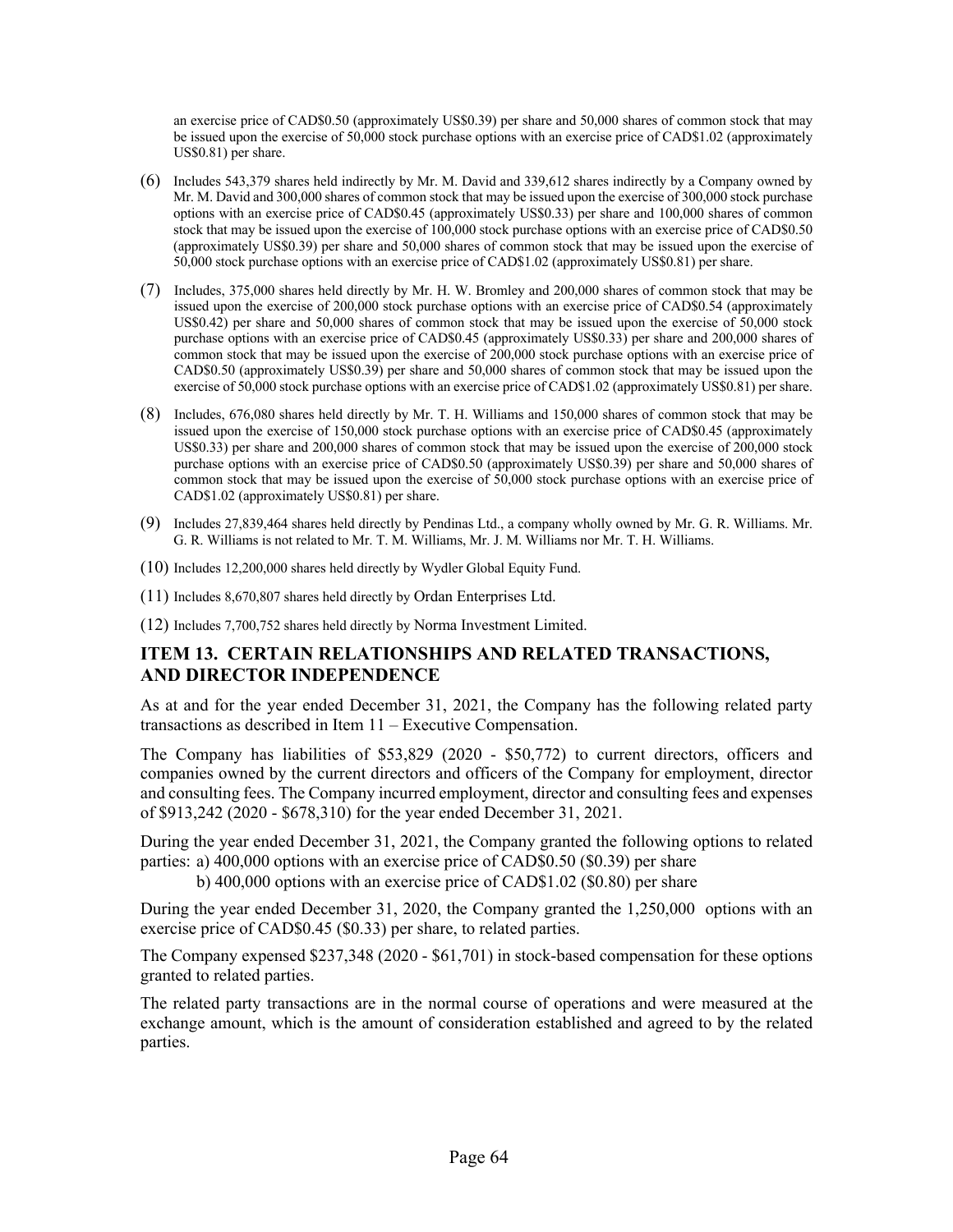## **ITEM 14. PRINCIPAL ACCOUNTANT FEES AND SERVICES**

During the year ended December 31, 2021, the Company incurred fees of \$114,694 (2020 - \$77,941) from the principal accountant during fiscal 2021 - Davidson & Company LLP, \$114,694 of these fees related to audit fees (2020 - \$77,941).

Our Audit Committee reviewed the audit and non-audit services rendered by Davidson & Company LLP, during the periods set forth above and concluded that such services were compatible with maintaining the auditors' independence. All audit and non-audit services performed by our independent accountants are pre-approved by our Audit Committee to assure that such services do not impair the auditors' independence from us.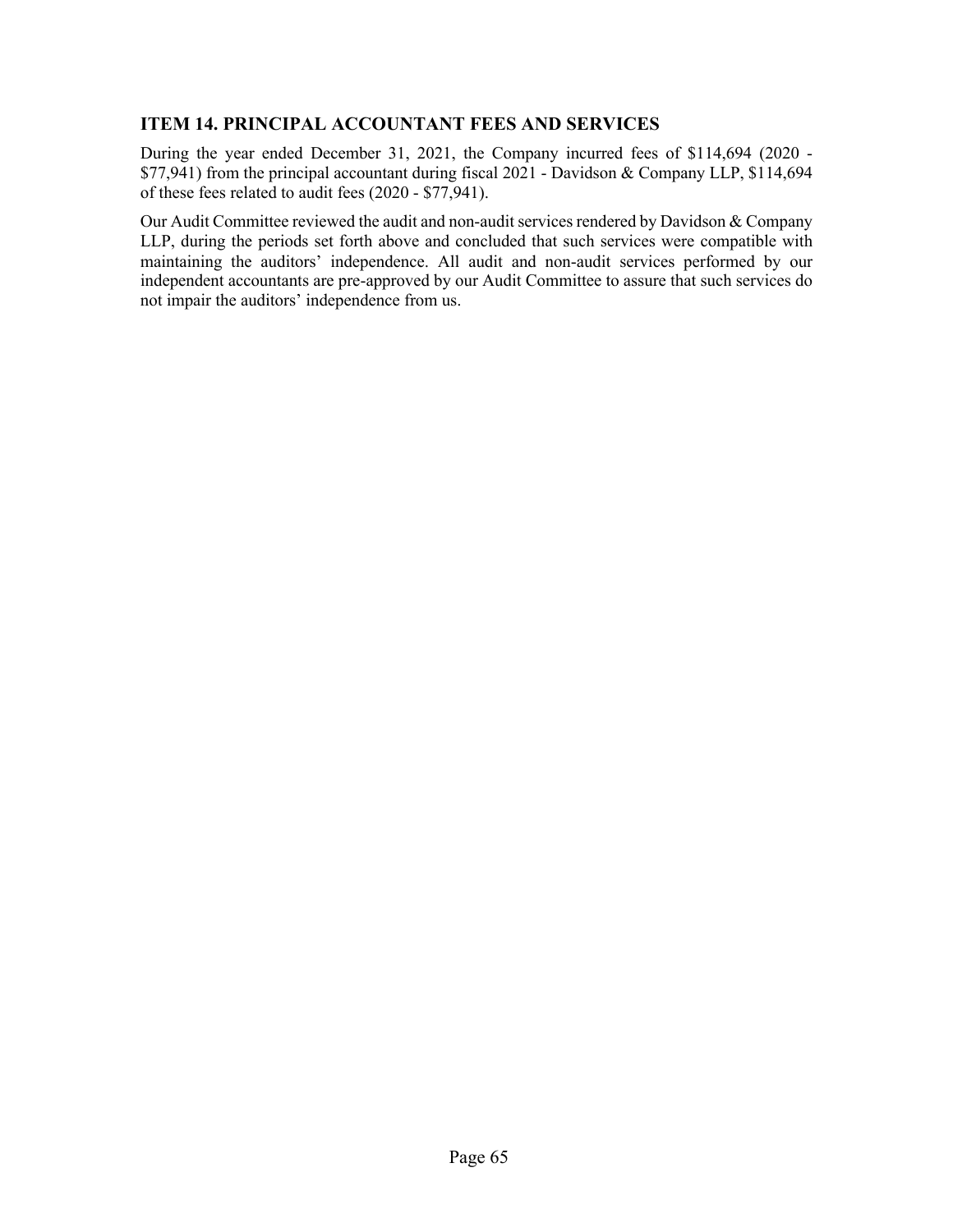### **PART IV**

### **ITEMS 15. EXHIBITS**

The exhibits required by Item 601 of Regulation S-K are listed in the accompanying Exhibit Index at the end of this report. Each management contract or compensatory plan or arrangement required to be filed as an exhibit to this Form 10-K has been identified.

### **SIGNATURES**

Pursuant to the requirements of Section 13 or 15(d) of the Securities Exchange Act of 1934, the registrant has duly caused this report to be signed on its behalf by the undersigned, thereunto duly authorized.

### **KIDOZ INC.**

- By: /s/ J. M. Williams J. M. Williams Co-Chief Executive Officer
- By:  $/s/E$ . Ben Tora E. Ben Tora Co-Chief Executive Officer
- Date: March 30, 2022

Pursuant to the requirements of the Securities Exchange Act of 1934, this report has been signed below by the following persons on behalf of the registrant and in the capacities and on the dates indicated.

| Signature  |                                      | Title                                                                                       | Date |                |
|------------|--------------------------------------|---------------------------------------------------------------------------------------------|------|----------------|
| $\gamma$ : | /s/ J. M. Williams<br>J. M. Williams | Co-Chief Executive Officer                                                                  |      | March 30, 2022 |
| By:        | /s/ E. Ben Tora<br>E. Ben Tora       | Co-Chief Executive Officer                                                                  |      | March 30, 2022 |
| By:        | $/s/H.$ W. Bromley<br>H. W. Bromley  | <b>Chief Financial Officer</b><br>(Principal Financial and<br>Principal Accounting Officer) |      | March 30, 2022 |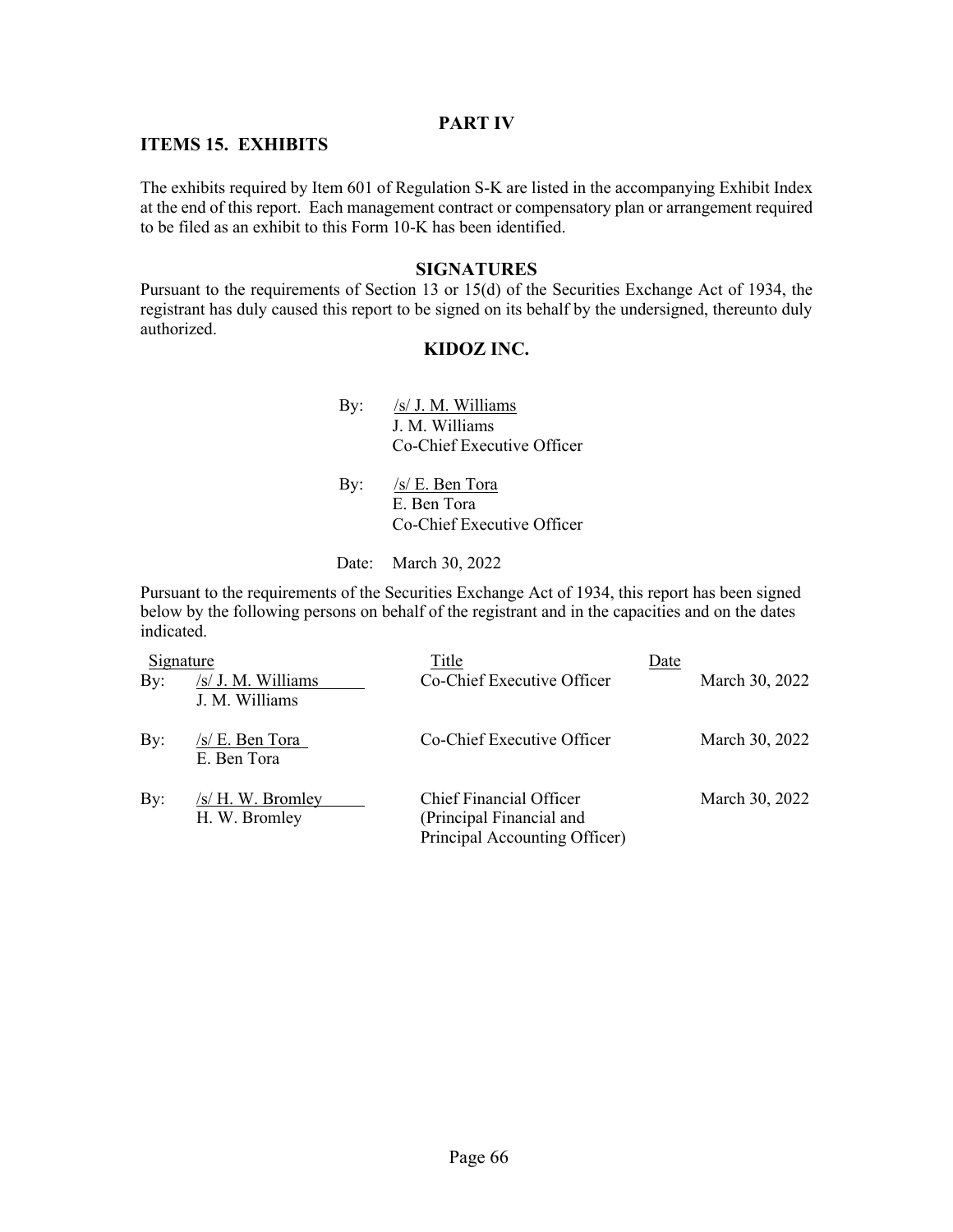#### **EXHIBIT 31.1**

#### **CERTIFICATIONS**

I, J. M. Williams, certify that:

- 1. I have reviewed this annual report on Form 10-K of Kidoz Inc.;
- 2. Based on my knowledge, this report does not contain any untrue statement of a material fact or omit to state a material fact necessary to make the statements made, in light of the circumstances under which such statements were made, not misleading with respect to the period covered by this report;
- 3. Based on my knowledge, the financial statements, and other financial information included in this report, fairly present in all material respects the financial condition, results of operations and cash flows of Kidoz Inc. as of, and for, the periods presented in this annual report;
- 4. Kidoz Inc.'s other certifying officer(s) and I are responsible for establishing and maintaining disclosure controls and procedures (as defined in Exchange Act Rules 13a-15(e) and 15d-15(e)) and internal control over financial reporting (as defined in Exchange Act Rules 13a-15(f) and 15d-15(f)) for the registrant and have:
	- (a) Designed such disclosure controls and procedures, or caused such disclosure controls and procedures to be designed under our supervision, to ensure that material information relating to Kidoz Inc., including its consolidated subsidiaries, is made known to us by others within those entities, particularly during the period in which this report is being prepared;
	- (b) Designed such internal control over financial reporting, or caused such internal control over financial reporting to be designed under our supervision, to provide reasonable assurance regarding the reliability of financial reporting and the preparation of financial statements for external purposes in accordance with generally accepted accounting principles;
	- (c) Evaluated the effectiveness of Kidoz Inc.'s disclosure controls and procedures and presented in this report our conclusions about the effectiveness of the disclosure controls and procedures, as of as of December 31, 2021, covered by this annual report based on such evaluation; and
	- (d) Disclosed in this report any change Kidoz Inc.'s internal control over financial reporting that occurred during Kidoz Inc.'s most recent fiscal quarter that has materially affected, or is reasonably likely to materially affect, Kidoz Inc.'s internal control over financial reporting; and
- 5. Kidoz Inc.'s other certifying officer(s) and I have disclosed, based on our most recent evaluation of internal control over financial reporting, to Kidoz Inc.'s auditors and the audit committee of Kidoz Inc. s board of directors (or persons performing the equivalent functions):
	- (a) All significant deficiencies and material weaknesses in the design or operation of internal control over financial reporting which are reasonably likely to adversely affect Kidoz Inc.'s ability to record, process, summarize and report financial information; and
	- (b) Any fraud, whether or not material, that involves management or other employees who have a significant role in the registrant's internal control over financial reporting.

*Signed*: /s/ J. M. Williams *Date:* March 30, 2022 J. M. Williams, Co-Chief Executive Officer,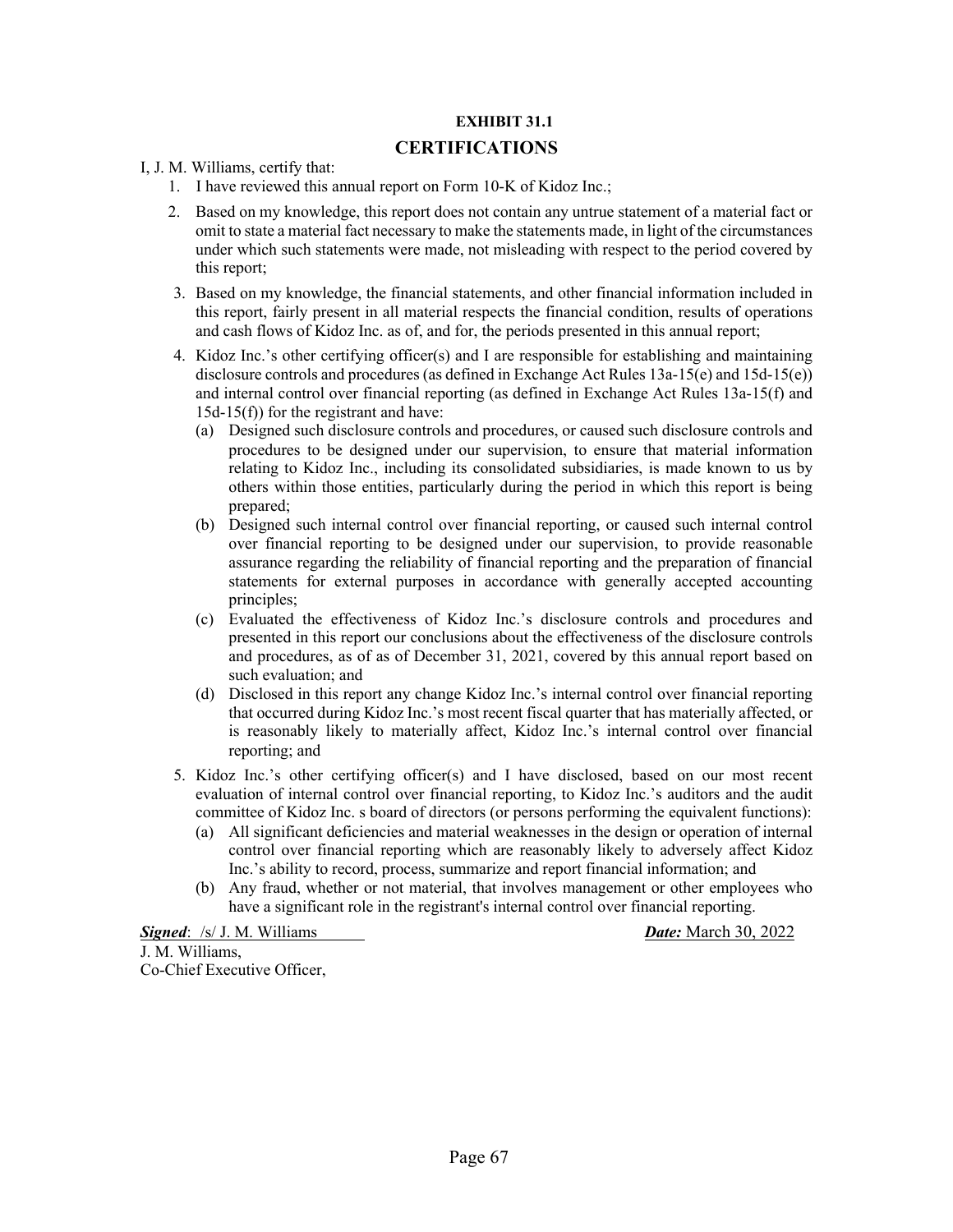#### **EXHIBIT 31.2 CERTIFICATIONS**

I, E. Ben Tora, certify that:

- 1. I have reviewed this annual report on Form 10-K of Kidoz Inc.;
- 2. Based on my knowledge, this report does not contain any untrue statement of a material fact or omit to state a material fact necessary to make the statements made, in light of the circumstances under which such statements were made, not misleading with respect to the period covered by this report;
- 3. Based on my knowledge, the financial statements, and other financial information included in this report, fairly present in all material respects the financial condition, results of operations and cash flows of Kidoz Inc. as of, and for, the periods presented in this annual report;
- 4. Kidoz Inc.'s other certifying officer(s) and I are responsible for establishing and maintaining disclosure controls and procedures (as defined in Exchange Act Rules 13a-15(e) and 15d-15(e)) and internal control over financial reporting (as defined in Exchange Act Rules 13a-15(f) and 15d-15(f)) for the registrant and have:
	- (a) Designed such disclosure controls and procedures, or caused such disclosure controls and procedures to be designed under our supervision, to ensure that material information relating to Kidoz Inc., including its consolidated subsidiaries, is made known to us by others within those entities, particularly during the period in which this report is being prepared;
	- (b) Designed such internal control over financial reporting, or caused such internal control over financial reporting to be designed under our supervision, to provide reasonable assurance regarding the reliability of financial reporting and the preparation of financial statements for external purposes in accordance with generally accepted accounting principles;
	- (c) Evaluated the effectiveness of Kidoz Inc.'s disclosure controls and procedures and presented in this report our conclusions about the effectiveness of the disclosure controls and procedures, as of as of December 31, 2021, covered by this annual report based on such evaluation; and
	- (d) Disclosed in this report any change Kidoz Inc.'s internal control over financial reporting that occurred during Kidoz Inc.'s most recent fiscal quarter that has materially affected, or is reasonably likely to materially affect, Kidoz Inc.'s internal control over financial reporting; and
- 5. Kidoz Inc.'s other certifying officer(s) and I have disclosed, based on our most recent evaluation of internal control over financial reporting, to Kidoz Inc.'s auditors and the audit committee of Kidoz Inc. s board of directors (or persons performing the equivalent functions):
	- (a) All significant deficiencies and material weaknesses in the design or operation of internal control over financial reporting which are reasonably likely to adversely affect Kidoz Inc.'s ability to record, process, summarize and report financial information; and
	- (b) Any fraud, whether or not material, that involves management or other employees who have a significant role in the registrant's internal control over financial reporting.

*Signed*: /s/ E. Ben Tora *Date:* March 30, 2022 E. Ben Tora, Co-Chief Executive Officer,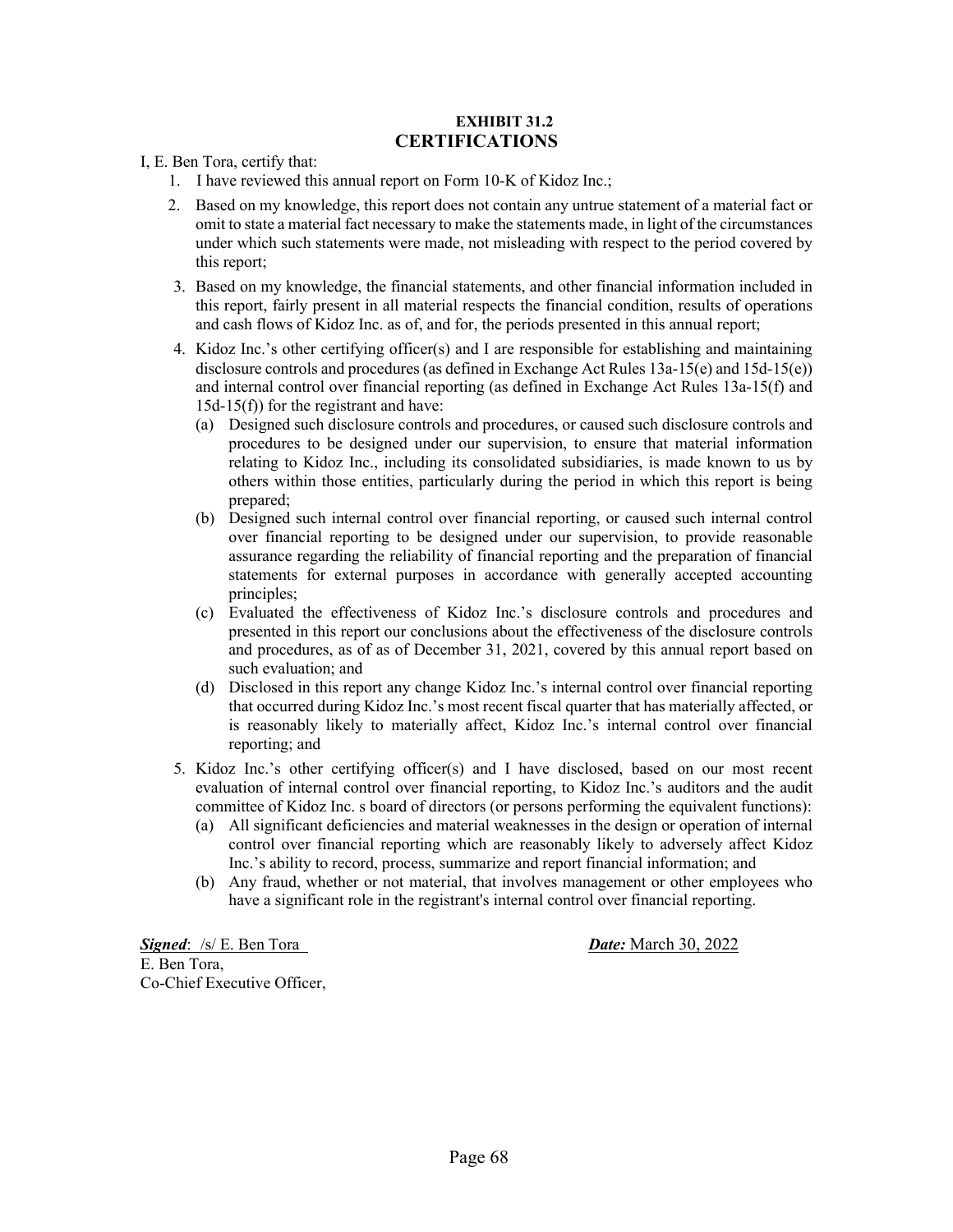### **EXHIBIT 31.3**

### **CERTIFICATIONS**

I, H. W. Bromley, certify that:

- 1. I have reviewed this annual report on Form 10-K of Kidoz Inc.;
- 2. Based on my knowledge, this report does not contain any untrue statement of a material fact or omit to state a material fact necessary to make the statements made, in light of the circumstances under which such statements were made, not misleading with respect to the period covered by this report;
- 3. Based on my knowledge, the financial statements, and other financial information included in this report, fairly present in all material respects the financial condition, results of operations and cash flows of Kidoz Inc. as of, and for, the periods presented in this annual report;
- 4. Kidoz Inc.'s other certifying officer(s) and I are responsible for establishing and maintaining disclosure controls and procedures (as defined in Exchange Act Rules 13a-15(e) and 15d-15(e)) and internal control over financial reporting (as defined in Exchange Act Rules 13a-15(f) and 15d-15(f)) for the registrant and have:
	- (a) Designed such disclosure controls and procedures, or caused such disclosure controls and procedures to be designed under our supervision, to ensure that material information relating to Kidoz Inc., including its consolidated subsidiaries, is made known to us by others within those entities, particularly during the period in which this report is being prepared;
	- (b) Designed such internal control over financial reporting, or caused such internal control over financial reporting to be designed under our supervision, to provide reasonable assurance regarding the reliability of financial reporting and the preparation of financial statements for external purposes in accordance with generally accepted accounting principles;
	- (c) Evaluated the effectiveness of Kidoz Inc.'s disclosure controls and procedures and presented in this report our conclusions about the effectiveness of the disclosure controls and procedures, as of as of December 31, 2021, covered by this annual report based on such evaluation; and
	- (d) Disclosed in this report any change Kidoz Inc.'s internal control over financial reporting that occurred during Kidoz Inc.'s most recent fiscal quarter that has materially affected, or is reasonably likely to materially affect, Kidoz Inc.'s internal control over financial reporting; and
- 5. Kidoz Inc.'s other certifying officer(s) and I have disclosed, based on our most recent evaluation of internal control over financial reporting, to Kidoz Inc.'s auditors and the audit committee of Kidoz Inc. s board of directors (or persons performing the equivalent functions):
	- (a) All significant deficiencies and material weaknesses in the design or operation of internal control over financial reporting which are reasonably likely to adversely affect Kidoz Inc.'s ability to record, process, summarize and report financial information; and
	- (b) Any fraud, whether or not material, that involves management or other employees who have a significant role in the registrant's internal control over financial reporting.

*Signed*: **/s/** H. W. Bromley *Date:* March 30, 2022 H.W. Bromley, Chief Financial Officer (Principal Accounting Officer)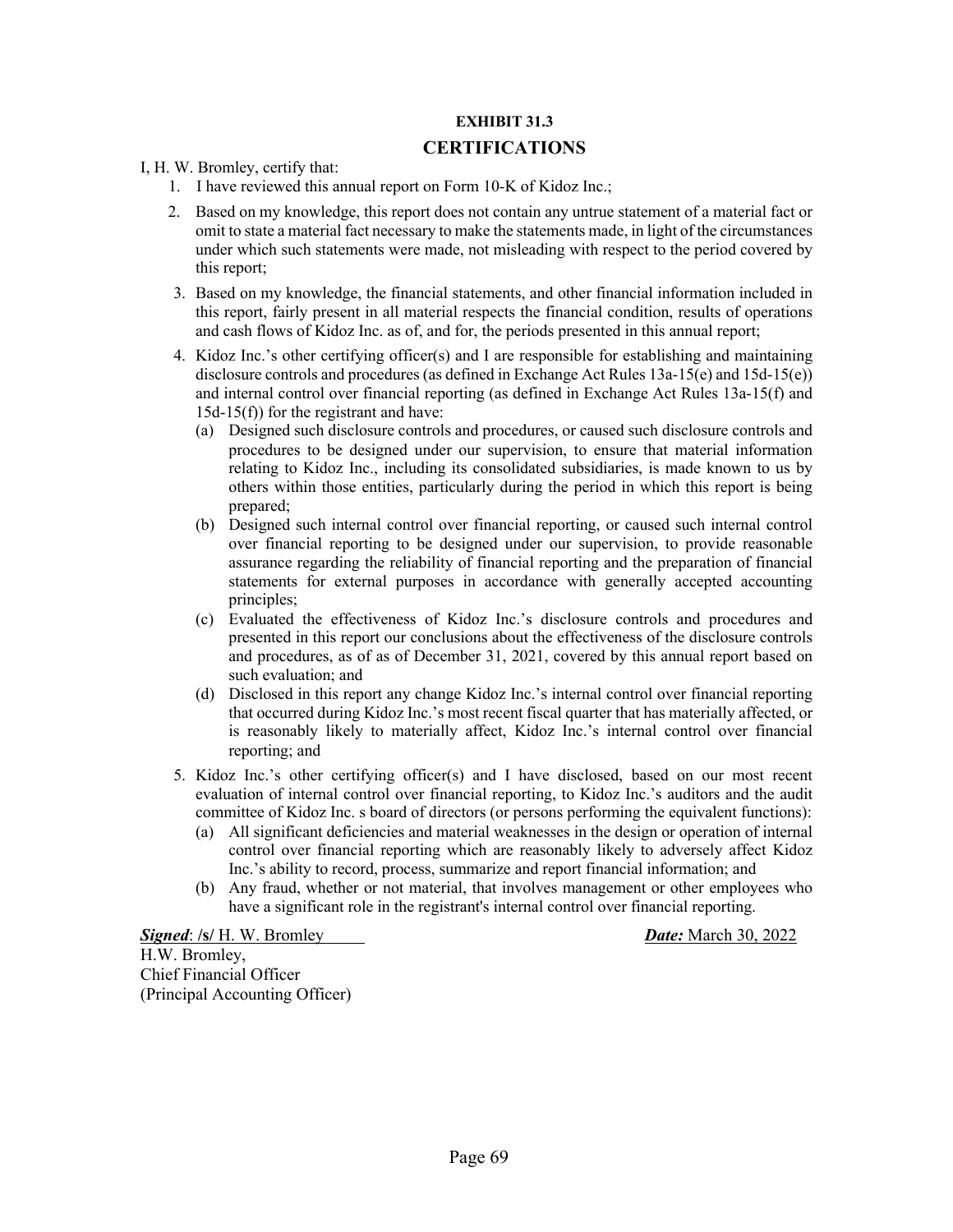#### **EXHIBIT 32.1**

## **CERTIFICATION PURSUANT TO 18 U.S.C. §1350, AS ADOPTED PURSUANT TO SECTION 906 OF THE SARBANES-OXLEY ACT OF 2002**

In connection with the Annual Report of Kidoz Inc. (the "Company") on Form 10-K for the period ended December 31, 2021, as filed with the Securities and Exchange Commission on the date hereof (the "Report"), I, J. M. Williams, Co-Chief Executive Officer of the Company, certify, pursuant to 18 U.S.C. §1350, as adopted pursuant to Section 906 of the Sarbanes-Oxley Act of 2002, that:

- a) The Report fully complies with the requirements of Section 13(a) or 15(d) of the Securities Exchange Act of 1934; and
- b) The information contained in this Report fairly presents, in all material respects, the financial condition and results of operations of the Company.

/s/ J. M. Williams J. M. Williams Co-Chief Executive Officer March 30, 2022

A signed original of this written statement required by Section 906 has been provided to Kidoz Inc. and will be retained by the company and furnished to the Securities and Exchange Commission or its staff upon request.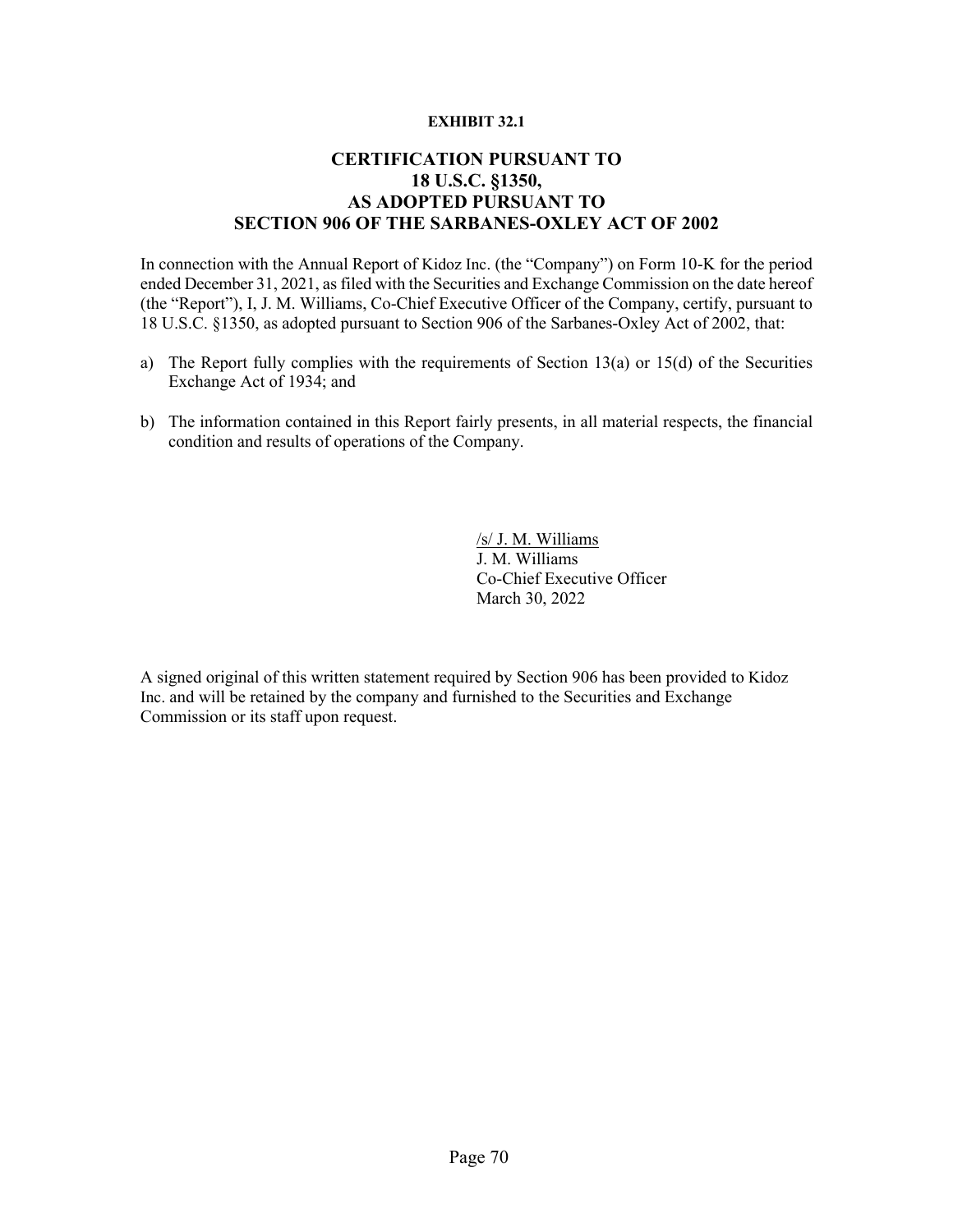#### **EXHIBIT 32.2**

## **CERTIFICATION PURSUANT TO 18 U.S.C. §1350, AS ADOPTED PURSUANT TO SECTION 906 OF THE SARBANES-OXLEY ACT OF 2002**

In connection with the Annual Report of Kidoz Inc. (the "Company") on Form 10-K for the period ended December 31, 2021, as filed with the Securities and Exchange Commission on the date hereof (the "Report"), I, E. Ben Tora, Chief Executive Officer of the Company, certify, pursuant to 18 U.S.C. §1350, as adopted pursuant to Section 906 of the Sarbanes-Oxley Act of 2002, that:

- a) The Report fully complies with the requirements of Section 13(a) or 15(d) of the Securities Exchange Act of 1934; and
- b) The information contained in this Report fairly presents, in all material respects, the financial condition and results of operations of the Company.

/s/ E. Ben Tora E. Ben Tora Co-Chief Executive Officer March 30, 2022

A signed original of this written statement required by Section 906 has been provided to Kidoz Inc. and will be retained by the company and furnished to the Securities and Exchange Commission or its staff upon request.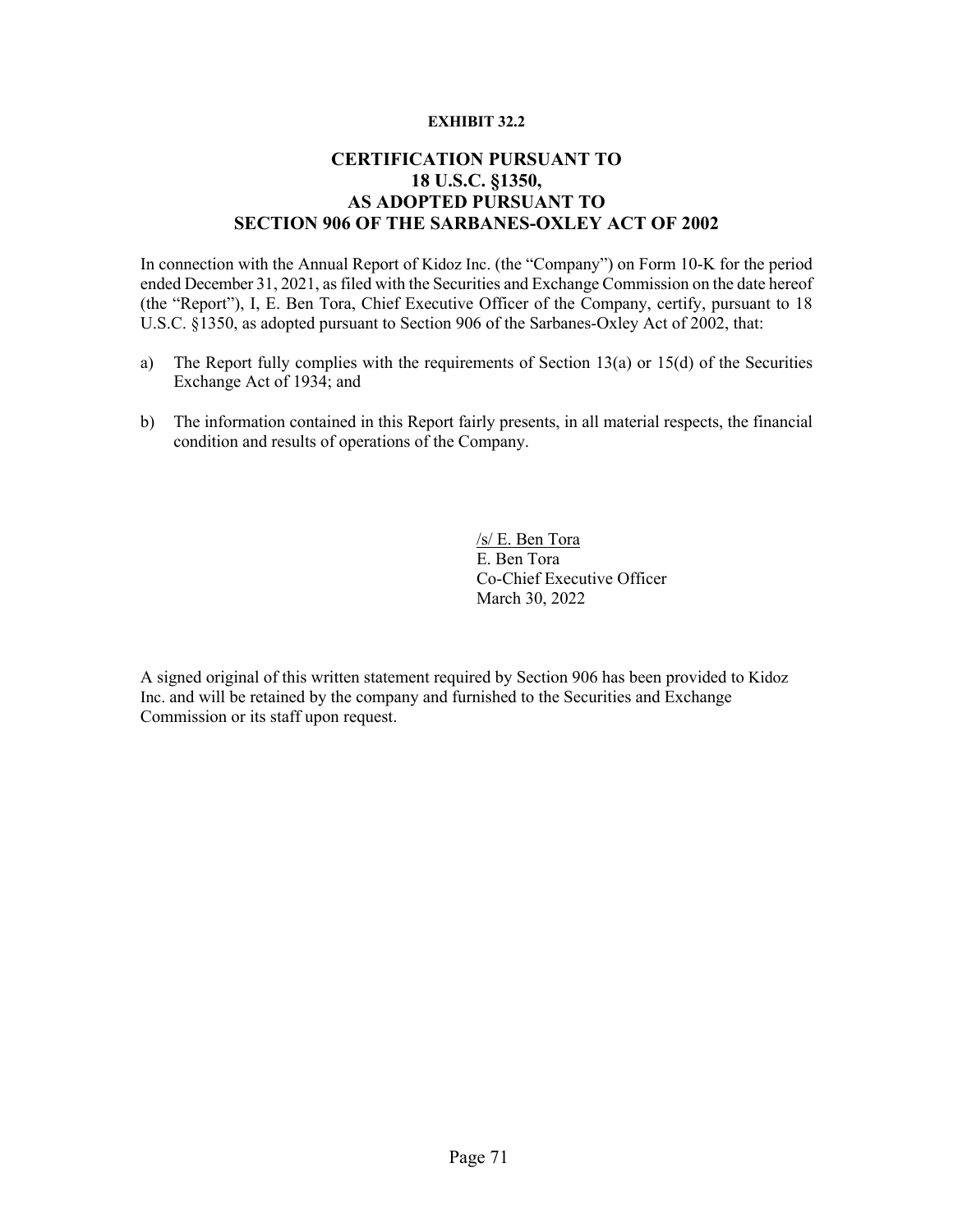## **EXHIBIT 32.3**

## **CERTIFICATION PURSUANT TO 18 U.S.C. §1350, AS ADOPTED PURSUANT TO SECTION 906 OF THE SARBANES-OXLEY ACT OF 2002**

In connection with the Annual Report of Kidoz Inc. (the "Company") on Form 10-K for the period ended December 31, 2021, as filed with the Securities and Exchange Commission on the date hereof (the "Report"), I, H. W. Bromley, Chief Financial Officer of the Company, certify, pursuant to 18 U.S.C. §1350, as adopted pursuant to Section 906 of the Sarbanes-Oxley Act of 2002, that:

- a) The Report fully complies with the requirements of Section 13(a) or 15(d) of the Securities Exchange Act of 1934; and
- b) The information contained in this Report fairly presents, in all material respects, the financial condition and results of operations of the Company.

/s/ H. W. Bromley H. W. Bromley Chief Financial Officer March 30, 2022

A signed original of this written statement required by Section 906 has been provided to Kidoz Inc. and will be retained by the company and furnished to the Securities and Exchange Commission or its staff upon request.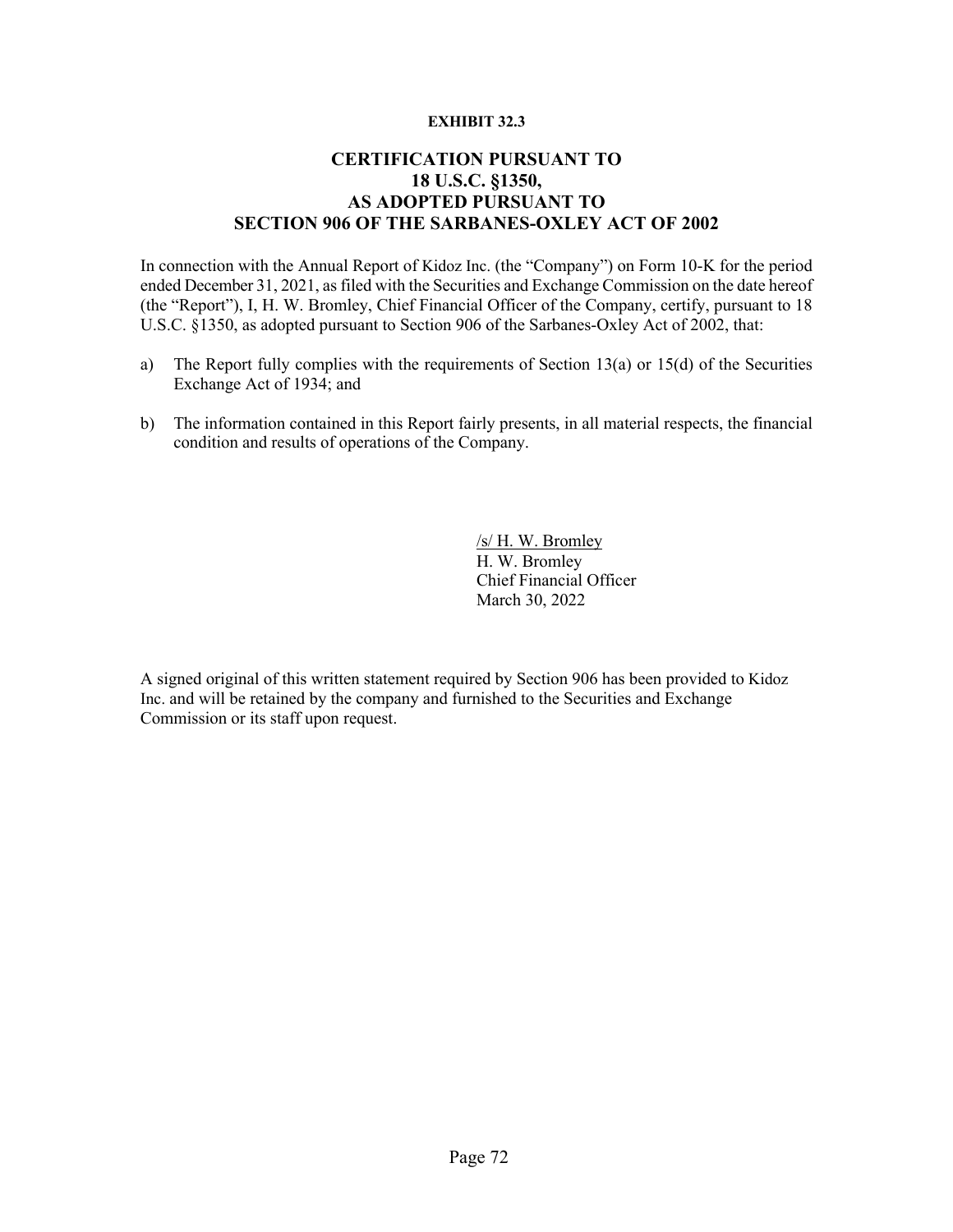| <b>Exhibit</b><br><b>Number</b> | <b>Description</b>                                                                                                                                                                                                |
|---------------------------------|-------------------------------------------------------------------------------------------------------------------------------------------------------------------------------------------------------------------|
| 4.4                             | Convertible Debenture between the Company and unrelated parties dated July 2, 2002. (b)                                                                                                                           |
| 4.5                             | Common Stock Purchase Warrant between the Company and unrelated parties dated July 2,<br>$2002.$ (b)                                                                                                              |
| 10.2                            | Asset Purchase Agreement by and between Bingo, Inc. and Progressive Lumber, Corp. dated<br>January 18, 1999. (a)                                                                                                  |
| 10.24                           | Amended Consulting Agreement dated February 28, 2002, between the Company, T.M.<br>Williams (Row), Ltd., and T.M. Williams. (c)                                                                                   |
| 10.32                           | Code of Business Conduct and Ethics dated December 22, 2006. (d)                                                                                                                                                  |
| 10.33                           | Amended Consulting Agreement dated June 16, 2010, between the Company, T.M. Williams<br>(Row), Ltd., and T.M. Williams. (e)                                                                                       |
| 10.37                           | Amended Consulting Agreement dated August 1, 2013, between the Company, T.M.<br>Williams (Row), Ltd., and T.M. Williams. (f)                                                                                      |
| 10.38                           | Consulting Agreement dated January 1, 2014, between the Company, Jayska Consulting<br>Ltd., and J.M. Williams. (f)                                                                                                |
| 10.39                           | Consulting Agreement dated January 1, 2014, between the Company, LVA Media Inc., and<br>J.M. Williams. (f)                                                                                                        |
| 10.41                           | Consulting Agreement dated January 1, 2014, between the Company, Bromley Accounting<br>Services Limited, and H. W. Bromley. (f)                                                                                   |
| 10.42                           | Share Purchase Agreement for the purchase of Kidoz Ltd. (g)                                                                                                                                                       |
| 31.1                            | Certificate of Co-Chief Executive Officer pursuant to the Securities Exchange Act Rules<br>13a-15(e) and 15d -15(e) as adopted pursuant to Section 302 of the Sarbanes-Oxley Act of<br>2002 dated March 30, 2022. |
| 31.2                            | Certificate of Co-Chief Executive Officer pursuant to the Securities Exchange Act Rules<br>13a-15(e) and 15d -15(e) as adopted pursuant to Section 302 of the Sarbanes-Oxley Act of<br>2002 dated March 30, 2022. |
| 31.3                            | Certificate of Chief Financial Officer pursuant to the Securities Exchange Act Rules 13a-<br>15(e) and 15d -15(e) as adopted pursuant to Section 302 of the Sarbanes-Oxley Act of 2002<br>dated March 30, 2022.   |
| 32.1                            | Certification from the Co-Chief Executive Officer of Kidoz Inc. pursuant to 18 U.S.C.<br>Section 1350, as adopted pursuant to Section 906 of the Sarbanes-Oxley Act of 2002 dated<br>March 30, 2022.              |
| 32.2                            | Certification from the Co-Chief Executive Officer of Kidoz Inc. pursuant to 18 U.S.C.<br>Section 1350, as adopted pursuant to Section 906 of the Sarbanes-Oxley Act of 2002 dated<br>March 30, 2022.              |
| 32.3                            | Certification from the Chief Financial Officer of Kidoz Inc. pursuant to 18 U.S.C. Section<br>1350, as adopted pursuant to Section 906 of the Sarbanes-Oxley Act of 2002 dated March 30,<br>2022.                 |

## **EXHIBIT LIST**

The following instruments are included as exhibits to this Report. Exhibits incorporated by reference are so indicated.

(a) Previously filed with the Registrant's registration statement on Form 10 on June 9, 1999.

(b) Previously filed with the Company's quarterly report on Form 10-Q for the period ended September 30, 2002, on November 14, 2002.

(c) Previously filed with the Company's quarterly report on Form 10-Q for the period ended June 30, 2002, on August 14, 2002.